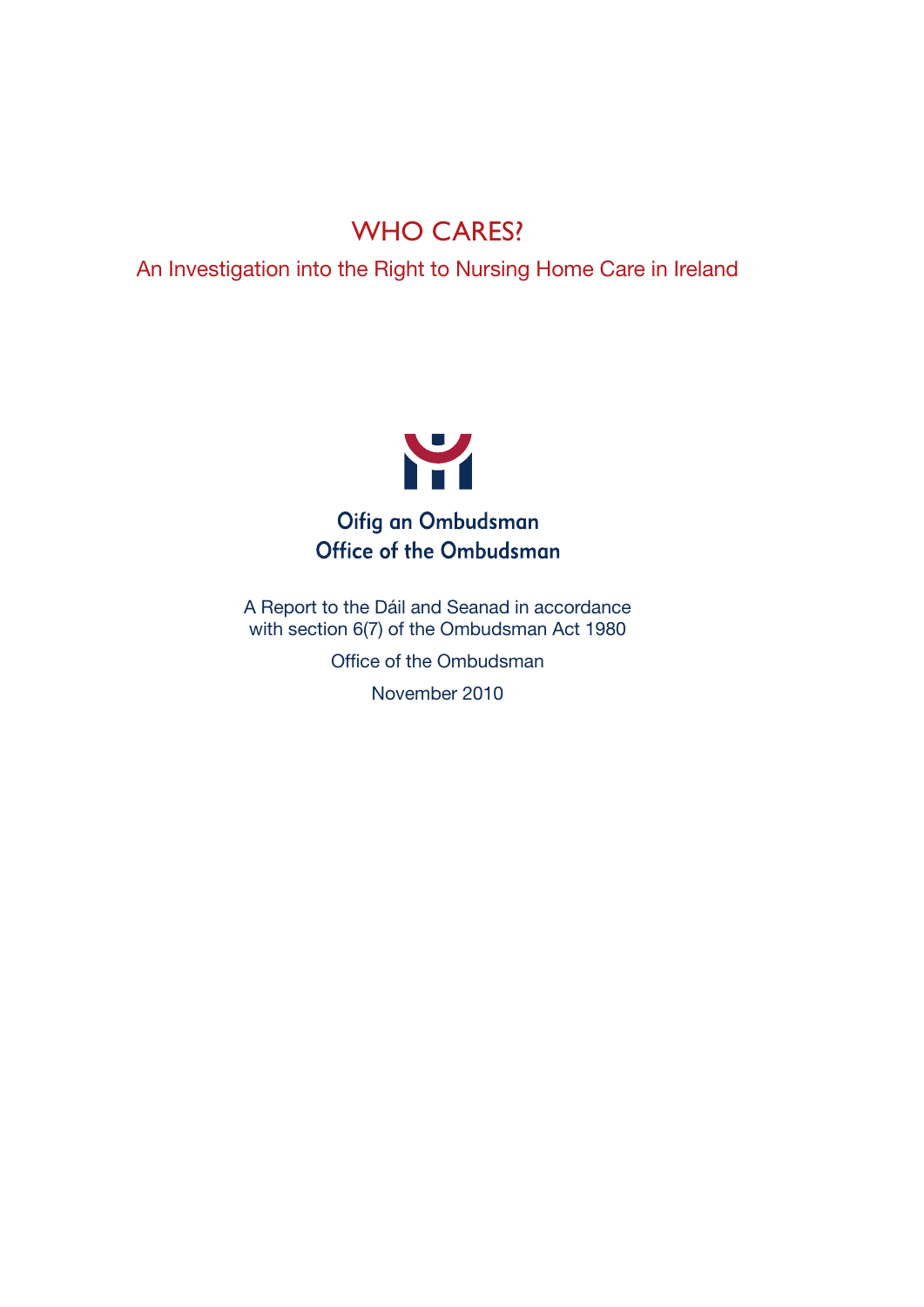Who Cares? - An Investigation into the Right to Nursing Home Care in Ireland

# **Contents**

### Foreword

- 1. This Report is about...
- 2. Challenge to Jurisdiction...
- 3. Background...
- 4. What complainants say...
- 5. The law provides...
- 6. Broken promises...
- 7. Nursing Homes Support Scheme Act 2009 "... making sure what has been in doubt..."?
- 8. Litigation "... legal uncertainty is tested and exploited..."?
- 9. Conclusions and Reflections...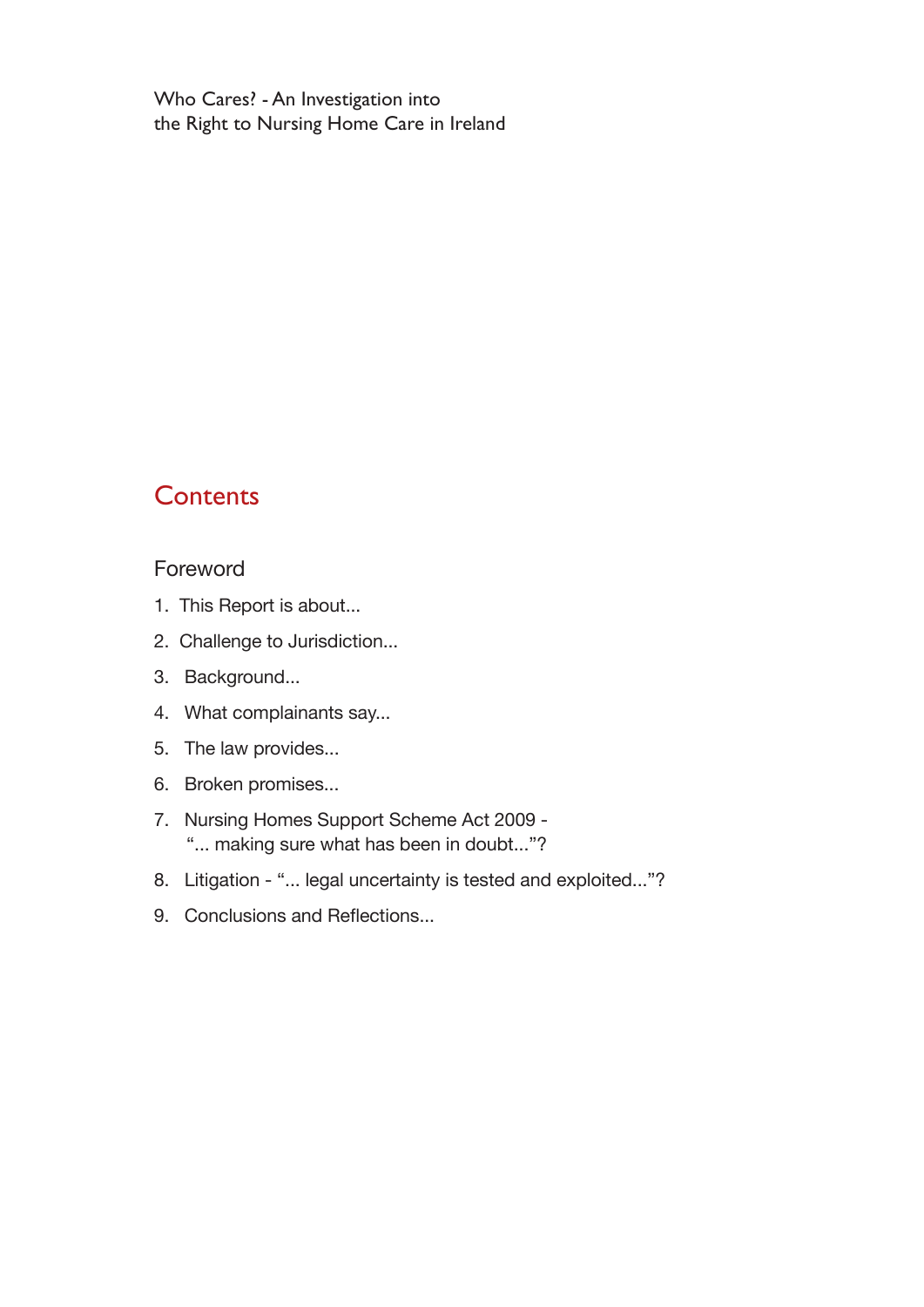# FOREWORD

This investigation report is based on more than 1,000 individual complaints made, since 1985, on behalf of older people who were unable to get long-term nursing home care from their health boards (HSE). Because they did not have care provided by the health boards (HSE), these people had no choice but to avail of private nursing home care. While many got some State support for the costs of private care, this support was inadequate. Many of the complainants said that having to avail of private care, even with State support, created huge financial and other problems both for the older person and for the wider family.

My approach in this investigation has been to describe the difficulties facing the families concerned, to seek to establish the legal situation regarding the right to long-term care and to describe how the responsible State agencies (the Department of Health and Children and the HSE) have been dealing with the problem.

Ten years ago my predecessor, Kevin Murphy, laid a report before the Dáil and Seanad titled *Nursing Home Subventions*. That report attracted quite a deal of public attention as well as causing some interesting debate within the Oireachtas. Part of the response at the time was a commitment that, insofar as the legal entitlements of older people to nursing home care might be unclear, there would be legislative action to put these matters beyond doubt. When I began work on this present report, in August 2009, the situation had not changed. In fact in 2009 I was receiving complaints about access to nursing home care which were no different to those Kevin Murphy received in 2000 or that his predecessor, Michael Mills, received as far back as 1985. Some of these complaints were resolved, on their own individual circumstances, to the satisfaction of the complainants. However, most of them were incapable of resolution because of a fundamental difference of opinion between my Office, on the one hand, and the health boards (HSE) and the Department of Health and Children, on the other hand, regarding the correct interpretation of the relevant legislation.

However, this is not simply a "look back" report. The issue of the right to be provided by the State with nursing home care remains very relevant. While the landscape has changed somewhat with the coming into operation of the Nursing Home Support Scheme Act 2009 (the so-called "Fair Deal" scheme) fundamental questions remain about the role of the State and the rights of the public in this area. This report attempts to answer these questions. It looks also at what might now be done - mindful of the current financial and economic difficulties - to assist those people who have suffered hardship by virtue of being unable to get long-term nursing home care from their health board (HSE).

Some of these people have chosen to initiate legal proceedings against the State. As detailed in the report, there are more than 300 cases currently before the High Court in which people are seeking compensation for the costs incurred in having to avail of private nursing home care where (as claimed by the plaintiffs) they should have had care provided by the health board (HSE). At the same time, much concern is being expressed at the moment about the apparent retreat of the State from direct involvement in providing nursing home care for older people.

The conduct of my investigation was hindered by the refusal of the Department of Health and Children and of the HSE to provide much of the information and documentation which I required. Fortunately, there was sufficient information available from other sources to enable me to complete this investigation satisfactorily. The refusal of full co-operation by the Department of Health and Children and by the HSE is very significant and is dealt with in the report.

I am now laying this report before the Dáil and Seanad in accordance with section 6(7) of the Ombudsman Act 1980.

### EMILY O'REILLY **OMBUDSMAN**

November 2010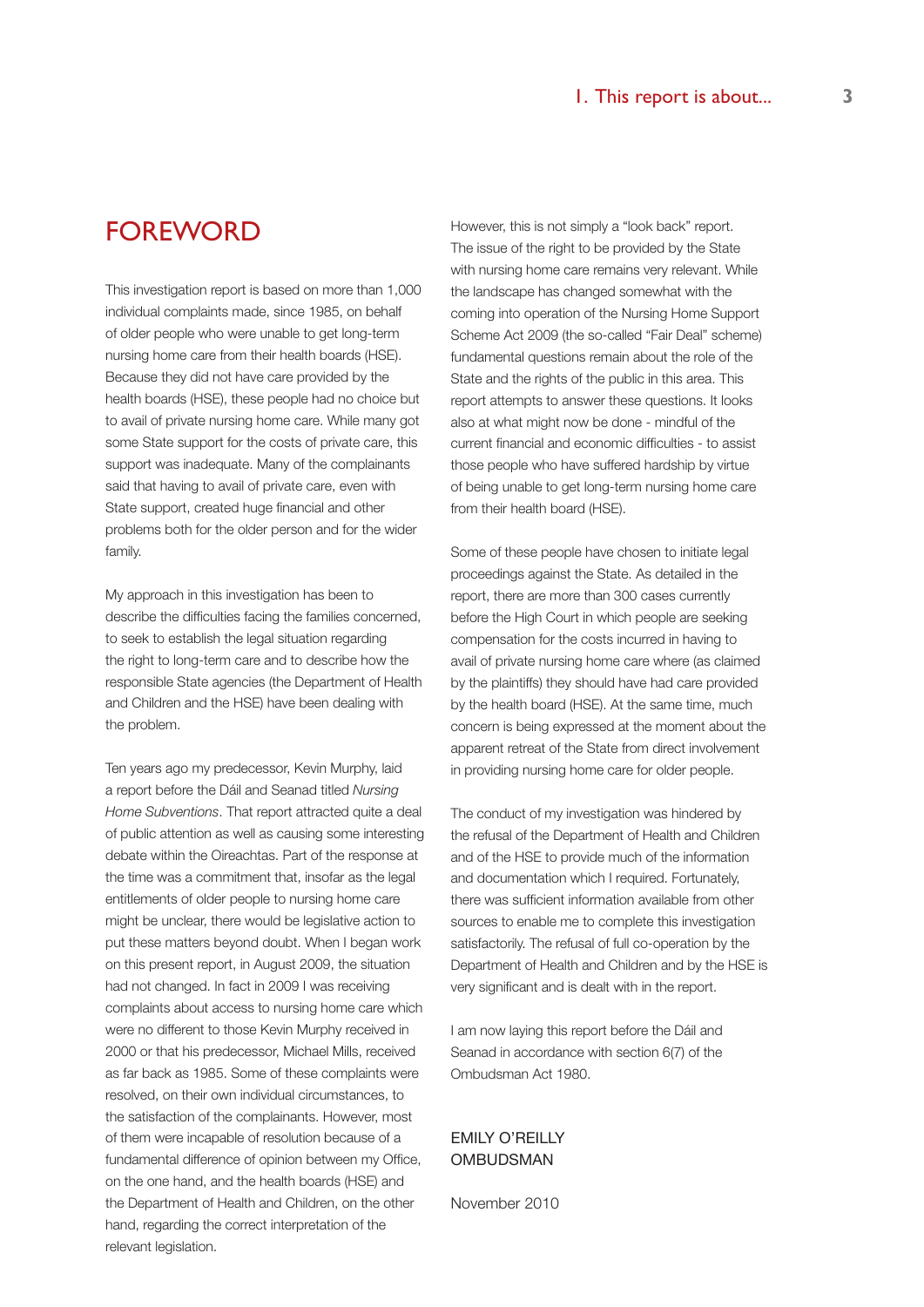**i-patient services on a long-term basis. ...an "own initiative" investigation y** the Ombudsman ... prompted by a persistent stream of complaints to the **This Report is About "... investigation which looks at the actions of the Department of Health and Children, of the Health Service Executive, and of some from Mayo; or that the Reven<del>ue</del> Commission and Mayo, allow medical expenses** om Mayo; or that the Revert HIS mREPORTIlow medical expenses<br>icome tax relief to people from Dublin Jut refuse such relief to people from **Cork. One of the motivations for i⊙ c∧ ⊇∩I tiघ⊣**SE in January 2005 was ork. One of the motivations for IS ABOUTHSE in January 2005 was<br>b establish consistency of servic**e, ABOUssine** entire country." THIS **Oireachtas, the Ombudsman will provide a direct link between the people and is About "Individuals are eligible for public nursing home care regardless of the apply pressure, reluctance to entertain other alternatives (usually motions) the HSE ... and/or a public hospital acting on behalf of the HSE, failed to provide**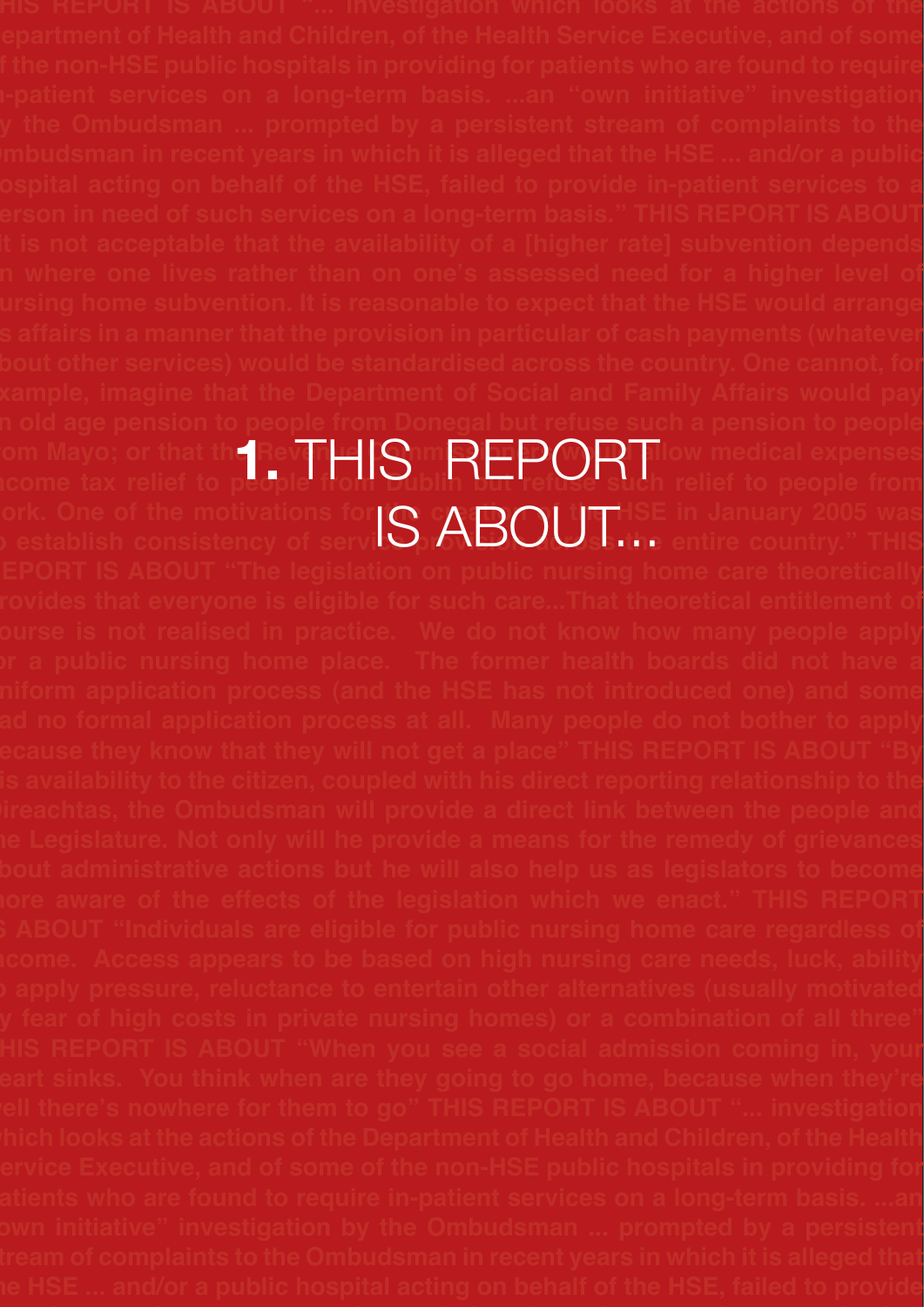# 1. This report is about...

This report deals with the role of the public health service in the provision of nursing home care for the elderly. It arises from the fact that, for more than 30 years, the question of what the State's obligation is in providing nursing home care for the elderly has been fraught with confusion, uncertainty, inconsistency and, not least, controversy. When people at a vulnerable stage of their lives, who need expensive nursing home care, do not know what their legal entitlement is to that care, and where this situation continues without resolution for 30 or more years, this has to constitute a major failing of government. And it is not as if the problems in this area have not been identified and discussed over the years.

The Ombudsman drew attention regularly to these problems in Annual Reports to the Oireachtas; reports for the years 1988, 1989, 1991, 1992 and 1994 in particular dealt with this issue. It was dealt with also in the 2001 Ombudsman report *Nursing Home Subventions*, in the 2005 Travers Report **(1)** and a related report for the Oireachtas Joint Committee for Health and Children in 2005 as well as a number of legal and other academic commentaries. Some will say that another report on this issue is unnecessary now that (as it is argued) whatever problems there were have been resolved. This would seem to be the position of the Department of Health and Children (the Department). In

*"... investigation which looks at the actions of the Department of Health and Children, of the Health Service Executive, and of some of the non-HSE public hospitals in providing for patients who are found to require in-patient services on a long-term basis. ...an "own initiative" investigation by the Ombudsman ... prompted by a persistent stream of complaints to the Ombudsman in recent years in which it is alleged that the HSE ... and/or a public hospital acting on behalf of the HSE, failed to provide in-patient services to a person in need of such services on a long-term basis."* 

**Ombudsman Notification of Investigation (30 July 2009)**

its initial reaction to the notification of this Ombudsman investigation, the Department commented that it was difficult to understand how the Ombudsman could take the view "that circumstances exist that would warrant an 'own initiative' investigation at this time." The Department and the Minister acknowledge that there have been major problems in our arrangements for nursing home care for the elderly but they appear to take the view that these problems have now been resolved with the commencement of the Nursing Homes Support Scheme Act 2009.

Whether or not these problems have been resolved is dealt with later in this report. It is worth bearing in mind that a previous attempt at remedying these problems was, on the admission of the current Minister for Health and Children, quite unsuccessful. In 1993, with the commencement of the Health (Nursing Homes) Act 1990, a scheme of nursing home subventions was introduced for residents of private nursing homes. In fact that scheme, which is now being replaced by the Nursing Homes Support Scheme (NHSS), proved very contentious and has given rise to a high number of complaints. Indeed, those complaints have continued right up to the present. Within the past year the Ombudsman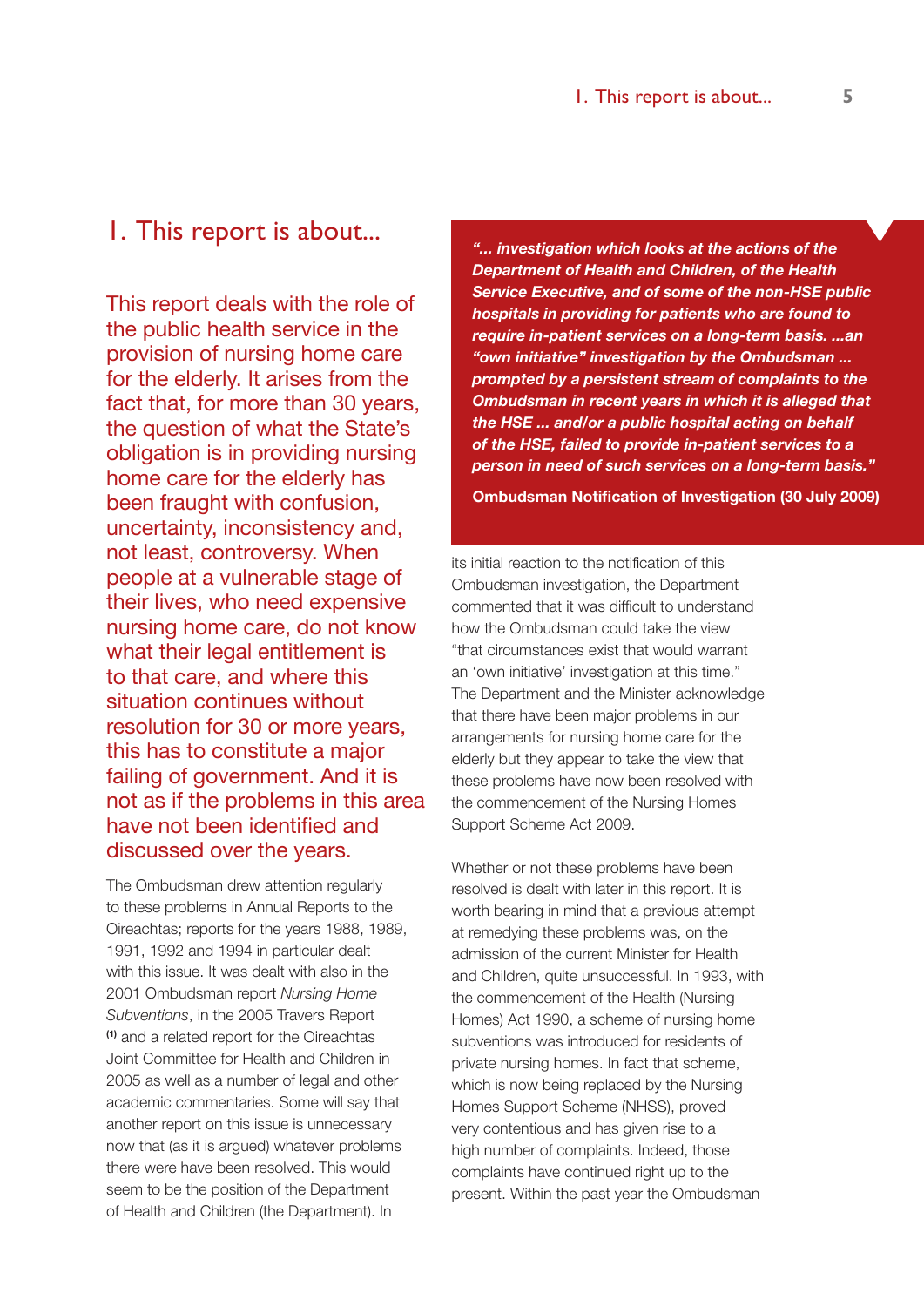# **6** Who Cares? - An Investigation into the Right to Nursing Home Care in Ireland

has settled a number of nursing home subvention complaints on an informal basis. In addition, during that period she completed three separate investigations arising from individual complaints including one composite investigation of ten separate complaints. **(2)** In each case, she found in favour of the complainant.

The Ombudsman takes no position on what, ideally, should be the level of State provision in any given health service area. Her concern is that the law should be clear and that State agencies should implement the law as it is rather than as they would wish it to be. Where resources to meet statutory duties are not available, the approach should be to recognise the difficulty and to seek to have the law amended to reflect practice. In the absence of amending legislation, and where services must be cut, maintaining mandatory services must take precedence over services which are discretionary.

*"It is not acceptable that the availability of a [higher rate] subvention depends on where one lives rather than on one's assessed need for a higher level of nursing home subvention. It is reasonable to expect that the HSE would arrange its affairs in a manner that the provision in particular of cash payments (whatever about other services) would be standardised across the country. One cannot, for example, imagine that the Department of Social and Family Affairs would pay an old age pension to people from Donegal but refuse such a pension to people from Mayo; or that the Revenue Commissioners would allow medical expenses income tax relief to people from Dublin but refuse such relief to people from Cork. One of the motivations for the creation of the HSE in January 2005 was to establish consistency of service provision across the entire country."*

**Ombudsman Investigation (September 2010)**

The question of whether the State should be involved in the provision, or in supporting the provision, of nursing home care is not in itself particularly complex; though it would seem to be difficult politically. The policy options are relatively simple:

- there will be no State support and it is a matter for each individual to provide for himself or herself; or,
- while the individual remains responsible for his or her own care needs, the State will provide some financial support in specified circumstances; or
- the State will take upon itself the responsibility to provide nursing home care for the elderly (just as it provides education for children or hospital treatment for people generally).

It is true that within these options there is scope for more specific arrangements (means tests, age limits, levels of dependency, tax relief, imposition of charges) but the basic options themselves are straightforward. It is also true that choosing one option over another has political ramifications. Whatever the level of State involvement, it is vital that the extent of it is very clear. It is of primary importance that people should know precisely what level of involvement the State proposes to have and how that involvement is to be delivered. In the normal course, one would expect these arrangements to be set out in legislation which is clear and unambiguous.

For 25 years complaints to the Ombudsman have been coming in, year after year, from families encountering major problems in getting nursing home care for an elderly parent or relative no longer able to live at home. It is true that there are some areas of public administration which give rise, year in and year out, to complaint: entitlement to social welfare payments or to housing and farm grants are cases in point. But with these latter complaints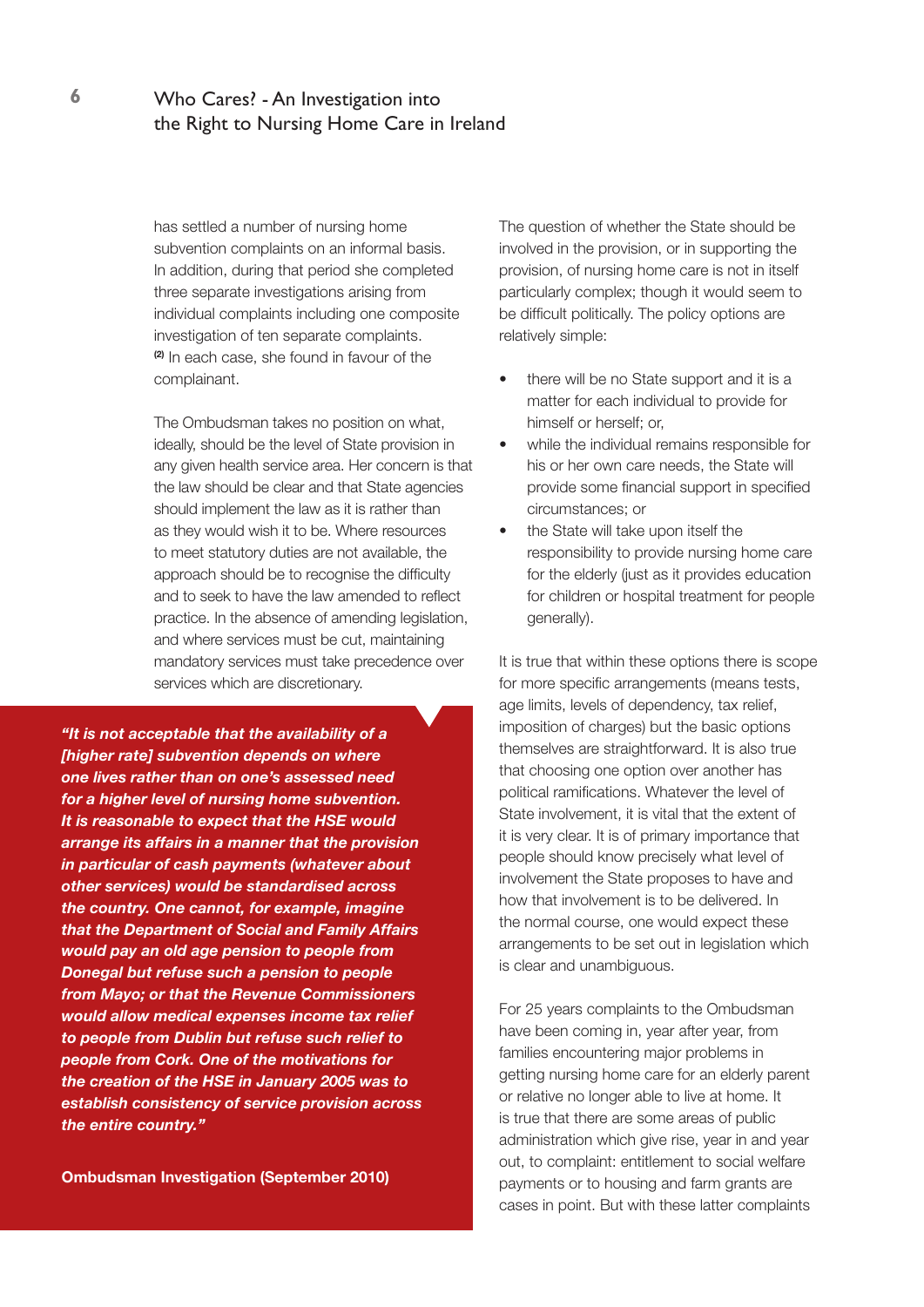the prevailing rules and regulations are relatively clear; and the issue for the Ombudsman is whether those rules and regulations have been applied fairly and correctly to the circumstances of the particular case. Complaints about nursing home care are quite different. In these cases there has been:

- continuing dispute as to what the law provides;
- a long history of failure to meet legal entitlements;
- the imposition of illegal charges;
- assessment of the means of family members where such assessment was illegal;
- major inconsistency across the country in the extent to which the right to public nursing home care has been met.

Above all, complainants have been telling the Ombudsman over these 25 years of their sense of impotence, frustration and distress and of the financial pressure they have endured arising from the manner in which they have been dealt with by the health boards, and more recently by the Health Service Executive (HSE). Nursing home complaints, clearly, are in a different league to Ombudsman complaints generally.

Looking back at the steady stream of nursing home complaints made to the Ombudsman over a quarter century, it is clear that at the very least the complainants want honesty and full information on what the law provides by way of services from the State. Unfortunately, what they have got is a fudge which fails to answer basic questions about entitlement and focuses instead on ad hoc solutions. Implicit in these complaints to the Ombudsman is a question mark over those governmental arrangements which have allowed such unacceptable practices to remain in place, virtually unchecked, for so long.

*"The legislation on public nursing home care theoretically provides that everyone is eligible for such care...That theoretical entitlement of course is not realised in practice. We do not know how many people apply for a public nursing home place. The former health boards did not have a uniform application process (and the HSE has not introduced one) and some had no formal application process at all. Many people do not bother to apply because they know that they will not get a place"*

**Ita Mangan in** *Care of Older People***, (SIPTU), (May 2006)**

In recent years the term "systemic investigation" has been in use to describe a situation in which an Ombudsman takes a number of related complaints and conducts an investigation with a view to establishing (a) if these complaints are justified and (b) where the complaints are justified, the underlying systemic causes for the impugned actions. The Ombudsman's Office has undertaken a number of such investigations over the years. **(3)** The term "systemic" may convey the notion that what is involved is a look at the machinery of public administration but in some instances it may also entail a more fundamental look at issues of governance. This present report arises from just such an instance. A deep-seated problem in an area of profound significance for the public generally, and which persists unresolved for more than 30 years, suggests that it is not just the machinery of public administration which requires to be considered.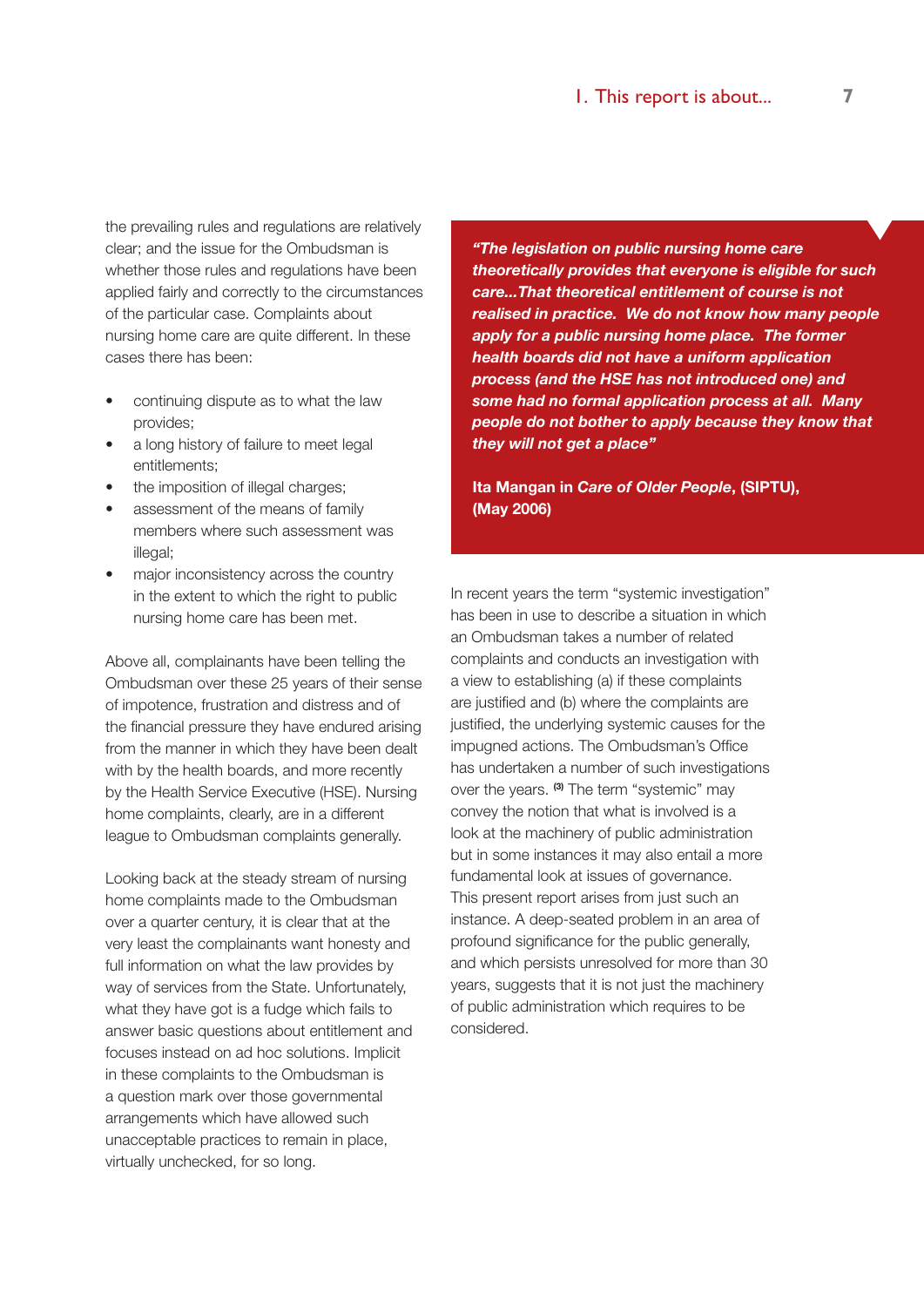# **8** Who Cares? - An Investigation into the Right to Nursing Home Care in Ireland

Rather surprisingly, the Department takes the view that the Ombudsman should not (as she does in this report) seek to represent the views of complainants; it has commented:

*"The [Ombudsman] Act does not confer any jurisdiction on the Ombudsman to articulate questions about government on behalf of complainants. In considering that it does and in purporting to conduct an investigation and prepare a report on that basis, it is obvious that the Ombudsman fundamentally misunderstood the extent of her statutory role."***(4)**

However, this view is at odds with the understanding of the role of the Ombudsman as expressed by the then Minister for the Public Service in 1985:

*"Above all else the Ombudsman was appointed to speak and act on behalf of individual citizens. On their behalf he examines the actions of public officials and seeks a satisfactory remedy in those instances where he finds that a citizen has a genuine grievance. [...] I am glad to note, and Members of the House I am sure will feel likewise, that the Ombudsman's perception of his role is concerned not only with the legal aspects of complaints, but also with the question of equity and fair play."* **(5)**

*"By his availability to the citizen, coupled with his direct reporting relationship to the Oireachtas, the Ombudsman will provide a direct link between the people and the Legislature. Not only will he provide a means for the remedy of grievances about administrative actions but he will also help us as legislators to become more aware of the effects of the legislation which we enact."* 

**John Boland, Minister for the Public Service, Dáil Éireann, (8 July 1983)**

This present report reflects the understanding of the Ombudman's role as articulated in 1985. It sets out the complaints made by more than 1,000 complainants and attempts to articulate on their behalf some fundamental questions about government which lie behind the individual complaints.

In the context of this report, therefore, the Ombudsman considers:

- why problems regarding public provision of nursing home care have come about; and,
- perhaps more importantly, why these problems have remained unresolved for so long; and
- why we have failed, over several decades, to achieve clarity as to what the State is intended to provide in terms of nursing home care.

Related issues to be considered include:

- why it is that the HSE (and previously the health boards) and the Department have failed consistently to acknowledge the HSE's legal obligations in this area; and
- if it is the case, as seems likely, that the State bodies concerned believe we cannot afford to provide the level of provision which the law seems to require, why have we not amended the law to ensure State provision matches the resources available?

Ideally, this investigation should have been undertaken at an earlier point. However, two considerations persuaded the Ombudsman against an earlier investigation. The first is that, following publication of the 2001 Ombudsman Report *Nursing Home Subventions* the Department indicated (in November 2001) its intention to promote new legislation in the Oireachtas which would clarify entitlement to nursing home care and put services on a clear and unambiguous footing. The Ombudsman took the Department at its word but, unfortunately, relevant legislation did not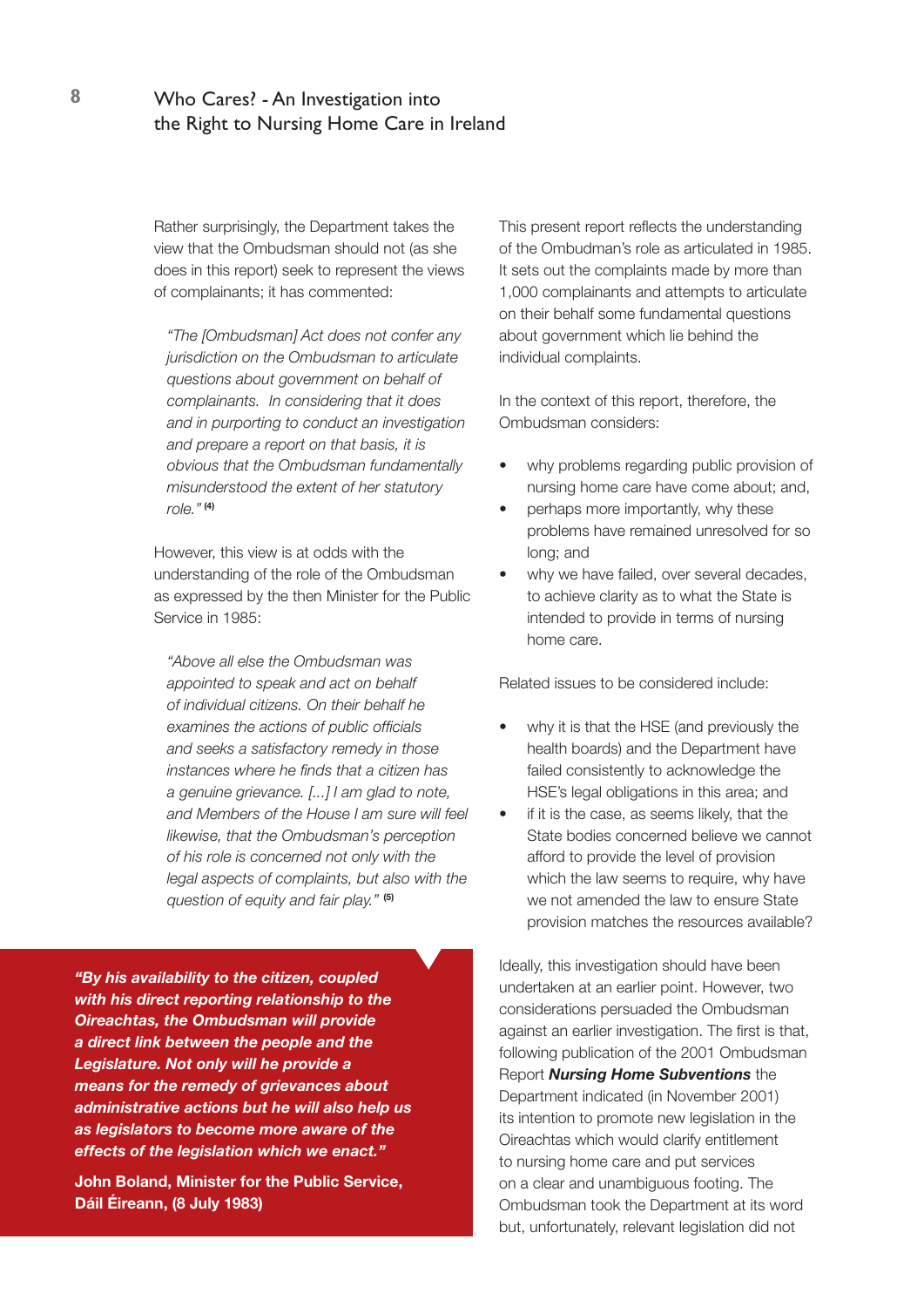materialise until 2009 and it remains an open question as to whether it actually provides the clarity one would expect.

The second consideration influencing the Ombudsman's decision was her expectation that the key legal point at issue - whether people have an enforceable legal right to be provided by the HSE with nursing home care - would be decided by the Courts and that it seemed sensible to await that adjudication. In recent years several hundred individual legal actions have been initiated against the health boards/HSE, the Department and the State arising from the failure of the State to provide nursing home care for those in need of such care. The Ombudsman understands that the plaintiffs in these actions are seeking to be compensated for the costs incurred in having to avail of private nursing home care. The Ombudsman anticipated that, arising from this litigation, a definitive judgment would emerge on the key legal issue. In fact, at the time of writing, no such case has gone to hearing in the High Court and the legal issue has not been the subject of an adjudication. The question now arises as to whether the State agencies concerned have intentionally brought about a situation in which none of these cases has had an adjudication. The Ombudsman understands that some of these cases have been settled out of court and that these settlements involved some level of compensation, funded by the Exchequer, for the particular plaintiffs. In the circumstances, it is now reasonable to question whether, in fact, any of the cases will go to hearing and judgment. Against this background, the Ombudsman believes that the decision to postpone an investigation, and to await a ruling from the Courts, is no longer valid.

*"Individuals are eligible for public nursing home care regardless of income. Access appears to be based on high nursing care needs, luck, ability to apply pressure, reluctance to entertain other alternatives (usually motivated by fear of high costs in private nursing homes) or a combination of all three"* 

**Virpi Timonen in** *Older People in Modern Ireland – Essays on Law and Policy***, Eoin O'Dell (ed.) (2006)**

# CONDUCTING THE INVESTIGATION

On 30 July 2009 the Ombudsman notified the Chief Executive of the HSE and the Secretary General of the Department of her decision to undertake an "own initiative" investigation into matters relating to the right to be provided with nursing home care by the State. The notifications to the two agencies were similar while not identical. The notifications made clear that the investigation, while prompted by individual complaints over many years, was concerned with the overall performance of the HSE (including the health boards up to 2005) and of the Department in dealing with the question of entitlement to nursing home care. The notifications said that the investigation would focus in particular on developments since 2001 when the previous Ombudsman had reported to the Oireachtas, in considerable detail, on similar issues. In particular, the agencies were told that the investigation would be looking at:

- the extent of the entitlement provided for at section 52 of the Health Act 1970; **(6)**
- the extent to which the HSE (including public hospitals acting on its behalf) has been meeting this entitlement;
- various practices of the HSE (including those of public hospitals acting on its behalf) in situations where patients have not been provided with in-patient services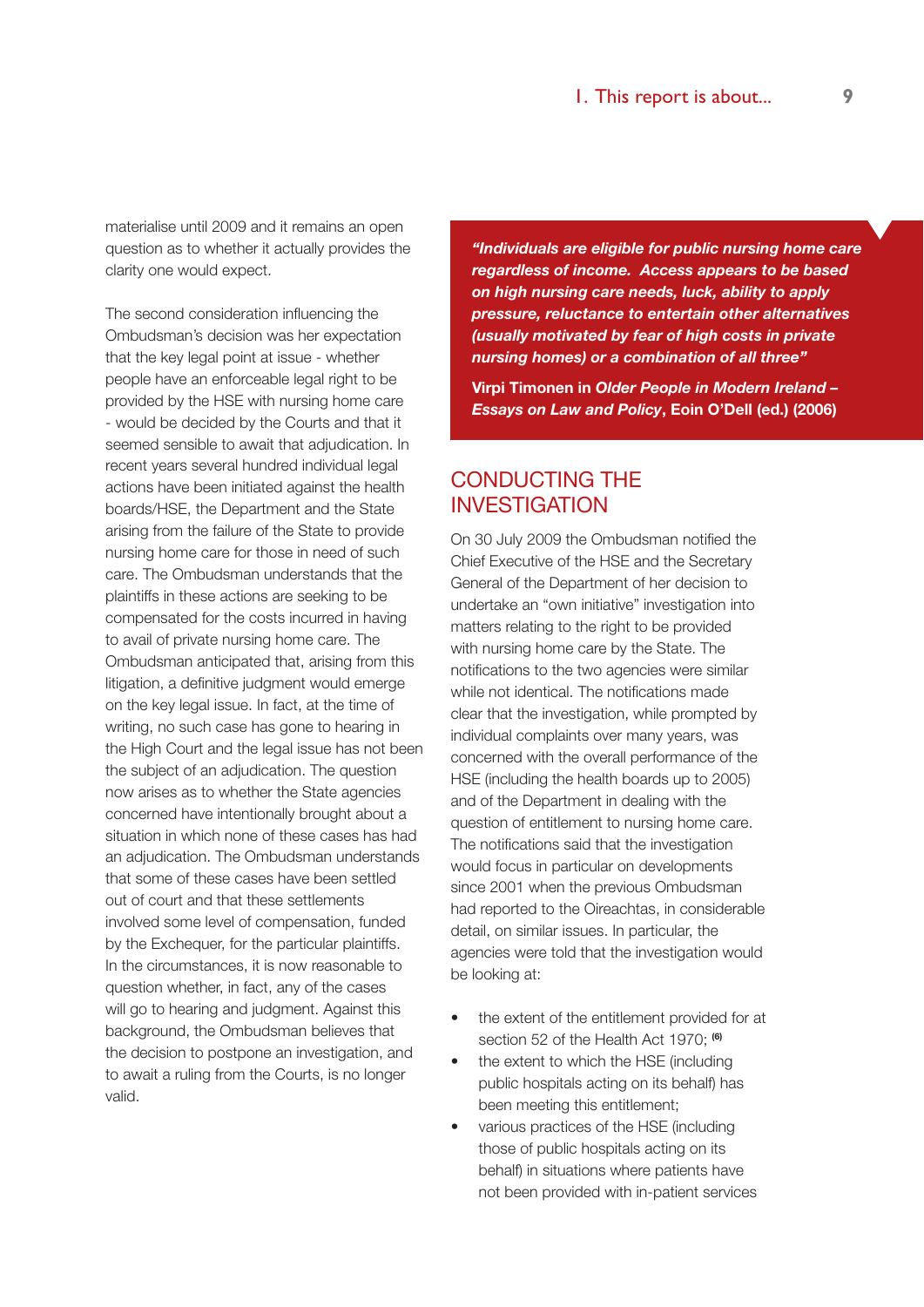and have, in consequence, had to avail of private nursing home care;

- the actions of the Department in seeking to resolve any lack of clarity regarding the intention of the legislature in enacting section 52 of the Health Act 1970;
- the actions of the Department and/or of the HSE in response to legal proceedings initiated by or on behalf of patients seeking to vindicate their entitlements under section 52 of the Health Act 1970. **(7)**

The Ombudsman told the HSE and the Department that she would require access to a wide range of records held by those bodies. In the case of the HSE, on 6 August 2009 the Ombudsman informed it that "in the context of the wider investigation the Ombudsman's Office proposes to investigate the facts of a number of specific complaints made to the Ombudsman"; ten such complaints were identified. **(8)** On 20 August 2009 and 31 August 2009, the Ombudsman's Office wrote to the HSE and to the Department respectively seeking the provision of relevant information and documentation. The information and documentation sought was broadly the same for the two bodies and covered:

- information on the legal proceedings against the bodies to include the number of cases, the nature of the claims in the proceedings, the approach being adopted by the two bodies and details of any cases settled and of settlement terms;
- documentation held in relation to the legal proceedings to include internal file notes, communications with the other body (Department or HSE) and copies of settlement documents;
- in the case of material otherwise protected by legal professional privilege (for example, legal advice), the Ombudsman's Office clarified that such material was being requested rather than required under statute.

*"When you see a social admission coming in, your heart sinks. You think when are they going to go home, because when they're well there's nowhere for them to go"*

**Hospital Doctor quoted in National Council on Ageing and Older People (Report No. 85) (2005)**

The response of the Department to the investigation notification, and to the seeking of information and documentation, was to challenge the Ombudsman's jurisdiction to conduct the particular investigation and to refuse to provide any of the material being sought. This was the final outcome following an exchange of communications with the Department during the months of September and October 2009. While the Department rejects this conclusion, the Ombudsman is clear that the Department has refused to comply with a statutory obligation to co-operate with an Ombudsman investigation and that this amounts to obstruction and hindrance of an investigation contrary to section 7(3) of the Ombudsman Act 1980. **(9)**

Chapter 2 of this report deals in some detail with the failure of the HSE and of the Department to co-operate with the investigation.

The Ombudsman had intended to seek further information and documentation from the two bodies and envisaged that, in the normal way, senior staff in both bodies would be interviewed. Once it emerged that cooperation was being withheld, it was clear that the investigation could not proceed along the lines originally envisaged. In this new and unprecedented situation, the Ombudsman felt it essential that the investigation should proceed even in the absence of the critical contribution expected of the HSE and of the Department. **(10)** This report is the outcome of that investigation.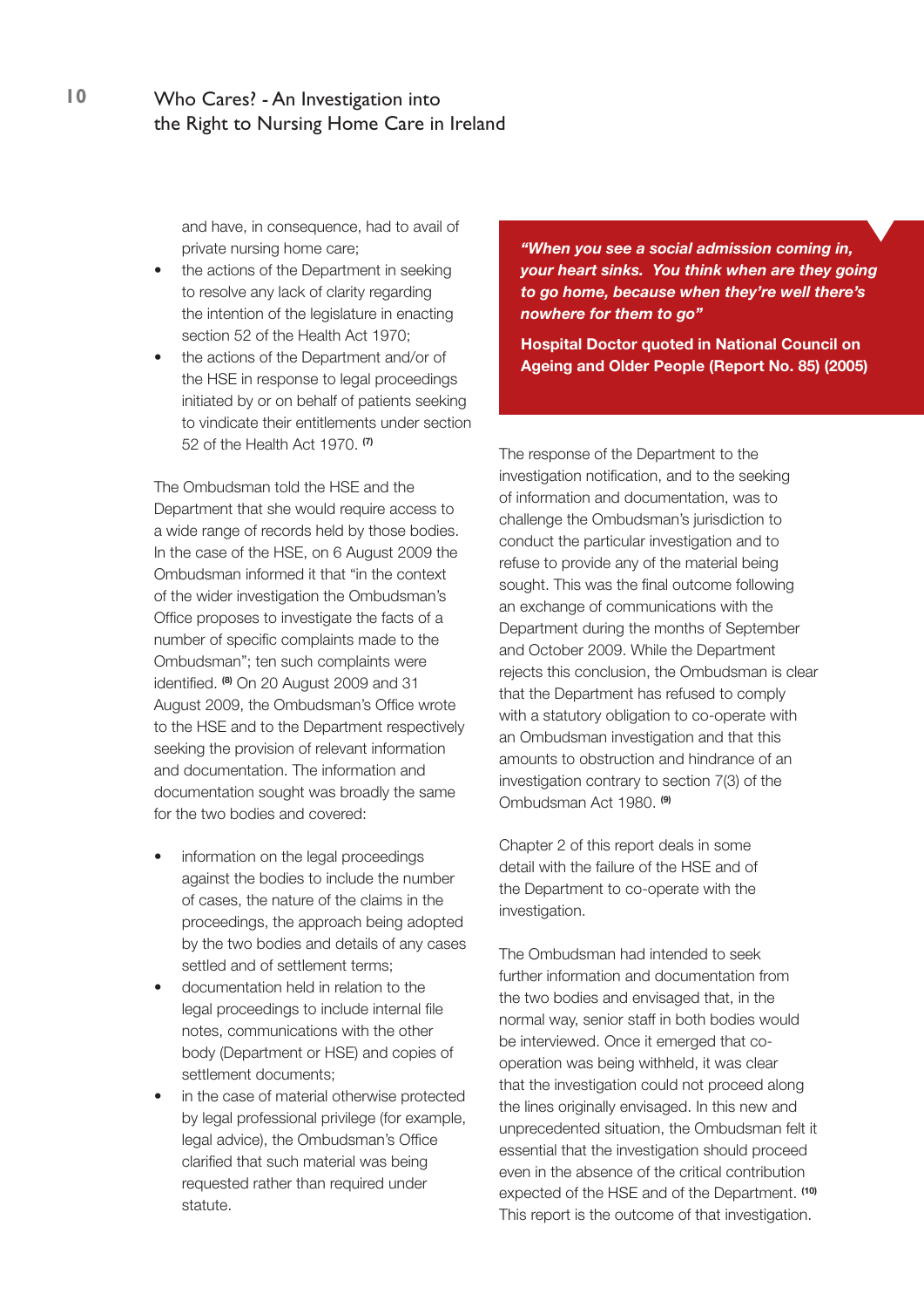# RESPONSES TO DRAFT REPORT

In the normal way with Ombudsman investigation reports, both the HSE and the Department were offered an opportunity to make representations to the Ombudsman before completion of the report. This procedure is specifically required under section 6(6) of the Ombudsman Act 1980 **(11)** as well as being a requirement more generally under fair procedure. The Department and the HSE were provided with those portions of the draft report which might be regarded as containing material critical, or adverse to the interests, of these bodies. In fact, the material provided constituted the bulk of the report. Some of the content of the draft report was not provided on the basis that it did not constitute material of the kind which attracted a right of reply under fair procedure.**(12)** In the event both bodies, while contending that they required access to the draft report in its entirety, made substantial submissions. **(13)** Subsequently, following further correspondence on the matter, and in order to remove the basis for any claim of unfair procedure, the Ombudsman provided the Department with a copy of those portions of the draft report not provided previously.

In finalising this report, the Ombudsman has had regard to the matters raised in their submissions by the two bodies. The positions and contentions of the two bodies on specific issues raised in the report are set out in the individual chapters, as appropriate.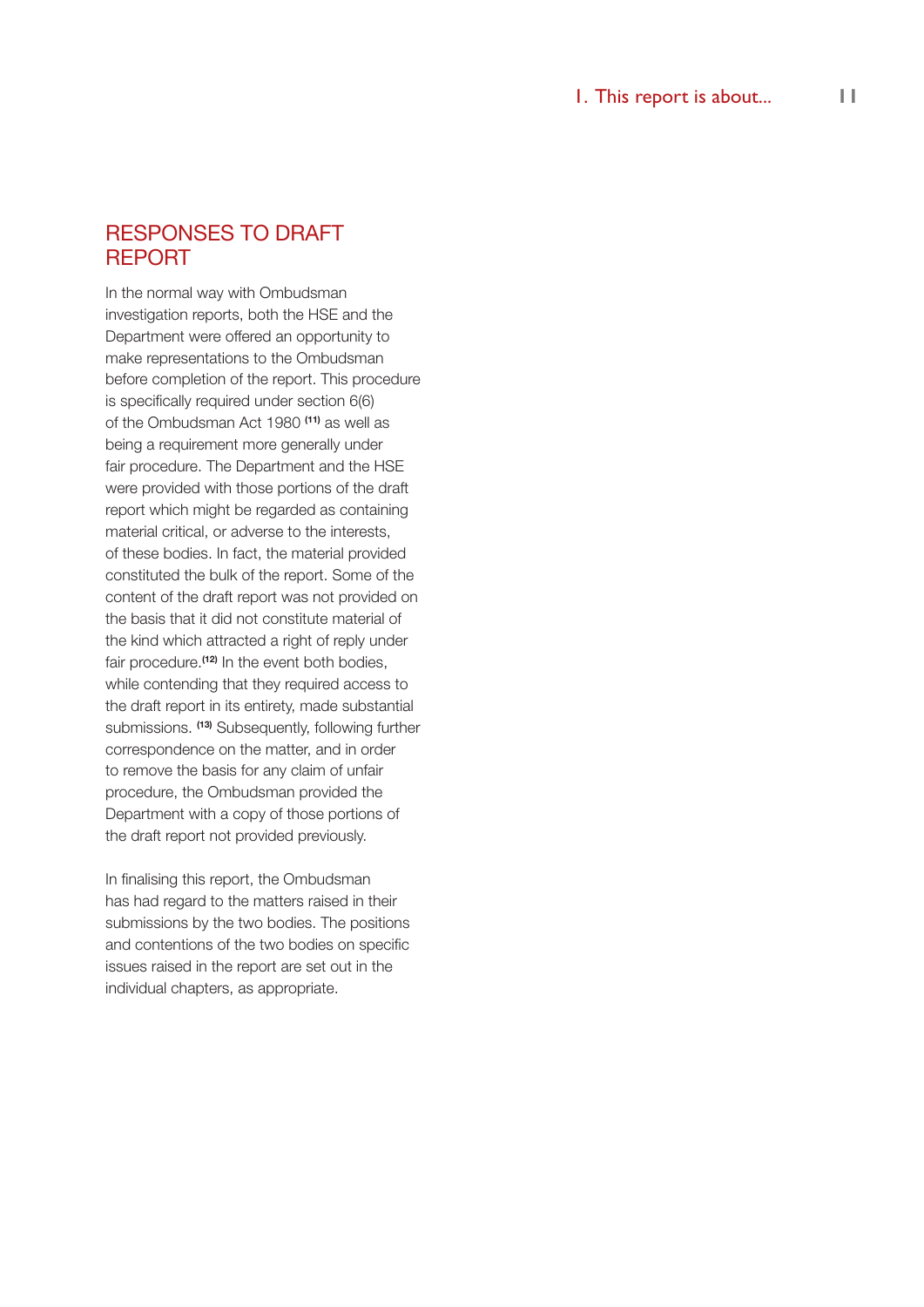# **12** Who Cares? - An Investigation into the Right to Nursing Home Care in Ireland

### **Notes**

**(1)** The "Travers Report" - officially titled *Interim Report on the Report on Certain Issues of Management and Administration in the Department of Health and Children associated with the Practice of Charges for Persons in Long-Stay Care in Health Board Institutions and related matters* (March 2005) - was commissioned by the Minister for Health and Children in December 2004 to "examine and report on the management within the Department of Health & Children of the long-term practice of inpatient charges in health board institutions". The report was commissioned against a background of controversy regarding when the Department became aware that the practice of charging medical card holders for in-patient services was illegal.

**(2)** See most recent reports at http://www.ombudsman. gov.ie/en/Reports/InvestigationReports/

**(3)** Published at http://www.ombudsman.gov.ie/en/ Reports/InvestigationReports/ - for example, October 2008 - Investigation into the operation by Local Authorities of Waiver Schemes for Refuse Collection Charges; October 2007 - Complaints against the General Register Office; August 2001 - Passengers with Disabilities and 1999 - Report on Lost Pension Arrears

**(4)** Department's Submission, Para. 36

**(5)** Seanad Debates, 17 October 1985 - Motion on Annual Report of the Ombudsman, 1984.

**(6)** Section 52 of the Health Act 1970 is the provision under which health boards (and now the HSE) are required to make available "in-patient services" to eligible people; nursing home care is a recognised component of "inpatient services".

**(7)** In subsequent correspondence (letter to Department of 25 September 2009), the Ombudsman clarified that the "actions" being investigated did not include *"the Department's handling of the litigation concerning the right to be provided with in-patient services";* rather, what was being investigated was *"the actions of the Department of Health and Children, of the Health Service Executive, and of some of the non-HSE public hospitals in providing for patients who are found to require in-patient services on a long-term basis"*. However, she also clarified that information on how the litigation was being conducted was relevant to the investigation and, thus, she was seeking to be provided with information and documentation regarding the conduct of the litigation.

**(8)** Summaries of these cases are published on the Ombudsman website <www.ombudsman.gov.ie> in conjunction with this report.

**(9)** Section 7(3) of the Ombudsman Act 1980 provides: *"A person shall not by act or omission obstruct or hinder the Ombudsman in the performance of his functions or do any other thing which would, if the Ombudsman were a court having power to commit for contempt of court, be contempt of such court."*

**(10)** Ironically, in responding to a draft version of this report, the Department has been critical of the Ombudsman's failure in the course of the investigation to undertake *"a genuine engagement with the body and its personnel who are the subject matter of the report ..."* (Department's Submission, Para.42)

**(11)** Section 6(6) of the Ombudsman Act 1980 provides that the Ombudsman *"shall not make a finding or criticism adverse to a person in a statement, recommendation or report under subsection (1), (3) or (5) of this section without having afforded to the person an opportunity to consider the finding or criticism and to make representations in relation to it to him."*

**(12)** This was explained to the Department (letter of 6 August 2010):

*"For your information, the content of the draft report which has not been provided to the Department consists, for the most part, of*

- *• suggested legal analysis of relevant health service legislation,*
- *• a historical summary of complaints relating to long-stay care received by the Ombudsman (much of which has featured in earlier reports from the Ombudsman), and*
- some commentary on governance issues generally.

*While this material may be of interest to the Department in a general sense, none of it constitutes material which might be regarded as affecting adversely the interests of the Department."*

**(13)** The full texts of these submissions are being published, in conjunction with this report, on the Ombudsman website <www.ombudsman.gov.ie>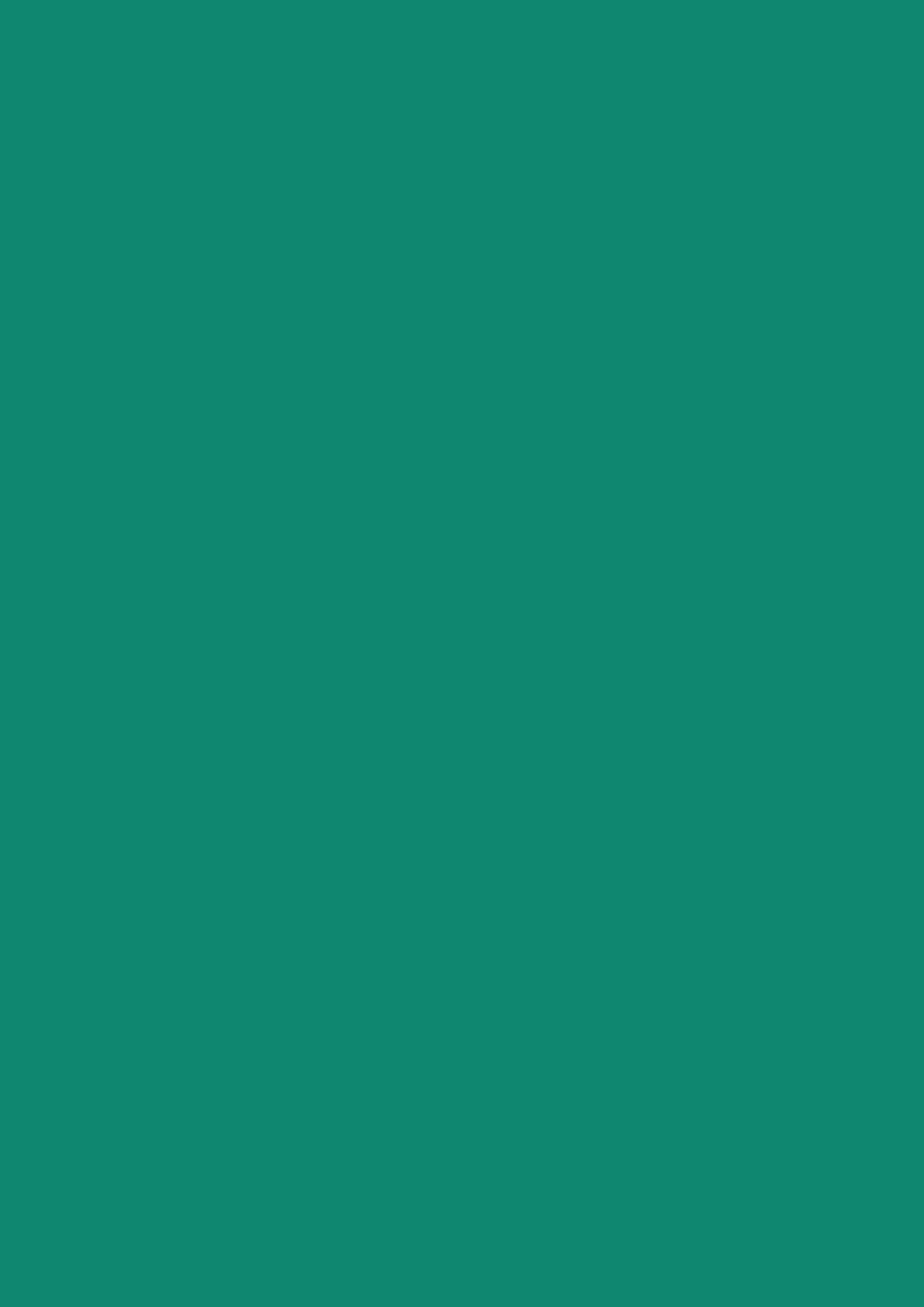quarter it emanates, will art be tolerated." Challenge to JURISDICTION The Constitution 2. CHALLENGE TO rights which are **protected by the courts. Without prejudice to this basic and general protection,**  additional protection is **allain in the interpretional protection** is aller in definitional protection is **aller Ombudsman and this can be of particular advantage to those who are poor and**  JURISDICTION...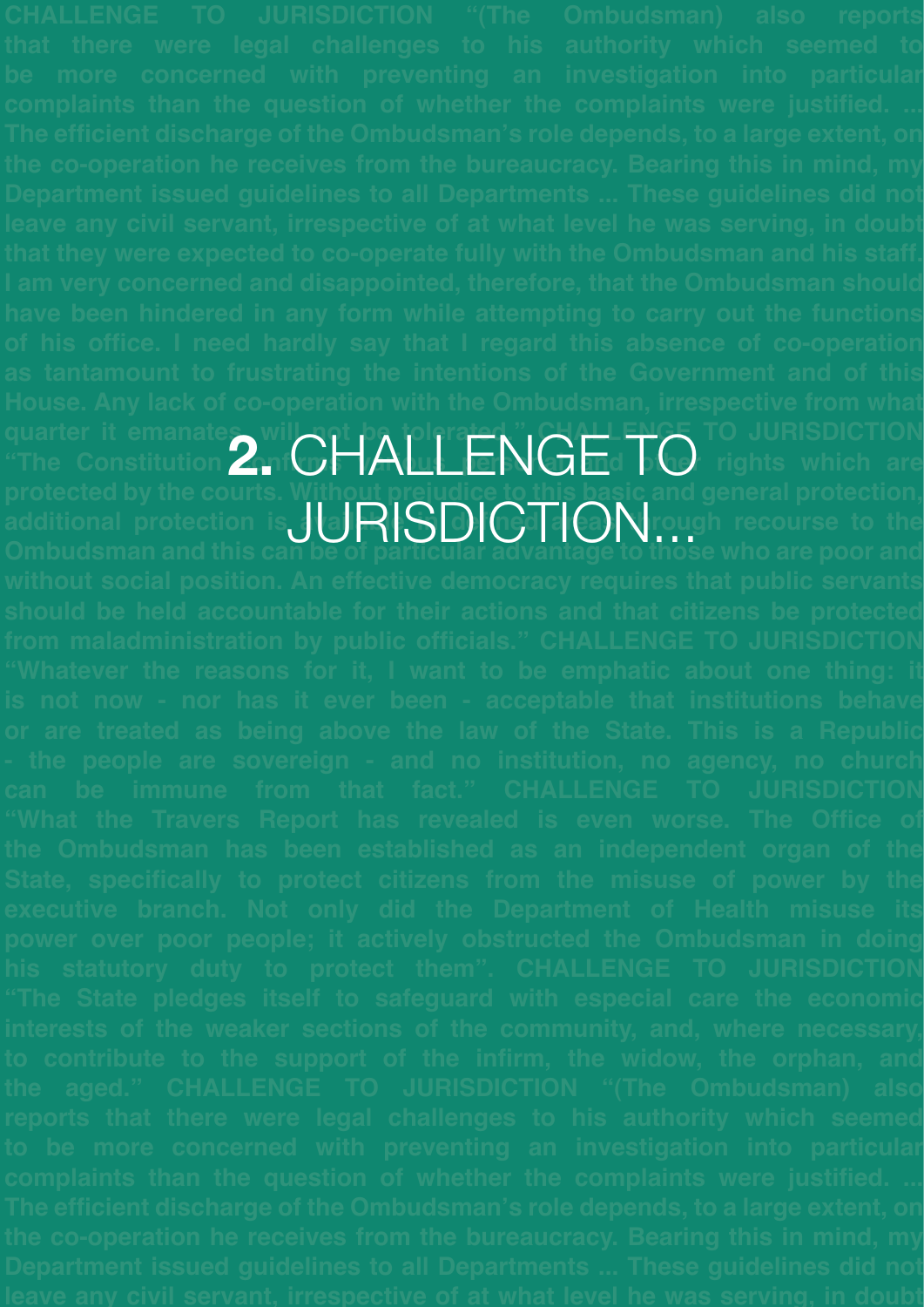# 2. Challenge to Jurisdiction...

Both the Department and the HSE have challenged the jurisdiction of the Ombudsman in conducting this investigation and both bodies have refused to provide information and documentation required by the Ombudsman for the purposes of the investigation. In the case of the Department, the refusal to co-operate extends to virtually all of the material sought. In the case of the HSE, while it provided material in relation to individual complaints, it refused to provide much of the other material required. In their submissions to the Ombudsman, having considered material from a draft of this report, both the Department and the HSE made further, and (in the case of the former) very detailed challenges to the Ombudsman's jurisdiction to undertake this investigation and to report on it to the Dáil and Seanad. For the most part, and insofar as the issue of jurisdiction is concerned, these submissions re-state and, in some instances expand on, the jurisdictional issues raised earlier.

This jurisdictional challenge is the most serious mounted against the Ombudsman's Office since its establishment in 1984. The extent and nature of this challenge, occurring both at the

*"(The Ombudsman) also reports that there were legal challenges to his authority which seemed to be more concerned with preventing an investigation into particular complaints than the question of whether the complaints were justified. ...*

*The efficient discharge of the Ombudsman's role depends, to a large extent, on the co-operation he receives from the bureaucracy. Bearing this in mind, my Department issued guidelines to all Departments ... These guidelines did not leave any civil servant, irrespective of at what level he was serving, in doubt that they were expected to co-operate fully with the Ombudsman and his staff.*

*I am very concerned and disappointed, therefore, that the Ombudsman should have been hindered in any form while attempting to carry out the functions of his office. I need hardly say that I regard this absence of co-operation as tantamount to frustrating the intentions of the Government and of this House. Any lack of co-operation with the Ombudsman, irrespective from what quarter it emanates, will not be tolerated."*

**John Boland T.D., Minister for the Public Service, Seanad Éireann, (17 October 1985)**

outset of the investigation and at the stage of representations on the draft report, does raise serious issues for the Ombudsman as she goes about discharging her independent role. These issues were brought into even sharper focus when, on 10 September 2010, the Minister wrote **(1)** to the Ombudsman, on behalf of the Government, to say:

- that she had drawn the attention of the Government to "certain aspects" of the draft report;
- that the Government supports the submissions made by the Department;
- that the Government *"notes that you have not invited any comments from it on any of the contents of [the] draft Report notwithstanding that the extracts furnished*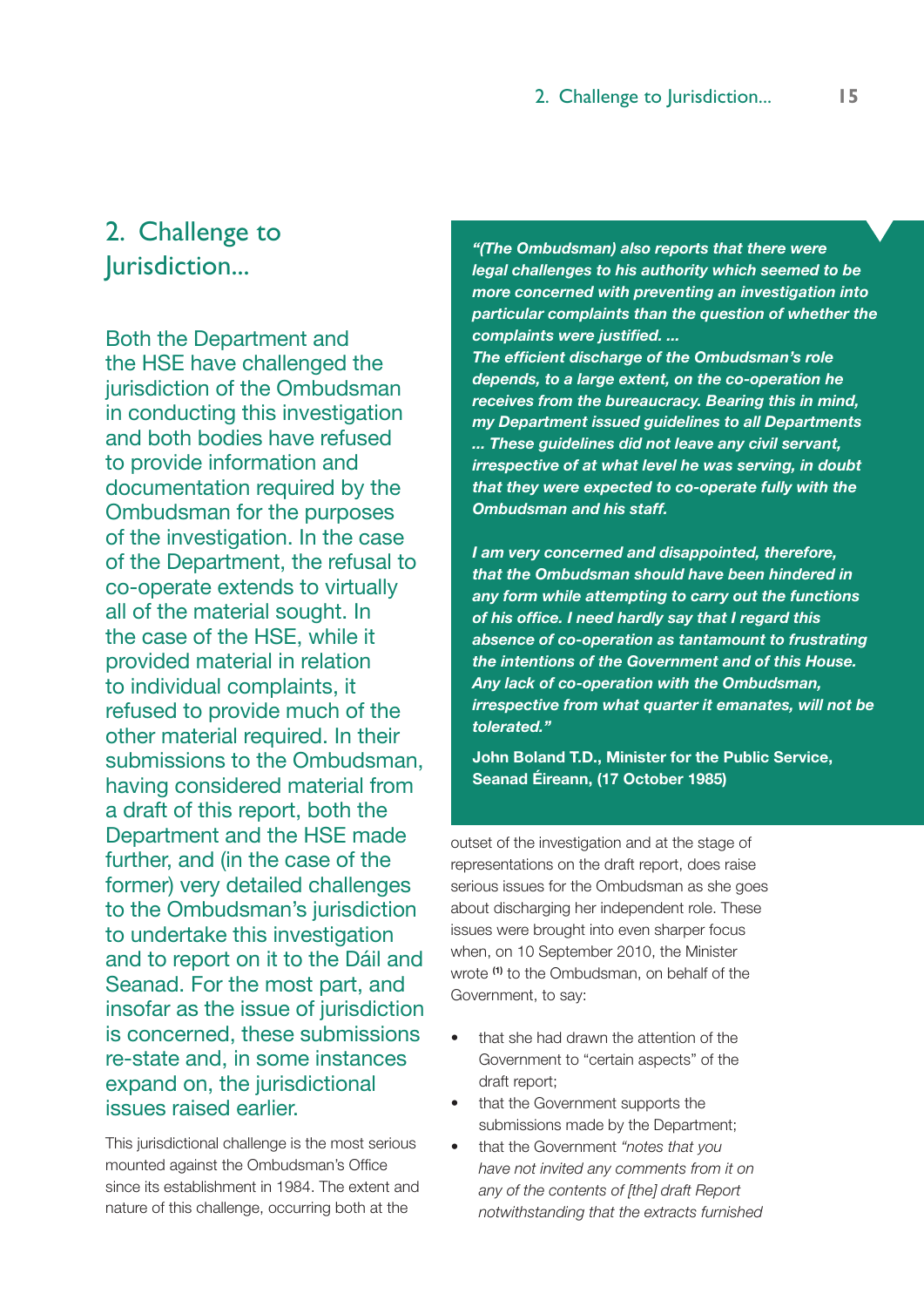*to the Department raise issues of special concern to the Government ..."*;

that the report reflected "an approach to *health funding and the provision of health services, which, if implemented, would ignore the very serious financial constraints on the Department, the HSE and the State generally and which would create* 

*"The Constitution confirms various personal and other rights which are protected by the courts. Without prejudice to this basic and general protection, additional protection is available in defined areas through recourse to the Ombudsman and this can be of particular advantage to those who are poor and without social position. An effective democracy requires that public servants should be held accountable for their actions and that citizens be protected from maladministration by public officials."* 

**Report of the Constitution Review Group, 1996**

*enormous liabilities that this State could not possibly afford and which the Oireachtas has never approved."*

The Ombudsman Act 1980 provides that the Ombudsman "shall be independent in the performance of his functions". This independence is an imperative. The Constitution Review Group recognised this in its 1996 Report when it recommended that the Office of Ombudsman be given constitutional status:

*"Independence is the foundation stone upon which the office of the Ombudsman is based. The Ombudsman must be able to operate without being influenced by Government action. It is not enough for him or her to be independent in fact - he or she must also be seen as such by those who use the office. A constitutional guarantee for this independence would reinforce freedom from conflict of interest, from deference to the executive,* 

*from influence by special interest groups, and it would support the freedom to assemble facts and reach independent and impartial conclusions."*

This recommendation, which has yet to be implemented, would put the Ombudsman on a par with other constitutional offices such as the Comptroller and Auditor General and the Attorney General.

The Ombudsman is satisfied that neither the challenges by the Department, nor the Minister's letter of 10 September 2010, have compromised her independence in this particular case. However, she would point out that no other Minister has ever written to the Ombudsman in such terms. In any event, and in order to avoid any risk of misrepresentation, the correspondence on these issues between the Ombudsman's Office and the Department/ Minister is being published separately on the Ombudsman's website.

## SUMMARY OF EXCHANGES WITH DEPARTMENT

On **30 July 2009** the Ombudsman notified an "own initiative" **(2)** investigation to the Department. The investigation concerned the provision of in-patient services under section 52 of the Health Act 1970 for patients requiring such services on a long-term basis. Details of the terms of the investigation, as notified to the Department, are set out in Chapter 1.

On **21 August 2009**, the Department replied making clear that it had serious reservations about the investigation. It said it would *"assist the Ombudsman in the carrying out of any investigation that operates within the parameters of the Ombudsman Act 1980* ...". It referred to the litigation to which it and the HSE are parties and expressed concern that "*the proposed investigation ... will not undermine*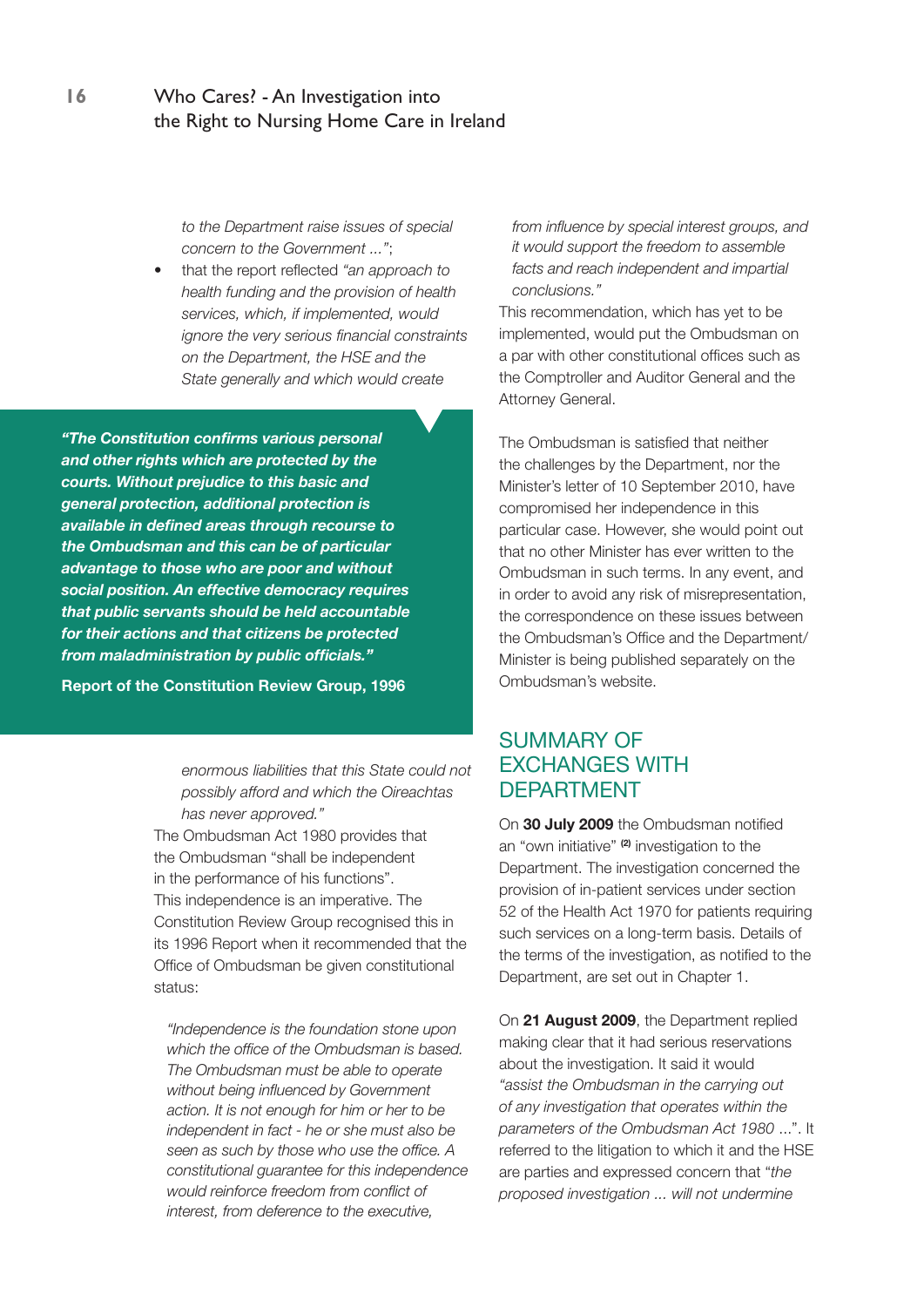*or impinge upon the State's defence of this litigation*"; further, it said there "*is a real risk that an investigation ... will have a negative impact on the State's conduct of the defence of the litigation*". The Department argued, as the "*actions being investigated are the subject matter of court proceedings*", that the Ombudsman could not investigate without showing that "*special circumstances*" exist which warrant an investigation.

The Ombudsman's reply of **25 August 2009**  explained that the jurisdictional restriction referred to by the Department does not arise in this case. The restriction "*precludes investigation by the Ombudsman of an action in relation to which the person affected by the action has initiated civil legal proceedings in any court*"; since this is an "own initiative" investigation", there is no specific complainant so the restriction does not arise. The Ombudsman's letter continued:

*"You express some concern that the Ombudsman's investigation may 'undermine or impinge upon the State's defence of ... litigation' arising from the non-provision of in-patient services. A related matter is the Department's position that 'the interpretation of statutory provisions ... [is] a matter for the Courts rather than one on which the Ombudsman should express a view'. The implication would seem to be that the Ombudsman's investigation might cause certain facts to be brought into the public domain, or draw attention to a particular legal analysis, which might prove helpful to the litigants in question. The suggestion is that the Ombudsman should not proceed with the investigation at this point because of the potential to undermine the State's defence of the litigation. This suggestion is at odds very fundamentally with the statutory role of the Ombudsman which is, acting independently, to investigate the actions of public bodies whether on foot of specific complaints or* 

*"Whatever the reasons for it, I want to be emphatic about one thing: it is not now - nor has it ever been acceptable that institutions behave or are treated as being above the law of the State. This is a Republic - the people are sovereign - and no institution, no agency, no church can be immune from that fact."*

**Dermot Ahern, Minister for Justice, Equality and Law Reform (26 November 2009)** 

*acting on her own initiative. The implication in the Department's suggestion is that the Ombudsman, in fulfilling her statutory role, should act in a manner which protects the interests of the HSE and the Department to the detriment of the interests of complainants and of the public more generally. Clearly, the Ombudsman cannot accept that this is a correct view of how she should perform her statutory role. As for the Department's position that the Ombudsman should not express any view on the interpretation of statutory provisions, the Ombudsman does not agree: virtually all complaints dealt with by the Ombudsman involve taking a view on how legislation should be interpreted."*

On **31 August 2009** the Ombudsman wrote to the Department specifying a range of information and documentation which the Department was required - under section 7 of the Ombudsman Act 1980 **(3)** - to provide for the purposes of the investigation. Details of what was sought have already been given in Chapter 1.

In its reply of **11 September 2009**, the Department raised issues regarding the time period covered by the investigation and whether the Ombudsman had jurisdiction to investigate actions going back over a period of several years. More fundamentally, the Department argued that the Ombudsman does not have jurisdiction to conduct a "wide-ranging investigation" of the kind proposed and that,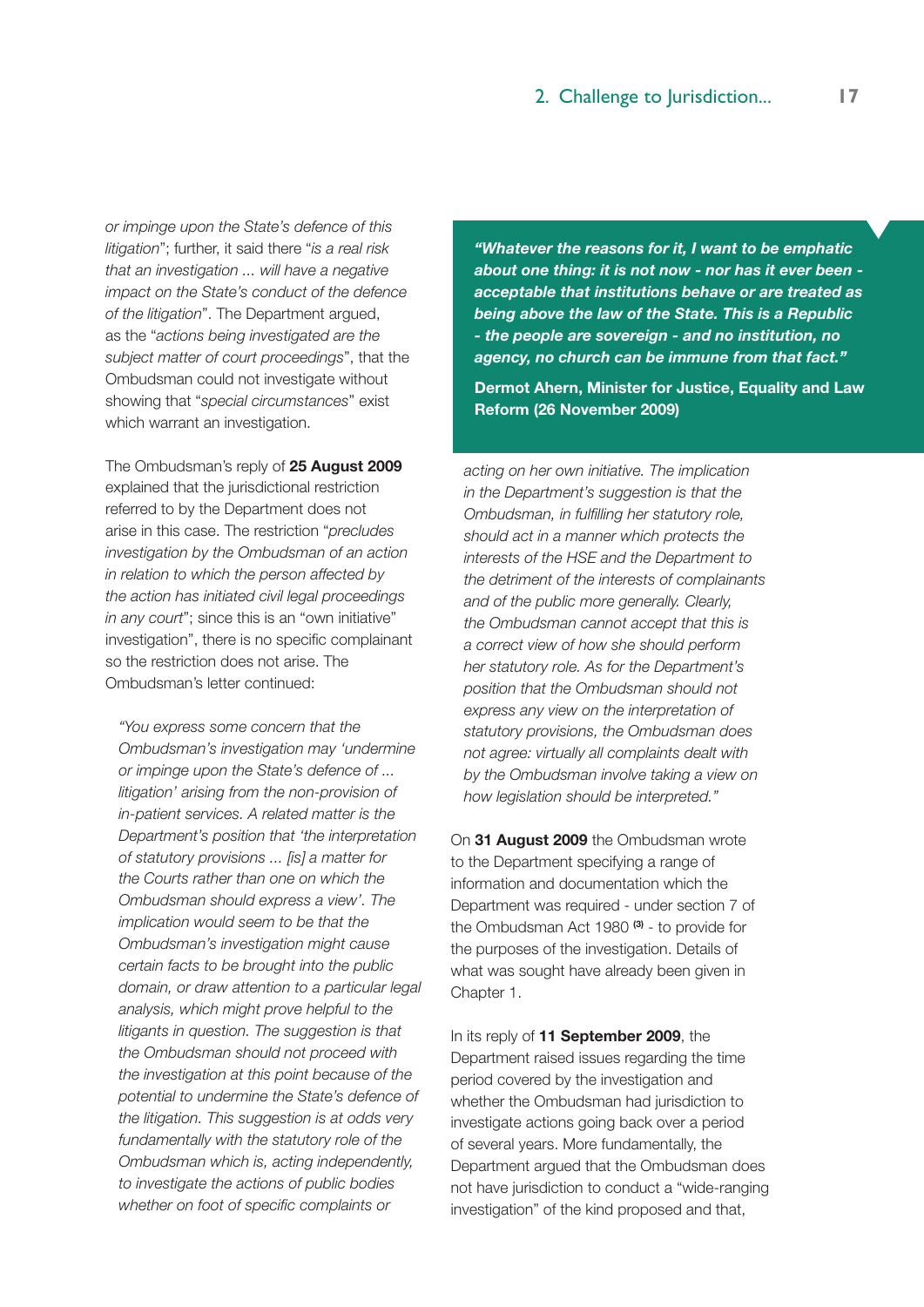in any event, the Ombudsman is confined to investigating "actions taken in the performance of administrative functions". The Department took the view that "*the directions/requests for documentation/information ... go considerably beyond anything necessary to investigate the performance of any administrative function by the Department or the HSE*". The Department made much of its entitlement, as is the case with any party to litigation, to defend its position and to withhold from the Ombudsman not just privileged material but also confidential material.

The Ombudsman made a detailed reply on **16 September 2009** which restated the requirement under section 7 of the Ombudsman Act 1980. In particular, the Ombudsman commented as follows in relation to the withholding of material claimed to be privileged or confidential:

*"It is a matter for the Department to decide on whether or not to comply with the Ombudsman's request: it can decide to do so or not to do so. However it is somewhat disingenuous to argue that, in making this decision, the Department is in the same position as is any ordinary party to litigation. The Department is a party to the litigation in its capacity, under the Constitution, as exercising the executive power of the State; the manner in which it exercises that function is a matter of public interest (not least to the extent that public money is involved in the conduct of the litigation). Choosing not to disclose this privileged material to the Ombudsman means that the Ombudsman will have only a limited understanding of how the Department acted in the conduct of the litigation. This, in turn, will have the consequence of the Ombudsman being restricted in how she performs her statutory functions. There may well be situations in which it might well be acceptable for a public body not to comply with a request from the Ombudsman for material covered by* 

*legal privilege; equally, there are likely to be situations in which refusing such a request is not acceptable. It remains a matter for the Ombudsman to take a view on when a refusal is acceptable or unacceptable.* 

*The Department expresses the view that "disclosure of privileged and/or confidential material relating to the claims ... would be inappropriate ...". It is important to be clear that confidential material is not necessarily covered by legal privilege. In particular, while details of the settlements reached with some of the litigants may be subject to a confidentiality agreement, they will not be covered by legal privilege. Under section 7(1) of the Ombudsman Act, the Department is legally bound to provide the Ombudsman with this material - as specified in our letter of 31 August 2009 - irrespective of any view it may hold that disclosure would be inappropriate. "*

In subsequent correspondence, the Department raised issues to do with fair procedure, about its need to know precisely the nature of the complaints it should address and re-stated the view that the conduct of the litigation could not be seen as having any bearing on a valid Ombudsman investigation. Furthermore, it rejected the view that it is open to the Ombudsman to consider *"the actions of the Department of Health and Children in seeking to resolve any lack of clarity regarding the intention of the legislature in enacting section 52 of the Health Act 1970"*. The Department takes the view that its actions, or failure to act, in this regard cannot be understood as actions taken in the performance of an administrative function. The Department maintained the position that it was perfectly willing to co-operate with any investigation provided the Ombudsman remained within her jurisdiction; and it pointed out that the HSE had co-operated in the provision of files on individual complainants;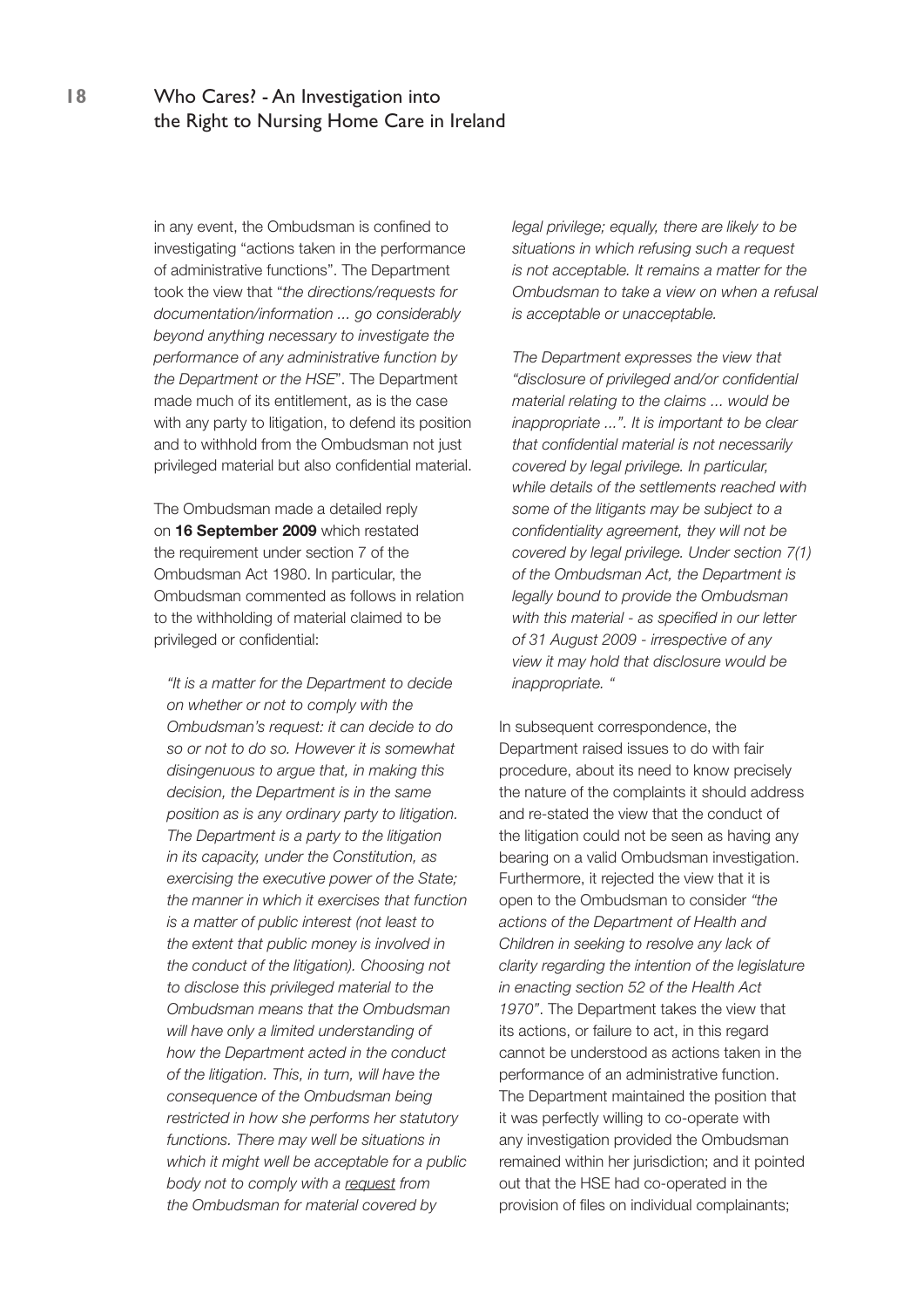but it would not provide material relating to those elements of the investigation which, in the view of the Department, were not within the Ombudsman's jurisdiction.

On **16 October 2009** the Ombudsman wrote to the Department saying, amongst other things:

- that she is satisfied that the investigation is within her jurisdiction:
- that the Department had failed to comply with a statutory requirement under section 7 of the Ombudsman Act;
- and that, notwithstanding this failure to cooperate, she intended to proceed with the investigation.

The Ombudsman also pointed out that the Department's refusal of information included much information which in principle is, or should be, in the public domain (for example, information on court proceedings). And in terms of refused documentation, she pointed out that some, in principle, is in the public domain (court pleadings, for example) while other items, such as records of costs incurred, should be in the public domain in the interests of transparency and accountability.

## **COMMENT**

The role of the Ombudsman is set out in the Ombudsman Act 1980. The Ombudsman may investigate "any action" taken by, or on behalf of, a body subject to her jurisdiction provided the action in question is one "taken in the performance of administrative functions". Where the Ombudsman finds that the action has adversely affected a person, and that the action reflects "maladministration" **(4)**, then she may recommend redress for the person concerned.

Taken at face value, the Department's vision of what the Ombudsman may do is limited to the investigation of individual complaints,

or groups of complaints, but focused always on the narrow issues of the specific cases. Furthermore, the Department proposes an understanding of the term "taken in the performance of administrative functions" as a narrower rather than a wider category. **(5)** In effect, the Department's vision of the Ombudsman's Office is that it is fine to deal with specific cases but that to look beyond these cases, and to ask why problems recur or why promised amelioration has not come about, is beyond the jurisdiction of the Ombudsman. This view of the Ombudsman role is at odds with the reality of what public sector Ombudsman Offices around the world actually do; it is at odds also with what the Irish Ombudsman has been doing for many years. It is implicit in the Ombudsman model adopted by the Oireachtas in 1980 that the role involves far more than the investigation of individual complaints; though dealing with these complaints remains the core business and provides the basis for looking also at wider systemic or governance issues. That this role is envisaged by the Oireachtas is made clear by the provision which allows the Ombudsman to conduct investigations on her own initiative (see Note 3 to this chapter).

One can understand that the Department is sensitive to external enquiry given the number of reports and investigations over the past decade which have focused on its performance.**(6)** One can also understand that the Ombudsman's Office has good reason to be particularly wary of the behaviour of the Department generally: in the conduct of the previous, related investigation in the late 1990s, and in discussions regarding longstay care entitlement over a number of years in the early 1990s, the Department withheld from the Ombudsman key information which, had it been disclosed, would have led to the identification and resolution of the long-stay charges issue by at least a decade earlier than was actually the case. **(7)**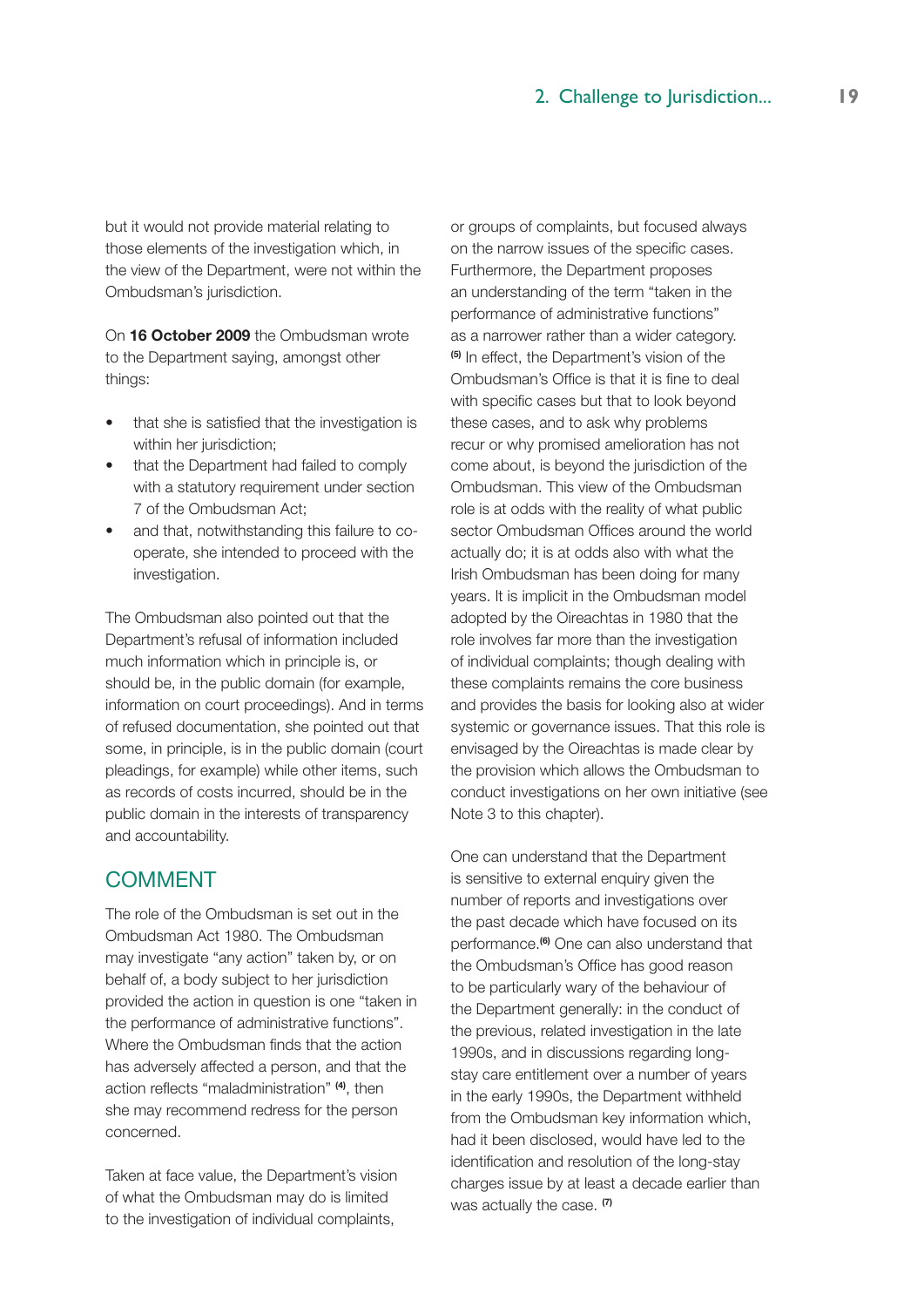Taken in conjunction with its behaviour in the past, the refusal of the Department to co-operate with the Ombudsman in this investigation suggests that serious issues of transparency and accountability within the Department remain to be resolved. Furthermore, it is clear that the Department's opposition to the Ombudsman's investigation is prompted to a fair extent by its fear that the investigation *"will have a negative impact on the State's conduct of the defence of the litigation"*. This prompts two questions; firstly, how should the State behave in defence of litigation initiated by a citizen claiming to have been deprived of a statutory entitlement and, secondly, what impact might an Ombudsman investigation actually have on the outcome of such litigation.

*"What the Travers Report has revealed is even worse. The Office of the Ombudsman has been established as an independent organ of the State, specifically to protect citizens from the misuse of power by the executive branch. Not only did the Department of Health misuse its power over poor people; it actively obstructed the Ombudsman in doing his statutory duty to protect them".* 

**William Kingston,** *Studies***, 94 (376) (Winter 2005)**

### How should the State behave...?

The State has a legal personality and is liable to be sued as well as having the capacity to sue. In the normal course, litigation in our system is an adversarial process. Anyone choosing litigation must in general be prepared for what might be a bruising encounter, one in which lawyers on either side will do whatever is necessary (within the law and court procedure) to win the case for their client. At the same time, the purpose of the Courts is to administer justice.

In normal litigation, it is usually the case that the interests of the defendant are best served when the action fails. The State, however, is no normal litigant or defendant. Under the Constitution, all powers derive from the people and it is the people, not the State, who are sovereign. The State, by definition, must act in the public interest. One might expect that a body, such as the Department, exercising the executive power of the State in a litigation situation, would act in good faith and in the public interest. Unfortunately, given the history of its involvement in "managing" the long-stay care issue, the record of the Department is such that, at the very least, one is entitled to be a little sceptical of its intentions. Thus, it may not always be in the public interest that the State will be the winner in litigation. For example, if the agents of the State place their own interests over the wider public interest (as can happen) then it is not in the public interest that the State should win. Nor is it in the public interest that public money should be saved at the expense of meeting a statutory right: the public interest in upholding the law presumably takes precedence over the public interest in saving public money.

It would be very helpful if, in circumstances such as those arising in this report, there were a mechanism under which the Courts could give a declaratory ruling in relation to an issue affecting a large number of people and where, in the absence of such a mechanism, a high level of individual litigation would result. Such a mechanism might be confined to circumstances in which the putative defendant would be the State and/or one of its agencies. At present, there is no such mechanism and to provide for one would require legislation. Under such a mechanism, one can envisage that issues of legal privilege and discovery of documents would not become matters of controversy. On this approach, individual litigants would (for the most part) be relieved of the burden of undertaking costly and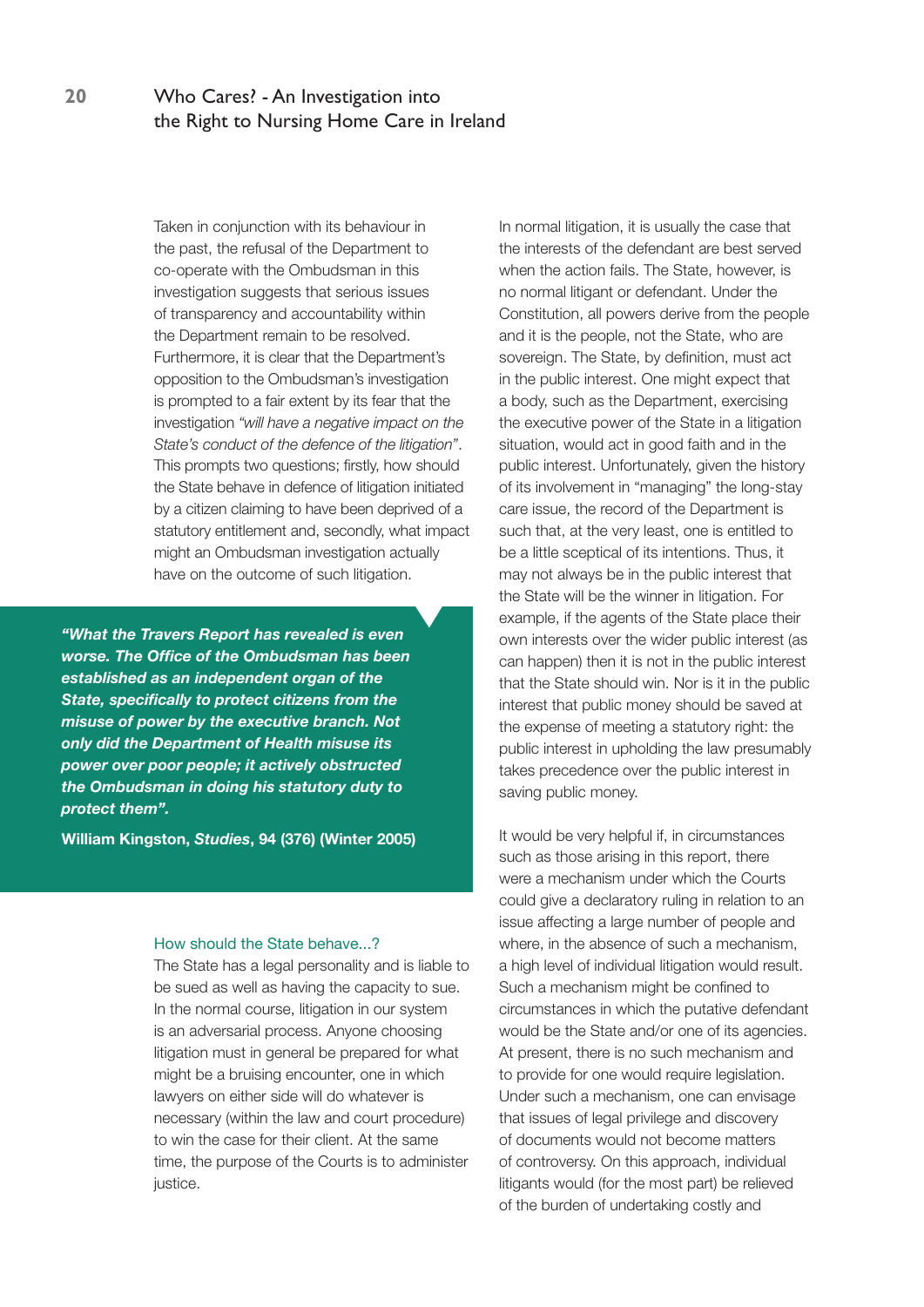burdensome legal actions. On the other side, there would be a stepping back from the unedifying spectacle of the State adopting adversarial and aggressive behaviour against its own citizens.

In the context of the litigation at issue here, the following would seem to be the case: the litigants may be characterised as coming from a vulnerable group within society; they are seeking vindication of what they believe to be a statutory right to nursing home care; their attempts to be given such care by the State have failed; they have generally incurred significant costs and endured serious upset in their efforts to secure their rights (as they see it). In the absence of a mechanism for a declaratory ruling by the Courts, there is a strong case that in dealing with litigation in these circumstances the State should see itself as acting, not simply in defence of its own interests (as would the typical defendant), but in the wider public interest. Taking this approach, it would be possible for the State side to facilitate a speedy hearing and adjudication by waiving legal privilege, agreeing to voluntary discovery of documents and thus speeding up the eventual outcome.**(8)**

In its submission in response to a draft version of this report, the Department chose to understand the type of comment above as a *"purported denial of the right of [the Department and the HSE] to have the issues the subject of proceedings before the Courts determined by the Courts, being the organ of government upon which the Constitution confers the sole and exclusive power to administer justice in the State."* This is to misrepresent the comments above. Clearly, the Department and the HSE have the right to rely on the Courts to adjudicate; but they have flexibility in how they choose to conduct the proceedings. It is not always in the public interest that actions against a State body should be defended in the traditional,

adversarial fashion which typifies litigation generally. The Ombudsman's point is that the response of a State body to litigation against it should be governed by what best serves the public interest rather than what best serves the interests of that particular body. The public

*"The State pledges itself to safeguard with especial care the economic interests of the weaker sections of the community, and, where necessary, to contribute to the support of the infirm, the widow, the orphan, and the aged."* **(9)**

**Bunreacht na hÉireann, Article 45.4. 1° - Directive Principles of Social Policy** 

interest and the interests of the particular body will not necessarily be the same.

### Impact of Ombudsman Investigation

It seems the Department's concerns about the possible impact of an Ombudsman investigation are predicated on a view that it is appropriate for the State agencies to behave in this litigation as if they were just any other defendant. As suggested above, this may not be a valid assumption. In any case, it is hard to see how an Ombudsman investigation would actually impinge on the outcome of the litigation. The Courts would be most unlikely to be influenced, one way or the other, by any legal analysis of the Health Act 1970 put forward in an Ombudsman investigation report. That analysis is unlikely to contain any insights not already ascertainable by a competent legal team acting for the plaintiffs. Similarly, insofar as an Ombudsman investigation report might comment on the overall approach to the litigation being adopted by the State, this is most unlikely to contain anything not already apparent from the pleadings of the State and which would be known already to the plaintiffs.

On the issue of other such cases having been settled out of court, the fact that this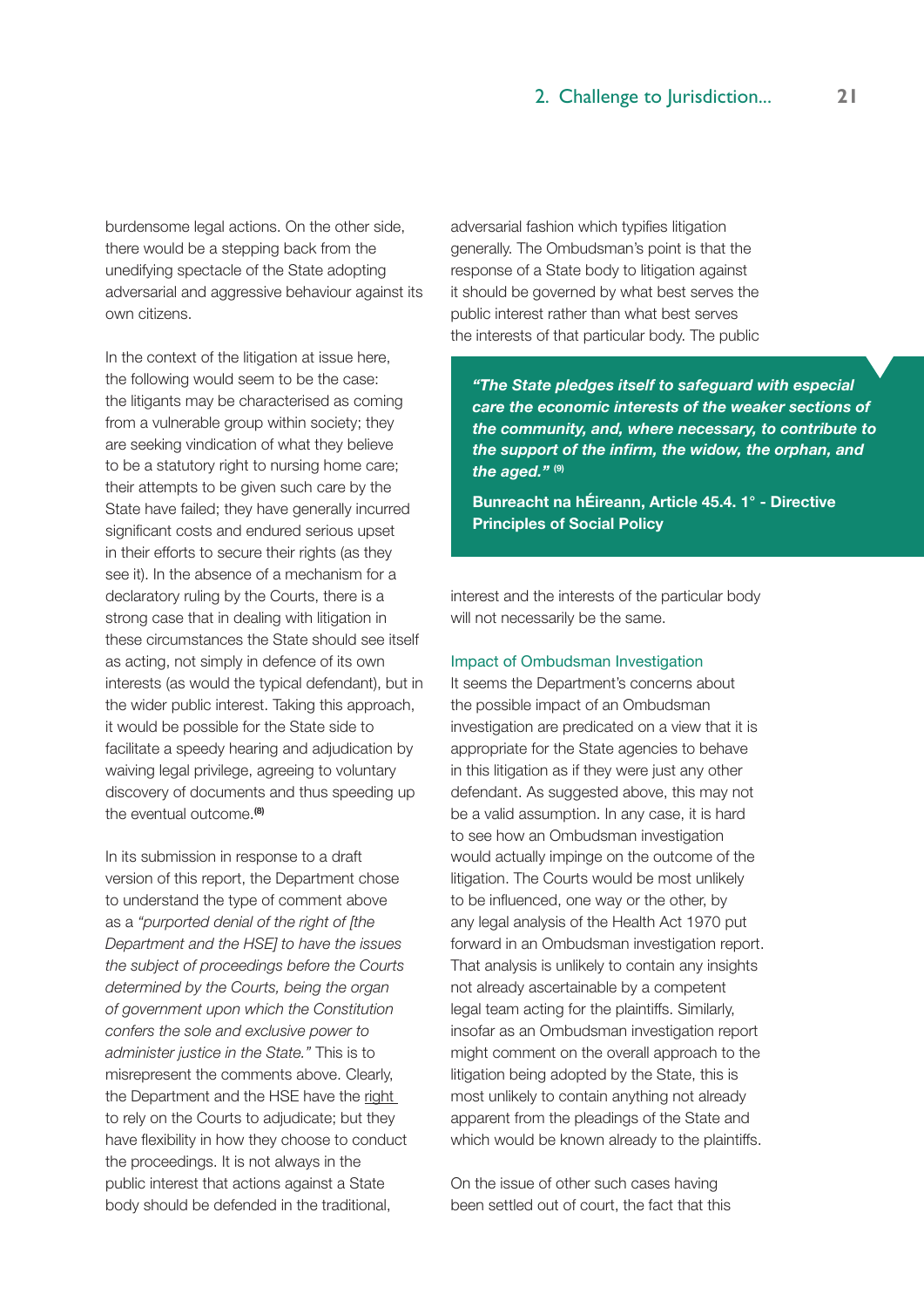has happened is already well known and an Ombudsman report mentioning this would have no bearing on matters one way or the other. Indeed, knowledge of the terms of such settlements would be most unlikely to have any bearing on a court judgment; though it would perhaps be helpful to a plaintiff interested in making such a settlement.

### Wider Issues raised by Jurisdictional **Challenge**

The Ombudsman does not accept that the Department's challenge arises from a genuinely held belief that this particular investigation is being conducted without proper jurisdiction. Furthermore, the Ombudsman believes that the challenge, and the related failure to co-operate with the investigation, constitute a failure to comply with the requirements of section 7 of the Ombudsman Act 1980. This conclusion applies equally to the HSE albeit that it cooperated to some extent.

The refusal of the Department to give any information relating to settlements is particularly troubling. What it means is as follows:

- some plaintiffs have succeeded, at least partially, with their claims;
- public money has been spent on these settlements though the extent of this expenditure is not known;
- there is no way of knowing why these particular plaintiffs should have succeeded while other plaintiffs, presumably with broadly similar cases, have not succeeded;
- on the face of it, some plaintiffs are being treated more favourably than other plaintiffs;
- the successful plaintiffs are being treated more favourably than the thousands of others, affected by the State's failure to provide nursing home care, who have not taken legal action;
- it appears it is the intention of the Department that details of these settlements will never be disclosed.

It is probable that the insistence on confidentiality arises at the behest of the State rather than of the plaintiffs but is likely to be defended by the State on the grounds of protecting the interests (for example, right to privacy) of the plaintiffs. **(10)** The plaintiffs, having chosen to bring their cases to court, and thus into the public domain, can have no expectation of privacy or confidentiality and it would be disingenuous to suggest that the State is simply acceding to the wishes of the plaintiffs. Any attempt by the State to keep confidential the terms of settlements in these cases should be viewed in the light of the provisions of the Freedom of Information (FOI) Act 1997. It seems probable, based on existing precedents, that these settlements would be releasable under the FOI Act if sought by a requester.

The Information Commissioner has given two FOI appeal decisions dealing specifically with the right of access to out-of-court settlement agreements between a public body (coincidentally, the HSE in both cases) and a third party. In both instances, notwithstanding that the settlements included a confidentiality clause, the Information Commissioner directed release of the settlement terms. **(11)** In a decision dated 12 March 2010 the Commissioner commented:

*"I wish to include here a general comment on the matter of confidentiality agreements. In my decision in Case No. 000528 ... I set out my views on confidentiality agreements in an era of FOI and expressed the belief that the enactment of the FOI Act has a bearing on the capacity of public bodies to enter into legally binding confidentiality agreements which are now subject to its implied terms. I stress that I have not said that FOI renders all such agreements inoperable, As I have previously found, section 26 of the FOI Act is not intended to protect the interests of public bodies. The language within section 26*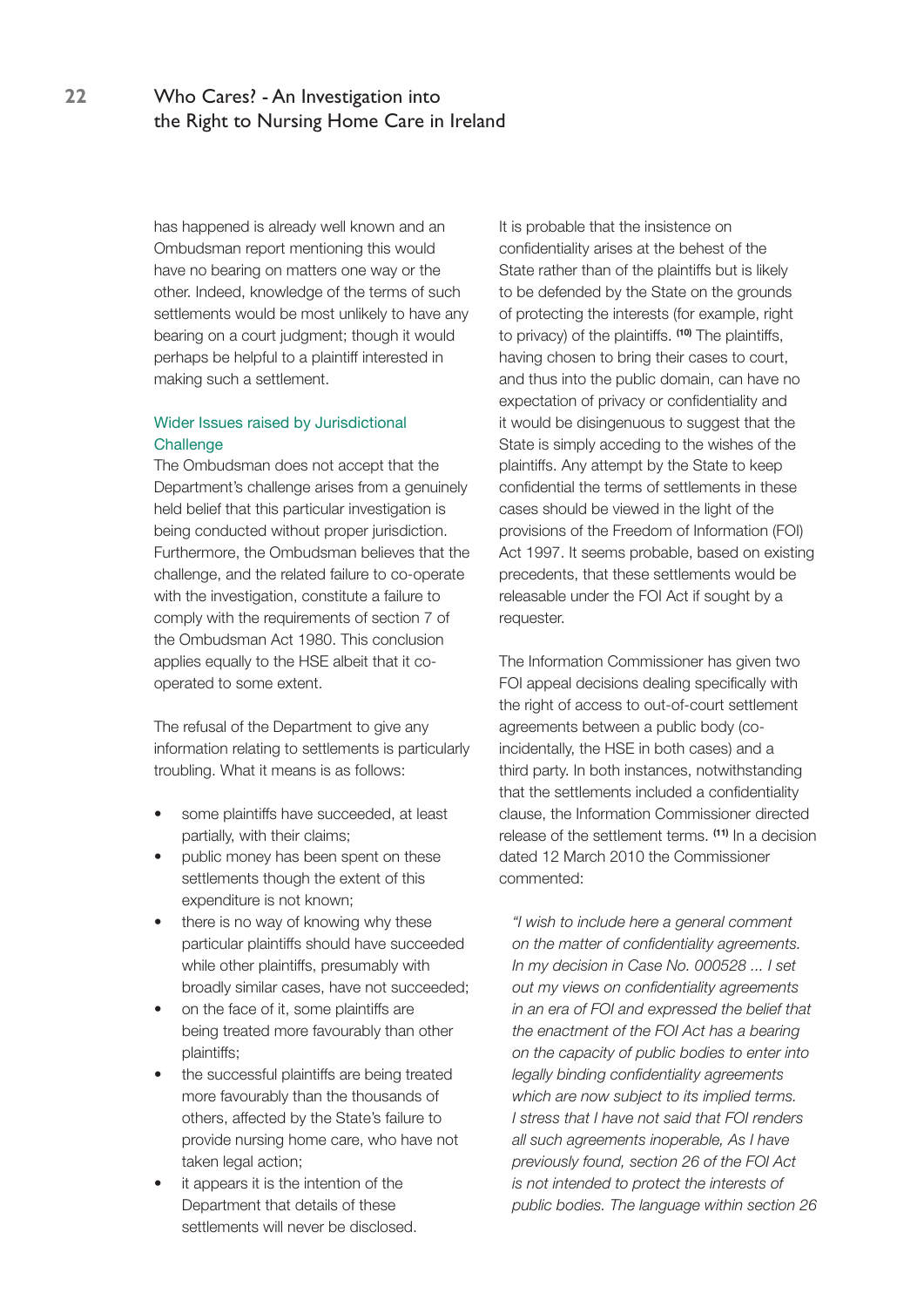*itself, especially in sub-section (2), supports the view that the protection of the section is directed at entities other than public bodies."*  **(12)**

The Commissioner's position is that, under FOI, a confidentiality clause may be invoked to protect the interests of the party other than the public body; but not to protect the interests of the public body. In the present context, it seems unlikely that the FOI Act would protect the interests of the plaintiffs. There do not seem to be good grounds for believing that the right to privacy of the plaintiffs, who have made settlements with the State, should displace the public interest in knowing the extent to which State bodies are giving public money to individual persons.

The approach of the Department and of the HSE in the present context, in refusing any information on the settlements, seems designed to frustrate the Ombudsman in the performance of her statutory duty. It seems the same intent was evident in the manner in which the HSE failed to co-operate with the Information Commissioner in her role in the decision cited above. Included in the material at issue in that FOI case was information about payments made by the HSE to a company as a result of an out-of-court settlement. It appears from the Commissioner's published decision that the HSE withheld the relevant records from her Office until forced to hand them over following the serving of a legal requirement. The Commissioner comments on this in her decision:

*"My Office encountered misleading and incomplete responses to its efforts to clarify and examine the issues and the records under review. Although the HSE's submission of 30 November 2009 purported to present all of the material within the scope of the review, it later transpired that the records covered by item 4 of the request - the* 

*payments made- had been omitted from the material received in response to requests from my Office on several occasions. Some of the omitted records were furnished on 4 February 2010. However, on 11 February 2010 my Office served notice under section 37 (1) of the FOI Act on Professor Brendan Drumm, Head of the HSE, requiring him to furnish the outstanding record showing the amount paid to Lifeline [the company in question] as a result of the High Court case in 2008. The record, accompanied by a submission, was received from A&L Goodbody, solicitors on 18 February 2010. No reason was given for the previous failure to supply the necessary information to enable me to carry out this review.*

*Unfortunately, the evidence in this case leads me to conclude that the HSE's behaviour in relation to the request and the review had the effect of frustrating the operation of the FOI Act in relation to access to records and delaying my Office's review and investigation into whether or not the refusal of the records was justified. "*

This suggests very clearly a problem of a lack of transparency, and a pattern of willingness to frustrate statutory investigation, on the part of the HSE and of the Department.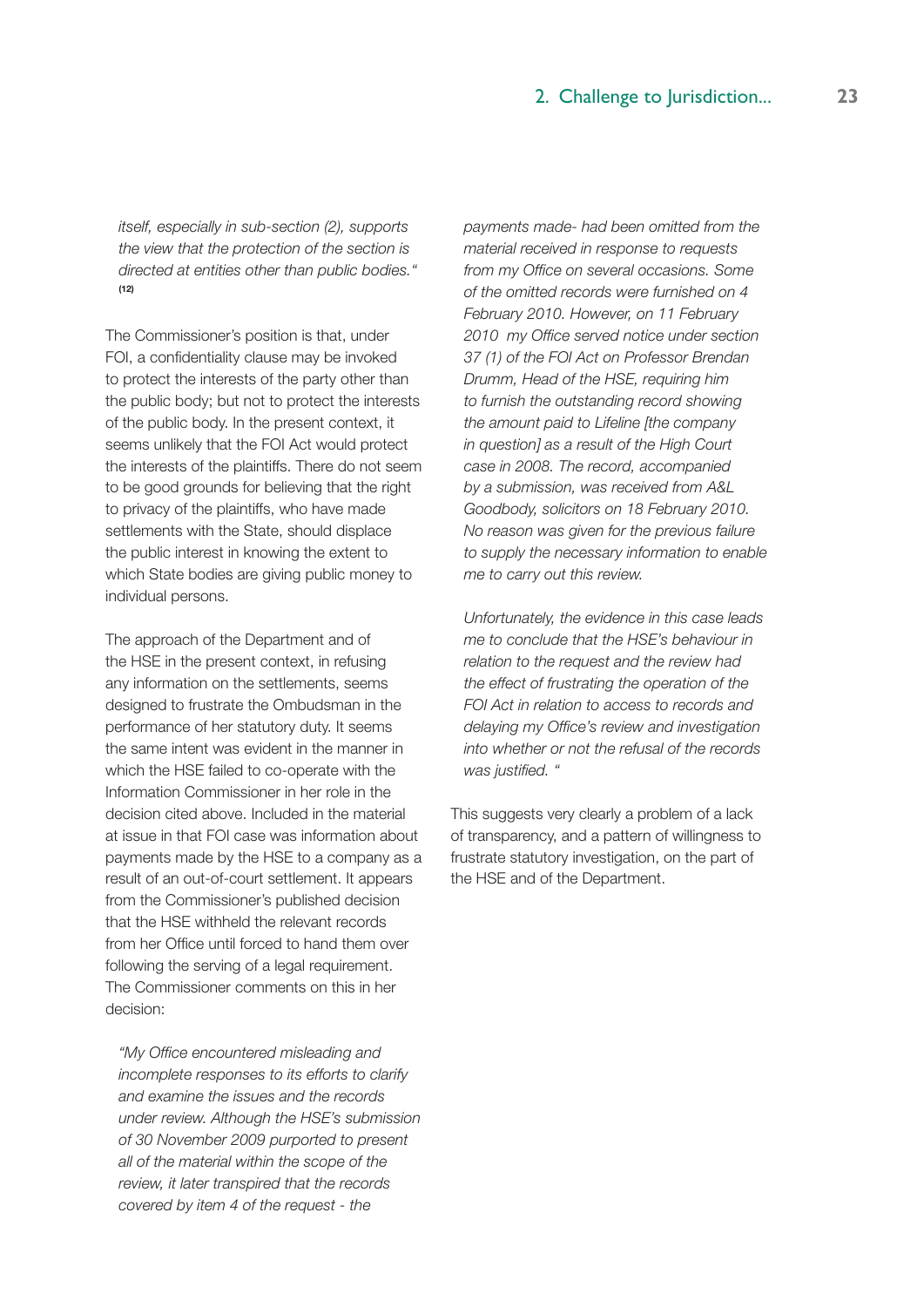**24** Who Cares? - An Investigation into the Right to Nursing Home Care in Ireland

### **Notes**

**(1)** This letter is published, along with other related correspondence, on the Ombudsman's website <www. ombudsman.gov.ie>

**(2)** An "*own initiative*" investigation, provided for at section 4(3) (b) of the Ombudsman Act 1980, is undertaken on the initiative of the Ombudsman herself rather than in response to a complaint from a specific complainant. The provision allows for an Ombudsman investigation of an "*action*", in the absence of a specific complainant, where "*it appears to [her], having regard to all the circumstances, that an investigation under this section into the action would be warranted*". While not dealing with a specific complaint or complainant, "*own initiative*" investigations are informed generally by complaints received. This was the case in the present instance.

**(3)** Section 7 of the Ombudsman Act 1980 provides the Ombudsman with the statutory power to "require" the provision to her by "any person" of information or documents in the control of that person. Section 7 also authorises the Ombudsman to require the attendance by a person who holds such information or documents. Section 7(3) provides: *"A person shall not by act or omission obstruct or hinder the Ombudsman in the performance of his functions or do any other thing which would, if the Ombudsman were a court having power to commit for contempt of court, be contempt of such court."*

**(4)** The term "maladministration" is used as a shorthand description for the seven grounds listed at section 4(2) (b) of the Act: *"(i) taken without proper authority, ( ii) taken on irrelevant grounds, (iii) the result of negligence or carelessness, (iv) based on erroneous or incomplete information, (v) improperly discriminatory, (vi) based on an undesirable administrative practice, or (vii) otherwise contrary to fair or sound administration."*

**(5)** In its chapter on the Ombudsman in *Administrative Law in Ireland* (3rd edition 1998, pp.344 - 345) Hogan and Morgan express the view that the *"requirement that the 'action ' be 'taken in the performance of administrative functions' is designed to exclude judicial or legislative decisions."* The actions of the HSE and of the Department addressed in this investigation cannot be described as either judicial or legislative. The fact that some of these actions may relate to judicial or legislative actions is of no consequence in this context.

**(6)** For example, the Ombudsman's *Nursing Home Subventions* report (2001), the Travers Report (2005) and the *Second Report of the Organisational Review Programme*, Department of the Taoiseach, 2010

**(7)** For more on this, see Chapter 5.

**(8)** The State is currently resisting discovery in some of the cases before the Courts - see Chapter 8 - though the HSE says it has agreed to voluntary discovery in some cases.

**(9)** The Directive Principles of Social Policy are stated to be "for the general guidance of the Oireachtas ... in the making of laws...". They are non-binding.

**(10)** In its response to the draft version of this report, the HSE (at P.16) commented that it is not "appropriate to assume that it is always the HSE who might insist on, or seek, a confidentiality agreement".

**(11)** See the decisions of the Information Commissioner in Case 000528 - *Sunday Times & North Eastern Health Board* and Case No. 090191 - *Sunday Times & Health Service Executive* on http://www.oic.gov.ie

**(12)** Case No. 090191 - *Sunday Times & Health Service Executive*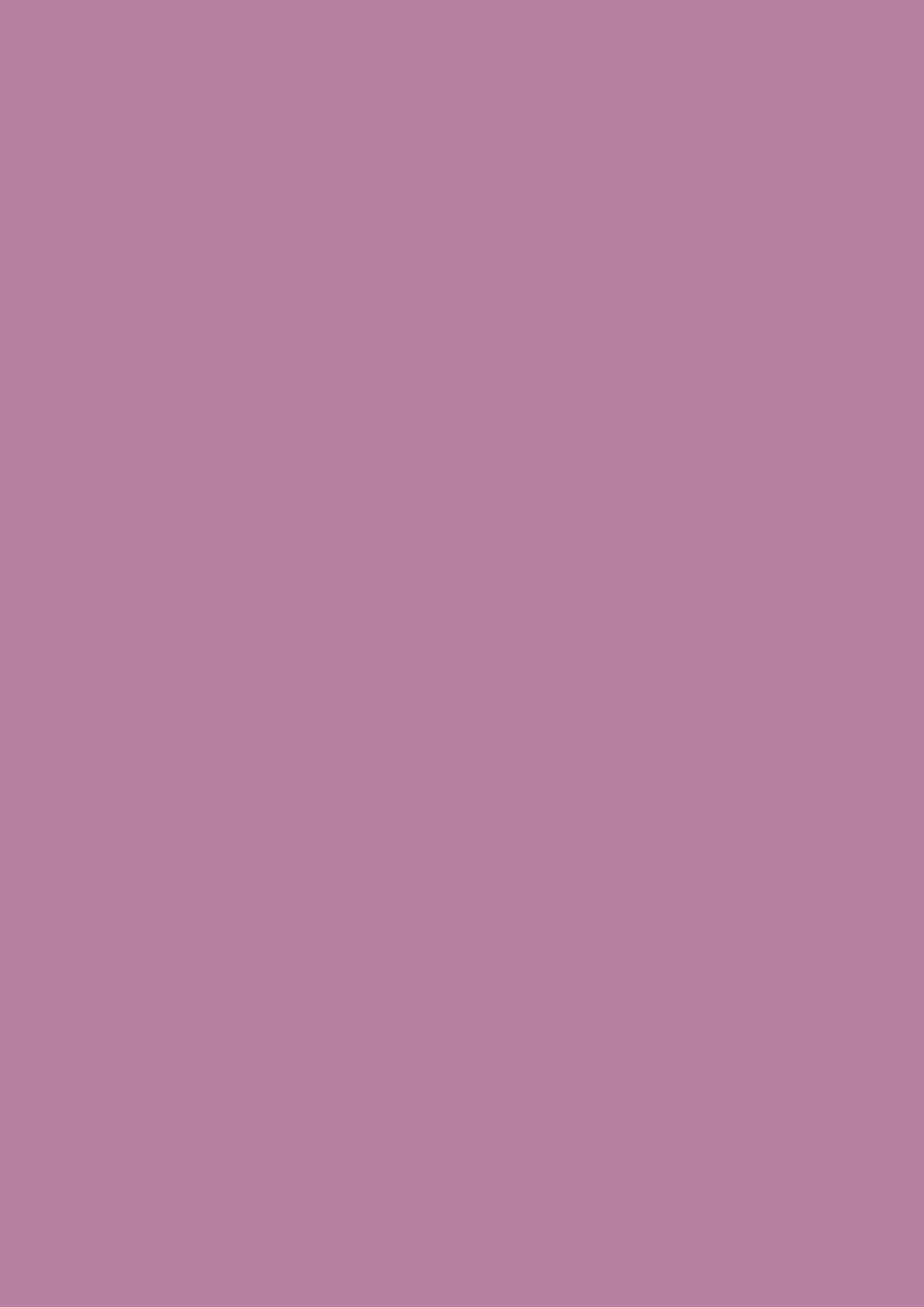**placements are allocated on a priority basis. Persons in the community, or who**  have been ad $\mathbf{3}_{\mathbb{C}}\,\mathsf{BA}(\cdot\mathsf{K}(\cdot\mathsf{H}\,\!\mathsf{C})$ (a) [d] [N][e) on a daily basis as requiring **3.** Background...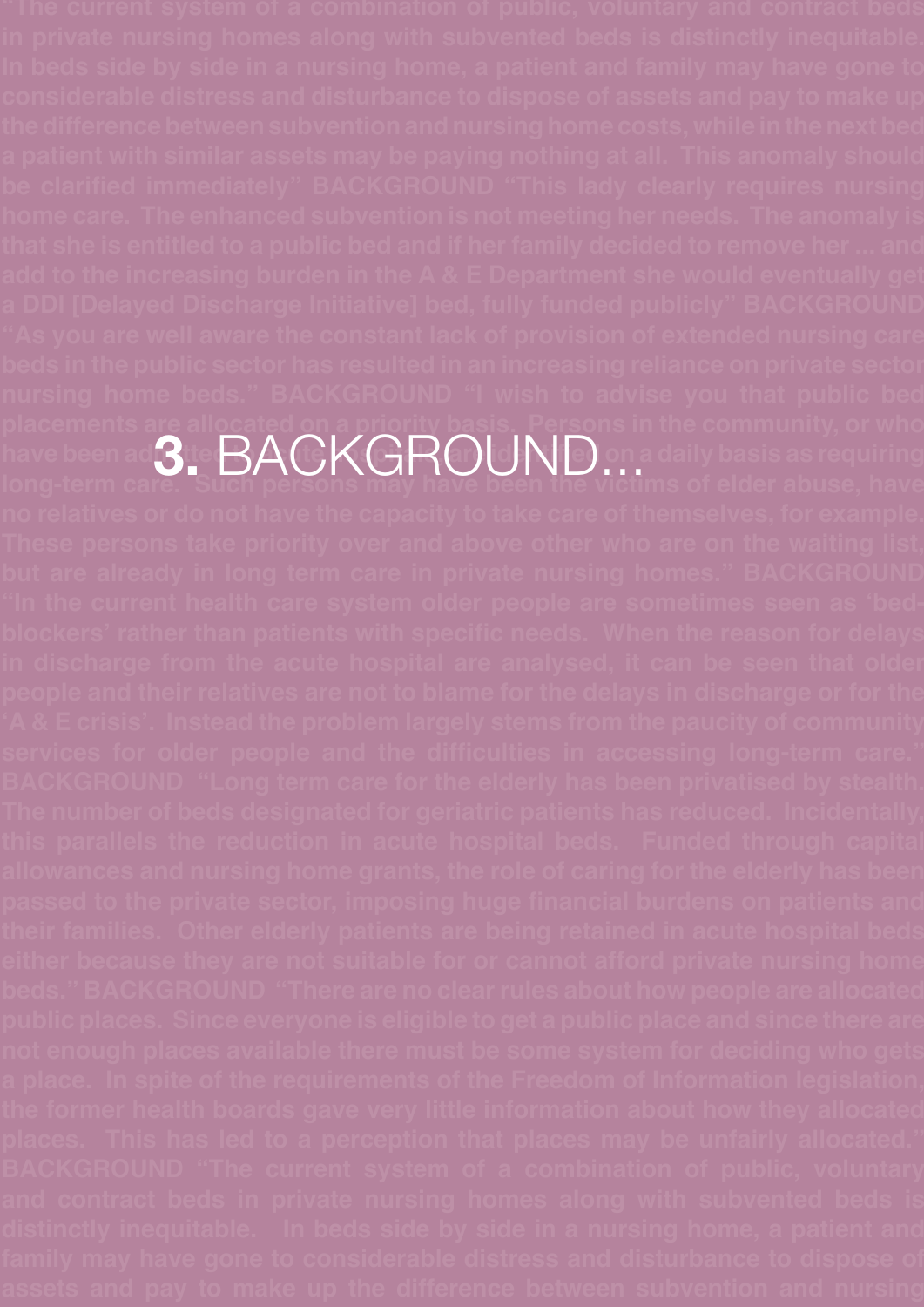# 3. Background...

**"The current system of a combination of public, voluntary and contract beds** 

**In beds side by side in a nursing home, a patient and family may have gone to considerable distress and disturbance to dispose of assets and pay to make up** 

**home care. The enhanced subvention is not meeting her needs. The anomaly is** 

**add to the increasing burden in the A & E Department she would eventually get** 

**"As you are well aware the constant lack of provision of extended nursing care beds in the public sector has resulted in an increasing reliance on private sector** 

**placements are allocated on a priority basis. Persons in the community, or who** 

**long-term care. Such persons may have been the victims of elder abuse, have** 

**"In the current health care system older people are sometimes seen as 'bedblockers' rather than patients with specific needs. When the reason for delays** 

**people and their relatives are not to blame for the delays in discharge or for the 'A & E crisis'. Instead the problem largely stems from the paucity of community** 

**their families. Other elderly patients are being retained in acute hospital beds either because they are not suitable for or cannot afford private nursing home** 

**public places. Since everyone is eligible to get a public place and since there are not enough places available there must be some system for deciding who gets** 

**BACKGROUND "The current system of a combination of public, voluntary and contract beds in private nursing homes along with subvented beds is** 

**family may have gone to considerable distress and disturbance to dispose of** 

Before dealing in any detail with the role of the public health service in providing nursing home care for older people, it may be helpful to set out some of the background facts and figures. While this report reflects the experience of the Ombudsman's Office since its establishment in 1984, it is relevant to note that in late October 2009 the role of the State in the provision of nursing home care was re-defined following the commencement of the Nursing Homes Support Scheme Act 2009. The account which follows deals both with the situation prior to October 2009 and with the current situation. Inevitably, the lines of demarcation between the old arrangements and the new are not always, at this stage at least, drawn clearly.

In attempting to provide an overview of nursing home arrangements over the period in question, it is difficult to avoid the question of legal entitlement which, ultimately, is the core issue considered in this report. For the purposes of this chapter, however, this question is not considered in any detail.

Both the public and the private sector are involved in the provision of long-stay nursing home care for older people in Ireland. It is difficult to provide accurate statistics on numbers of nursing home places and, in attempting comparisons over time, one

*"The current system of a combination of public, voluntary and contract beds in private nursing homes along with subvented beds is distinctly inequitable. In beds side by side in a nursing home, a patient and family may have gone to considerable distress and disturbance to dispose of assets and pay to make up the difference between subvention and nursing home costs, while in the next bed a patient with similar assets may be paying nothing at all. This anomaly should be clarified immediately"*

**Desmond O'Neill et al in** *Irish Medical Journal***, 94 (3), (March 2001)**

cannot be certain that the figures available are comparing like with like. Some of the health boards and more recently the HSE have had a practice of placing public patients in private nursing homes but at the expense of the health board (HSE). These "contract" beds are often included in the overall figure for public nursing home places. For example, in September 2008, the HSE was contracting approximately 3,000 beds in private nursing homes to supplement its own stock of directly managed nursing home beds.**(1)**

Notwithstanding the possible unreliability of some of the statistics, one certain development (described below) over the period covered by this report is the extent to which the private sector has replaced the public sector as the primary provider of long-term nursing home care.

As of March 2009, there were about 23,000 people in long stay residential care in Ireland. Of these, about 7,500 were in public nursing homes with about 15,500 in private nursing homes. **(2)** Of those in private nursing homes, it appears about 750 were in "contract" beds which means that, in all, 8,250 people were in publicly funded care. Roughly 5% of the over 65 population is in long-stay nursing home care.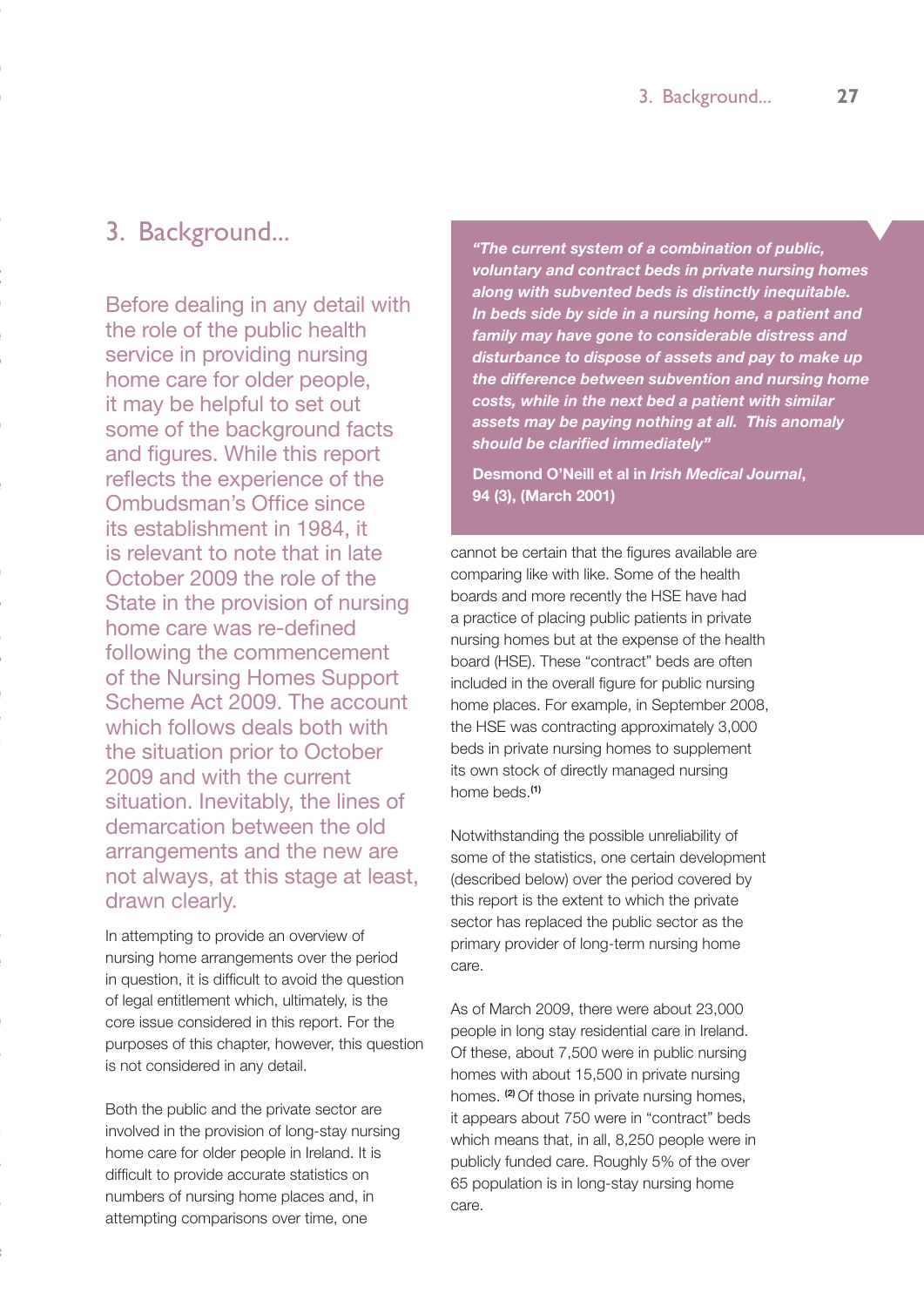In terms of nursing home units, there are currently about 600 such units, 150 of which are public nursing homes and 450 of which are private nursing homes.**(3)** Reasons for admission to long-stay care include physical disability and social needs but the majority of older people in long-stay care are there because of chronic physical illness and dementia.

The information available suggests that the demand for public nursing home care has, for quite some time, exceeded the supply of public places. In fact, there has been a decline in publicly-funded long-stay beds over the last five decades. A 2006 SIPTU report on Care of Older People summarised the situation:

*"There has been a major reduction in the number of public nursing home beds since 1968. The numbers have not only reduced in absolute terms but they have been almost halved in terms of beds per 1,000 population over 65. When the Care of the Aged Report was published in 1968, there were 42 public nursing home beds available per 1,000 of the population aged over 65 (13,594 beds for 323,000 people aged over 65). In 2001, there were 23 such beds per 1,000 population (10,067 beds for 432,000 people aged over 65)."* **(4)**

The Table below summarises the situation:

| <b>YEAR</b> | <b>NO. OF</b><br><b>PUBLIC</b><br><b>LONG-STAY</b><br><b>BEDS</b> | <b>PUBLIC</b><br>LONG-<br><b>STAY BEDS</b><br><b>PER 1,000</b><br><b>POPULATION</b><br><b>OVER 65</b><br><b>YEARS</b> |
|-------------|-------------------------------------------------------------------|-----------------------------------------------------------------------------------------------------------------------|
| 1968        | 13,594                                                            | 42                                                                                                                    |
| 2001        | 10,067                                                            | 23                                                                                                                    |
| 2009        | 8,250                                                             | 18                                                                                                                    |

By contrast, the private nursing home sector in Ireland has expanded considerably over recent years. In fact, as illustrated in the Table below, the number of private beds virtually trebled in the twelve year period 1997 - 2009:

| <b>YEAR</b> | <b>NO. PRIVATE NURSING</b><br><b>HOME BEDS</b> |
|-------------|------------------------------------------------|
| 1997        | $6,932^{(5)}$                                  |
| 2003        | 14,946 (6)                                     |
| 2007        | 18,883(7)                                      |
| 2009        | 20,526 (8)                                     |

For most of the period covered by this present report, people who needed long-stay care and who were unable to access a public nursing home bed had to rely on a system of public subvention to private care. A monthly average of 9,161 beds were reported as subvented during 2009 which meant that six of every ten private nursing home patients were then getting some level of subvention. **(9)**

Very many older people had no option other than to avail of private care and, in so doing, fared badly in financial terms by comparison with those who succeeded in getting a place in a public nursing home. In the case of a person in a public nursing home, the State paid the cost of care and charged the individual a maximum of  $\epsilon$ 153.25 per week. Whereas a person, equally in need of care but not fortunate enough to get a place in a public nursing home, was responsible for meeting his or her nursing home costs with no more than the possibility of a State grant or subvention towards those costs.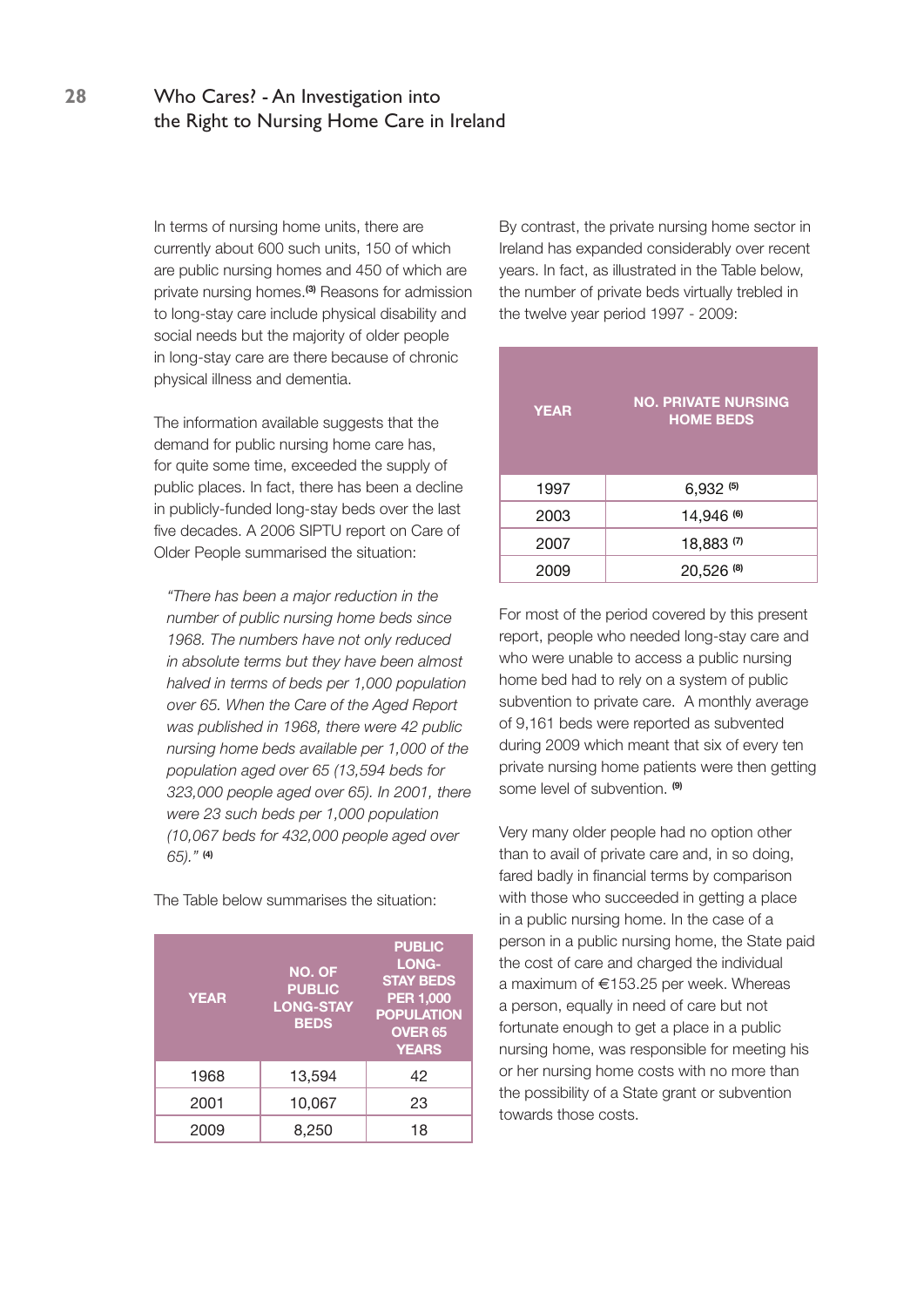### Nursing Home Subvention Scheme

The nursing home subvention scheme **(10)** operated from 1993 until late 2009 when it was replaced by the Nursing Homes Support Scheme. People who, on 27 October 2009, were already receiving a nursing home subvention could opt to transfer to the NHSS or to continue to receive subvention under the existing arrangements. On the face of it, the subvention scheme was designed for people who made a conscious choice to avail of private nursing home care and who could expect some State support for the costs of this care. In principle, the scheme should have had no implications for those who wished to avail of public nursing home care. In reality there were not enough public nursing home beds and, inevitably, many older people were forced to take up places in private nursing homes where the subvention payable was inadequate.

The maximum basic payment under the subvention scheme was set initially at £120 per week but by 2009 this had increased to €300 per week. In many cases, an enhanced or top-up subvention was also paid. The circumstances in which an enhanced subvention might be paid were complex; it was stated to be available only where the HSE had the resources to pay the higher rate. In October 2006, according to the HSE, 7,563 people were in receipt of a subvention payment and 4,725 of these were also being paid an enhanced subvention payment **(11)**. However, these figures had risen to 9,219 and 4,826, respectively, by May 2009. **(12)**

It is remarkable that, within these figures, there were significant differences in the level of subvention payments from HSE administrative area to administrative area and even from county to county; this variation was particularly marked in the case of the enhanced subvention. For example, while 323 people in Co. Roscommon were in receipt of a basic subvention payment in May 2009, none

of these 323 people received an enhanced subvention. By contrast, all 581 people from the three areas of Dublin North in receipt of a basic subvention on this date were also in receipt of an enhanced payment - see Table below.

### Nursing Home Subventions by Selected Regions/Area - May 2009 (13)

|                                               | Basic<br>Subven-<br>tion | <b>Enhanced</b><br>Subven-<br>tion | <b>Percent-</b><br>age of<br>total<br>receiving<br>enhanced<br>subvention |
|-----------------------------------------------|--------------------------|------------------------------------|---------------------------------------------------------------------------|
| <b>Dublin Mid</b><br>-Leinster<br>(total)     | 1,823                    | 862                                | 47%                                                                       |
| <b>Dublin</b><br><b>North East</b><br>(total) | 1,421                    | 1,370                              | 96%                                                                       |
| 3 areas<br>in Dublin<br><b>North East</b>     | 581                      | 581                                | 100%                                                                      |
| West<br>(total)                               | 3,306                    | 817                                | 25%                                                                       |
| Roscommon                                     | 323                      | nil                                | 0%                                                                        |

In addition to these arrangements, the HSE in recent years developed a Delayed Discharge Initiative (DDI) under which it (as well as the major public "voluntary" hospitals) contracted beds in private nursing homes to allow for

**"This lady clearly requires nursing home care. The enhanced subvention is not meeting her needs. The anomaly is that she is entitled to a public bed and if her family decided to remove her ... and add to the increasing burden in the A & E Department she would eventually get a DDI [Delayed Discharge Initiative] bed, fully funded publicly"**

**Dr. A, Consultant Physician in Geriatric Medicine, in a letter to the HSE, (27 August 2007)**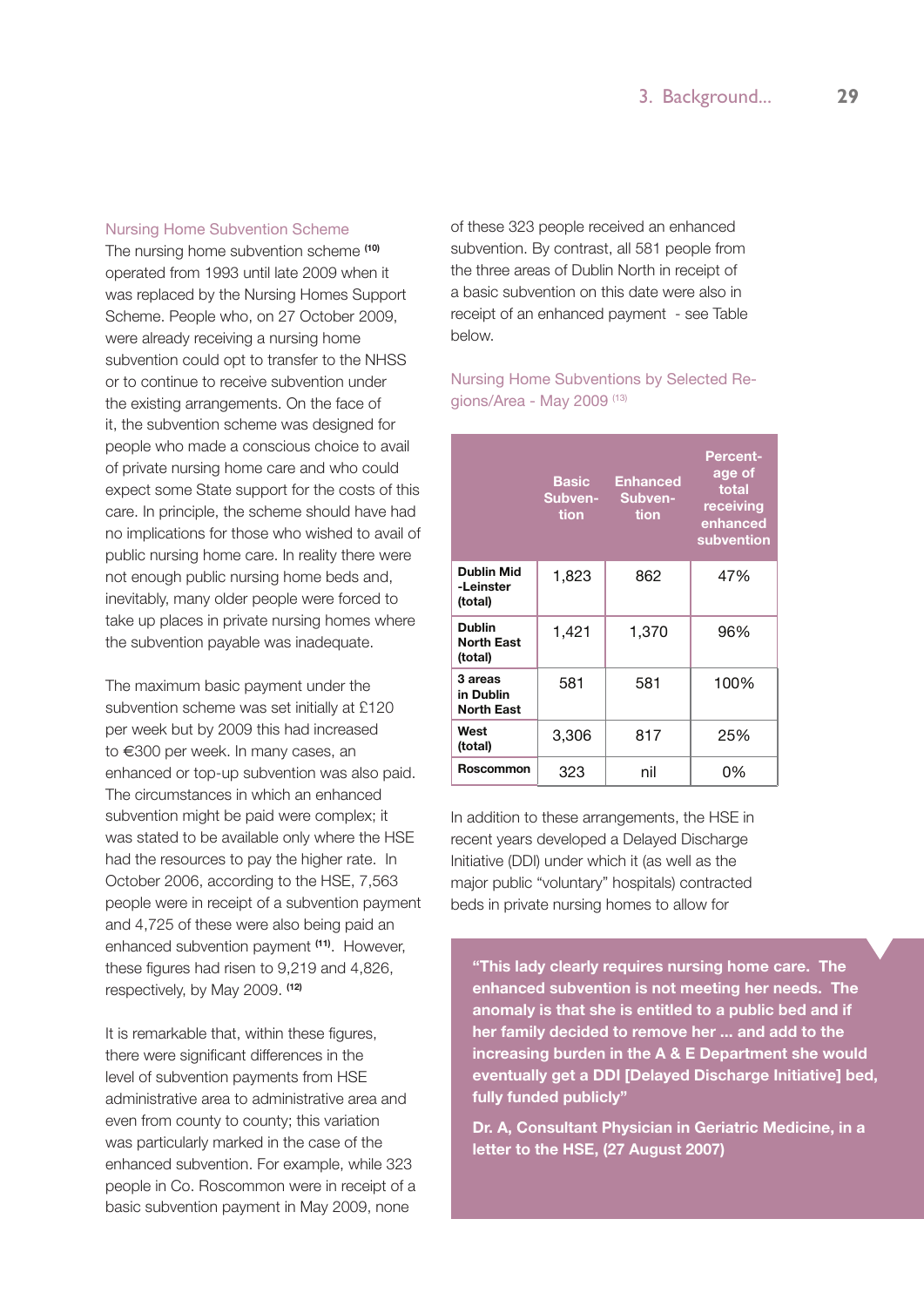the transfer of patients to more appropriate care facilities when they no longer needed acute hospital care. Between August 2005 and March 2007, 1,499 patients were placed in nursing home care under this initiative **(14)**. These placements were intended to be for a limited period of time (14-28 days) only; although the experience of the Ombudsman's Office suggests that, on occasion, individuals

*"As you are well aware the constant lack of provision of extended nursing care beds in the public sector has resulted in an increasing reliance on private sector nursing home beds."* **Dr. A, Consultant Physician in Geriatric Medicine, in a letter to the HSE, (27 August 2007)**

> have remained in these "DDI contract beds" for several years after initial placement.

> Since 2001, the provision and funding of longstay care has attracted the attention not just of the Ombudsman but also of the Human Rights Commission **(15)**, the National Economic and Social Forum **(16)**, the National Disability Authority **(17)** and the Irish Medical Organisation **(18)** amongst others. Over this period also various reports on the matter have emanated

*"In the current health care system older people are sometimes seen as 'bed-blockers' rather than patients with specific needs. When the reason for delays in discharge from the acute hospital are analysed, it can be seen that older people and their relatives are not to blame for the delays in discharge or for the 'A & E crisis'. Instead the problem largely stems from the paucity of community services for older people and the difficulties in accessing long-term care."*

**Paul Gallagher et al,** *Irish Medical Journal,* **101 (3), (March 2008)**

from Government departments (including the Department of Health and Children), the former health boards and the Health Service Executive.

In 2003, the Department of Social and Family Affairs commissioned Mercer Human Resource Consulting to produce the *Report on the Future Financing of Long-Term Care in Ireland*. This report examined the possible options for the financing of long-stay care. Simultaneously, the Department of Health and Children published the *Review of the Nursing Home Subvention Scheme* by Professor Eamon O'Shea which examined the objectives of the subvention scheme and the scope for achieving similar objectives by other means.

Following the publication of these reports, the Department of Health and Children agreed to undertake a review of the subvention scheme with the objective to develop an equitable and transparent scheme which would be consistent in implementation **(19)**. A working group chaired by the Department of the Taoiseach was established with a view to identifying the policy options for a financially sustainable system of long-term care **(20)**. The resulting *Report of the Interdepartmental Working Group on Long-Term Care 2006* was published in 2008. These reports, along with the 2006 HSE commissioned Prospectus report *Assessment of Needs for Residential Care for Older People*, have influenced thinking and planning in this area. The NHSS Act 2009 represents the tangible outcome of these deliberations.

### Nursing Homes Support Scheme (NHSS)

The central role of the private sector in providing long-stay care for older people is reflected in the terms of the NHSS Act 2009 which came into effect on 27 October 2009. Under the 2009 Act, the HSE becomes just another "provider" of nursing home care and, for all practical purposes, has the same role as has the operator of a private nursing home.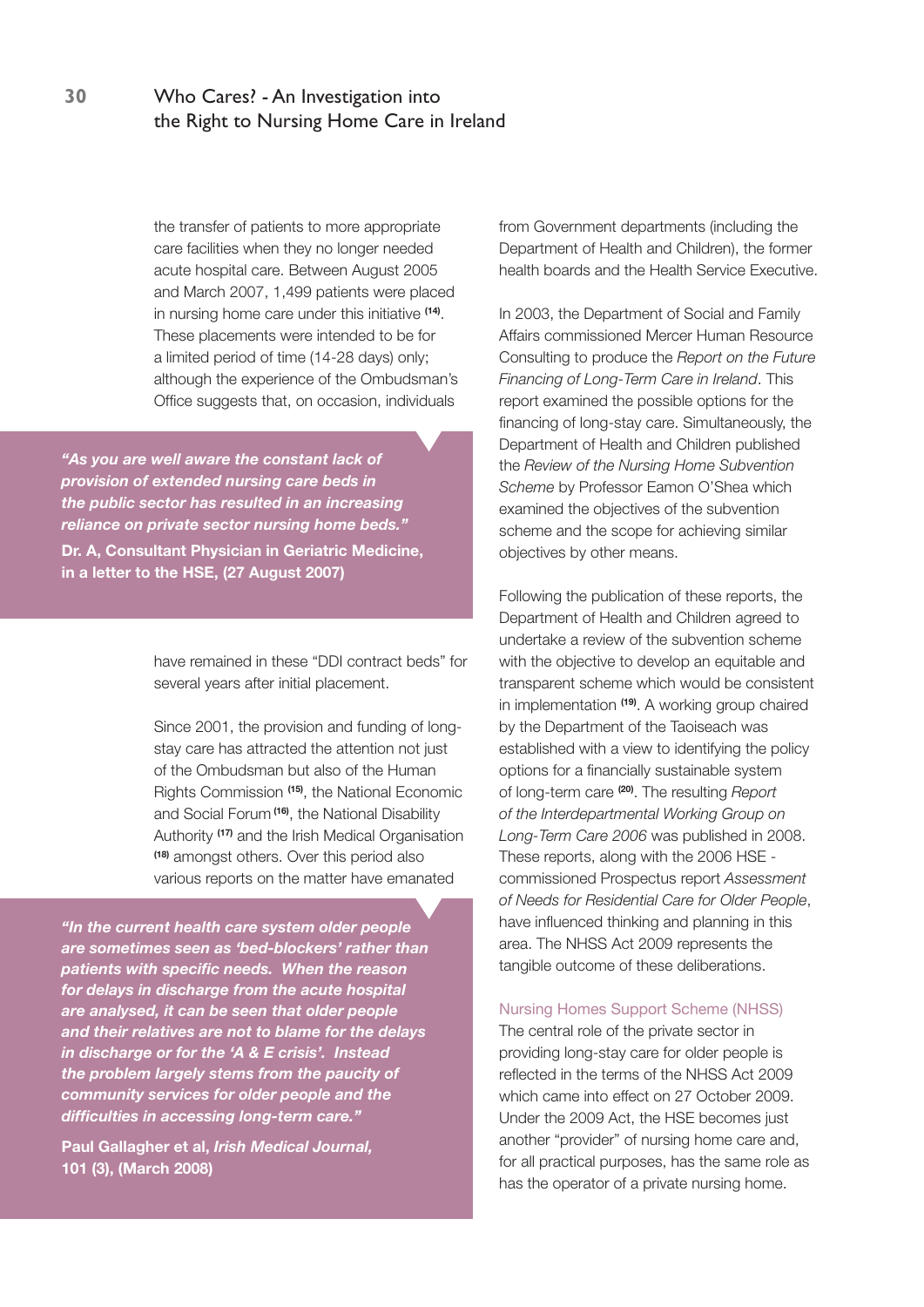For individuals entering long-stay care after 27 October 2009, the NHSS is the only system of State support for such care. It provides a scheme of financial support for people who require long-term nursing home care and is based on the principle of co-payment, that is, anyone who is assessed as in need of long-stay care makes a contribution to care costs based on means, and the balance is paid by the HSE; this is the arrangement regardless of whether the person is in a public or private nursing home. By the end of May 2010, the HSE estimated that 11,000 NHSS applications had been received and the HSE commented that "significant numbers of public nursing home beds [were] being vacated as clients move to nursing homes in the private sector". **(21)**. In its July 2010 Performance Report the HSE stated that, up to that point, it had received 13,764 NHSS applications, 68% of which had been processed (though no figure was given for the number of applications refused). **(22)** A more detailed discussion on this Scheme can be found in Chapter 7 of this report.

### **Comment**

A feature of public provision of long-stay care for older people in recent decades has been the absence of consistency in terms of how patients access care. **(23)** Related to this, and unfortunately the source of much frustration to older people and their families, has been the absence of any consistent approach to establishing priorities for the allocation of care places and the absence of any coherent approach to the management of waiting lists.

For example, in the HSE Dublin Mid-Leinster region, all decisions regarding the allocation of publicly-funded long-stay beds, and placements on waiting lists for such beds, were left solely with the consultant geriatrician(s) in that area, regardless of the financial circumstances of the individual concerned. However, in the HSE Dublin North East region it appears the practice has been that a

*"I wish to advise you that public bed placements are allocated on a priority basis. Persons in the community, or who have been admitted to acute hospitals, are identified on a daily basis as requiring long-term care. Such persons may have been the victims of elder abuse, have no relatives or do not have the capacity to take care of themselves, for example. These persons take priority over and above others who are on the waiting list, but are already in long term care in private nursing homes."*

**HSE (Dublin North East) official in a letter to the Ombudsman's Office, (17 November 2009)**

person might be placed on a waiting list for a publicly-funded bed on financial grounds (often regardless of the medical circumstances) if there was a shortfall between the cost of private nursing home care and the combination of the person's income and nursing home subvention.

Indeed, under the arrangements in place prior to the NHSS, placement on a waiting list for publicly-funded care was far from being a guarantee of actually securing such care. In fact many individuals who entered private nursing home care, in the expectation of a publicly-funded bed later on, were disappointed to find their place on the waiting list usurped

*"Long term care for the elderly has been privatised by stealth. The number of beds designated for geriatric patients has reduced. Incidentally, this parallels the reduction in acute hospital beds. Funded through capital allowances and nursing home grants, the role of caring for the elderly has been passed to the private sector, imposing huge financial burdens on patients and their families. Other elderly patients are being retained in acute hospital beds either because they are not suitable for or cannot afford private nursing home beds."*

**Irish Medical Organisation, Pre-Budget Submission 2005**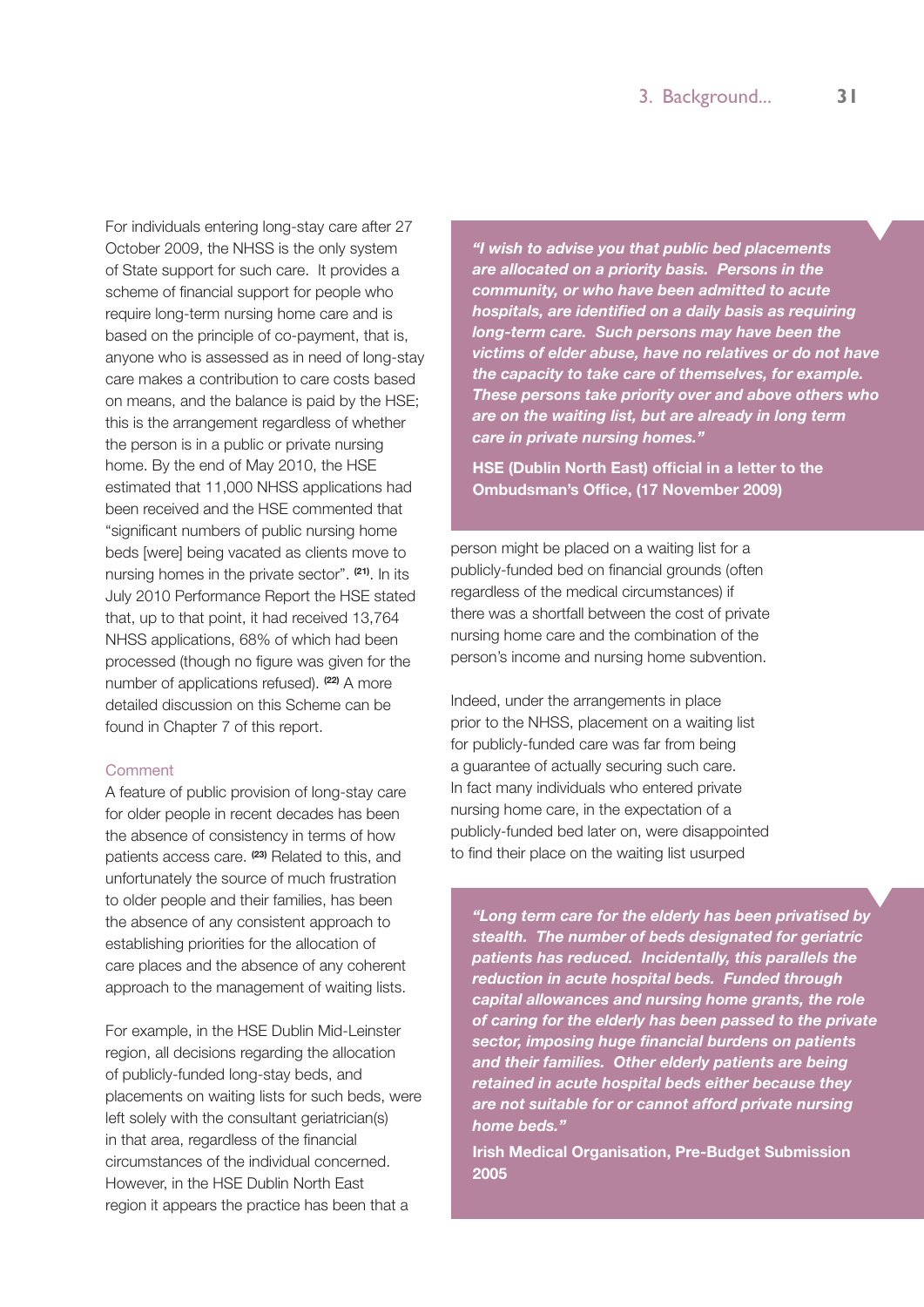by others who, although in similar financial circumstances, were considered a priority by the HSE because they were then occupying an acute hospital bed. When one such case was investigated by the Ombudsman she found that there had been a delay on the part of the HSE of more than eight years in processing an application for a public nursing home bed; she found that this delay had affected the family concerned adversely and she recommended financial redress, totalling  $\epsilon$ 56,500, for the family. The HSE accepted the Ombudsman's recommendation in full. **(24)**

For many people, the only route into longstay care has been through the acute hospital system. Few acute hospitals have designated long-stay beds, so for most the discharge process into long-stay care, whether to public or private facilities, is central to the freeing up of hospital beds.

However, in the absence of equitable and timely access to appropriate long-stay care - especially as funding options through subvention had decreased significantly in recent

*"There are no clear rules about how people are allocated public places. Since everyone is eligible to get a public place and since there are not enough places available there must be some system for deciding who gets a place. In spite of the requirements of the Freedom of Information legislation, the former health boards gave very little information about how they allocated places. This has led to a perception that places may be unfairly allocated."*

**Ita Mangan in** *Care of Older People***, SIPTU, (May 2006)**

> times - individuals often remained in acute hospitals for lengthy periods whilst awaiting placement in long-stay care, using up valuable "bed-days" in the process. For example, a

2008 paper reported that 50 out of 90 patients surveyed over a two year period in a 258 bed acute general hospital (not identified) were awaiting a long-stay care bed taking up 1,729 bed days **(25)**. In June 2009, it was estimated that 144,565 bed days were lost nationwide due to delayed discharges (26). This so-called "bed-blocking" has attracted much comment over the years with reports of hospitals *"bursting at the seams"* with up to a thousand patients at any one time nationwide awaiting discharge from acute hospitals to long-stay care **(27)**.

The NHSS, in operation now since late October 2009, represents the State's considered response to the difficulties outlined above.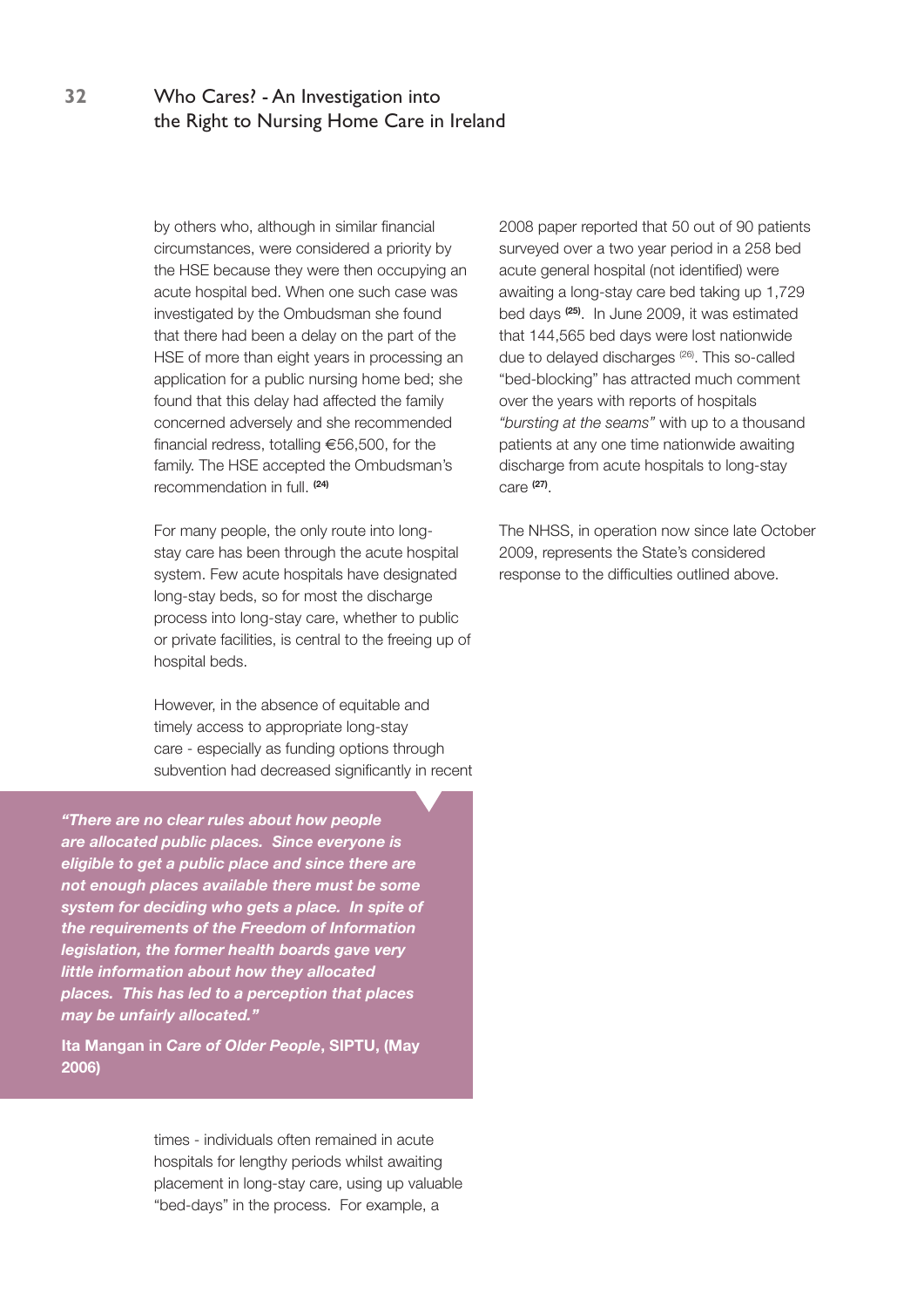# **Notes**

### **(1)** PQ 34330/08, (20 October 2008)

### **(2)** PQ 28914/09, (9 July 2009)

The figures quoted in this chapter relate to older people in long stay care; they do not include those in residential care for reasons of disability or other chronic conditions. In 2009 there were 8,997 adults with disabilities in residential care (Source: *Report of the Comptroller and Auditor General 2009* - Para. 45.2).

**(3)** Interview with Noel Mulvihill, HSE Assistant National Director for Older Persons, *Irish Times* (17 August 2010)

**(4)** http://www.siptu.ie/retired/Publications/ FileDownload,3992,en.pdf

**(5)** PQ 3789/05 (8 February 2005)

**(6)** *Annual Private Nursing Home Survey 2007*, Nursing Homes Ireland, (2007).

**(7)** ibid

**(8)** PQ 28052/08, (9 July 2009) - reply from HSE is dated 11 September 2009

### **(9)** PQ 28914/09

**(10)** The subvention scheme was provided for in the Health (Nursing Homes) Act 1990 while regulations for qualification and assessment for subvention were provided for in the Nursing Homes (Subvention) Regulations 1993 (S. I. No. 227 of 1993).

**(11)** PQ 16011/06, (17 January 2007)

#### **(12)** PQ 25086/09, (30 June 2009)

**(13)** ibid. These variations, and other aspects of the operation of the enhanced subvention arrangements, were considered in some detail in an Ombudsman investigation report **Ten Complainants about Nursing Home Subvention Payments and the HSE** (September 2010) available at http://www.ombudsman.gov.ie/en/ Reports/InvestigationReports/ThreeInvestigationReports-September2010/

**(14)** PQ 10938/07, (22 March 2007)

**(15)** *Older People in Long-Stay Care*, Human Rights Commission, (November 2002)

**(16)** *Care for Older People*, National Economic and Social Forum, (November 2005)

**(17)** *Response to Human Rights Commission Consultation Document on Older People in Long-Stay Care*, National Disability Authority, (July 2003)

**(18)** *Position Paper on Care of the Elderly*, Irish Medical Organisation, (January 2006)

**(19)** PQ 26095/03, (11 November 2003)

**(20)** PQ 35393/05, (22 November 2005)

**(21)** HSE Performance Report, May 2010 http://www.hse. ie/eng/services/Publications/corporate/May2010PR.pdf

**(22)** HSE Performance Report, July 2010 http:// www.hse.ie/eng/services/Publications/corporate/ july2010performancereport.pdf

**(23)** In its response to the draft version of this report, the HSE comments (at P. 5): *"The main reason why there was not a standard approach was because, prior to the establishment of the HSE, health boards were separate*  legal entities and different systems were in place in different *areas throughout the country."*

**(24)** Ombudsman investigation report *The Ombudsman and the HSE West Investigation Report* (September 2010) available on the Ombudsman website at http:// www.ombudsman.gov.ie/en/Reports/InvestigationReports/ ThreeInvestigationReports-September2010/

**(25)** *Do relatives of elderly patients block the discharge process?* P. Gallagher et al., *Irish Medical Journal*, 101 (3), (March 2008)

**(26)** PQ 29669/09, (9 July 2009)

**(27)** *Sunday Business Post*, (20 September 2009)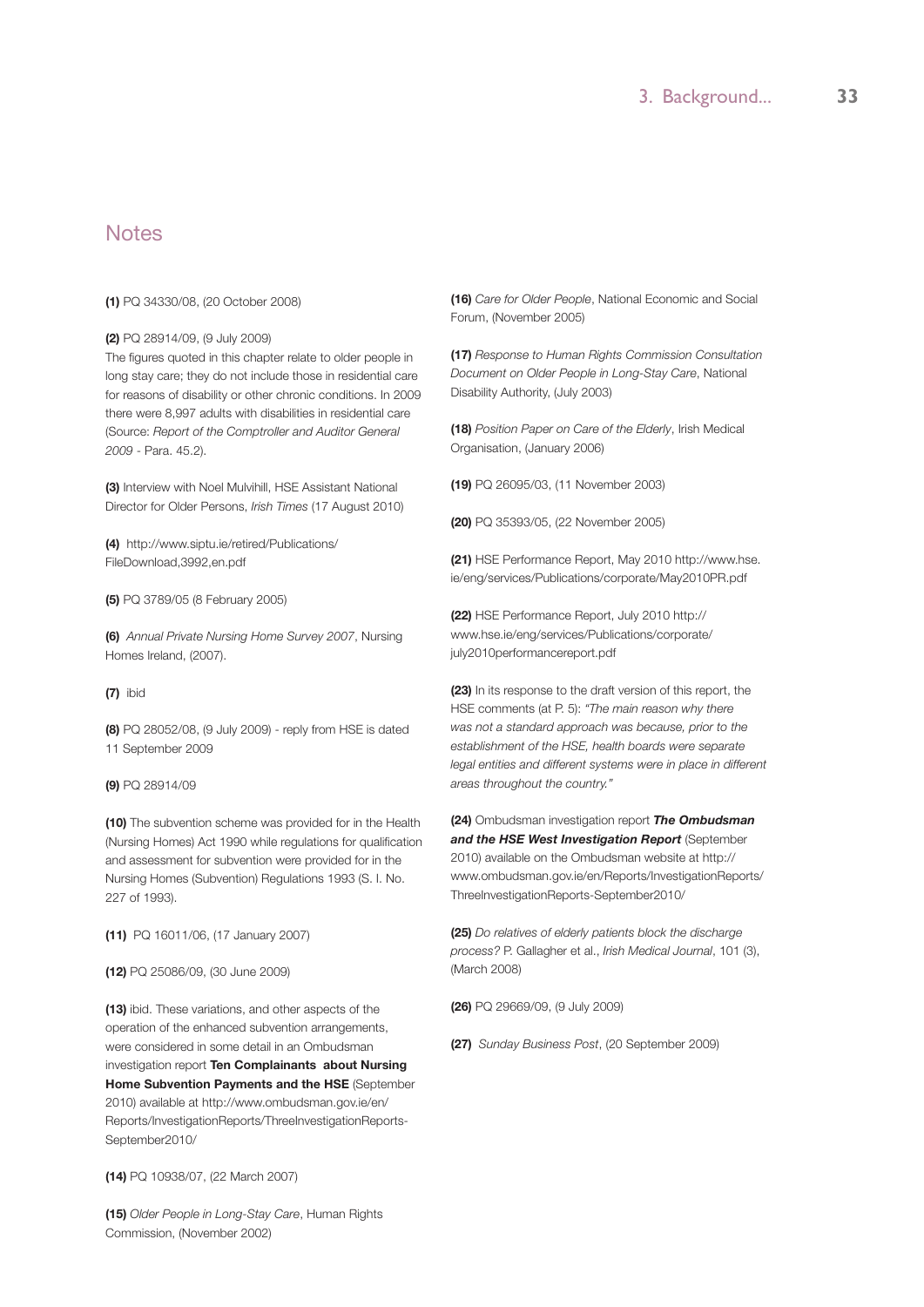**the Department of Health and Children before proceeding on the matter. WHAT MPLAINANTS** SAY The Board have had  $\Lambda$   $\rightarrow$   $\Lambda$  is with the Department on  $\Lambda$ **the advices received. The Department have indicated that they have legal advice,**  ich contradicts th $\bigcap\{\|\mathcal{A}\|$  and  $\mathcal{A}\|\mathcal{A}\|\mathcal{A}\|$  and  $\mathcal{A}\|$  and  $\mathcal{A}\|$  and  $\mathcal{A}\|$ ich contradicts th**COMPLAINANTS** eing studied by our legal<br>visors." WHAT CO**OMPLAINANTS** recharged illegally during years. This was entirely wrong. They were of they were poor, they suffered years. This was entirely wrong. They weGAY.ey were poor, they suffered<br>m mental illness, they had intellectual disaSAY.hey were physically disabled. **4.** WHAT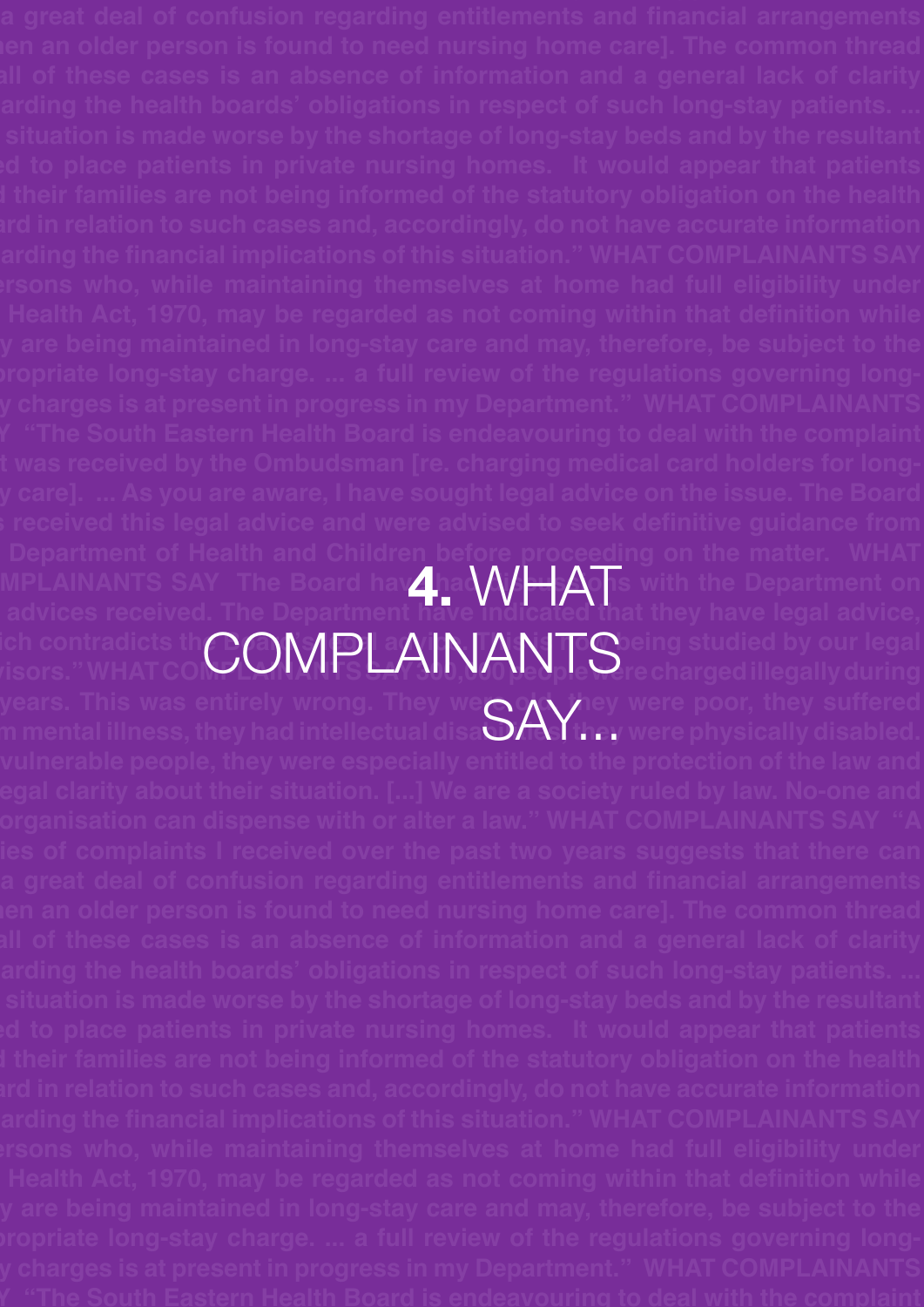# 4. What Complainants Say...

The health boards became subject to the jurisdiction of the Ombudsman on 1 April 1985. Almost immediately, complaints about long-stay care began to come in. Initially, the numbers were relatively small but after 1990 those numbers increased significantly. Over the past 25 years the Office has received at least 1,200 complaints, or an average of 48 per year, involving nursing home type care. **(1)** From an early stage also the Ombudsman began to draw attention to these complaints in his Annual Reports to the Oireachtas.

This chapter takes a look back at complaints regarding long-stay care made to the Ombudsman since 1985. The chapter concludes with a representative sample of those complaints. What is striking, in taking this look back approach, is the extent to which the same type of complaint came to attention, year in and year out, from 1985 until 2010.

This chapter looks also at the manner in which the health boards (HSE) and the Department dealt with the Ombudsman in relation to these complaints over that period. In the light of the findings of the Travers Report, it is clear that the health boards and the Department withheld critical information from the Ombudsman over much of the period. This failure to provide all relevant information was particularly significant in the case of the Ombudsman's 2001 report *Nursing Home Subventions*.

### **Hardship**

Perhaps the first issue to emerge was the hardship caused to families when health boards imposed charges for long-stay care in public institutions in circumstances in which there was no legal right to impose such charges. Prior to the Health (Amendment) Act 2005, there was no legal basis for charging a patient for long-stay care where the patient had a medical card or, where there was no medical card, the patient had a dependant. Despite the relatively clear legal situation, health boards persisted in charging in many instances in which the patient either had a medical card, or had dependants, or both. Ombudsman Annual Reports for 1988, 1989, 1991 and 1994 dealt specifically with complaints in this area - all of these reported complaints were upheld by the Ombudsman and the relevant health board conceded that its actions were incorrect.

Hardship for families was an issue also in cases in which a family member ended up in private nursing home care and the family could not afford the costs of that care. The Ombudsman's Annual Report for 1990 outlined a case in which an elderly complainant was left below the poverty line, as measured by the weekly rate of Supplementary Welfare Allowance (SWA), because he was paying out most of his old age pension towards the costs incurred by his wife (a stroke victim) in a private nursing home. The pensioner made this complaint in 1989 (see Complaint Miscellany). It was clear that he had not chosen private care for his wife and that she was in a private home simply because she could not get a place in public care. His disposable income, after contributing to his wife's nursing home costs, was £12 per week below the minimum income guaranteed by the SWA scheme. The case was resolved when the health board, following pressure from the Ombudsman, increased the subvention it was paying to a level which allowed the pensioner retain an amount equivalent to the weekly SWA rate.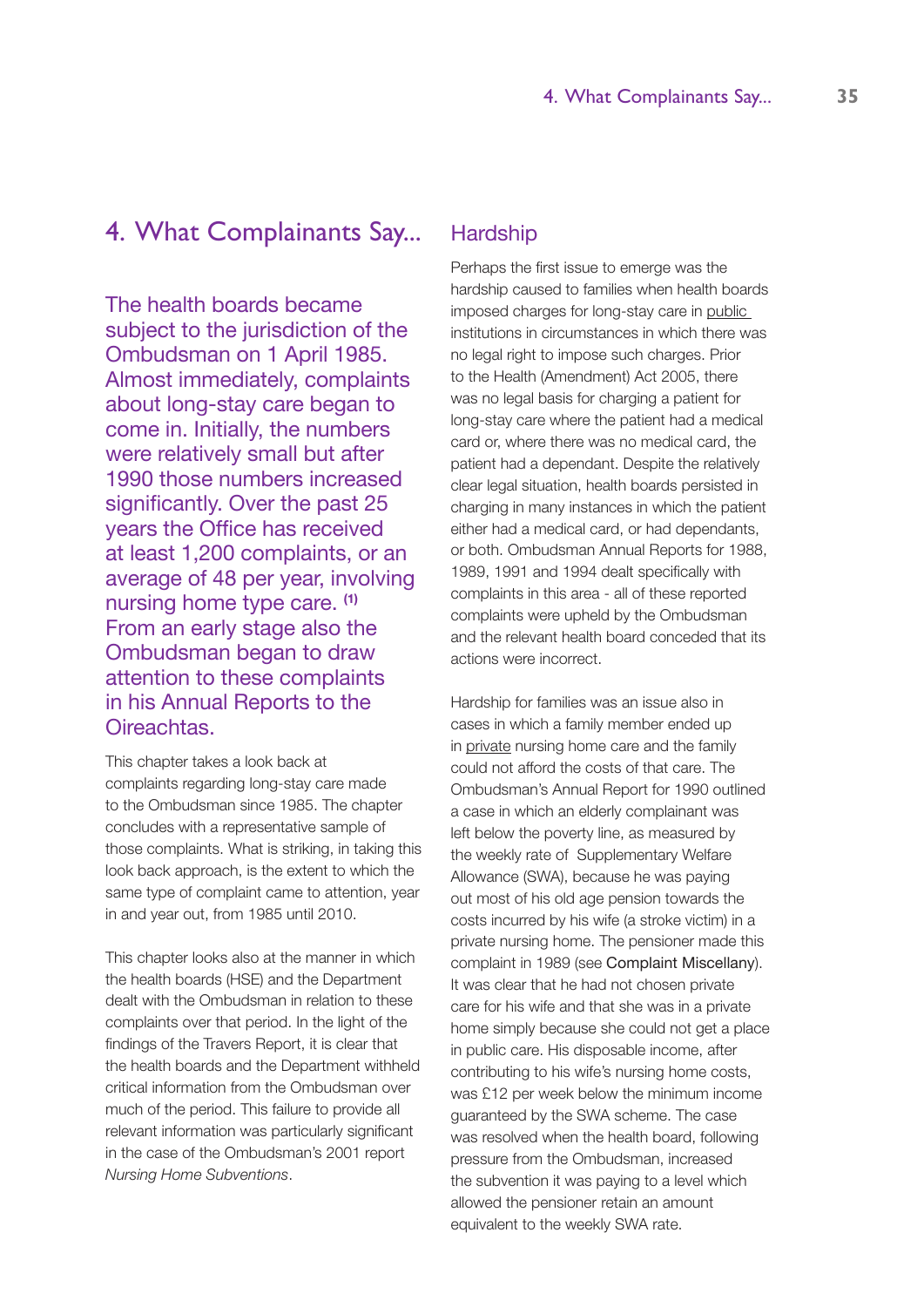What is of interest is that it took a few years for the issue to emerge of the health boards having a statutory obligation to provide nursing home care. The corollary of this was that patients should go into private care only where they had made a conscious decision to do so - rather than being forced into private care because of the non-availability of public care.

## Annual Report 1992

In his Annual Report for 1992 the then Ombudsman included a substantial piece dealing with the legal and human issues raised in the nursing home complaints he was receiving. Looking back at a series of complaints over the previous two years, the Ombudsman identified some issues and themes which, unfortunately, have continued to be a feature of complaints in this area in each of the 18 years since then. Observing that having to place an older family member in long-stay care is always traumatic, the Ombudsman commented that this trauma is added to considerably by what he perceived as a *"lack of clarity regarding the elderly person's entitlement to long-term care and regarding the financial and associated arrangements which need to be made"*. The Ombudsman remarked that *"there can be a great deal of confusion regarding entitlements and financial arrangements at this difficult time"*. In the light of developments subsequently, it is worth quoting what the Ombudsman said at that point in his 1992 Report:

*"The common thread in all of these complaints is an absence of information and a general lack of clarity regarding the health boards' obligations in respect of such long-stay patients. In the case of some of the boards concerned, it would appear that the situation is made worse by the shortage of long-stay beds and the resultant need to place patients in private nursing homes. It would appear that patients and their families* 

*are not being informed of the statutory obligation on the health board in relation to such cases and, accordingly, do not have accurate information regarding the financial implications of this situation.* 

*From my examination of these complaints to date, I am satisfied that these elderly patients would be considered to be in need of "inpatient services" and that this is a service which health boards are statutorily required to make available...*

*At present, health boards can meet their obligation either by caring for patients in their own institutions or, alternatively, by placing their patients in private institutions (e.g. nursing homes) under a contract arrangement. Whatever arrangement health boards make for their patients, the essential fact is that they are obliged to ensure their patients receive the service to which they are statutorily entitled. In some situations health boards may impose a charge for the provision of in-patient services. However, a charge may be imposed only after 30 days, and only where the patient has no dependants. Furthermore, where a charge is to be imposed, this charge is determined by reference to the income of the patient only; there is no statutory provision to have regard to the income of other members of the family.*

[...]

*In the complaints I received the patients and their families were encouraged by the health board concerned to make arrangements with private nursing homes. In doing so, it would appear that some health boards did not explain their own legal obligations and encouraged the view that they had little, if any, responsibility for such patients.* 

*In the cases I have examined typical private nursing home fees range between £150 and £200 per week. The typical patient would*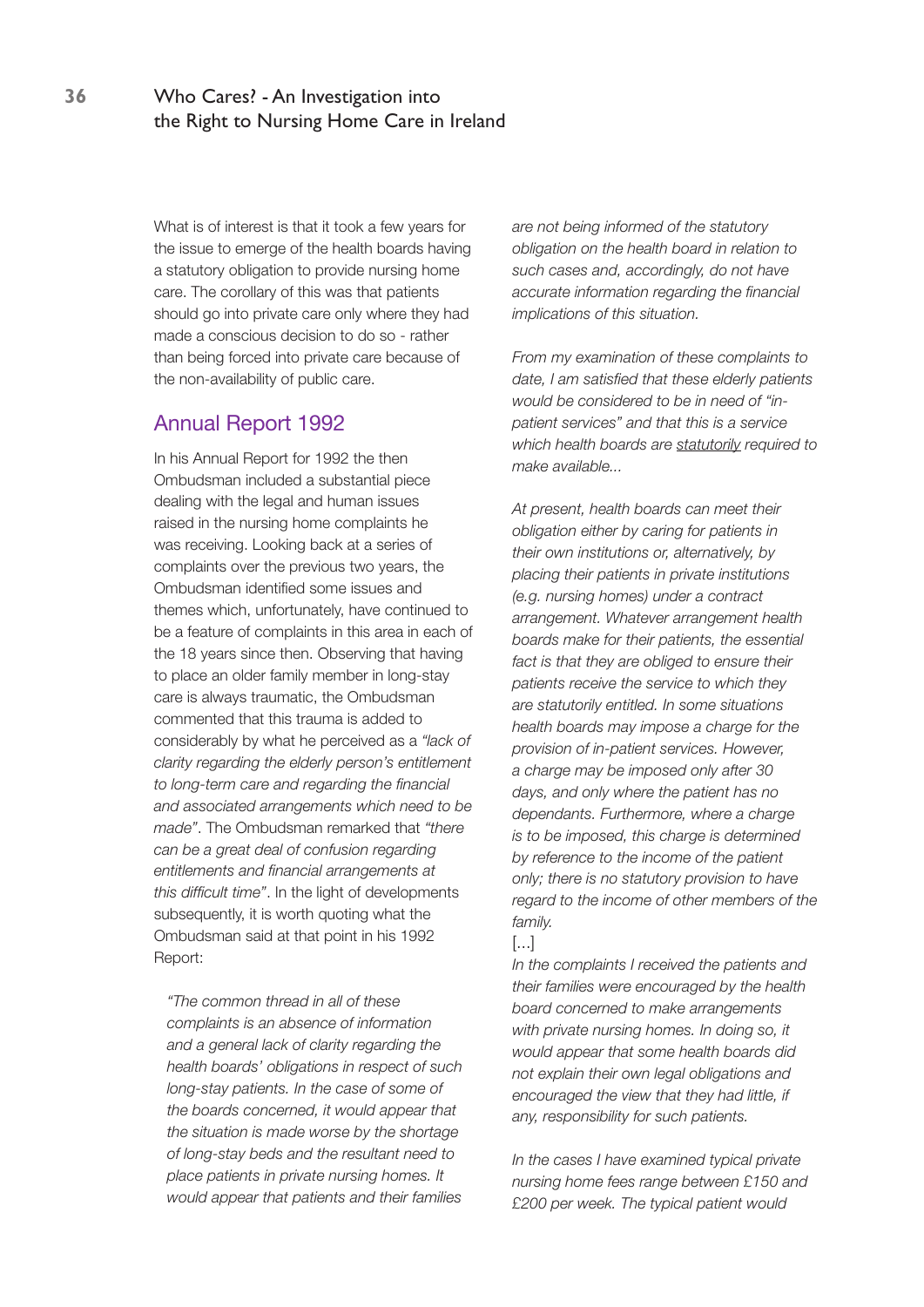*have a pension of about £65 per week leaving a shortfall of £85-£135 per week. The health board, for its part, would in certain cases, pay a weekly subvention of about £40. However, this subvention is payable subject to a means test which has regard, not only to the income of the patient, but also to the financial circumstances of the patient's wider family. Even where the £40 subvention is paid - and it was not paid in all the cases I have seen - there would be a weekly shortfall of between £45 - £95. This shortfall would have to be met by the patient's family. For very many families, meeting this shortfall is a crippling financial burden.* 

*There would appear to be no statutory basis for a means testing system which includes the income of the family as well as that of the patient.* 

*In the course of examining these complaints one health board involved acknowledged that such patients are entitled to be provided with in-patient services. Furthermore, the health board said it intended to meet its statutory obligation "subject to availability of resources". I take this to mean that the health board is not able to meet its statutory obligation from within its existing financial allocation. However, this health board appears to have continued its practice of encouraging patients into private nursing home care without alerting them to their existing statutory entitlements."* 

In 1992, therefore, we see that the Ombudsman had identified and put on the public agenda all of the difficulties which have plagued this area of public service in every year since. Confusion, lack of information, failure to provide statutory entitlements, inconsistency, use of means tests without a legal basis these were and remained the hallmarks of the State's response to those in need of longstay care. Unfortunately, there was very little

reaction to the Ombudsman's Annual Report piece of 1992. The Report was debated in the Seanad in September 1993 but none of the contributors referred to the detailed comments on the nursing home issue. The Report was not debated in the Dáil but was referred to by the Minister for Health in a written reply to a PQ (22 June 1993) when the Minister said:

*"I am aware of the comments of the Ombudsman in his report for 1992 about the provision of services in private nursing homes for persons eligible for services under section 52 [of the Health Act 1970]. The implications of his comments are being examined by my Department in the context of the Health (Nursing Homes) Act, 1990 which will be implemented shortly."*

In the event, the implementation of the Health (Nursing Homes) Act 1990 went ahead without any apparent regard to the issues raised by the Ombudsman. In fact with changing demographics, changing family arrangements and, perhaps, increased expectations for services, it is fair to say that the problems identified by the Ombudsman got worse, rather than better, as the years went by.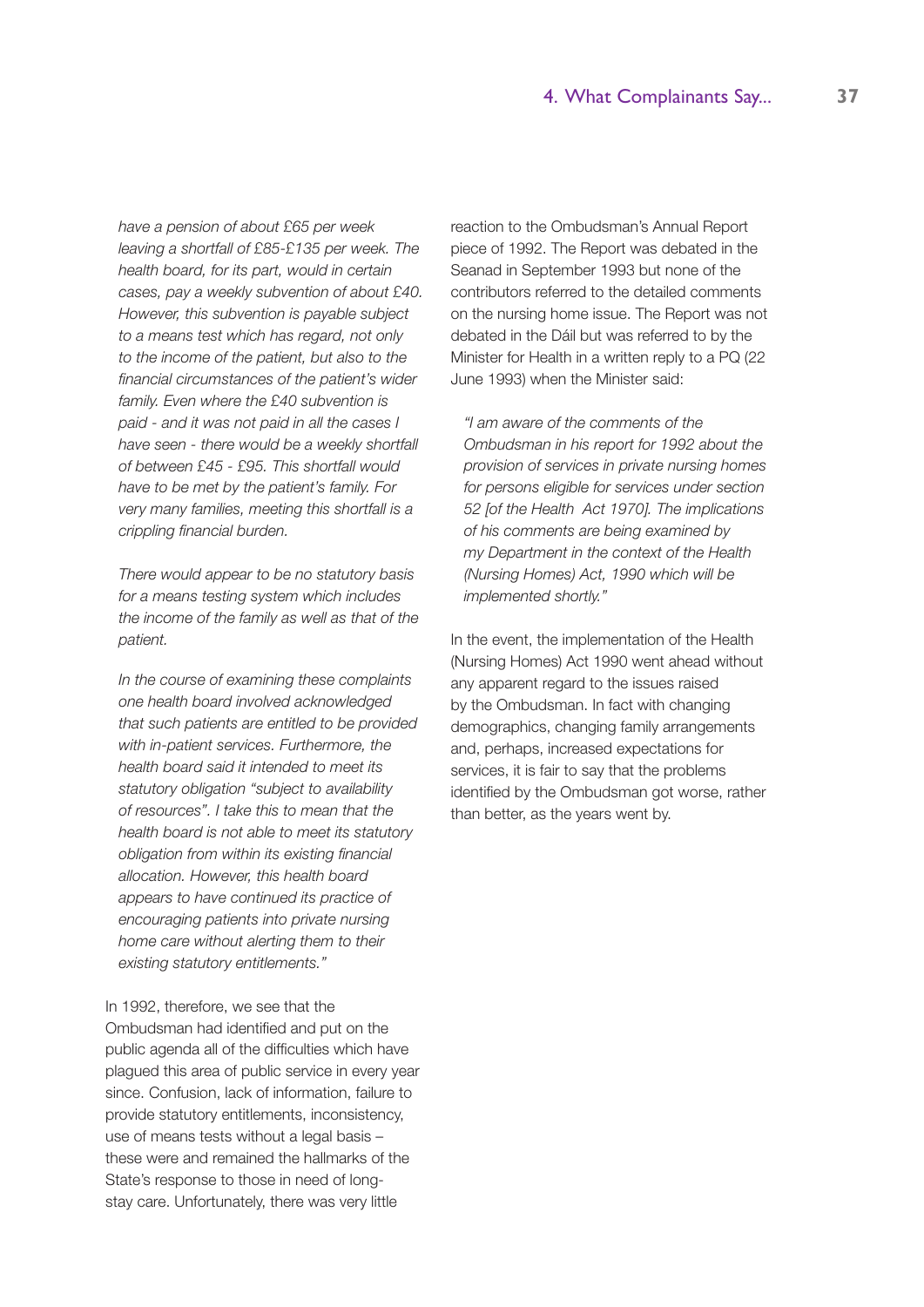*"Persons who, while maintaining themselves at home had full eligibility under the Health Act, 1970, may be regarded as not coming within that definition while they are being maintained in long-stay care and may, therefore, be subject to the appropriate long-stay charge. ... a full review of the regulations governing long-stay charges is at present in progress in my Department."*

**Mary O'Rourke T.D., Minister for Health, Response to PQ, (17 December 1991)** 

# Illegal Charges

An issue raised consistently in complaints was the widespread practice within the health boards whereby people with medical cards, which provided entitlement to long-stay care without charge, were treated as if their medical cards were either withdrawn or suspended once they had been given a place in a public nursing home. Having withdrawn or suspended the medical card, health boards were then able to justify charging medical card holders for their public nursing home care. The health boards defended the practice on the basis that this was the advice given to them by the Department in a 1976 Circular. The Circular

# *"The South Eastern Health Board is*

*endeavouring to deal with the complaint that was received by the Ombudsman [re. charging medical card holders for long-stay care]. ... As you are aware, I have sought legal advice on the issue. The Board has received this legal advice and were advised to seek definitive guidance from the Department of Health and Children before proceeding on the matter. The Board have had discussions with the Department on the advices received. The Department have indicated that they have legal advice, which contradicts the Board's legal advice. This is now being studied by our legal advisors."*

**South Eastern Health Board letter to the Ombudsman, (14 February 2003)** 

said that, in the case of a person maintained in a public nursing home, it was open to a health board to regard such a person as not coming within the definition of "full eligibility" (medical card status) and that charging was, therefore, authorised. The fact that the practice had the blessing of the Department, and had been in operation since 1976, suggested that the practice was legally sound.

The Ombudsman, however, was concerned with the legality of this practice and raised it consistently with the health boards and with the Department over many years. The Ombudsman, perhaps naively in retrospect, stopped short of finding against the practice on the assumption that the Department, before issuing the Circular, would have sought advice on its legality.**(2)**

The practice of withdrawing medical cards from people in public nursing homes took a new twist in 2001. In that year the Health Act 1970 was amended so as to provide medical cards ("full eligibility") for all aged over 70 years without reference to a means or hardship test. As had been the case over the years, the Ombudsman continued to receive complaints on behalf of people who were being charged for public nursing home care even though they had medical cards. Being over 70 years, these patients were now entitled to a medical card irrespective of income and irrespective of their capacity to provide for their own GP, drugs and hospital services. In these cases, the health boards did not have the discretion to withdraw or suspend the patient's medical card. In pursuing these complaints, with the South Eastern Health Board (SEHB) in particular, the Ombudsman's Office argued that - whatever the position before 2001 - the health boards certainly did not now have the right to withdraw a medical card from a person over 70 years and that, accordingly, neither could the health board charge such a person for public nursing home care.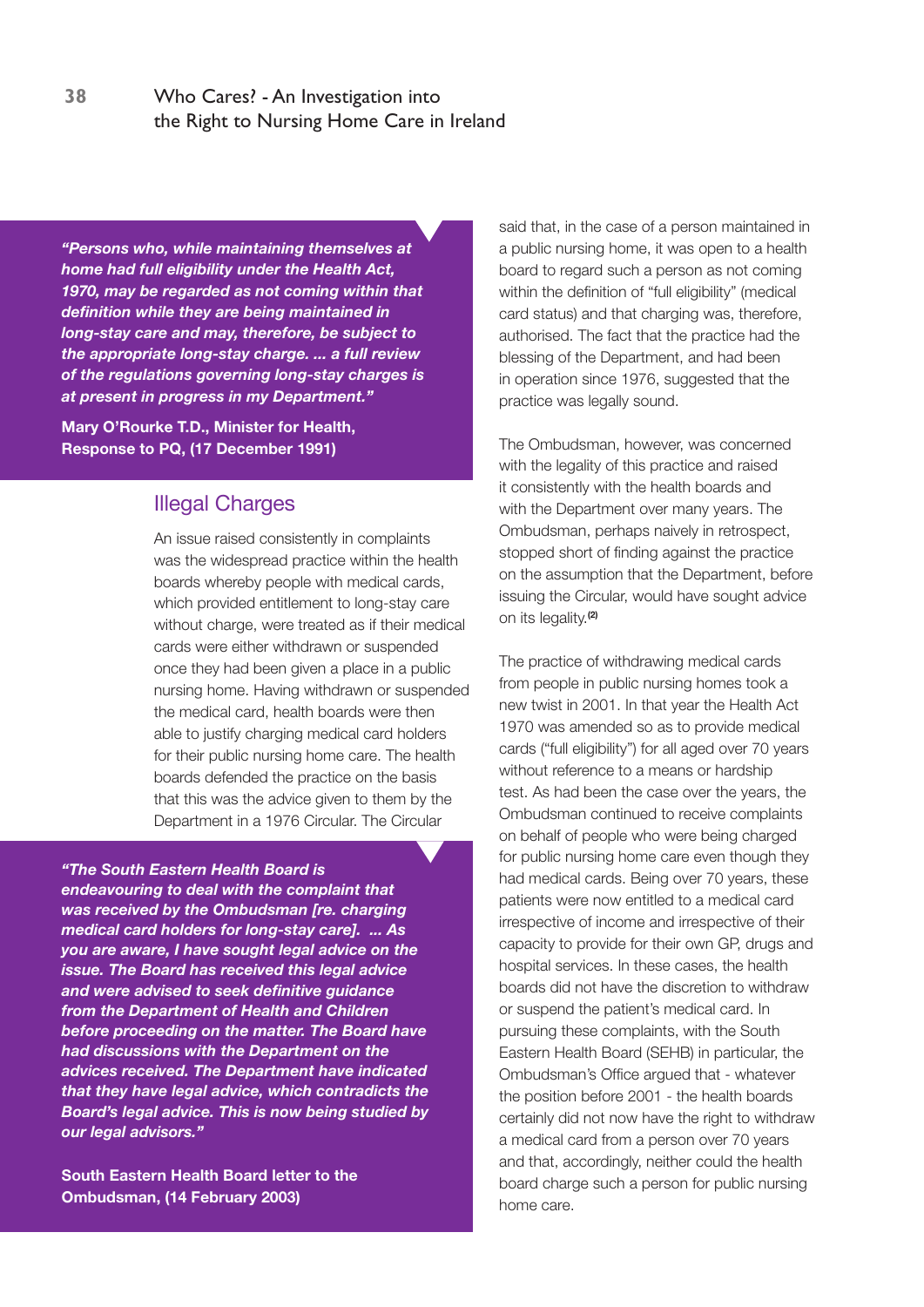In the course of dealing with these complaints, the SEHB sought legal advice on the argument raised by the Ombudsman. It is clear that the advice provided to the SEHB supported the Ombudsman's position with the adviser commenting: *"We are not aware of any statutory justification for the practice of removing medical cards from patients in receipt of long-term care."* **(3)** However, in its response to the Ombudsman, the SEHB said in February 2003 that the Department had *"indicated that they have legal advice, which contradicts the Board's legal advice. This is now being studied by our legal advisors."* Attempts to reconcile the opposing legal positions resulted in a stalemate which, ultimately, was broken only when the issue of illegal charging of long-stay patients became a major political issue towards the end of 2004. At that point, the Minister for Health and Children accepted unequivocally that the practice of withdrawing medical cards, and imposing charges for long-stay care, was illegal and had been illegal since 1976.

All of these issues were thrashed out in considerable detail in 2005 by way of the Travers Report, within the Houses of the Oireachtas, and ultimately in a Supreme Court judgment on the constitutionality of the Health Amendment (No. 2) Bill 2004. This Bill was found by the Supreme Court to be unconstitutional in so far as it purported, retrospectively, to validate charges already imposed and which, at the time of imposition, were illegal. It is unnecessary to re-visit these matters here in any great detail.

What remains deeply puzzling is the apparent claim of the Department, in its dealing with the SEHB in 2003, that it had legal advice (presumably from the Office of the Attorney General) to the effect that the practice of withdrawing medical cards, of people placed in long-stay care, was legal. As we now know, again thanks to the Travers Report, not only did the Department not have legal advice

*"Over 300,000 people were charged illegally during 28 years. This was entirely wrong. They were old, they were poor, they suffered from mental illness, they had intellectual disabilities, they were physically disabled. As vulnerable people, they were especially entitled to the protection of the law and to legal clarity about their situation. [...] We are a society ruled by law. Noone and no organisation can dispense with or alter a law."*

**Statement by Mary Harney T.D., Minister for Health and Children, on publication of the Travers Report, (9 March 2005)**

supporting this practice, it had legal advice very firmly condemning it. This legal advice, as disclosed in the Travers Report, came not just from the Department's in-house legal adviser but from two external Senior Counsel (one of whom subsequently went on to become Chief Justice).

We know now that the actions of the Department and of the health boards were prompted by a very serious shortfall in health funding and by the need to retain a source of revenue by continuing the practice of charging all long-stay patients. This, however, does not excuse the dissembling of the Department and of the health boards in failing, over a twenty year period (1985 - 2005) of involvement with the Ombudsman, to reveal that their practice in this regard was contrary to legal advice. This is not to suggest that public authorities should allow important decisions to be made for them by legal advisers – based on the Ombudsman's experience, there may now be a tendency within the public health service to defer excessively to legal opinion – but it is the case that a public body should be very careful in its rejection of legal advice, particularly where that advice is repeated over a period and has been provided by a number of different advisers. It is true, as pointed out by the HSE **(4)**, that the health boards did raise concerns over the years with the Department regarding these charging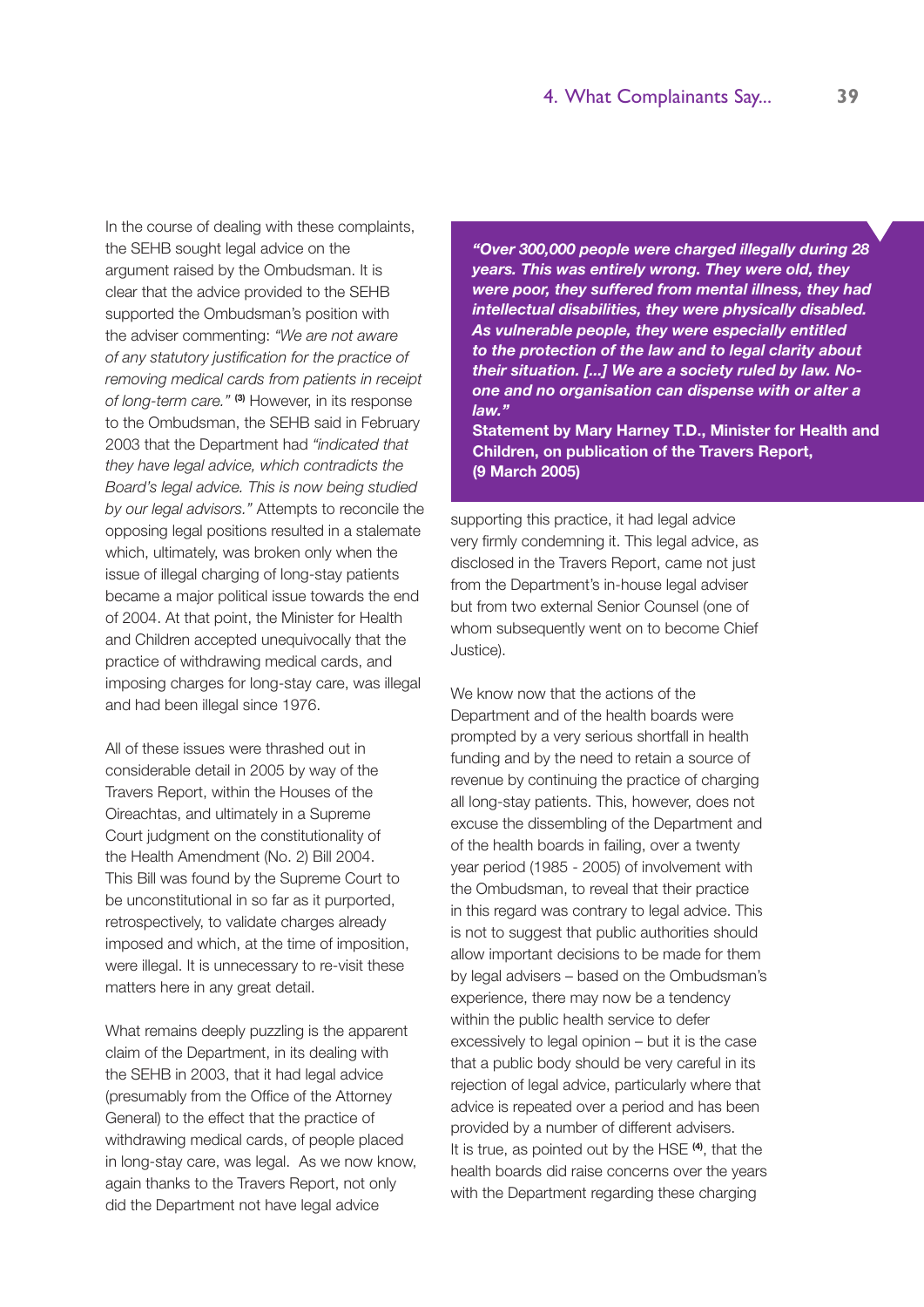arrangements. To this extent, the health boards' culpability may be seen as of a lesser order than that of the Department. It is very unfortunate, however, that the health boards did not act on the basis of these concerns.

# Ombudsman Response to Travers Report

The Ombudsman responded to the information disclosed in the Travers Report by way of a submission, made on 3 June 2005, to the Oireachtas Joint Committee on Health and Children. This submission is particularly relevant in the present context and, for that reason, this lengthy extract is set out below:

*"From the late 1980s onwards, the Ombudsman dealt frequently with complaints about the entitlement of medical card holders to long-stay hospital services. Many of these cases concerned elderly people receiving what is now being termed 'nursing home' care; some concerned people, not necessarily elderly, in long-stay care because of a psychiatric condition or some long-term debilitating illness. The complaints related to the fact that these patients were being charged despite the fact that they had medical cards and/or despite the fact that they had dependants. In many instances, the health board concerned would have revoked the medical card of the patient - though not on the basis of a proper and procedurally fair process. The Ombudsman's thinking on these cases was (a) that the type of care being provided constituted an "in-patient service"; (b) that such a service should be provided, as a matter of right and without charge, to medical card holders and to people without a medical card provided they had a dependant; and (c) that the practice of removing a medical card from a person, once hospitalised, was not tenable.* 

*The Ombudsman discussed these matters frequently with the particular health boards*  *involved and with the Department centrally. The logic of this approach was that, without the support of the Department, the individual health boards were not likely to change their practice. What actually happened was that health boards, often with the encouragement of the Department, changed their practice in particular cases; but, as is now well known, the impugned practices continued generally and the law was not changed to validate those practices.* 

*During those years, the Ombudsman drew attention to these matters by way of items in his Annual Report to the Oireachtas. Annual Reports for the years 1988, 1989, 1991, 1992 and 1994 dealt specifically with the issue. The matter was referred to as a related issue in the report 'Nursing Home Subventions' (January 2001) but it was something which the then Ombudsman very explicitly raised in his oral presentation to this Committee on 21 June 2001. Annual Reports for 2002 and 2003 again reported cases in which these matters figured. By any reckoning, this was an exhaustive effort to draw attention to practices which the Ombudsman believed to be invalid.* 

*What we now know, arising from the Travers Report, is that throughout this extended period the Department and, to a lesser extent the health boards, had solid and uncontroverted evidence to support the position taken by the Ombudsman. Very regrettably, the Ombudsman was never made aware of this evidence.*

*The Travers Report shows the following:* 

*• that in June 1976 the Department received legal advice that a person with a medical card (full eligibility) could retain eligibility for in-patient services irrespective of how long hospitalisation lasted; and that a hospital patient could only have a medical card removed where the health board was satisfied that the patient could provide general practitioner services for himself and his dependants; [Para. 3.4]*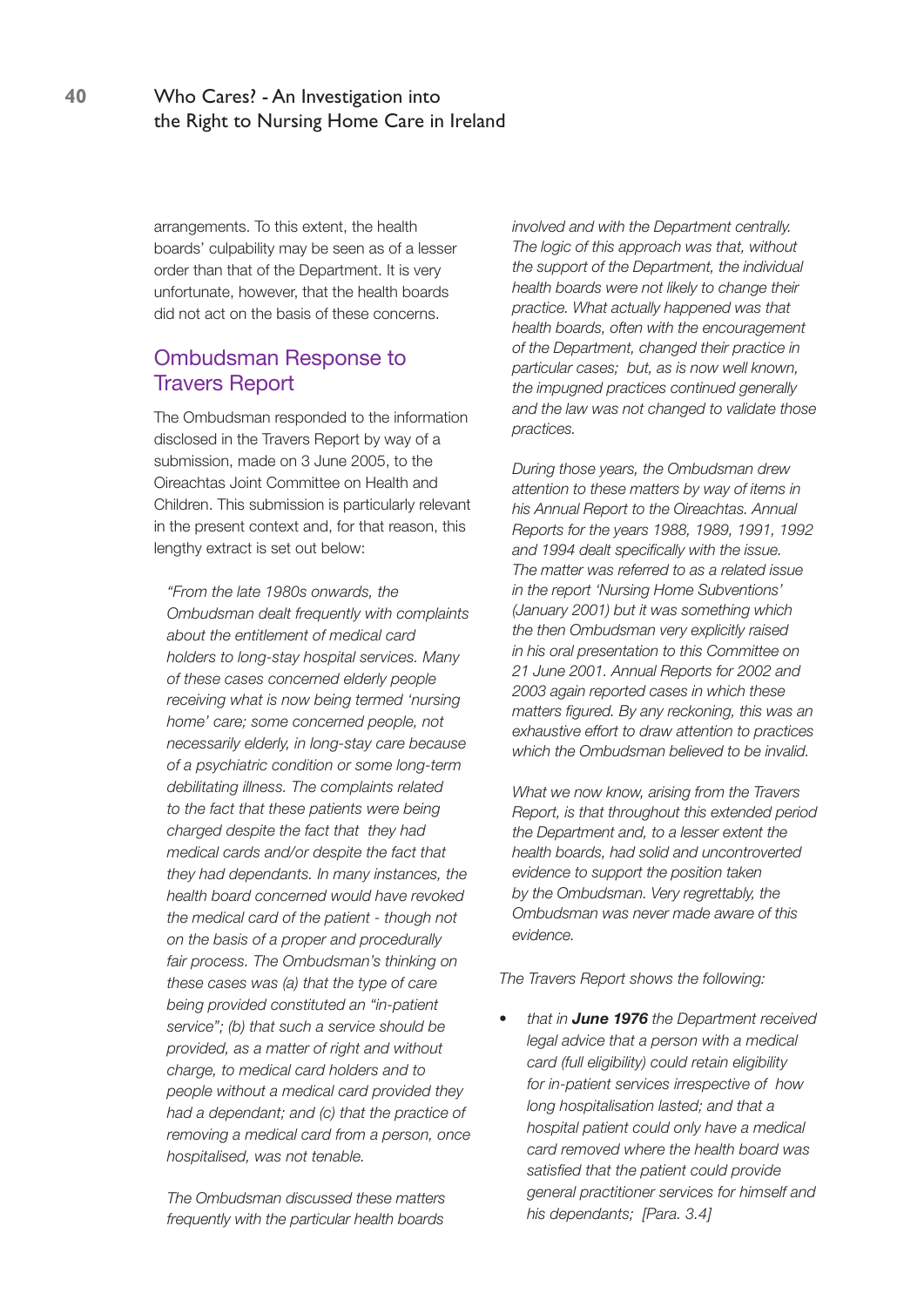- *• that in July 1977 the Department received legal advice that its Circular 7/76 "would not stand up in court" in so far as it encouraged health boards to remove the medical card from long-stay patients; [Para. 3.7]*
- *• that in July 1978 the Department received, via the Eastern Health Board, the legal advice of two eminent Senior Counsel which confirmed the opinion of July 1977; [Para. 3.10]*
- *• that, over the years, the Department's legal adviser expressed dissatisfaction with the Department's continued reliance on Circular 7/76; [Para. 3.13]*
- *• that an internal Departmental review of January 1982 acknowledged the legal invalidity of the practices in question; [Para. 3.14 - 3.16]*
- **that in February March 1987** the then *Minister for Health brought a Memorandum to Government with a legislative proposal to deal with the matter; [Para. 3.17 - 3.22]*
- *• that in August 1992 the Department produced a report entitled 'Review of Long Stay Charges Report' which again acknowledged the legal invalidity of the impugned practices. [Para. 3.25]*

*The Department omitted to inform the Ombudsman of these crucial developments and related legal advice. Disclosure of this information would have established, in the language of section 4 of the Ombudsman Act 1980, that the Department's actions (and those of the health boards in reliance on the Department's position) were being 'taken without proper authority'.* 

*In its discussions with the Ombudsman, the Department purported to have been unaware of the Supreme Court judgment in the McInerney case. (This judgment established that persons in long-term care, in health board institutions which provided nursing and other para-medical care, were receiving 'in-patient' services as defined at section 51 of the Health Act 1970. Persons with medical cards were, at that* 

*stage, entitled to 'in-patient' services without charge.) Whereas at one point it appeared to accept the Ombudsman's analysis in full, it later resiled from its acceptance of a key aspect of that analysis and refused to accept that the Health Act 1970 conferred a legally enforceable entitlement to in-patient services. [...]*

*Had the Ombudsman been aware that the Department had been provided, over successive years, with definitive legal advice on the matter, and been aware that the analysis he was offering was no more than that already provided to the Department by its own and health board legal advisers, he would have reported to the Oireachtas on the matter both more fully and more definitively. He would also have drawn the weight of evidence to this Committee's attention when he appeared before it on 21 June 2001. Furthermore, in dealing with complaints in this area, it is very likely that the Ombudsman would have completed investigations and made recommendations providing for appropriate redress. However, in a situation in which he did not know of this evidence, and despite the strength of the argument he was himself making, the Ombudsman stopped short of making recommendations in individual cases.* 

*If it had been possible to provide the Oireachtas with a detailed analysis as outlined above, it could have ensured that the necessary legislative steps would have been taken either to validate the existing practice or to provide a valid legal alternative. Had the matter been resolved in 1991- 1992, when there were intensive discussions between the Department and the Ombudsman, a very substantial portion of the overpayments (now required to be refunded) would never have arisen."*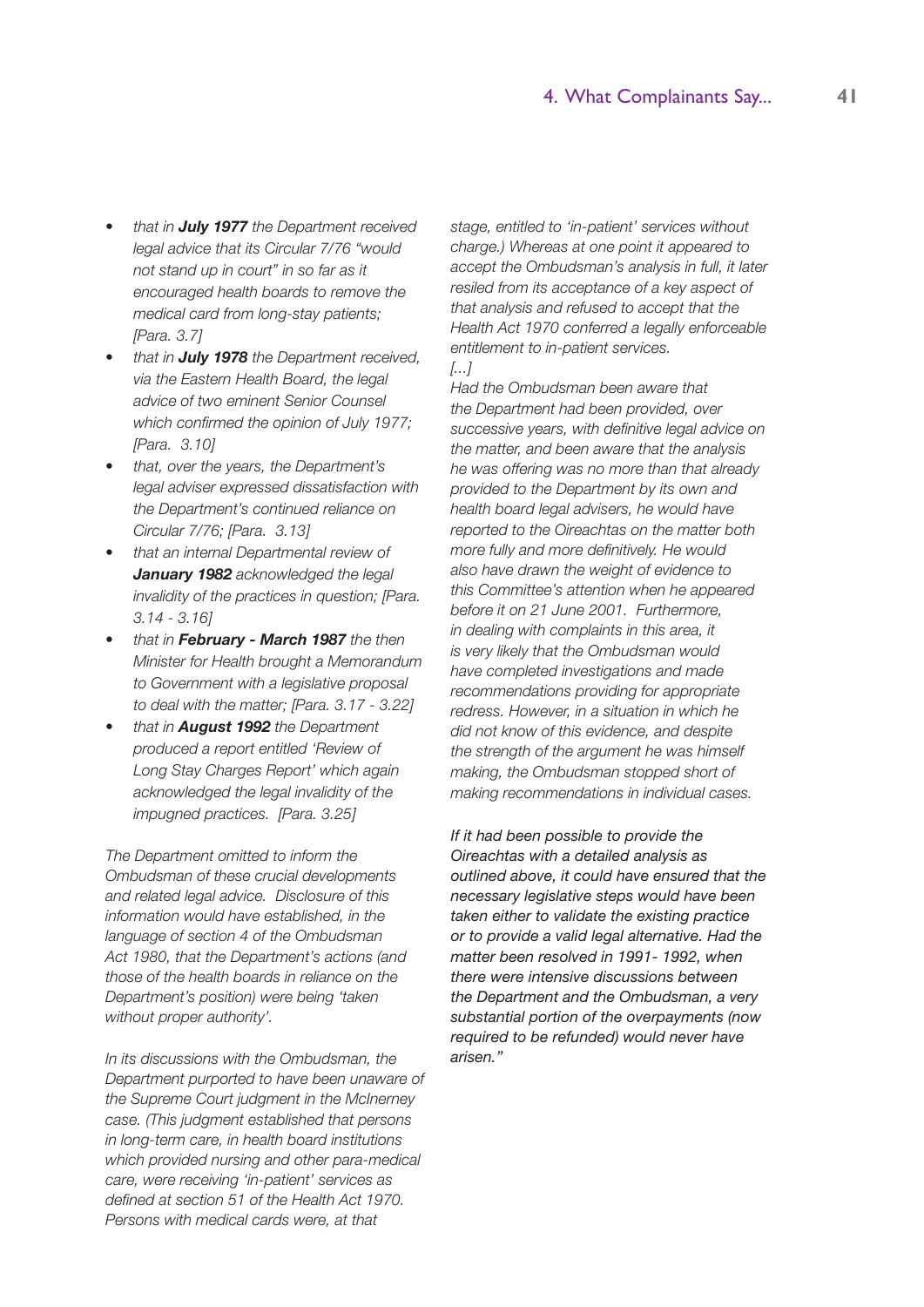# Complaint Miscellany 1985 - 2010

The extracts reproduced below are taken mostly from Ombudsman complaint files and are based on letters from complainants or from file notes by an Ombudsman case worker. While we have no reason to believe that the claims made by complainants were not made in good faith, the Ombudsman is not saying that each claim has been investigated and found to be accurate. The extracts are intended to illustrate the situations in which complainants found themselves.<sup>(5)</sup>

### ▶ 1986

#### Ombudsman Caseworker Note, (3 December 1986)

*"Her mother is in [a private nursing home]. Costs £20 per day i.e. £600 for 30 day month... mother's Garda Widow's Pension of £400 does not cover this and daughter pays the rest. Has tried to get Health Board subvention and can't understand why it is not coming through. ... She told me her husband is on £62 Invalidity Pension ... and she is on £45.80 Disability Benefit ... Their 17 year old son is left school and won't qualify for anything until he is 18 years ...of this income they have to meet the shortfall of £50 to £55 per week for the Nursing Home.* 

*[...] She said her mother is happy in [the private nursing home] and would die if she had to move to another. Whatever happens, they will starve themselves rather than move the mother who is aged 88. She looked after her for as long as she could but now she needs nursing care.* 

*I told her that her only hope short-term was to apply for Supplementary Welfare Allowance for themselves. I said I'd check to see if anything could be done to help."* 

### 1989

#### Letter to Eastern Health Board Appeals Officer (20 July 1989)

*"I am in receipt of a contributory old age pension at £93.00 per week. My wife, Mary, is in X Nursing Home on X Road, which costs £130 per week. I asked the Community Welfare Officer ... for help with this, and they got the Nursing Home Section in St. Mary's Hospital to increase the grant to the nursing home to £65.00 per week. This means that I also have to pay £65.00 per week to the nursing home, leaving me with only £28.00 to live on. Out of this I have to feed and clothe myself, pay bills, and also buy essentials for my wife and sometimes a few "luxury" items like diabetic orange and sweets.*

*I went back to [the] Health Centre, but they said they couldn't help and to contact the Nursing Homes Section again. My Social Worker wrote to them, but they said they couldn't help either."*

#### ▶ 1990

#### Ombudsman Caseworker Note, (21 May 1990) - withdrawal of medical card for person in long-stay care

*"... persons with full eligibility are entitled to hospital in-patient services free of charge. ... As charges are being imposed [in this case], the grounds for so doing would seem to be that on entering hospital they cease to be persons with full eligibility. The rationale for this is presumably that while they are in hospital they are no longer persons who, without undue hardship, are unable to arrange general practitioner, medical and surgical services for themselves and their dependants as required by Section 45(l) of the Act i.e. for the duration of the hospitalisation*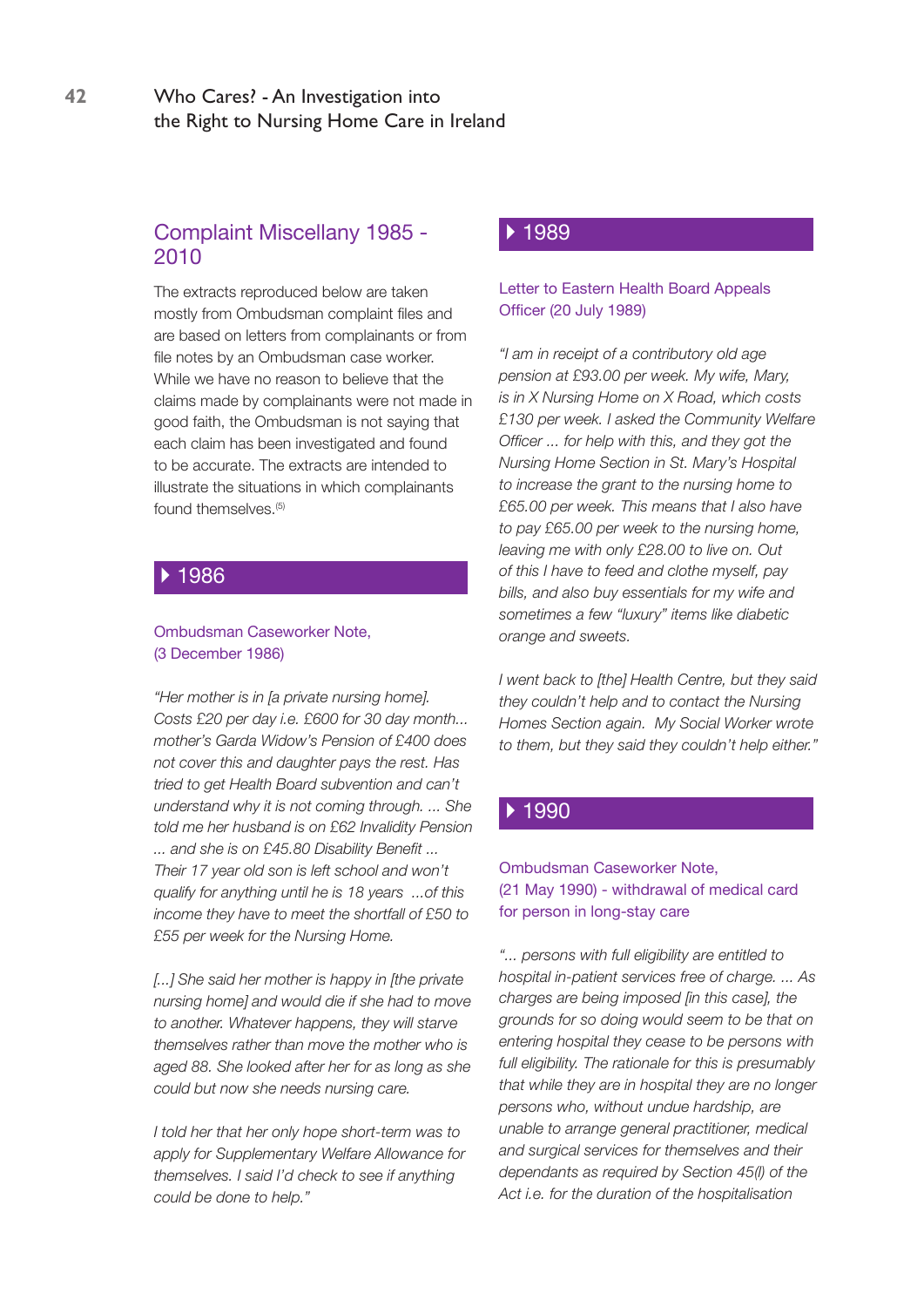*these services are provided for them by the hospital. This is the kernel of the issue. The question is: have the health boards the legal right to alter a person's status on their entering hospital i.e. to decide that a person is no longer a person with full eligibility who is entitled to hospital in-patient services free of charge but is now a person with limited eligibility who can be charged after 30 days if there are no dependants. I would suggest that the health boards do not have such a right. [...]*

*I find it incongruous that when that person comes to avail of the service a second decision is then taken that they no longer have full eligibility. ... It would seem that the health boards are ignoring the provisions of the legislation and the question of their actions being ultra vires must arise."*

#### 1993

#### Ombudsman Case Worker Note, (16 August 1993)

[The complainant Ms.Y was looking after her elderly mother at home; her brother, who was about to be discharged from an acute hospital, needed residential care; the complainant was being pressurised by the hospital to take her brother home. This is a note of a discussion with an Eastern Health Board (EHB) doctor with the role of Co-ordinator of Services for the Elderly.]

*"Dr. X told me that she has advised Ms. Y not to allow [the] Hospital to pressurise her into taking her brother home when she clearly is unable to look after him. Dr. X accepts that Ms. Y is under intense pressure from [the] Hospital to take her brother away.*

*Dr. X confirmed almost all of the detail given by Ms. Y in her letter to us. In particular, she*  *confirmed that Ms. Y suffered greatly while trying to cope with both her brother and her mother and that her own health is at risk. Dr. X mentioned that the family doctor has also been making every effort to have the matter resolved but has failed.*

*In the course of my discussion with Dr. X it became clear that she had no understanding whatever of the obligation on the health board to provide long stay care for patients such as [Ms. Y's brother]. She said she had seen the Irish Times piece by Padraig Ó Móráin which summarised comments made by the Ombudsman. She asked to be sent a copy of the Ombudsman's comments. She agreed that neither the EHB nor [the] Hospital would have advised Ms. Y that it was open to her brother to seek to have the EHB provide for his long stay needs under Section 52 of the Health Act 1970. Indeed she did not know that this was the case herself."*

#### ▶ 1994

#### Annual Report of the Ombudsman, 1994

[Health boards, with the encouragement of the Department of Health, had a practice of settling the individual case where challenged about an illegal charge for long-stay care but continued with the illegal practice otherwise.]

*"A woman, whose husband had been hospitalised for almost a year, complained that she had been requested by the hospital to pay a sum of £40 weekly for his maintenance. Her complaint related to the difficulties she was having, as a dependant on her husband's Social Welfare pension, in maintaining herself and her home on the balance of the pension. In an initial contact with the Health Board on the matter, my investigator pointed out that the circumstances as outlined suggested that no*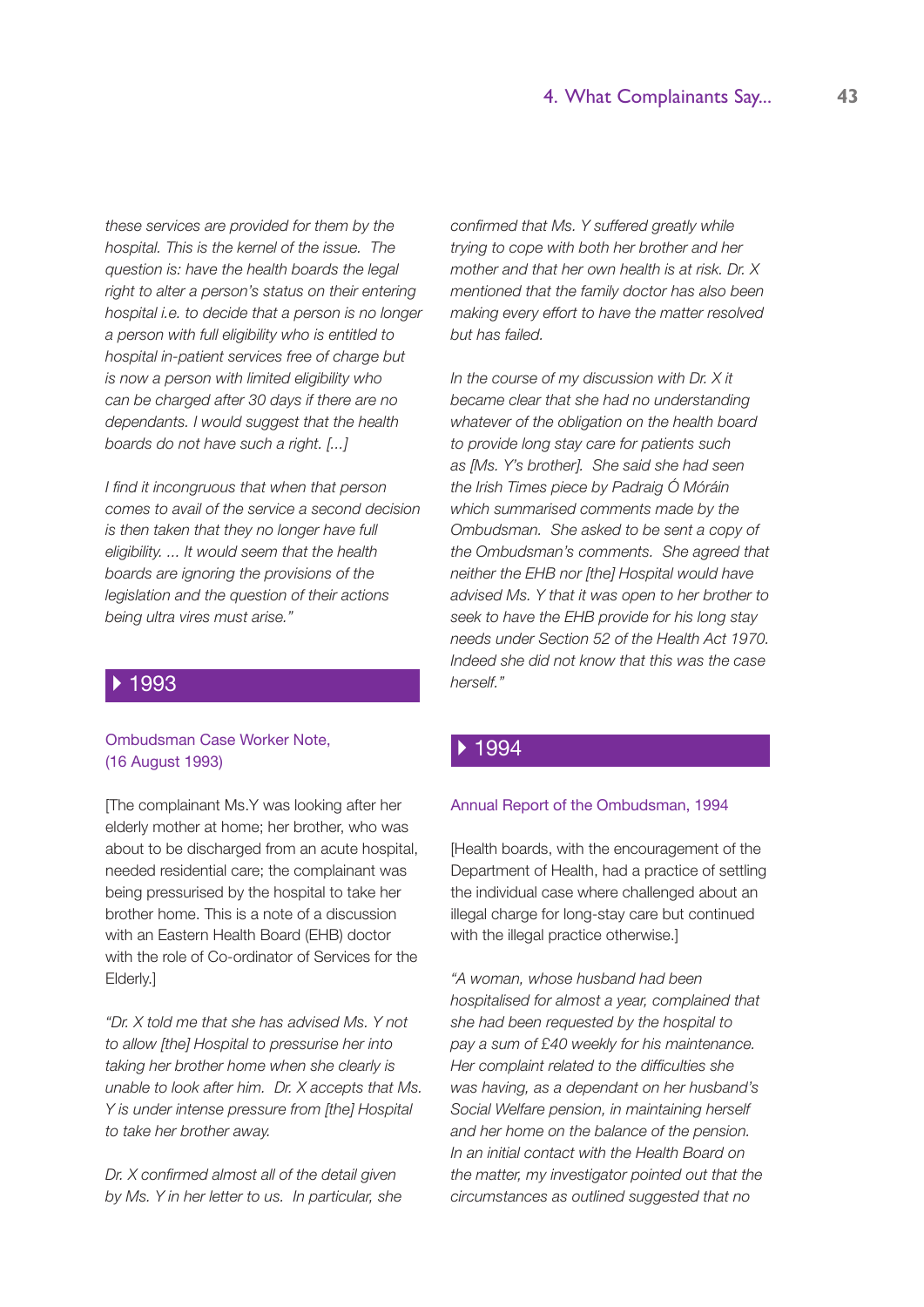*charge should apply. The man in question had a medical card and he had a wife who was a dependant on his pension. Health Regulations exempt such a category of person from inpatient charges.* 

*The Health Board responded that, by imposing a charge determinable by reference to domestic financial commitments, they were acting in accordance with legislation. Eventually, the Board conceded that such a legislative basis did not, in fact, exist but they continued to defend the practice by claiming to have the right to charge for maintenance. They also claimed that the residue of pension available to his wife was reasonable.* 

*I became very concerned at the apparent failure of the Health Board to recognise that the statutory provisions specifically precluded charges in the circumstances of the complainant and that this imposition had resulted in continuing difficulty for the woman in question. Following the intervention of the Department of Health, at my request, the Health Board informed me that the case had been reviewed and that the maintenance charges had been raised in error. They said that they would cease the practice immediately and that all charges paid would be refunded."* 

#### 1996

#### Ombudsman Case Worker Note, (6 June 1996)

*"Complainant's wife, Mary, has been in a nursing home since 16/6/94 following a serious illness. She is 83 years old as is complainant. Initially the fees were £130 pw but were raised to £170 pw from 1 January 1996. An application for subvention, made before his wife went into the home, was refused. Complainant appealed this unsuccessfully. When the fees increased in January 1996 he again applied but was refused. An appeal was unsuccessful.* 

*The health board takes the view that his married daughter, who lives in X, is able to subsidise the costs. Complainant rejects this as his daughter has been gone for 26 years and is independent of her parents. In fact, the daughter does contribute by meeting all the extra costs (his wife is doubly incontinent) - clothing, equipment, laundry etc. and also travels regularly to see her mother. Complainant says that, after paying the nursing home fees, he has only £35 pw to live on - and this is inclusive of the income tax relief for medical expenses. He says he runs a car as it is the only way he can get to visit his wife - whom he visits four times a week. Whatever savings they had are being gradually eroded and they will not have sufficient to bury themselves, he feels."* 

#### ▶ 2001

#### Complainant Letter to Ombudsman, (18 February 2001)

*"...my mother has been in the [private] Nursing Home for the past 10 years. She is a widow with no assets (she only had a rented house). She is just 93 years of age. ... As a family we have been making up the shortfall [between nursing home fees and health board subvention] for the past 10 years. My husband and I are both over 60 years of age, and he needs to retire shortly. I am a full-time housewife and do not work myself. In the past 12 months we have paid over £6,500 to the [nursing home]. During the course of the past 10 years it has cost us over £35,000 and all our savings have disappeared.*

*At present we are trying to place my mother in a cheaper nursing home but unfortunately due to her age, infirmity and dependence it is proving very difficult."*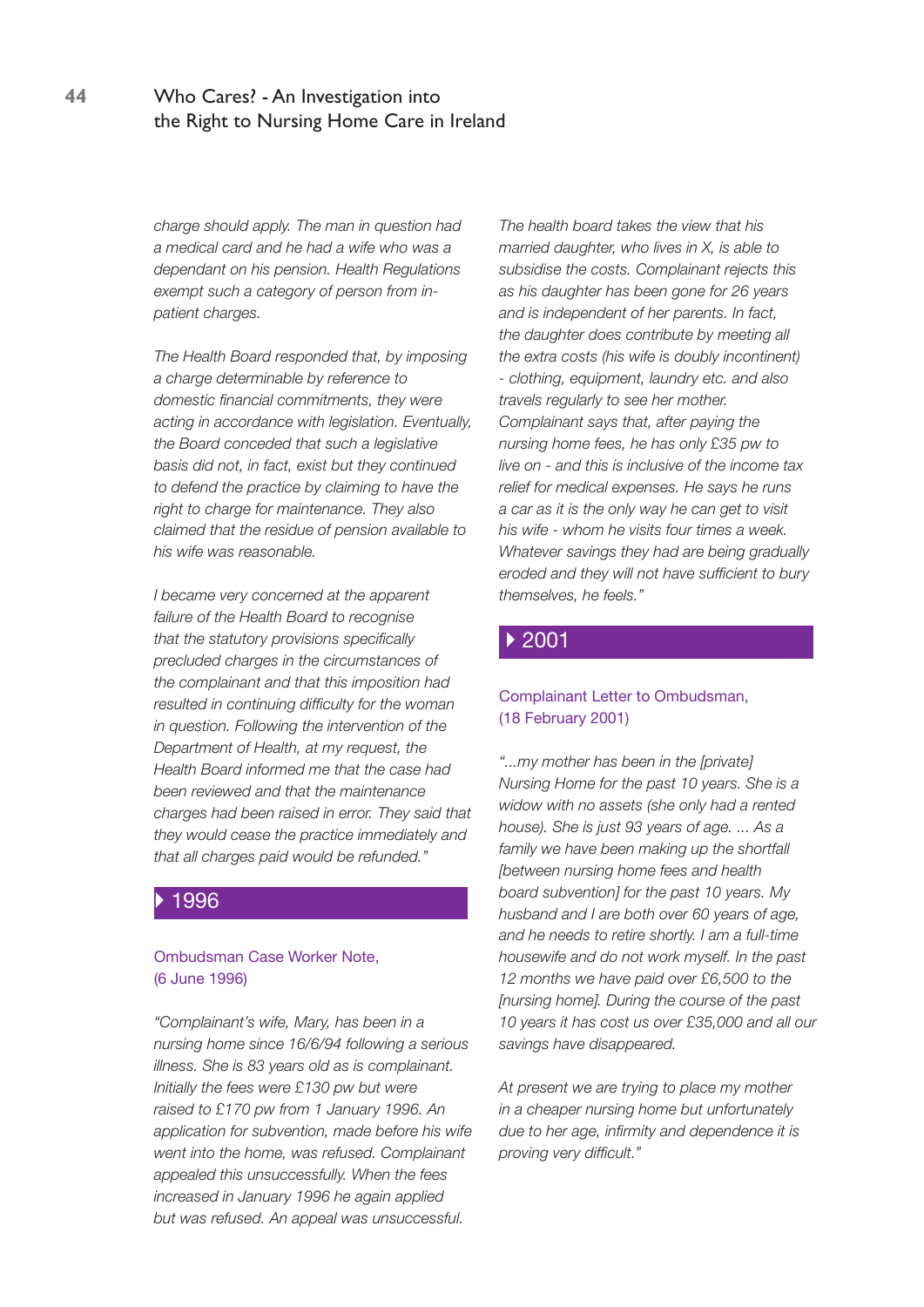### ▶ 2005

#### Ombudsman Caseworker Note, (11 March 2005)

*"His late mother had been in a private nursing home for three years from 1999 to 2002. She had a medical card and was over 90 years of age when she died (R.I.P.) in August 2002. Mr.X had no option but to put her in a private nursing home as there were no public beds available. She was getting a subvention from the [health board], handing up her pension and he (Mr. X) had to make up the shortfall in nursing home fees. In order to do this he had to vacate the family home and rent it out. His only income was his Contributory Old Age Pension. He is 76 years old now. He went to stay with friends and paid rent there. While his mother was in the nursing home he had just finished a course of chemotherapy for a tumour on the lung. He had been attending Hospital for check-ups and treatment."*

#### 2007

#### Complainant Letter to Ombudsman, (5 October 2007)

(This complainant says she was forced to place her mother in private care because of the unavailability of public care. After six years, her mother was given a publicly funded bed.)

*"In December 2005 the HSE finally provided a contract bed for her in ... this happened after 6 ½ years of negotiation. [...]* 

*The situation of public versus private care is totally and utterly discriminatory. Can you please explain to me the difference. My neighbour has a loved one in a public Care Centre and I have my mother in a private home. My neighbour is being paid back\*\* for being* 

*overcharged by the State and in my position this is being refused to me just because the State forced my mother into private care because they couldn't provide it. This is totally discriminatory to the Constitution of this State which states all citizens are of equality.*

*I don't know if the Office of the Ombudsman can take this case forward ... to recover our losses ... which stand between* €*80,000 and* €*85,000. If this can't be progressed via these means the only way forward is through the courts."*

\*\* This is a reference to the Health Repayment Scheme under which people, charged illegally for long-stay care in public institutions, are entitled to have those charges refunded with interest. The complainant's point is that people who failed to find a place in a public institution, and who had no option but to go into private care, are doubly disadvantaged: (a) because of having to pay very high nursing home costs and (b) because they are excluded from the benefits of the Health Repayment Scheme.

#### 2009

#### Complainant E-mail to Ombudsman, (5 July 2009)

(This complainant's mother has a serious illness for which she requires long-stay nursing home care. But because her mother is under 65 years, she is not able to avail of HSE services for older people and has not been able to access public nursing home care.) **(6)**

*"My mum has no property and no other income but her social welfare so she qualified for the full subvention of 340 euros a week and I've to make the difference i appealed it straight away to be told 6 months later when i was growing concerns of lack of finances at home how i was going to pay for my mums care and applied for*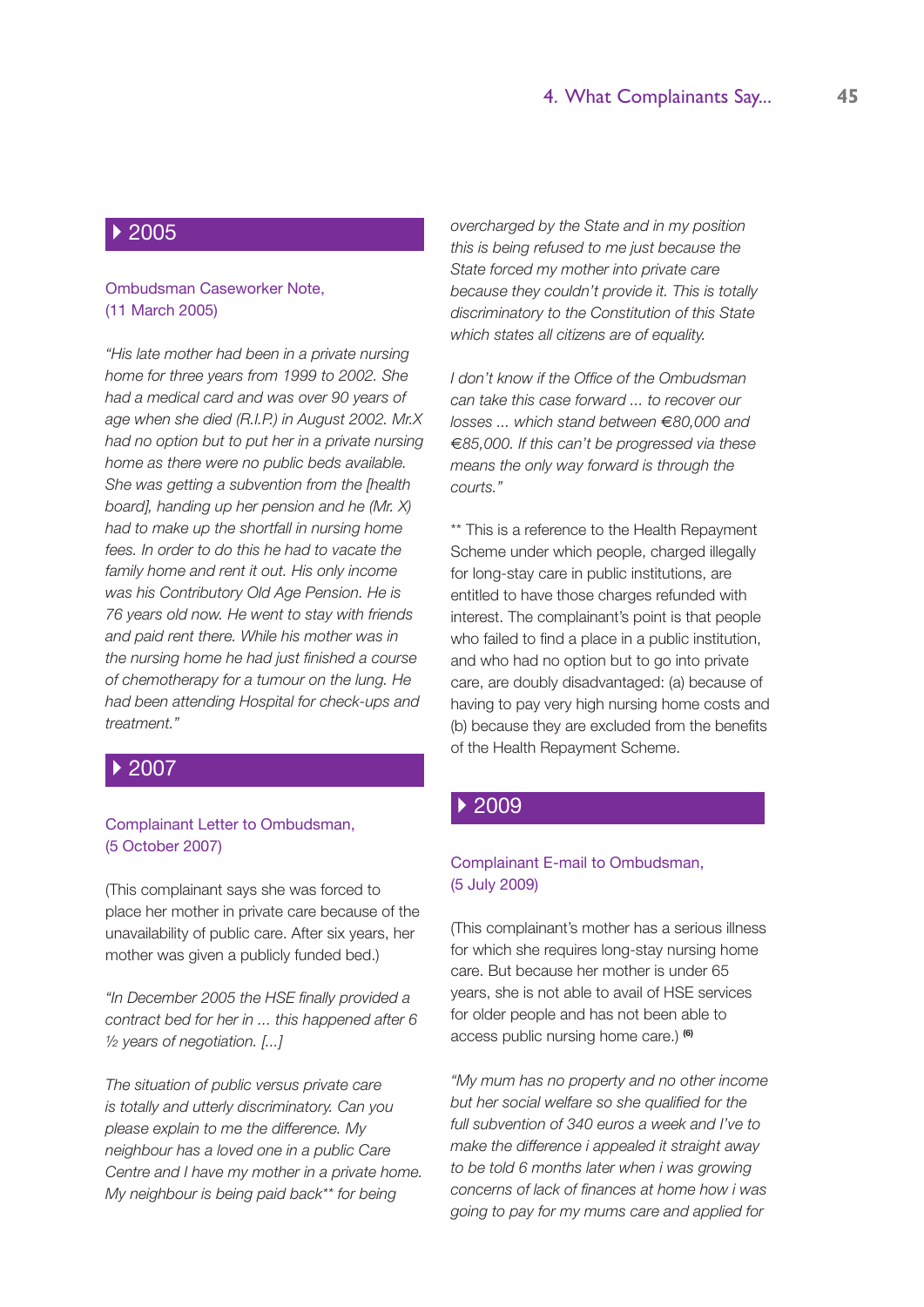*an enhancement payment of which i haven't heard of anything back of yet.*

*At present I'm finding things very difficult keeping up my job and bills and our mortgage with my husband not with regular employment and I've tried to get hse care for my mum and she doesn't qualify because she doesn't fall into the elderly until she's 65 there is nothing or no services for her illness even ... I don't know how much more of all this i can take emotionally or physically my children are suffering emotionally with me not here i know i am going to have to give up my right to contribute for her care as i cant afford it and don't want to loose my home because of my lack of funds and how will i pay to Berrie her that was to come from her savings and there nearly gone, i don't know what will happen if i have to do this and its a horrible thing to have to do but it looks like my only option."*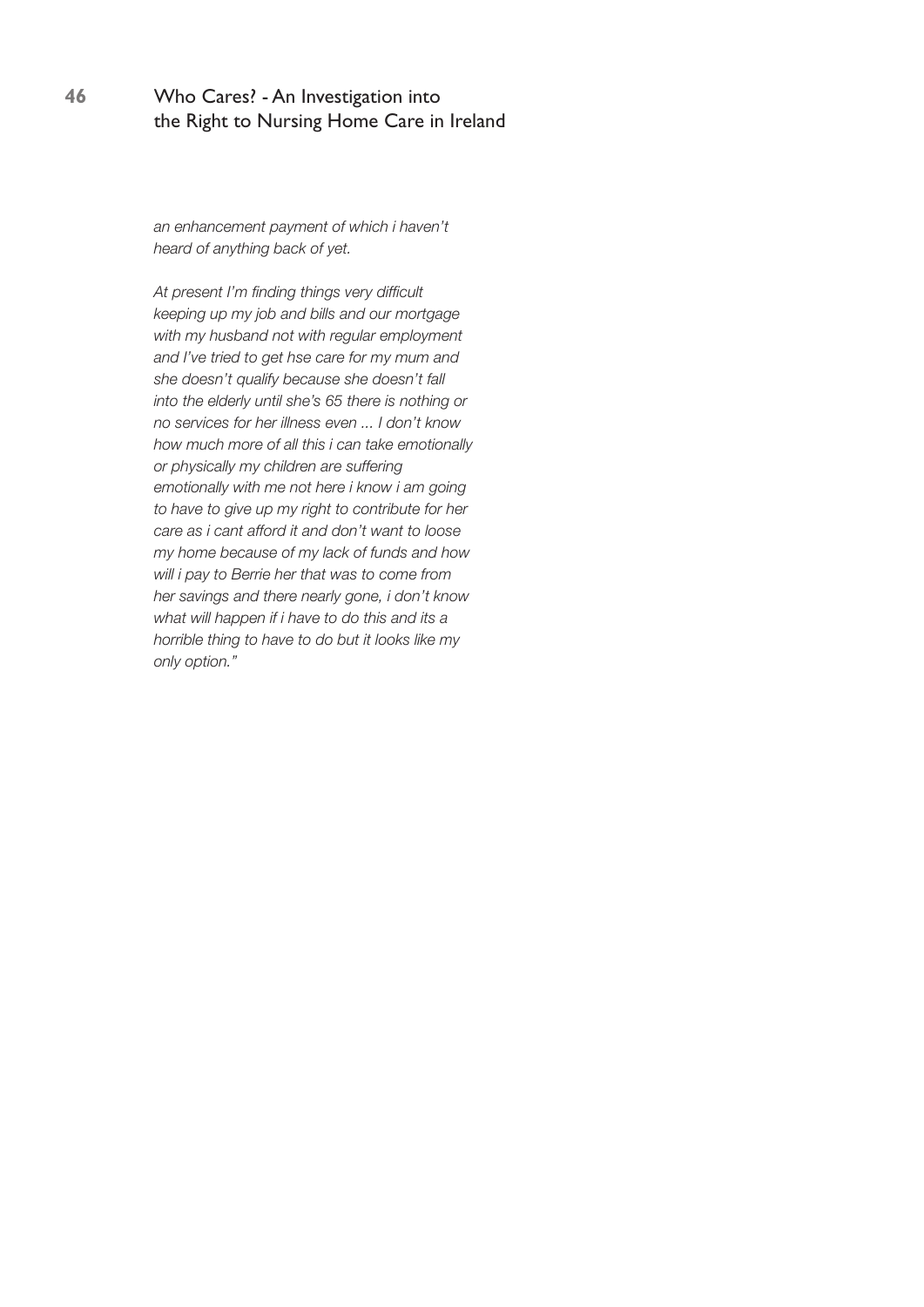# **Notes**

**(1)** This figure is probably an understatement of the true extent of the complaint numbers in this area. It is difficult to establish accurate figures at this stage given that in the early years of the Office files were not computerised and complaint category codes were less specific than in later years.

**(2)** We know now from the Travers Report that the health boards and the Department were aware from the outset that this practice was not legally defensible.

**(3)** Quoted in the Travers Report, para. 3.35 (iv)

**(4)** In its response to a draft version of this report the HSE points out (at P. 6) that the health boards had concerns *"around the legality of raising such charges and raised these concerns on a number of occasions [between 1977 and 2003] with the Department ..."*. The HSE points out also that the health boards asked the Department to seek the advice of the Attorney General (AG) following on from legal advice provided to the South Eastern Health Board in 2003. Ultimately, the HSE points out, the correctness of the SEHB advice was confirmed by the AG; this was in late 2004.

**(5)** Both the Department and the HSE in their submissions have taken issue with the inclusion of this material. The HSE says that it is difficult to comment on the cases as the individual complainants have not been identified - though it does comment on five of them. The Department is critical of the Ombudsman's reliance "upon complaints which, it is conceded, were not investigated ... and found to be accurate" and which "have not been notified or brought to the attention of the Department during the course of the investigation and which it has not had an opportunity to examine or to comment upon".

The Ombudsman's intention in reproducing this (mostly) historical material is to illustrate, often in their own words, the frustration and confusion felt by many people in seeking long-stay care for a family member. All of these cases were notified, in the normal way, to the relevant health board or to the HSE at the time. While these cases have not been investigated, in the sense of a formal process resulting in findings and recommendations, all of them have been examined within the Ombudsman's Office. In any event, it is unrealistic to seek to engage now on the merits of the individual cases. For this reason, the Ombudsman did not expect, or seek, a response from the HSE at this stage. In relation to the Department's concerns, the complaints

were made against the health boards (HSE) and were never cases of which the Department should have been notified.

**(6)** This complainant's mother is now availing of the NHSS and the complainant does not now have to subsidise her mother's nursing home costs.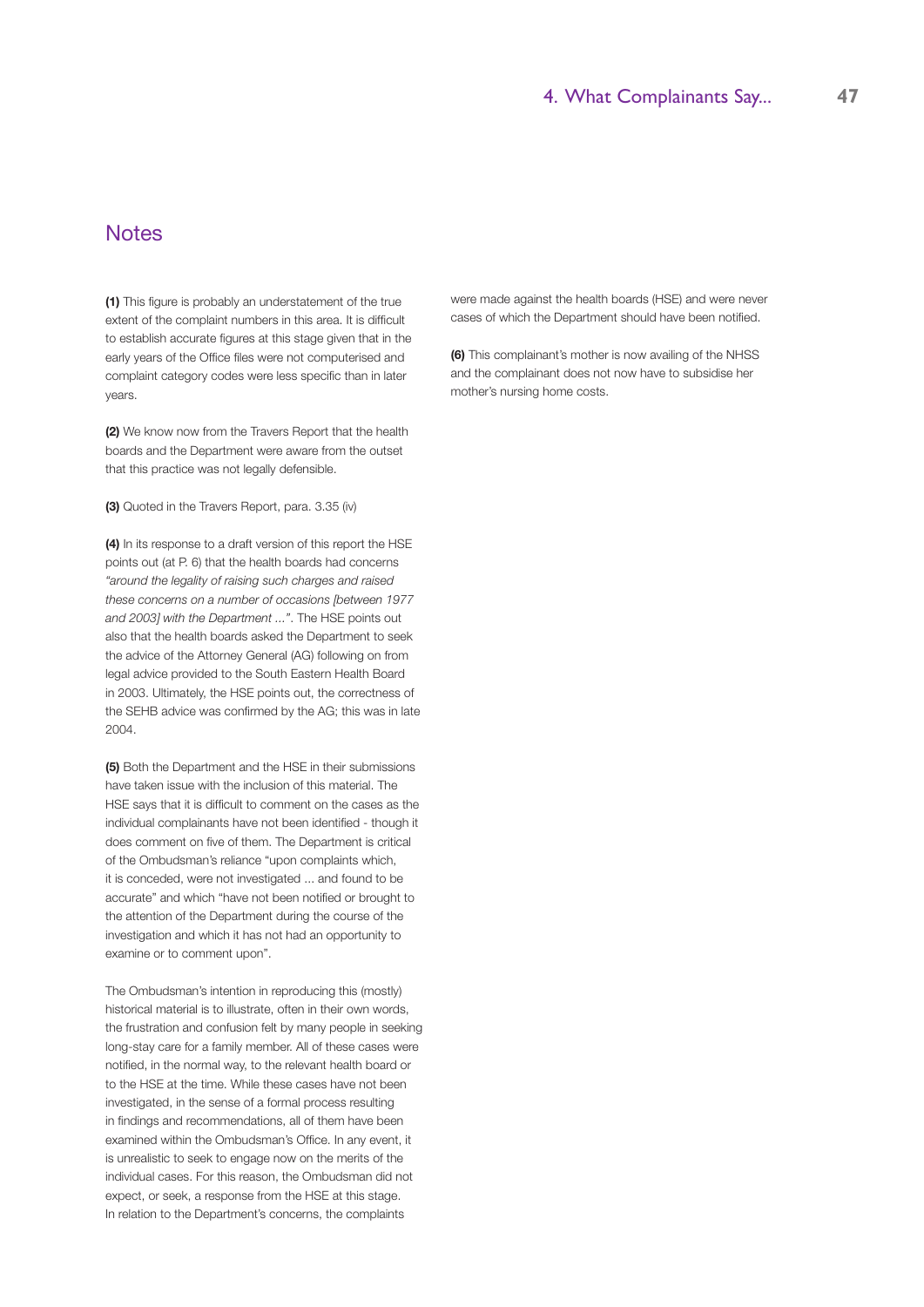**money are expended on a system, the statutory basis for which is so confused Senior Counsel advice to the South Eastern Health "Indeed, it may be considered that absence of challenge to any such unlawful practices arose, to a large extent, LAW PROVIDES "Under the Health Acts (in particular, Section 52 of the Health Act, 1970) health boards are obliged to make in-patient services available to everyone who lives in Ireland. THE LAW PROVIDES the Department of Health and Children the the view that the legislation does not confer a legally enforceable right on any person. This argument was first advanced in response to the Ombudsman's report and has since been restated in the 2001 Health Strategy. The argument is that the Health Acts distinguish between eligibility for services and entitlement them and that being eligible does not mean that a person has an entitlement. The Ombudsman dismissed this argument....The writer strongly agrees with the Ombudsman. In practice, it seems to be accepted by the Department and the health boards that people have an entitlement to avail of in-patient services in public hospitals but not in long stay care places". THE LAW PROVIDES "The decision as to the services which ought to be provided [under out-patient services] i** any particular case is an administrative one. However, the decision as to th**e services to be provided must not be capricious or arbitrary. Further, the decision as to the appropriate out-patient services must not be s uch that it could not reasonably have been arrived at within the sense of the term 'reasonable' as**  efined in The State (Keegan) V Stardust Vi*r* ms┳Шင Sptim(V), Unal ...". **Finnegan P. in C.K. v Northern Area Health Board [2002] 2 I.R. 545 THE LAW ROVIDES "The Treatment Benefit Scheme is DDAN /IDFA <sup>epartment of**</sup> **Social and Family Affairs (DSFA) that provides dental, optical and aural services to qualified people. Medical card holders are legally entitled to more extensive dental, ophthalmic and aural services from the Health Service Executive (HSE) but, in practice, the availability of these services varies from area to area." THE LAW PROVIDES "The Department is not aware of any country in the world where health and personal social services are provided without some form of prioritisation which reflects the reality of resource limitations. It is not credible to suggest that the Oireachtas, when it enacted the 1970 Health Act, intended and expected all services to be provided immediately once a clinical/social need for them had been established. The reality is that access to health services has always been determined by a combination of clinical and other professional "It is a remarkable feature of the health service in Ireland that such vast sums of money are expended on a system, the statutory basis for which is so confused and haphazard and where practice seems so dislocated from theory." Senior Counsel advice to the South Eastern Health THE LAW PROVIDES "Indeed, it may be considered that absence of challenge to any such unlawful practices arose, to a large extent, because of the physical and or mental vulnerability of 5. THE LAY** Provides...

**"It is a remarkable feature of the health service in Ireland that such vast sums of**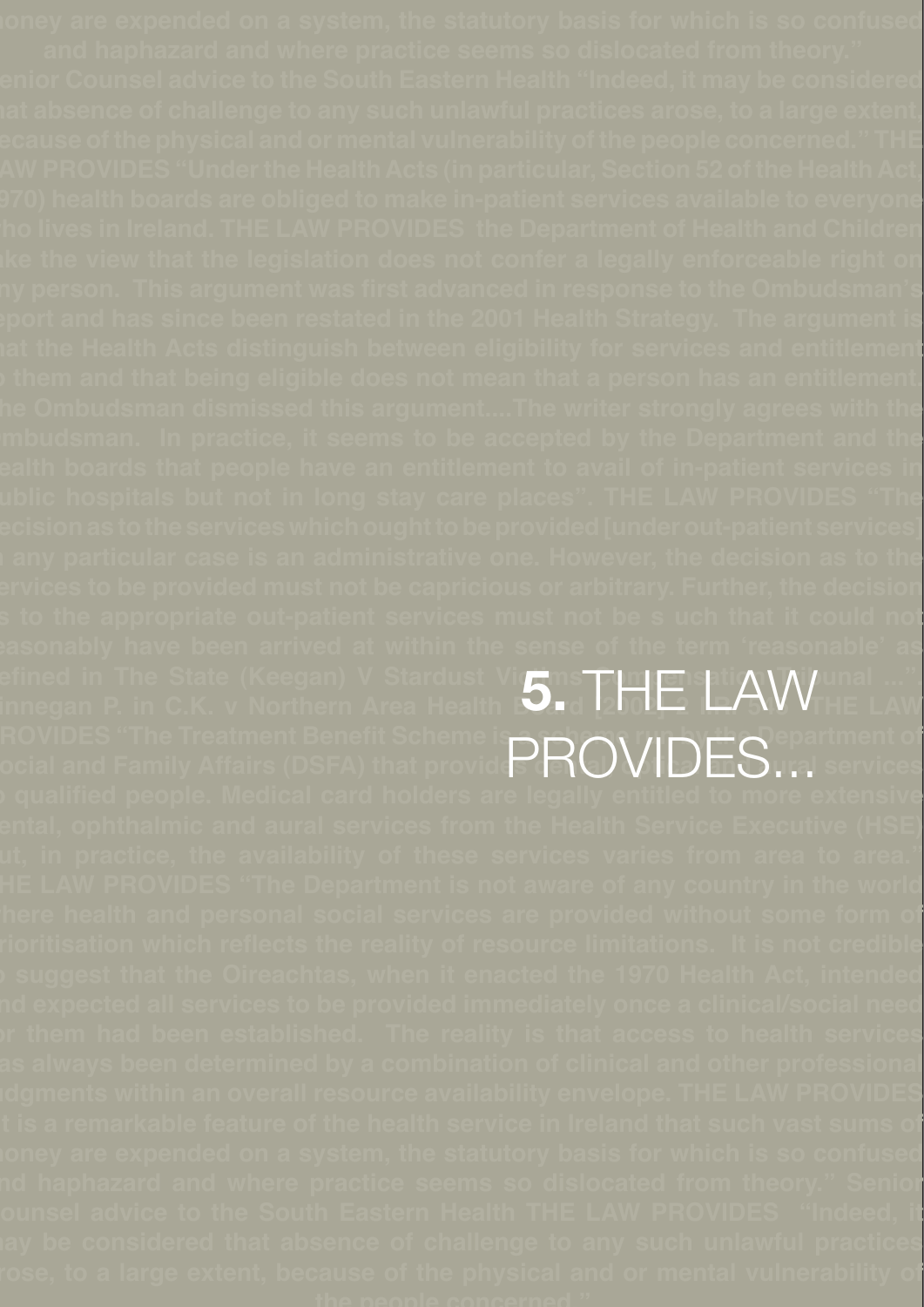# 5. The Law Provides...

Confusion and uncertainty have been the hallmarks of the public health service's involvement in providing long-stay care for older people. This confusion and uncertainty is not primarily a reflection of the state of the law in this area; rather, it stems from the fact that for almost 40 years now much of what happens in practice, on the part of the former health boards and now the HSE, is at odds with what the law actually provides. Indeed, this present report is prompted almost entirely by the fact that, while the law appears to require the State to provide nursing home care for the elderly, the State has been acting as if this were not the case. The State agencies concerned have shown a remarkable capacity to impose a convoluted interpretation on legal provisions which, in fact, are much more likely to mean just what they say - no more and no less. It is apparent that the State agencies have opted for the convoluted interpretation over the simple interpretation on the grounds that the simple approach is the more expensive one.

*"It is a remarkable feature of the health service in Ireland that such vast sums of money are expended on a system, the statutory basis for which is so confused and haphazard and where practice seems so dislocated from theory."* 

**Senior Counsel advice to the South Eastern Health Board in 2002**

This chapter sets out the relevant legal provisions and considers their implications for service provision. The chapter sets out also the interpretation of these provisions favoured apparently by the Department and by the HSE and analyses this interpretation by reference, amongst other things, to court judgments dealing with similar provisions of the Health Act 1970.

The legislation of most relevance is the Health Act 1970; this has been amended on numerous occasions since its enactment and unfortunately there is no consolidated version available. In late October 2009 the key provisions of the NHSS Act 2009 were commenced and these further amend the 1970 Act. However the full significance of the NHSS Act changes, dealt with in Chapter 7, remain to be seen. In any event, during the greater part of the period under review in this investigation, the NHSS Act changes did not apply.

The Department, itself responsible for the drafting of the legislation, promotes the view that the Health Act 1970 is so unclear as to result in significant doubt as to what in fact is required to be provided in law. **(1)** The analysis set out below suggests that, at least insofar as in-patient services are concerned, there is no doubt as to what the Health Act 1970 provides.

The Health Act 1970 establishes two levels of eligibility for health services: full eligibility (the "medical card") and limited eligibility. Those with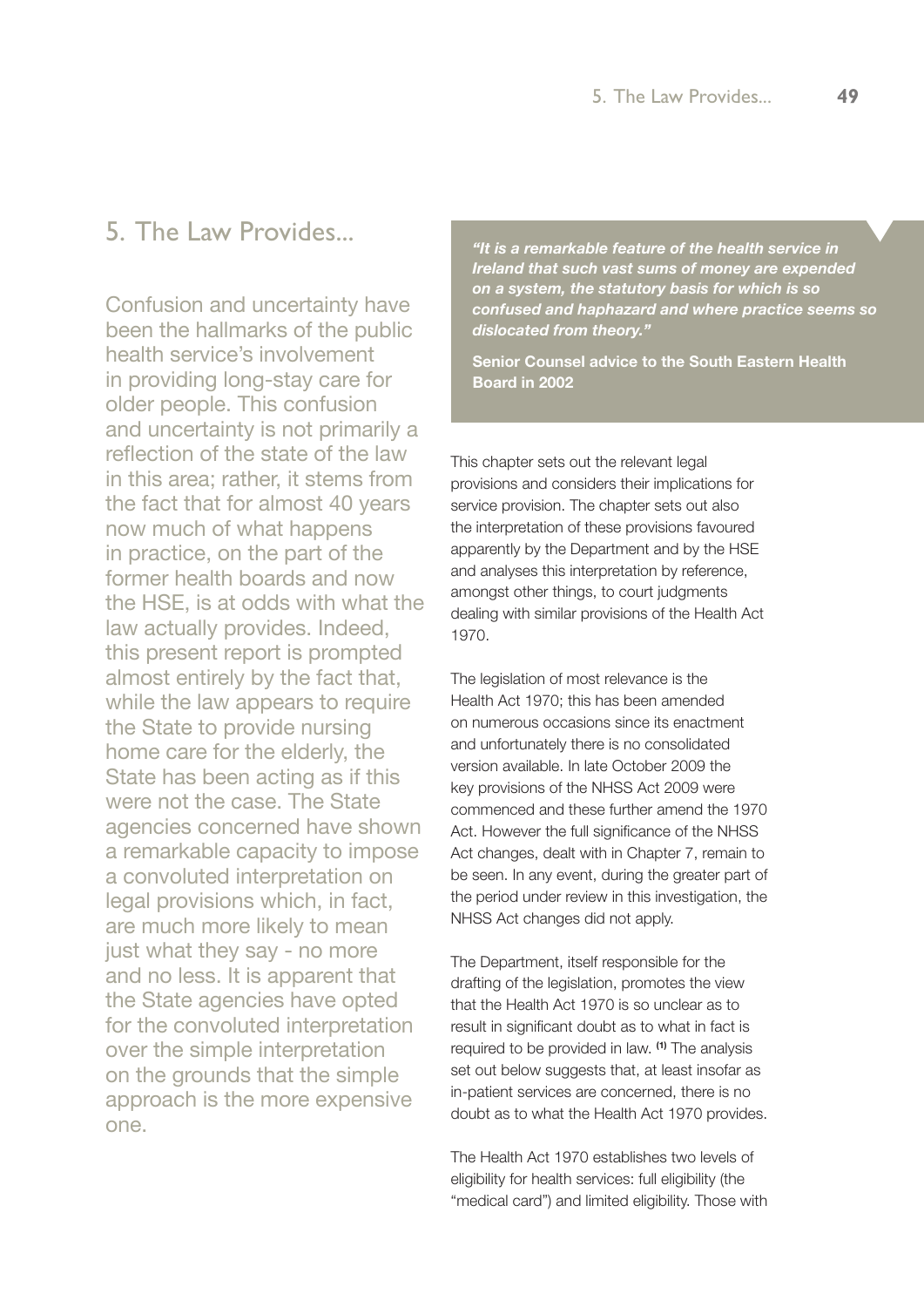full eligibility are covered for a wider range of services than are those with limited eligibility. In brief, full eligibility amongst other things covers a person for general practitioner services, prescribed drugs and for hospital in-patient and out-patient services; all of which are to be provided by the health board (now the HSE) free of charge. [From 1 October 2010 a 50c charge will apply in respect of each prescription item dispensed to medical card holders. The total charge per family is capped at €10 per month.] In the case of those with limited eligibility, they are not covered for GP services nor for prescribed drugs (though they may avail of a refund scheme where spending on prescribed drugs exceeds a set limit); they are entitled to be provided with hospital in-patient and out-patient services but these hospital services are not free of charge.**(2)**

Full eligibility, as defined at section 45 of the Health Act 1970, covers persons who are ordinarily resident in the State and who, in the opinion of the health board (HSE), following an assessment of means, are *"unable without undue hardship to arrange general practitioner, medical and surgical services for themselves and their dependants"*. In 2001 full eligibility was extended to all aged 70 years and over irrespective of means. This necessarily increased significantly the number of people covered by the medical card. However, this automatic entitlement to a medical card was repealed with effect from 2009; in its place, and following considerable public controversy, a specific statutory income test was put in place for those aged 70 years and older. At present roughly 33% of the public have medical card cover.

In the context of this investigation, the key category of service at issue is in-patient services. Prior to the Health (Amendment) Act 2005, medical card holders had the right to in-patient services free of charges. Since 2005, medical card holders are liable for a charge

after 30 days of in-patient services. Those with limited eligibility (in effect, all who have not got a medical card) have always been liable for inpatient charges after 30 days.

Section 51 of the Health Act 1970 defines in-patient services as *"institutional services provided for persons while maintained in a hospital, convalescent home or home for persons suffering from physical or mental disability or in accommodation ancillary thereto"*.

It is well established that the kind of care typically provided in a nursing home falls within the definition of "in-patient services". This much was clarified in the 1976 judgment of the Supreme Court in *Re Maud McInerney [A Ward of Court]*. The applicant was an elderly woman, a Ward of Court, being cared for by the Eastern Health Board in St. Brigid's Home, Crooksling, Co. Dublin. Ms. McInerney was being charged for her care by the Health Board on the basis that the service being provided was institutional assistance. The Supreme Court held, however, that the service being provided to Ms. McInerney constituted in-patient services (rather than institutional assistance) and, as she had a medical card, the health board was not legally entitled to charge her. The Court noted that Ms. McInerney was receiving *"the nursing care requisite for a patient of her age and state of health in a geriatric institution"* and that the *"regimen of treatment ... involves nursing ... supervision, activation and other para-medical services, which are given in an institutional setting. In other words, what she is getting is 'in-patient services', which she requires because she is a geriatric patient."* **(3)**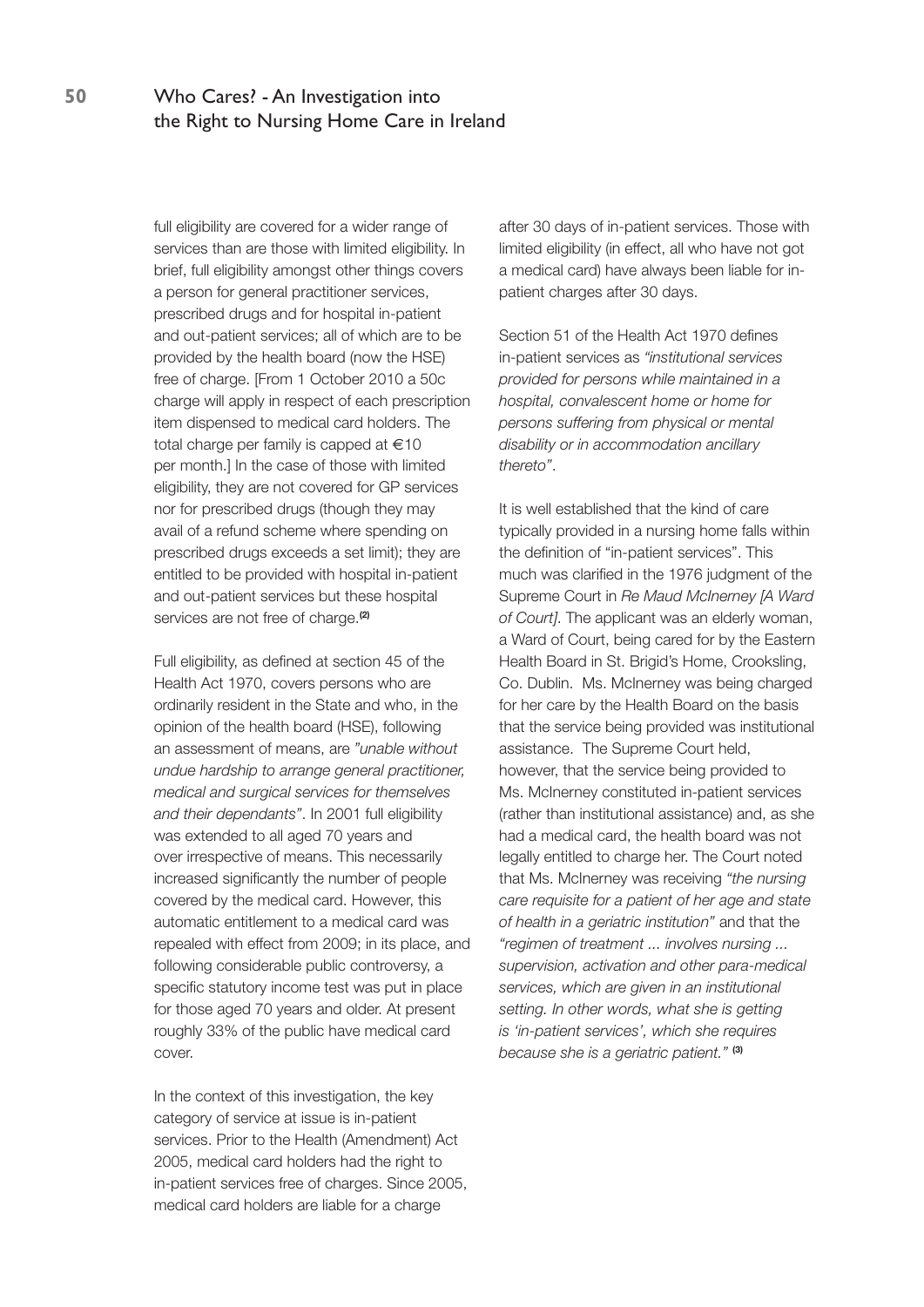It is of interest that in this key case, which clarified the nature of the service being provided in nursing homes, court action to protect and vindicate the rights of the elderly person concerned was initiated by the Office of Wards of Court rather than by the elderly person herself or by her family. This suggests a reluctance or perhaps an inability on the part of ordinary people to test their legal right to publicly provided nursing home care - a view shared by the Travers Report (see opposite).

Following on from the *McInerney* judgment, one might have expected that henceforth medical card holders receiving public nursing home care would not be charged; or, in the alternative, that the law would be changed to authorise charging in the case of medical card holders receiving nursing home care. In fact, for the next 28 years health boards continued with the practice of charging for nursing home care in the case of medical card holders. This was an illegal practice which, when it was highlighted in late 2004, resulted in a major controversy and led ultimately to a statutory scheme (the Health Repayment Scheme) to refund those who had been charged illegally. **(4)** The extent of this illegal charging was added to, inevitably, by the fact that the medical card had been extended in 2001 to all aged 70 years and over irrespective of means. Shortly afterwards, the Health Act 1970 was amended to allow for the charging of medical card holders after 30 days of in-patient services. In effect, this means that all long-stay patients, with or without a medical card, can now be charged for the service provided.

However, what is at issue primarily in this investigation is not whether health boards (HSE) were entitled to charge for nursing home care for the elderly; rather, the issue primarily is whether the health boards (HSE) were/are obliged to provide nursing home care for the elderly.

*"Indeed, it may be considered that absence of challenge to any such unlawful practices arose, to a large extent, because of the physical and or mental vulnerability of the people concerned."*

**Travers Report, para. 3.43**

### Legal obligation to provide?

On the face of it, the law places a clear obligation on the HSE to provide in-patient services for all who are ordinarily resident in the State. Section 52(1) of the Health Act 1970 says, in plain and unambiguous terms, that a **"health board [HSE] shall make available in-patient services for persons with full eligibility and persons with limited eligibility"**. It is relevant to note the mandatory and unqualified nature of this provision.

Leaving to one side the relevance of the NHSS Act 2009, it has been clear since the *McInerney* judgment of 1976 that nursing home care is a service comprised within the wider category of in-patient services and, accordingly, section 52(1) of the Health Act 1970 applies. On the face of it, therefore, health boards and now the HSE are obliged to provide nursing home care for all those ordinarily resident in the State who need such care. The Ombudsman Office's long-held position on this was set out in considerable detail in a presentation made by the then Ombudsman, Kevin Murphy, to the Oireachtas Joint Committee on Health and Children on 21 June 2001:

#### *"There is one issue raised in the*

*[Ombudsman's Nursing Home Subventions] report, in relation to legal entitlement under the Health Acts, which is still outstanding and the subject of ongoing complaint to me. So far this year, complaints about health matters have increased by over 100% relative to the same period last year. These complaints in the main relate to the question of whether*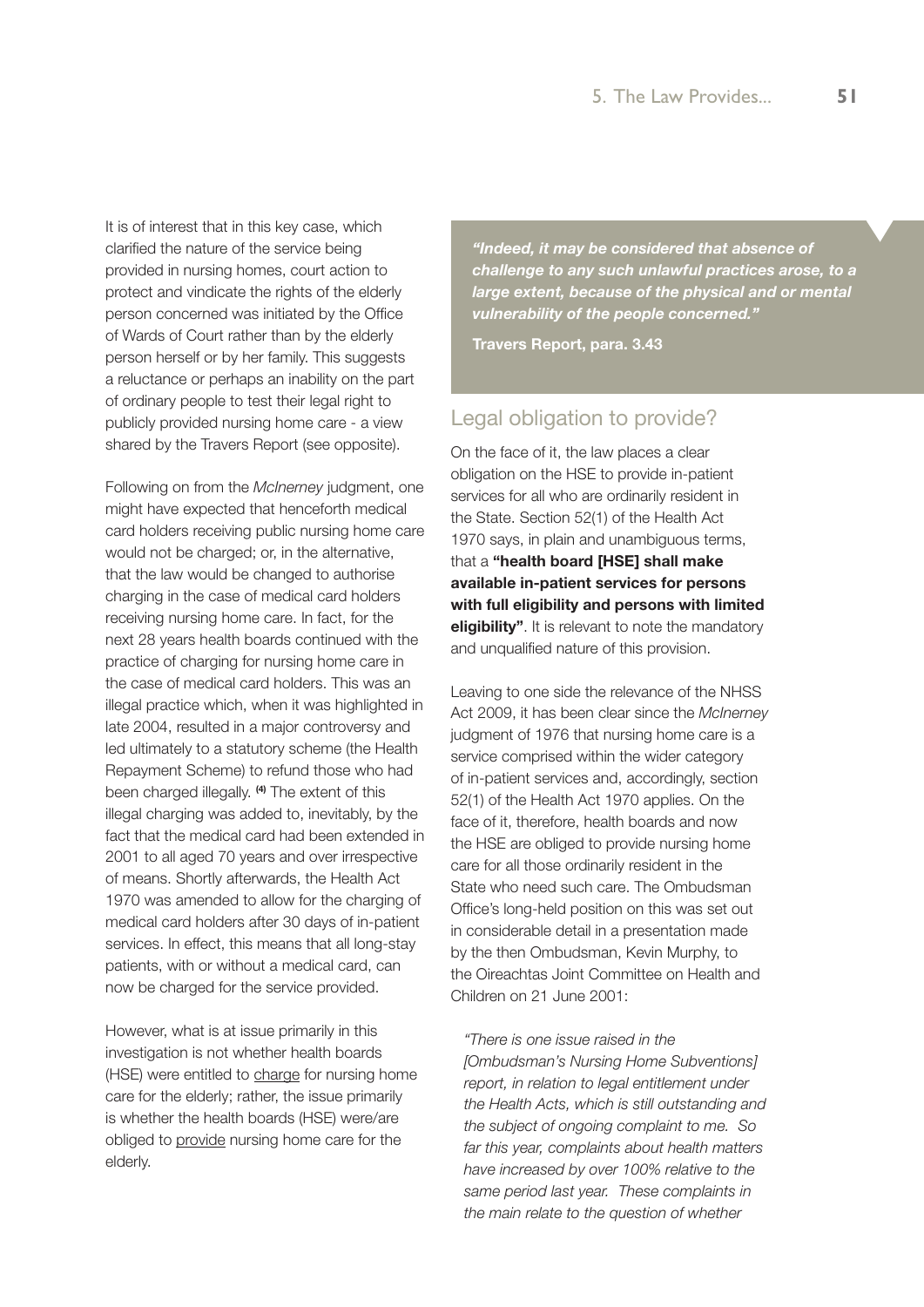*"Under the Health Acts (in particular, Section 52 of the Health Act, 1970) health boards are obliged to make in-patient services available to everyone who lives in Ireland. [...] the Department of Health and Children take the view that the legislation does not confer a legally enforceable right on any person. This argument was first advanced in response to the Ombudsman's report and has since been restated in the 2001 Health Strategy. The argument is that the Health Acts distinguish between eligibility for services and entitlement to them and that being eligible does not mean that a person has an entitlement. The Ombudsman dismissed this argument....The writer strongly agrees with the Ombudsman. In practice, it seems to be accepted by the Department and the health boards that people have an entitlement to avail of in-patient services in public hospitals but not in long stay care places".*

*Older People in Long-Stay Care***, Human Rights Commission, (November 2002)**

> *people with medical cards are entitled to the provision of long stay care.*

*The legal position in relation to hospital inpatient services is relatively straightforward. Everybody resident in the State has an entitlement to be provided with in-patient services, where necessary, by the relevant health board. The service may be provided directly by the health board in one of its own hospitals, or in another publicly funded hospital (e.g. the so-called "voluntary" hospitals), or by way of a contracting out arrangement between the health board and a private institution. [...] Where the patient is covered by a medical card then the service is free of charge.*

*The definition of "in-patient services" as provided at Section 51 of the Health Act, 1970, means institutional services provided for people while maintained in a hospital,* 

*convalescent home or home for persons suffering from mental or physical disability or in accommodation ancillary thereto. As well as covering acute hospital stays, the term self-evidently includes wider categories of service such as the long-stay care of elderly or disabled people. [...] I consider that any elderly person who needs long-stay nursing home type care - which typically includes nursing care, supervision, assistance with daily activities such as feeding and dressing and which may also include services such as physiotherapy or occupational therapy - is entitled to have this service provided by the relevant health board as an aspect of inpatient services.* 

*The Department of Health and Children disputes the view that the Health Acts confer a legally enforceable entitlement to hospital in-patient services. It is the view of the Department that the law is unclear as to whether people have a statutory right to be provided with nursing home type care by a health board. [...]* **I do not accept that there is any doubt as to the obligation on health boards to provide in-patient services for eligible people. This is clearly established by Section 52(1) of the Health Act 1970." (emphasis added)**

The Department has set out its position on this on many occasions since 2000; for example, it did so in a January 2004 Background Paper (published as an appendix to the Travers Report), entitled "Long Stay Charges in Health Board Institutions", prepared for intended submission to the Attorney General in the context of a request for legal advice:

*"The Department has long held the view that the Health Act 1970 (as amended) distinguishes between 'eligibility' and 'entitlement' (although the two terms are often used interchangeably). To be eligible*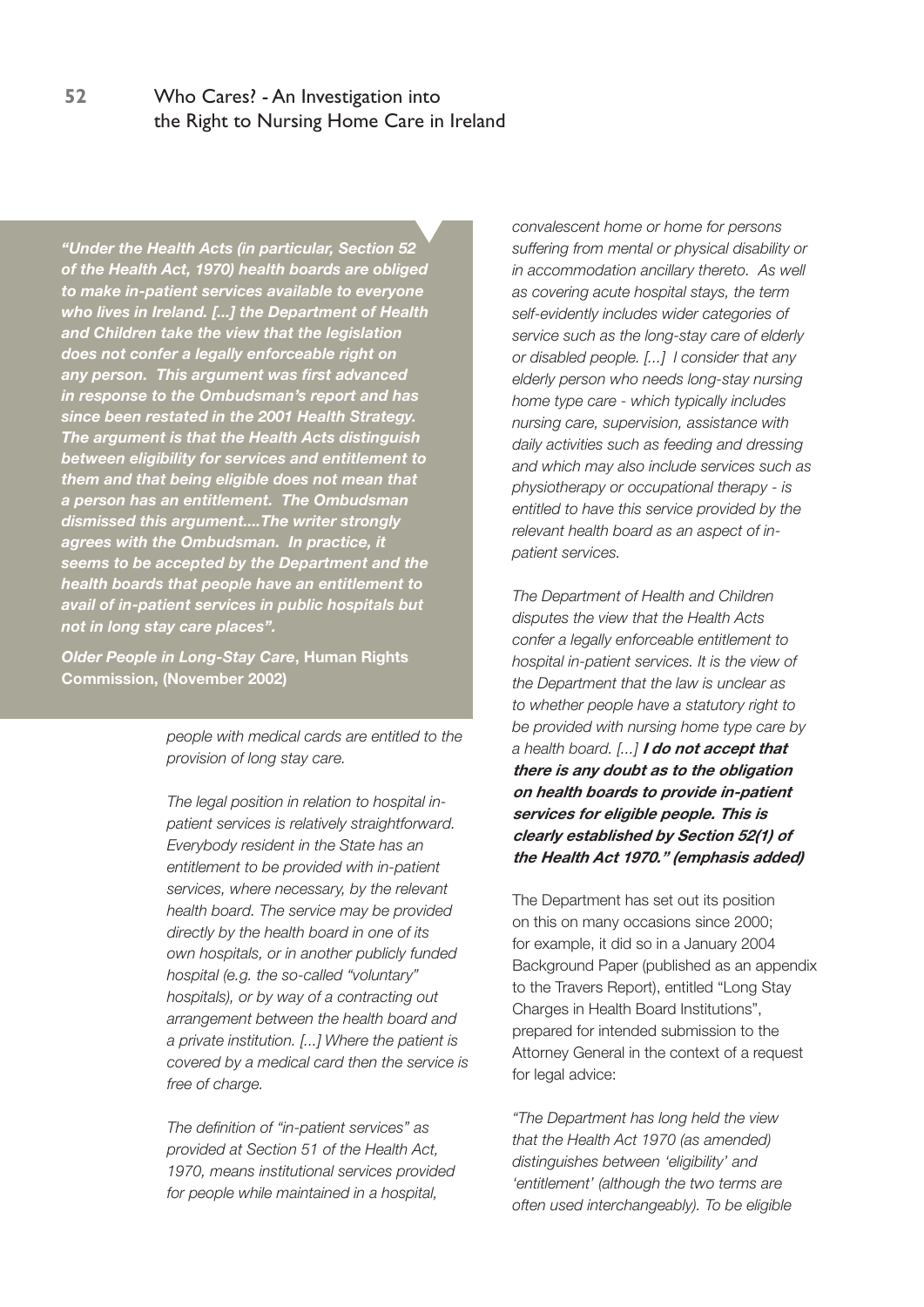*means that a person qualifies to avail of services, either without charge (full eligibility) or subject to prescribed charges (limited eligibility). Section 52 of the 1970 Act requires health boards to 'make available' in-patient services for persons with full eligibility and persons with limited eligibility; however the manner and extent to which in-patient services are to be made available and the nature and extent of the in-patient services to be provided are not specified. The nature of the obligation imposed on health boards to make available in-patient services is not such as to confer an entitlement on an individual insofar as this may be taken to mean a legally enforceable right capable of being enforced by mandatory order."*

The Department makes much of the fact that it has "long held the view" set out above. While this Office has not been in a position to test the proposition with the Department - as it has withheld co-operation in the conduct of this investigation - it does seem to be the case that this view dates back no further than the year 2000 and was developed in the context of the Department responding to a draft of the Ombudsman's report *Nursing Home Subventions*. Certainly, in a number of detailed discussions which the Ombudsman's Office had with senior Departmental officials dating back to the early 1990s, there seemed then to be an acceptance of the view that the health boards were statutorily required to provide in-patient services **(5)**. As late as 1999, in dealing with this specific question in the Dáil, the then Minister appeared to accept that health boards had a "statutory obligation to provide (in-patient services) subject to charges where relevant" to medical card holders (to which category the question related); however, according to the Minister, this obligation was qualified by the need to have regard to the availability of resources and that priorities would need to be set and that there could be "waiting periods for services". Interestingly, the Minister

in 1999 made no mention of a distinction between "eligibility" and "entitlement" nor of the Department's long-held view that the Health Act 1970 does not confer an entitlement to services. **(6)**

It seems clear that there is no substance to the argument that the right to in-patient services is qualified by a requirement to have regard to the availability of resources. This was the line put forward by the Minister for Health and Children, in the instance cited immediately above, when he referred to section 2 of the Health (Amendment) (No. 3) Act 1996. This matter was dealt with in the High Court in 2002 in a case *(O'Brien v South Western Area Health Board)* which raised the question of whether the right of an expectant mother, under section 62 of the Health Act 1970, to be provided by her health board with maternity and midwifery services included the right to services for a home delivery. In the course of the case, the High Court had to adjudicate on whether or not cost implications, or the availability of resources, could be invoked by the health board as a qualification on its obligations under section 62. In the event, Ó Caoimh J. found that such a qualification does not apply, stating:

*"... I accept, that if a clear statutory obligation exists, economic considerations cannot override the requirement of the section and I am satisfied that s.2 of the Health (Amendment) (No. 3) Act 1996 cannot be construed as overriding any clear statutory obligation to provide a specific service."* **(7)**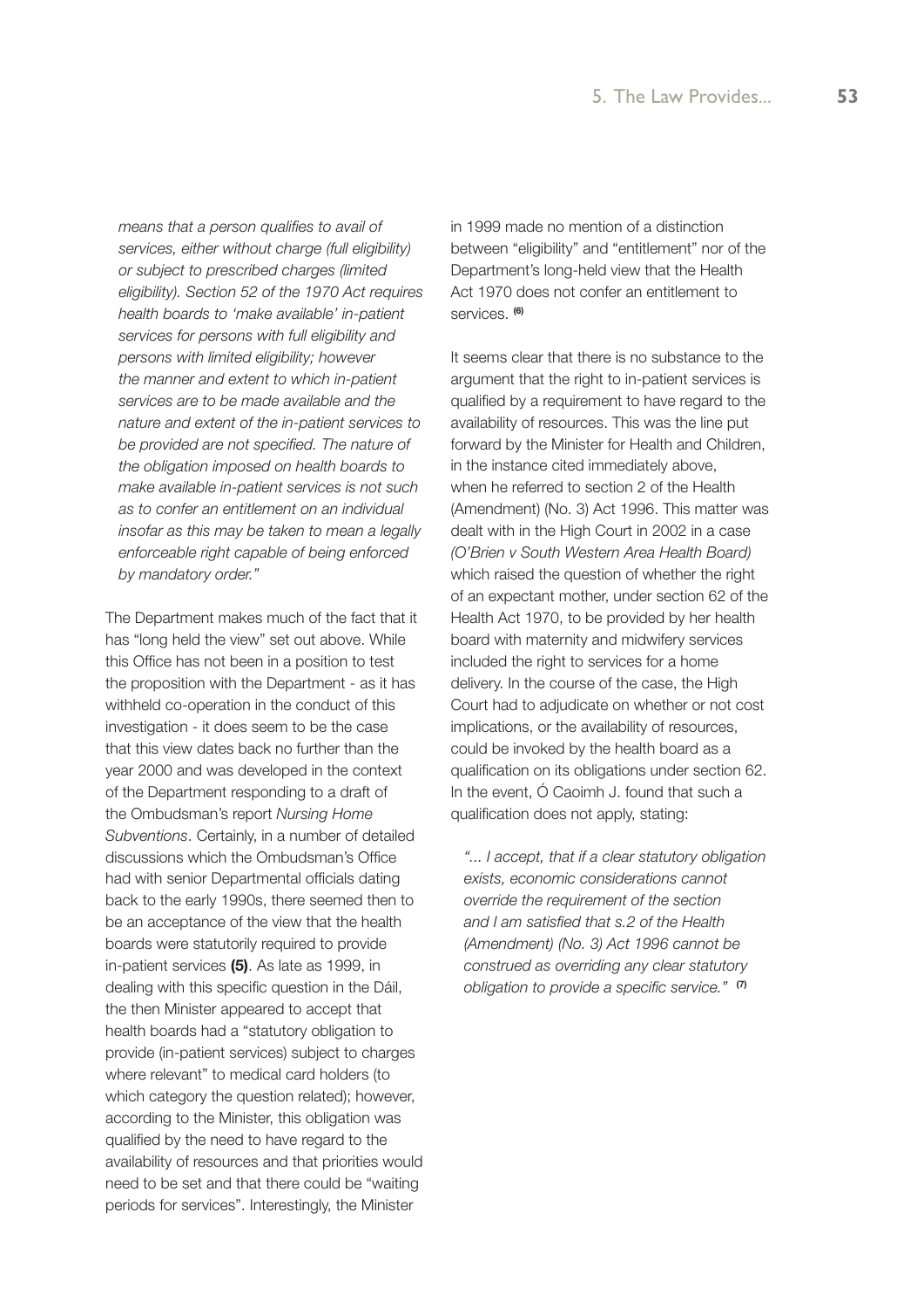# SUGGESTED ANALYSIS OF PROVISIONS OF HEALTH ACT 1970 ...

It is possible to construe the health service provisions of the Health Act 1970 in a relatively straightforward fashion. The suggested construction of these provisions (below), while not purporting to be definitive, supports the view that the rather tortuous construction proposed by the Department is neither necessary nor plausible. In the interests of clarity, this analysis is based on the Act as enacted in 1970, prior to subsequent amendments (which provided for charges in some instances where, originally, no charge was allowed). This is done on the basis that subsequent amendments have not altered the fundamental scheme of the Act in general terms.

Part IV of the 1970 Act, dealing with Health Services, is the Part of immediate relevance to the public; it sets out the range of services to be provided and identifies to whom, and on what terms, the services will be provided. Part IV contains six chapters (under the headings *Eligibility, Hospital In-Patient and Out-Patient Services, General Medical Services, Services for Mothers and Children, Other Services* and *Miscellaneous Provisions Regarding Services)*. The overall scheme of Part IV is that Chapter I (Eligibility) identifies, in general terms, the categories of person to which services will be provided; the remaining chapters, for the most part, identify the specific services to be provided, to which categories and on what terms (free of charge or potentially subject to a charge). There is also a small number of services to be provided universally and without charge.

## Chapter I of Part IV

identifies two separate categories of person as falling within the ambit of the 1970 Act; those with full eligibility (medical card) and those with limited eligibility. With the exception of a small number of services to be provided universally, services under Part IV are directed at these two categories. When enacted initially, and for many years afterwards, there was a third category of person (with neither full nor limited eligibility) which for the most part remained outside the ambit of the Act. Health boards were allowed to provide certain services to this excluded category but, if so, this was at the discretion of the particular board and was subject to a charge. **(8)** This is an important point which illustrates that, whereas the health boards generally had no obligations to this excluded category, they did have obligations to the other two categories.

Having identified the categories of person within its ambit, Part IV of the Act proceeds on a chapter by chapter basis to deal with specific services (the descriptions below are in summary form only):

# Chapter II

deals with in-patient and out-patient services. It provides that health boards *"shall make available in-patient services for persons with full eligibility and persons with limited eligibility"* (section 52); it provides that charges for in-patient services may be prescribed by Ministerial regulation but will not apply in the case of persons with full eligibility (section 53); provides that a health board may provide in-patient services to a person with neither full nor limited eligibility but this will be subject to a mandatory charge (section 55). In the case of out-patient services, it defines the term and provides that health boards *"shall make*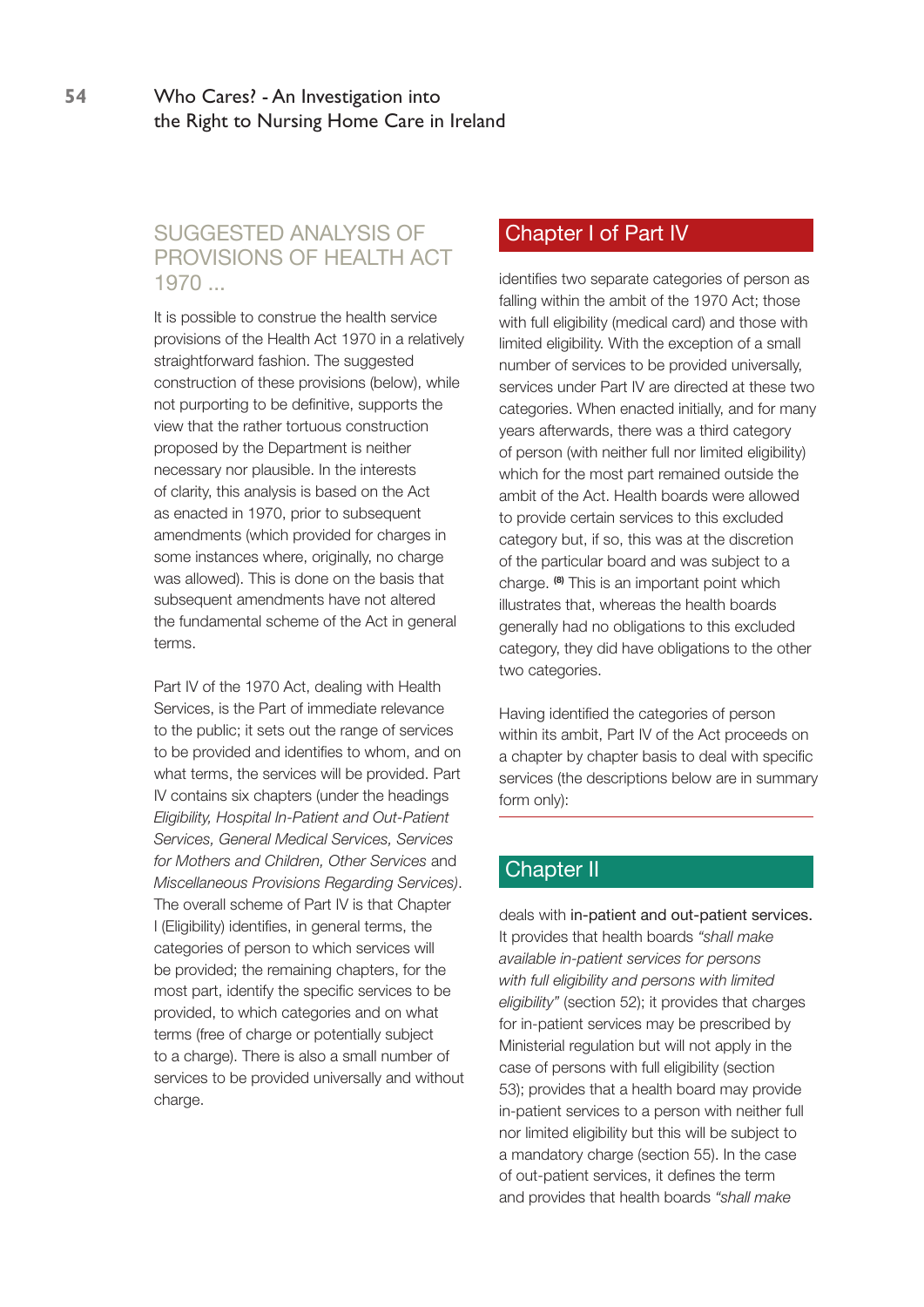*available out-patient services without charge for persons with full eligibility and persons with limited eligibility".* 

#### Chapter III

deals with general medical services. It provides that a health board *"shall make available without charge a general practitioner medical and surgical service for persons with full eligibility"* (section 58); that a health board *"shall make arrangements for the supply without charge of drugs, medicines and medical and surgical appliances to persons with full eligibility"* and for a subsidy scheme towards these same costs in the case of those with limited eligibility (section 59); in relation to home nursing, it provides that *"a health board shall, in relation to persons with full eligibility and such other categories of person and for such purposes as may be specified by the Minister, provide without charge a nursing service ..." (*section 60); it provides that a health board may provide a home help service to *"assist in the maintenance at home"* of a sick or infirm person or of a woman receiving maternity services or of a person who, but for such assistance, would not be able to live at home and such service may be with or without charge at the discretion of the health board (section 61).

### Chapter IV

deals with services for mothers and children. It provides that a health board "*shall make available without charge*" medical and midwifery services for mothers whether with full or limited eligibility (Section 62); that a health board "sh*all make available without charge*" medical care for infants whose mothers have availed of services under section 62, that is, those with full or limited eligibility (section 63); that a health board "*shall make available without charge*" a

health examination and treatment service for children under six years of age and for children attending a national school and these services are not confined to children whose parents have either full or limited eligibility (section 66).

#### Chapter V

deals with other services. It provides that a "*health board shall make dental, ophthalmic and aural treatment and dental, optical and aural appliances available for persons with full eligibility and persons with limited eligibility*"; charges for these services may be prescribed by Ministerial regulation but will not apply in the case of persons with full eligibility (section 67); that a health board "*shall make available a service for the training of disabled persons for employment*" and this applies irrespective of eligibility status (section 68); that *"a health board shall provide for the payment of maintenance allowances to disabled persons over sixteen years"* (section 69).

# Chapter VI

deals with miscellaneous provisions regarding services. Nothing in Chapter VI has particular relevance to this present analysis.

From this summary of Part IV of the Health Act 1970 it is clear that the Act provides for:

- certain specified services which must be provided and for other services which may be provided;
- categories of persons to whom specified services must be provided and, in some instances, a category of persons to whom a specified service may be provided;
- the imposition of mandatory charges in the case of specified services provided to specified categories of persons (the home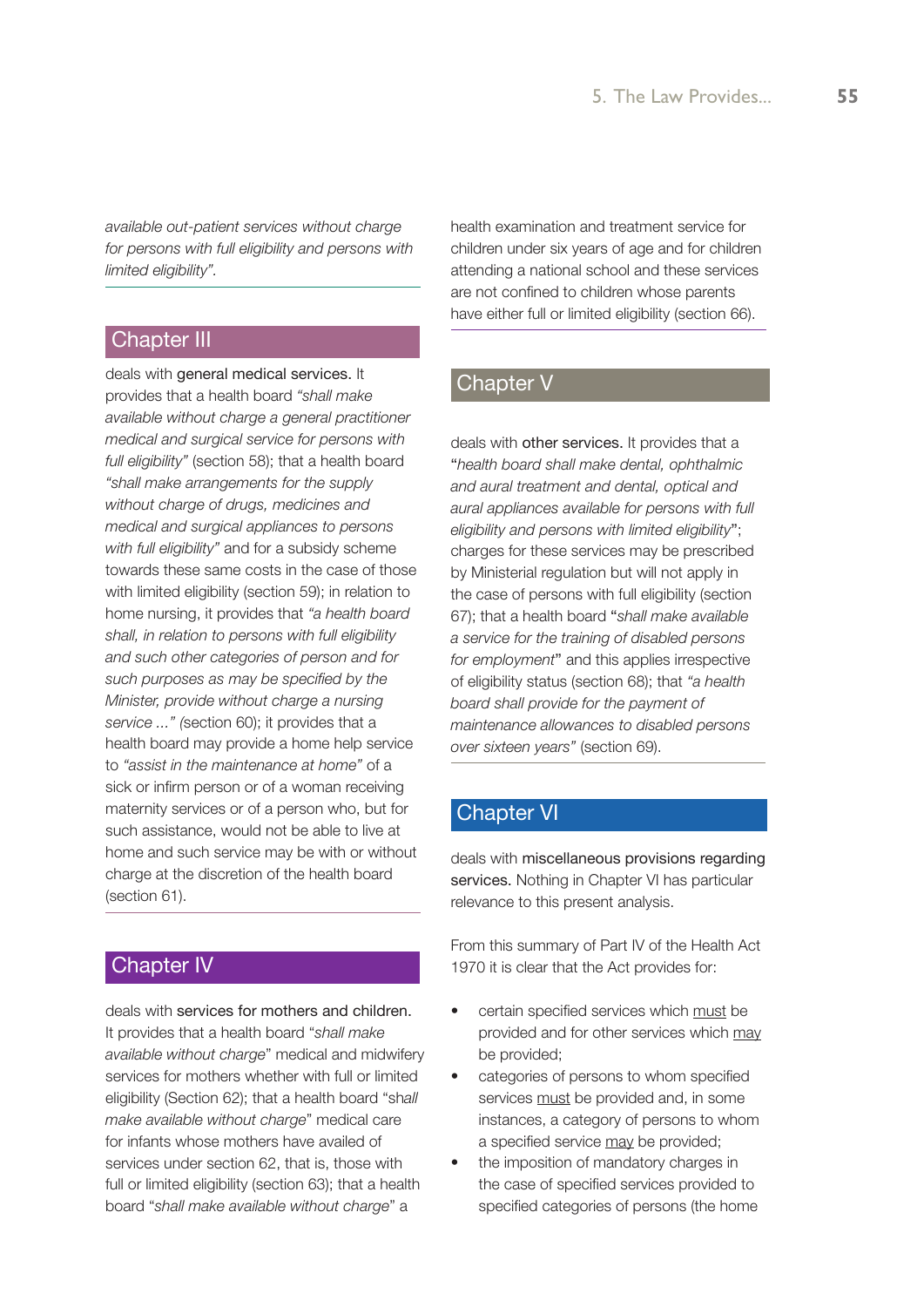help service is an exception in that the imposition of a charge is discretionary);

the full range of specified services being made available free of charge to medical card holders (with the exception of the home help service where the provision of the service is not mandatory and where the imposition of charges is at the discretion of the health board).

In the case of the key services, the language used in Part IV of the Act is that a health board "shall make [the service] available" to those with full eligibility and, in some instances (including in-patient services), to those with limited eligibility. It is of particular relevance to note that, in all instances of significance, the formula used in Part IV requires specific action by health boards; the formula of words is not qualified by being made subject to any conditions. Very importantly, in Chapters II - V of Part IV the term "eligibility" is used solely as an identifier of those to whom services shall or may be made available. Thus, when section 52 provides that a health board "*shall make available in-patient services for persons with full eligibility and persons with limited eligibility"*, it is very clear that the reference to "eligibility" is intended to identify those categories to which the service shall be made available. In the context of Chapters II - V of Part IV of the Health Act 1970 there is no issue of possible confusion between the terms "eligibility" and "entitlement".

#### "Eligibility" versus "Entitlement"

Nevertheless, the Department contends that these two terms appear to be used interchangeably in the Health Act 1970 and that this gives rise to confusion and uncertainty. A close reading of the Act does not support this contention. In a number of the sections of Part IV of the Act the terms "entitled" or "entitlement" are used but never in a fashion which suggests that it is intended to mean anything other than its plain meaning. Some examples are set out immediately below.

Section 50 provides for a situation in which a person obtains a service and it is subsequently ascertained that he was not "**entitled** to the service". **(9)** Section 54, which was repealed in 1990, provided for arrangements for payment of a grant where a person *"entitled to avail himself of in-patient services under section 52"* opts instead for private treatment in an approved institution. **(10)** Section 55 provides that a health board may make in-patient services available *"for persons who do not establish* **entitlement** *to such services under section 52"*. **(11)** And section 63 provides for services for infants "whose mothers are **entitled** to avail themselves of services under section 62". **(12)**

There seems not to be any confusion here. Where the Act provides that a health board shall make a particular service available to an identified category of person then any member of that category is conferred with an entitlement to the particular service. The term "eligibility" is used only in the context of identifying those categories to whom services shall or may be provided; it is never used in the context of defining the extent to which services must be provided. It might indeed have been more appropriate for the legislature to have chosen entirely neutral terminology in delineating the various categories of health entitlement - for example, Category I and Category II - but it did not.

On this approach, which the Ombudsman favours, there is a statutory right for persons in both eligibility categories to have in-patient services provided to them by the relevant health board (HSE). How this right should be enforced by the courts is a separate matter; but that it is capable of being enforced seems correct. Indeed, as discussed below, the courts have adjudicated upon other elements of the overall package of health services provided in Part IV of the 1970 Act.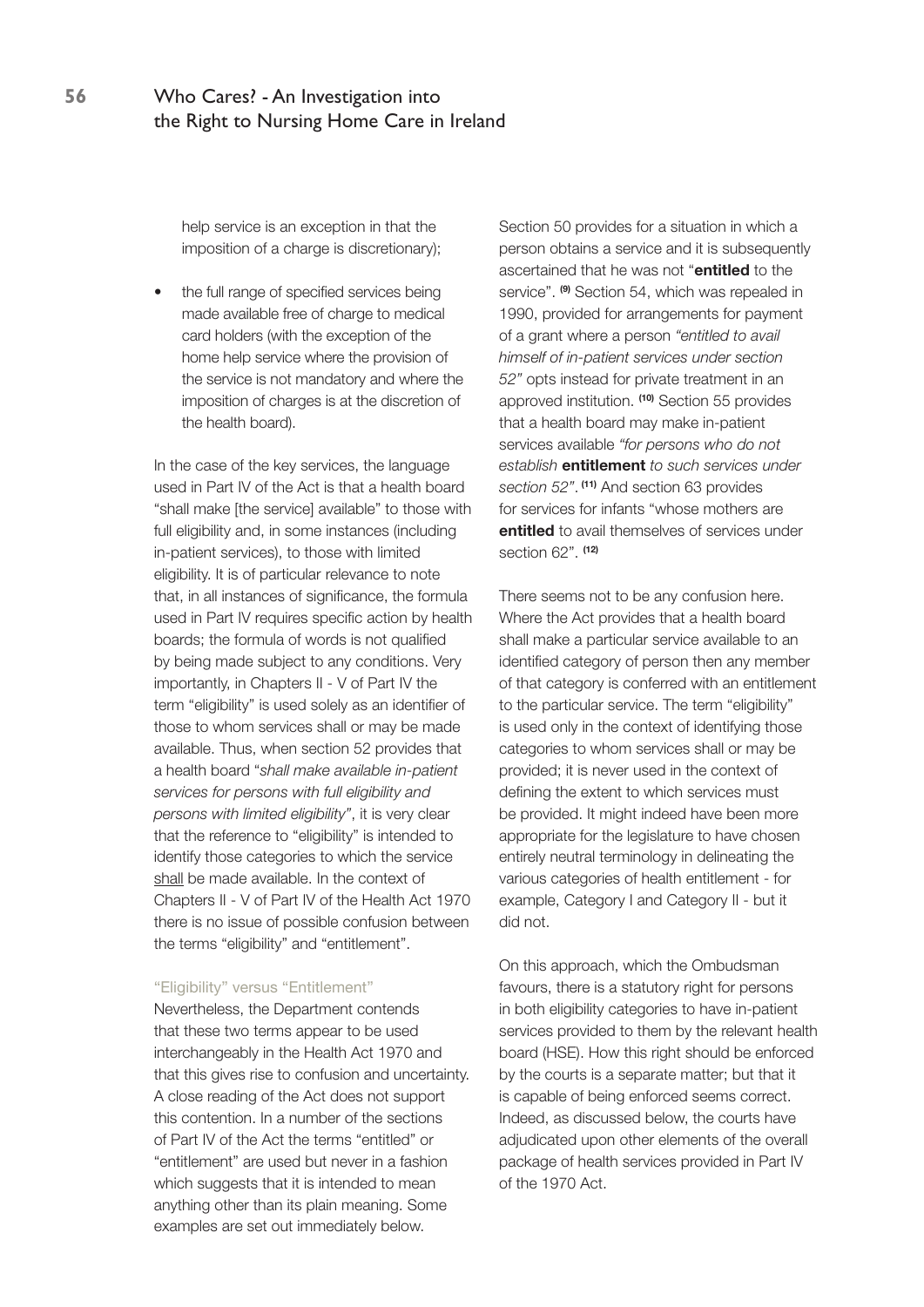The logic of the Department's position is that failure, in a particular case or cases, to **"make available in-patient services for persons with full eligibility and persons with limited eligibility"** does not necessarily involve a breach of a statutory duty. One can accept that the 1970 Act does not provide a very specific definition of what is encompassed by the category "in-patient services" and there might be room for genuine debate as to the extent of what the Act envisages - though the 1976 *McInerney* judgment goes a considerable distance towards defining "in-patient services" in so far as it applies in nursing home situations. But it is very difficult to see that the plain wording of section 52 of the 1970 Act can be construed as allowing for a situation in which no service is provided to a person who, for example, is assessed as being in need of long-stay nursing home care. In these situations, faced by many of the Ombudsman's complainants over the past 25 years, placing a person on a waiting list for services (and the use of waiting lists in this area seems to have been haphazard) cannot be seen as a satisfactory solution.

The Department's position, that there is confusion between "eligibility" and "entitlement", is a generalised one rather than one arising solely in relation to in-patient services. Logically, therefore, the lack of clarity which the Department says exists, as well as the opinion that there is not an enforceable right to services, must apply across the full range of services which, under the 1970 Act, the health boards (HSE) "shall make available". On this basis, the Department should take the view that the HSE has no enforceable obligation to provide in-patient services to a medical card holder (or, indeed, to any other person ordinarily resident in the State) in need of acute hospital treatment. Equally, if the Department is correct, a road traffic accident victim arriving to the Emergency Department of a HSE hospital has no specific legal entitlement to be treated;

nor has a woman about to give birth any enforceable legal right to maternity services. Nor, on this basis, can the HSE be required to arrange GP services for medical card holders nor required to operate a drugs refund scheme for those without medical cards. This can hardly be the case; and the Ombudsman is not aware that the Department has ever claimed this to be the case.

# What we learn from Court Judgments ...

There are several hundred legal actions outstanding in which elderly people who have had to avail of private nursing home care, in the absence of public nursing home places, are seeking to be compensated by the State for the costs incurred in private care (see Chapter 8). In effect, these people are seeking vindication by the High Court of their right to be provided by their health board (HSE) with in-patient services. In the course of this investigation, the Ombudsman sought details from the Department and from the HSE regarding this litigation; both bodies refused to co-operate even to the extent of refusing statistics on the number of individual actions involved. From other sources we have been able to get a picture of the extent of this litigation and of the specific claims being made. **(13)** At the time of writing, we understand none of these cases has gone to hearing and judgment in the High Court. Neither, it would appear, has the High Court otherwise dealt with the specific question of whether there is an enforceable right to be provided with in-patient services under section 52 of the Health Act 1970. However, there is considerable guidance available from judgments of the Superior Courts dealing with section 52 as well as judgments on other similar provisions of Part IV of the Health Act 1970.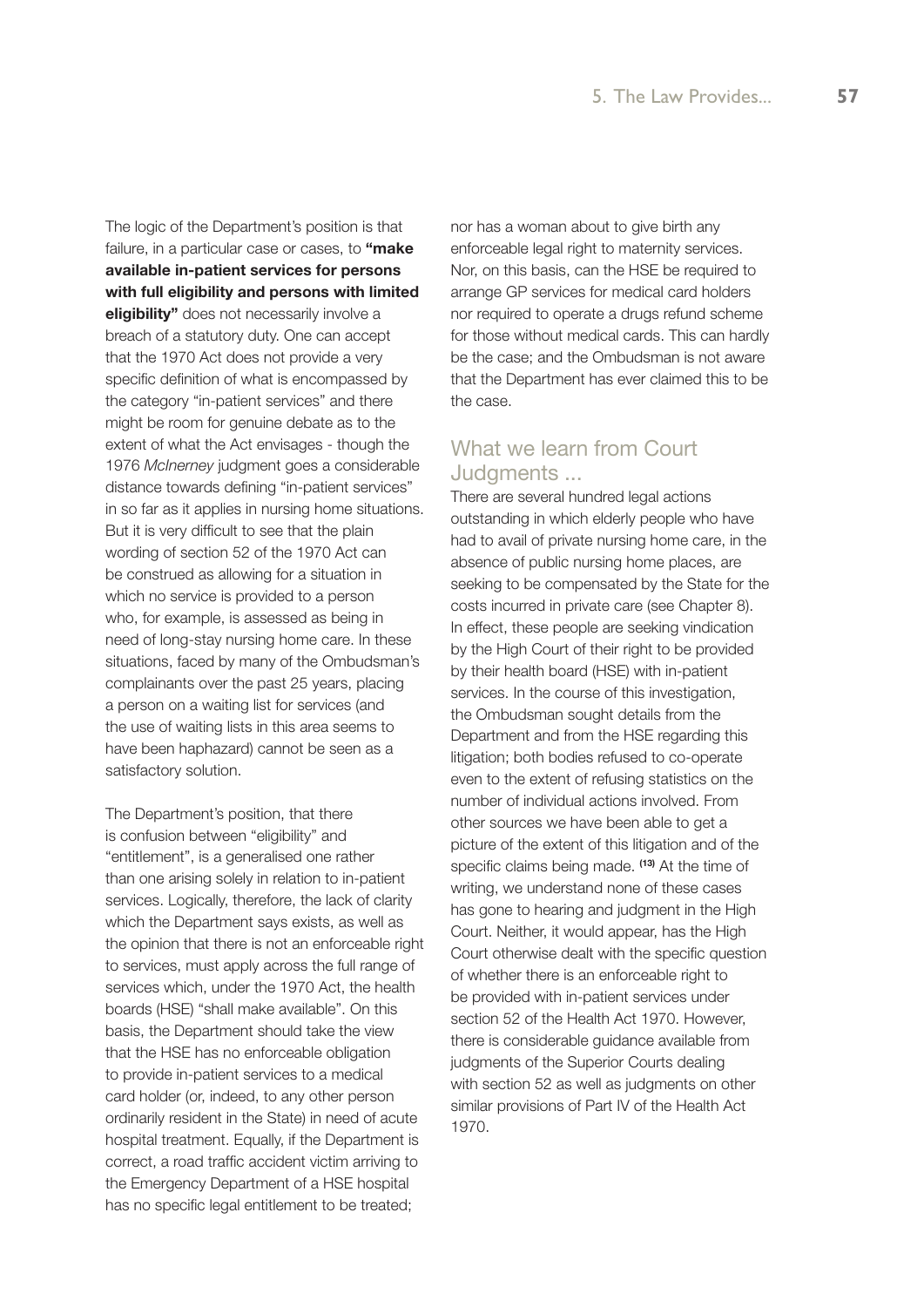#### Statutory Interpretation

The Department's contention is that section 52 of the Health Act 1970 is not to be understood as conferring a right to in-patient services on any individual person nor as placing an obligation on the HSE to provide in-patient services to any individual person. This contention is plausible only where one accepts that the plain language of section 52 *("... shall make available in-patient services for persons with full eligibility and persons with limited eligibility")* should be set aside in favour of an interpretation based on a different, and less usual, understanding of the meaning of the words of the section. As the Ombudsman understands it, in the case of a statute which is directed to the public at large (as is the case with the Health Act 1970) a word or expression should be given its ordinary or colloquial meaning. And in fact the Supreme Court, in a recent judgment, expressly applied this approach to the interpretation of the Health Act 1970.

The issue raised in *Tierney & Ors v North Eastern Health Board* **(14)** concerned the construction of section 38 of the Health Act 1970 and whether the then North Eastern Health Board had the power to discontinue maternity services at Monaghan General Hospital. In the course of her judgment (with which the other two judges concurred) Denham J. distinguished between the duty of a health board to provide certain services and the quite separate question of where such services should be provided. In the course of her judgment, Denham J. observed, with reference to the Health Act 1970:

*"Statutes should be construed according to the intent expressed in the legislation. The words of a statute declare best the intent of an Act. The language of the relevant sections of the Act of 1970 is clear. Consequently those words should be given their ordinary meaning. The Court is bound to give effect to the clear meaning of the statute."*

#### Section 52

The judgment of the Supreme Court in *Tierney* seems also to have a direct relevance to the correct interpretation of section 52 of the Health Act 1970. In the course of her judgment in that case, Denham J. sets out to "consider and construe the relevant statutory provisions". Amongst the provisions which she identifies as "relevant" is section 52 which she deals with in the following terms:

*"A fundamental duty of the respondent [health board], as stated in s.52, is to provide inpatient services for persons of full eligibility and persons with limited eligibility. Section 52 clearly provides that a health board shall make available inpatient services for persons with full eligibility and with limited eligibility."*

Denham J. identifies section 62 of the 1970 Act, dealing with maternity services, as another relevant provision requiring to be considered and construed. Her conclusions in relation to that provision are as follows:

*"This case relates to maternity services. Section 62 expressly states that a health board, such as the respondent, shall make available without charge medical, surgical and midwifery services for the health, in respect of motherhood, of women who are persons with full eligibility or persons with limited eligibility."*

Her overall conclusion is that, while health boards (and now the HSE) have a duty to provide certain services, including in-patient services and maternity services, there is flexibility within the legislation as to where these services should be provided:

*"The Act of 1970 gives a general duty to the respondent to provide services, such as maternity services. This obligation is stated in sections of the Act of 1970 including s.62. However, the statute does not mandate where the services should be provided. The respondent may meet its obligation by providing the services anywhere in its region."*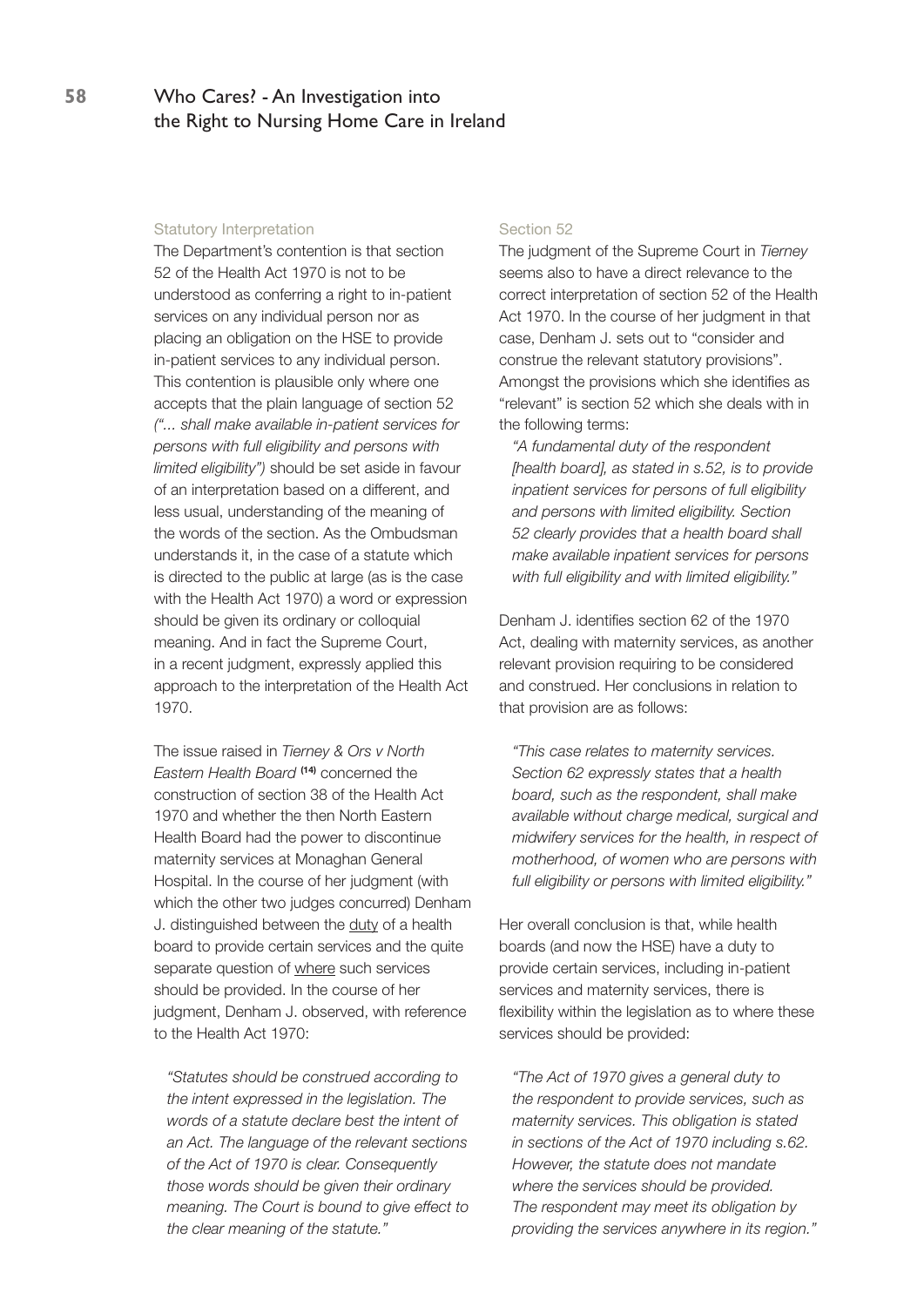The interpretation of section 52 was touched on also in the Supreme Court judgment in *Re Article 26 and The Health (Amendment) (No. 2) Bill 2004*. The Health (Amendment) (No. 2) Bill 2004 purported to provide a retrospective legal basis for the charging of medical card holders, over a period of almost thirty years, for the provision of in-patient services in public nursing homes; it also sought to provide a legal basis for such charges in the future. In its judgment the Supreme Court found that the retrospective provisions of the Bill were unconstitutional. In reaching this conclusion, the Supreme Court reflected on the nature of the then existing provisions of the Health Act 1970 dealing with in-patient services. It appears the Court took it as selfevident that section 52 requires or obliges health boards (HSE) to provide in-patient services.

*"The sum total of these provisions is that, by the legislation of 1970 ... the Oireachtas required and has continued to require Health Boards, at all times prior to the passing of the Bill, to make in-patient services available without charge to all persons 'suffering from physical or mental disability'. While the individual circumstances of patients will vary enormously in terms of age and physical and mental capacity, it is obvious that, by enacting the Act of 1970, the Oireachtas was concerned to ensure the provision of humane care for a category of persons who are in all or almost all cases those members of our society who, by reason of age, or of physical or mental infirmity, are unable to live independently. They are people who need care. Even without the benefit of statistical or other evidence, the Court can say that the great majority of these persons are likely to be advanced in years. Many will be sufferers from mental disability. While some will have the support of family and friends, many will be alone and without social or family support."*  (our emphasis) **(15)**

#### Related Sections

Issues of entitlement to specific services under Part IV of the Health Act 1970, other than in-patient services, have also been considered by the Courts. In particular, section 56 (out-patient services), section 60 (home nursing) and section 62 (medical and midwifery care for mothers) have been the subject of comprehensive judgments in the Superior Courts. In each of these instances, the structure of the particular section and the language used are very similar to the structure and language of section 52.

Sections 56 and 60 of the Health Act 1970 were considered by the High Court and subsequently by the Supreme Court in *C.K. v Northern Area Health Board*. In his High Court judgment **(16)** Finnegan P. noted the mandatory nature of both sections 56 and 60 and held, having regard to the actual level of service provided under these two sections that, on both counts, the Health Board was "in breach of its statutory duty to P.K." (on whose behalf the action was initiated by his sister). An issue had also been raised in relation to entitlement under section 61, dealing with the home help service. In that instance Finnegan P. noted that "section 61 is regulated by the word 'may' rather than the word 'shall' " and he held "there is no statutory right to such services" as it was a matter of policy for the Health Board and the Minister as to whether home help services should be provided and, if so, to what extent. An interesting aside in this judgment is that the President of the High Court commented that it was striking that P. K. could only be provided for by way of out-patient services as no institutional provision was available in any real sense as required by section 52 of the Act.

The Health Board appealed this judgment to the Supreme Court. In so doing, one of its grounds of appeal was expressed as follows: *"the provisions of section 56 of the Health Act 1970, as amended, do not give rise to*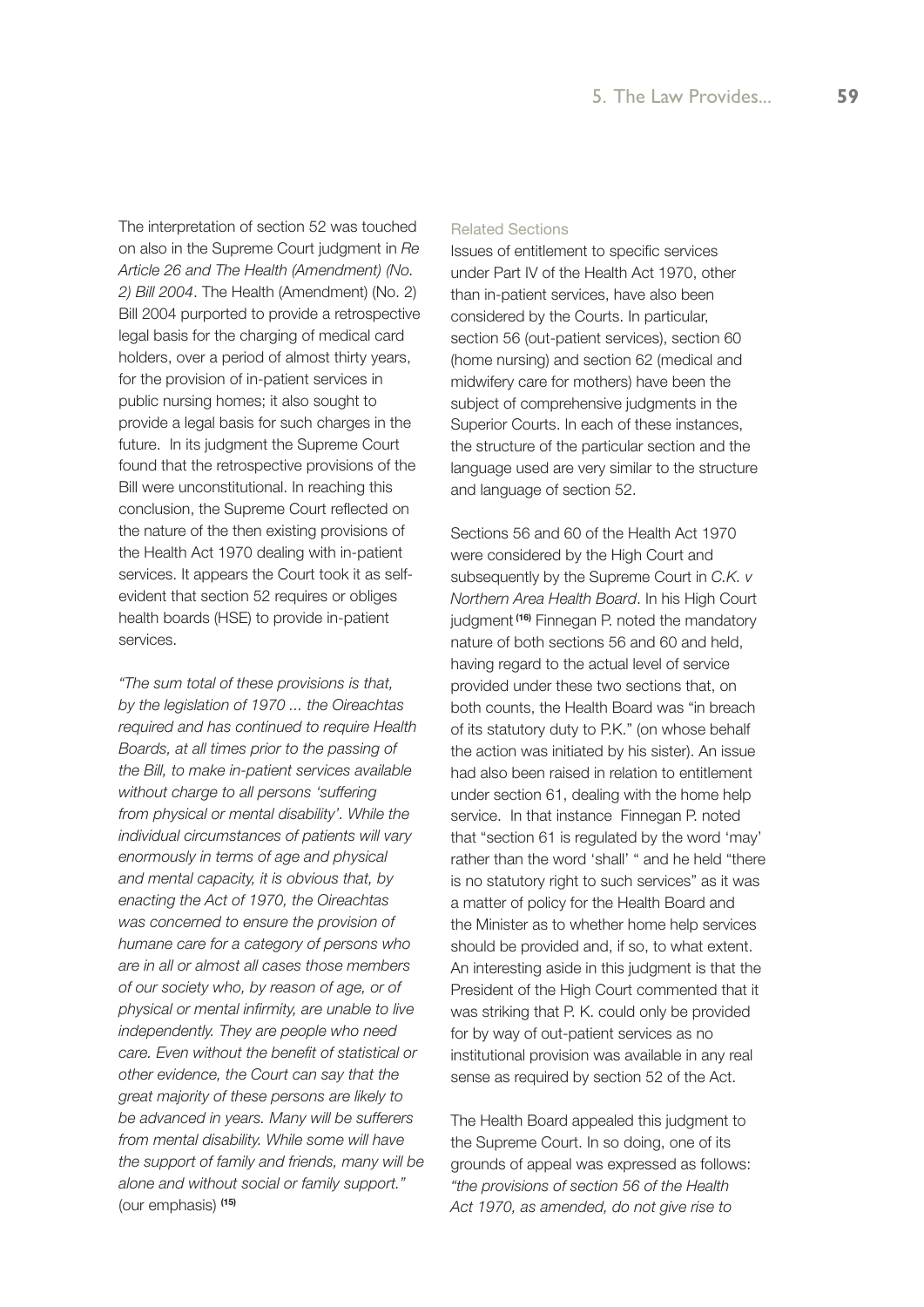*individually enforceable statutory rights in the applicant"*. A second ground of appeal made a similar claim in relation to section 60 and the home nursing service. Clearly, the Health Board understood the judgment of the High Court as having established explicitly that the right to out-patient services and the right to home nursing are individually enforceable statutory rights.

The Health Board was successful in its appeal to the Supreme Court but on the very specific grounds that the High Court was mistaken in the view (a) that out-patient services included the provision of services in the patient's home and (b) that the home nursing service required the provision of "a long term virtually full-time (or even extensive part-time) nursing service for disabled persons in their own homes". Significantly, the Supreme Court gave no ruling on the decision in principle of the High Court that the Health Board had failed to satisfy the applicant's entitlement under sections 56 and 60 of the Health Act 1970. It is particularly significant that the Supreme Court gave no ruling on the appeal claim that *"the provisions of section 56 [and section 60] of the Health Act 1970, as amended, do not give rise to individually enforceable statutory rights in the applicant"*. Thus the High Court's recognition that, in principle, the Health Act 1970 confers statutory entitlements to out-patient services and home nursing services remains undisturbed following the appeal to the Supreme Court.

Likewise the issue of entitlement to services under section 62 of the Health Act 1970, which provides for medical and midwifery care for mothers (again in a structure and language virtually identical to section 52), was considered by the Courts in *Spruyt & Anor v Southern Health Board* **(17)** and latterly, in *O'Brien v South Western Area Health Board*. In both cases the point at issue concerned the right of a pregnant woman to be provided by her health board with a domiciliary midwifery, or home birth,

service. In *Spruyt*, section 62 was given its plain and unambiguous meaning by the Supreme Court. In so doing, the Court held that there was a statutory obligation under section 62 to provide midwifery services through a general practitioner or midwife. The Court also held that a health board's obligation under that provision could not be satisfied by an offer to indemnify a person entitled to such services against the cost of making her own arrangements with a private practitioner; such an offer is not a purported discharge of its obligation under the section but rather an ex gratia arrangement. In *O'Brien*, the High Court recognised this obligation to provide midwifery services as a statutory requirement. **(18)** Finally, it is clear from the very recent Supreme Court judgment in *Tierney*, as cited above, that health boards (and now the HSE) have a duty to provide maternity services.

What is significant about these judgments, dealing with services under sections 56, 60 and 62 of the Health Act 1970, is that the Courts have found quite clearly that these provisions place statutory obligations on health boards (and now the HSE) and confer enforceable rights on relevant individuals identified as persons to whom services shall be made available. There is no reason to believe that, in the case of section 52 (in-patient services), the Courts would take any view other than that it also places statutory obligations on the health boards (HSE) and confers enforceable rights on relevant individuals.

As for the strength of the Department's assertion that section 52 does not confer enforceable rights, the present Minister has, on at least one occasion, taken a rather neutral stance on the matter. In the course of a Dáil Debate on 1 June 2006, the Minister (replying to questions posed by Dr. Liam Twomey, T.D.) commented: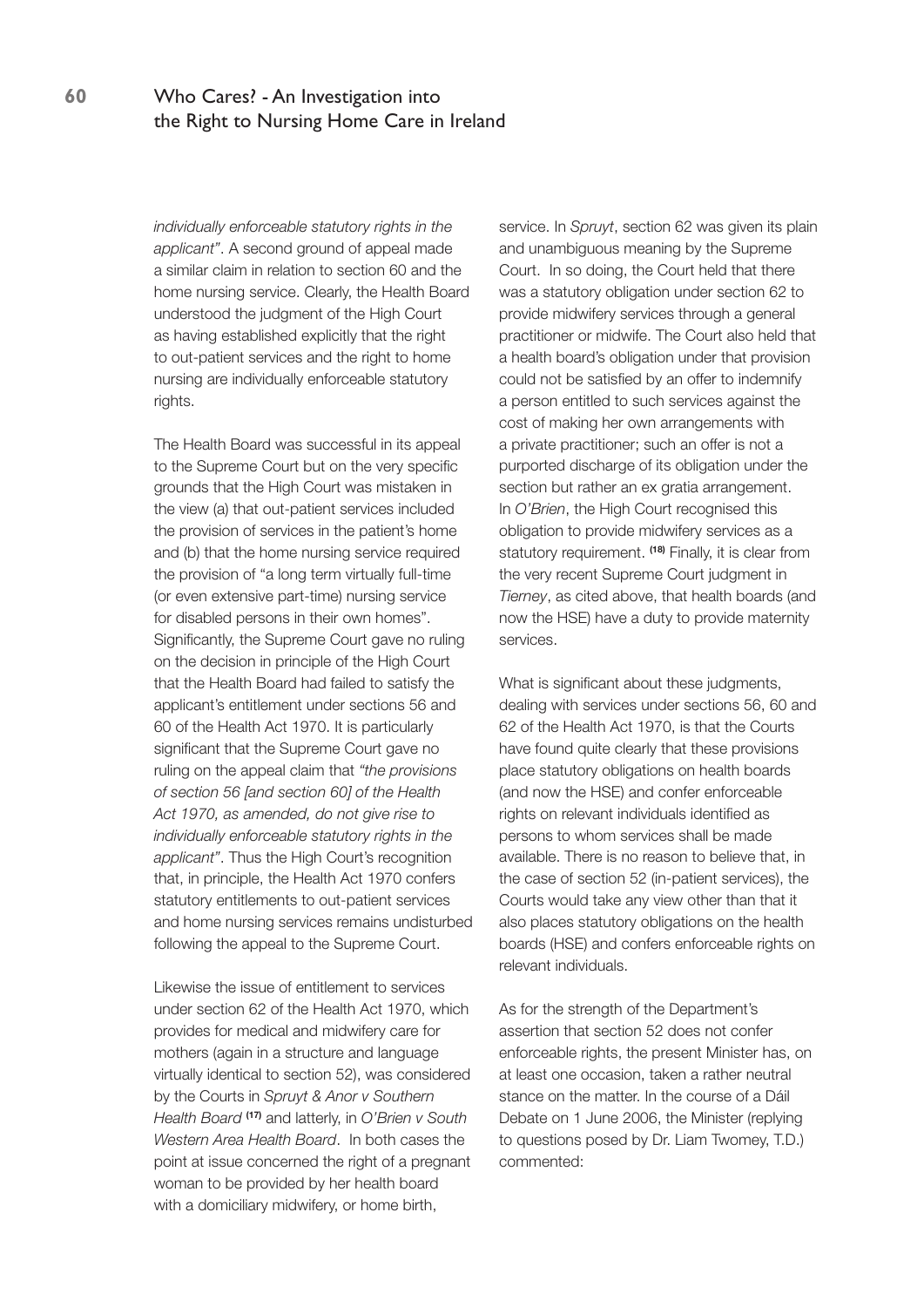*"The issue of whether everyone over 70 is entitled to a bed funded by the State and, if a bed in a public facility is not available, whether the State must fund a bed in a private nursing home, is being tested in the courts. As we know from the 29-year-old issue concerning charges, no legislation we introduced could be retrospective. I do not know how this will be determined."*

# Dental Services - A related Issue...

A controversy has arisen in recent months in the area of dental services following a decision by the HSE to curtail very significantly the level of dental treatment to be made available to medical card holders through private dental practitioners. **(19)** This is relevant in the present context in that the legal obligation on the HSE to provide dental services is very similar to that governing the provision of in-patient services. Section 67 of the Health Act 1970 provides:

**"67***.—(1) A health board shall make dental, ophthalmic and aural treatment and dental, optical and aural appliances available for persons with full eligibility and persons with limited eligibility."*

This provision was amended by regulation in 1972 with the deletion of the requirement to make services available to those with limited eligibility; it remains unamended insofar as those with medical cards are concerned. There is no basis for charging for the service to be provided to medical card holders.

While the 1970 Act does not define the extent of the dental service required to be provided under section 67, it is clear that, at a minimum, it is intended to include basic dental treatment and emergency treatment to relieve pain. The comments of Finnegan P. (see page 62), in relation to the extent of service to be provided under the heading of "out-patient services",

appear applicable: decisions as to the level of service to be provided must meet the test of reasonableness and be neither capricious nor arbitrary.

It has long been acknowledged that the health boards never employed sufficient numbers of dentists and have failed over decades to meet their statutory obligation in the dental area. **(20)** In 1994, the health boards sought to improve their level of compliance with the section 67 requirement by involving private dentists in the treatment of adult medical card holders. This is under a scheme known as the Dental Treatment Services Scheme (DTSS). It is reasonable to assume that the establishment of the DTSS was with a view to meeting the statutory entitlements, under section 67, of medical card holders.

In April 2010 the HSE cut back very considerably on the range of treatments to be provided under the DTSS to medical card holders. Under the new arrangements, the DTSS is now directed at "emergency dental care ... with a focus on relief of pain and sepsis". In effect it appears that, in any twelve month period, treatment under the DTSS is now limited to one oral examination, two emergency fillings and emergency extractions only with "additional care ... considered in exceptional or high risk cases". **(21)** In a context in which the HSE does not employ sufficient dentists of its own, it is inevitable that this curtailment of the DTSS will result in medical card patients not receiving the level of service to which they are entitled in law. Indeed even under the DTSS hitherto, it is probable that medical card holders were not receiving the level of service to which they are entitled in law. Within the HSE itself, there appears to be an acceptance that the DTSS restrictions mean that medical card holders will suffer a "diminution of their entitlements". **(22)**

The dental services issue is relevant here because it shows that the practice of the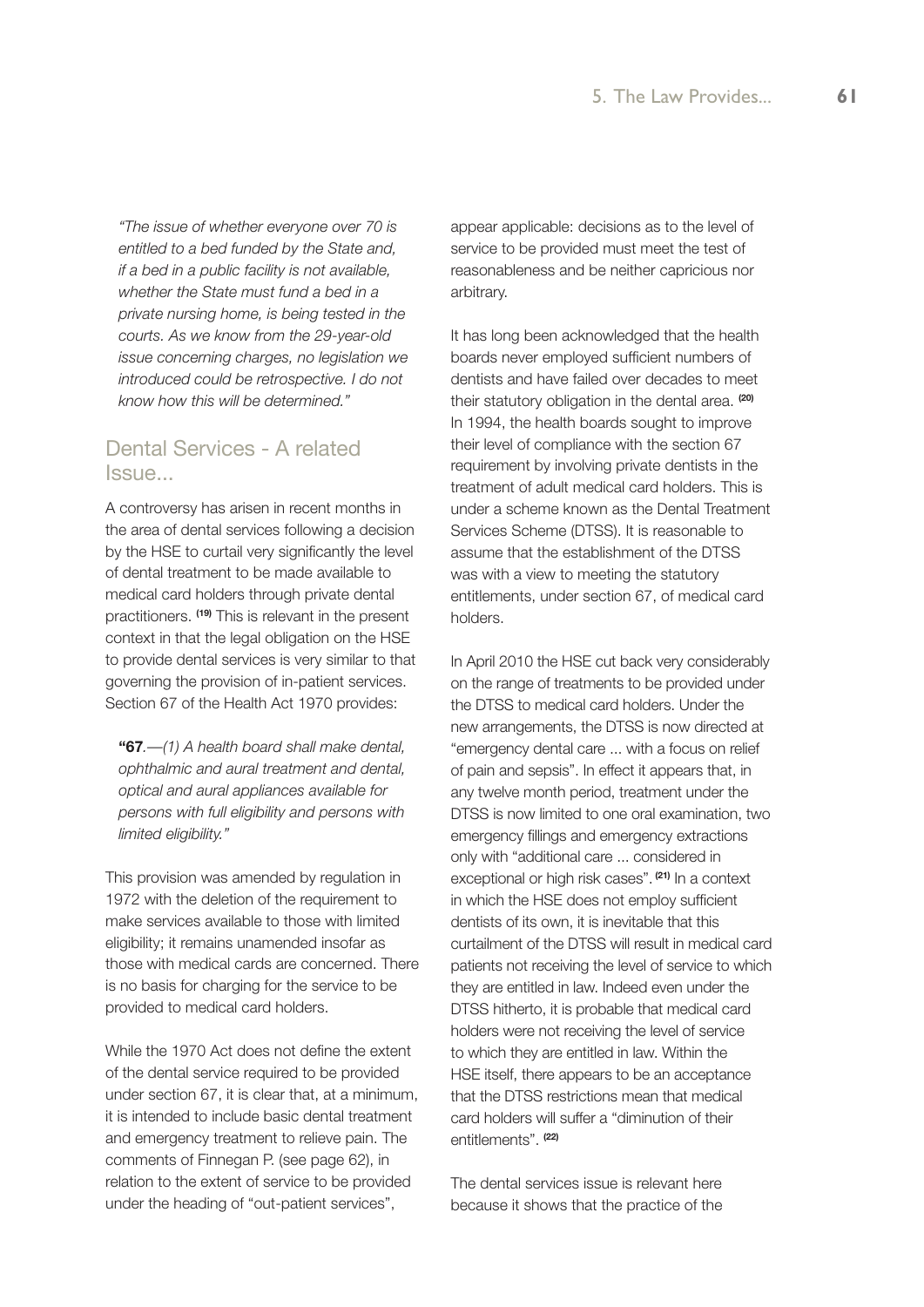*"The decision as to the services which ought to be provided [under out-patient services] in any particular case is an administrative one. However, the decision as to the services to be provided must not be capricious or arbitrary. Further, the decision as to the appropriate outpatient services must not be such that it could not reasonably have been arrived at within the sense of the term 'reasonable' as defined in The State (Keegan) V Stardust Victims Compensation Tribunal ...".*

**Finnegan P. in** *C.K. v Northern Area Health Board* **[2002] 2 I.R. 545** 

> Department and of the HSE in the case of long-stay care for the elderly is one instance of a wider pattern of behaviour. This involves a disregard for what the law actually requires and a failure (over 40 years) to have the law amended so that practice and the law are in harmony. This behaviour, quite clearly, is bad for those who are being deprived of services to which they have a statutory right but, on a much more fundamental level, it is bad for our system of government.

> In the very difficult financial circumstances now facing this State, it may be inevitable that

*"The Treatment Benefit Scheme is a scheme run by the Department of Social and Family Affairs (DSFA) that provides dental, optical and aural services to qualified people. [...] Medical card holders are legally entitled to more extensive dental, ophthalmic and aural sevices from the Health Service Executive (HSE) but, in practice, the availability of these services varies from area to area."*

**Department of Social Protection's information leaflet on Dental Benefits http://www.welfare.ie/EN/Schemes/ DentalOpticalAndHearingBenefits/Pages/Dental. aspx**

funding across a range of public services will be cut. It may be necessary to curtail or suspend entirely services which there is an existing statutory obligation to provide. If, as the present Minister for Health and Children avers, "[w]e are a society ruled by law" **(23)**, any such curtailment or suspension of statutory services must be brought about in a legally correct fashion. But in circumstances in which some of the legal requirements of the Health Act 1970 have been disregarded for decades, it is no great surprise that (in the case of dental services, for example) further restrictions on statutory services are implemented without any apparent regard for the law. Action of this kind inevitably brings the law into disrepute.

# Postscript - Department's reponse to this Chapter

For a wide range of reasons, the Department rejects the legal analysis set out in this chapter. It is not feasible to deal in detail with all of the arguments advanced by the Department. However, there is one key point of opposition which the Ombudsman wishes to address. This point is summarised in the following extract from the Department's response to a draft of this chapter:

*"One of the implications of the views of the Ombudsman ... is that section 52 of the Health Act, 1970 imposed an obligation on Government since 1970 to provide in-patient services to the population with full and limited eligibility, on demand (no waiting lists) and with no cap on the resources available. Taken to its logical conclusion, this would mean that the Oireachtas intended to establish a singletier health system in respect of all in-patient services (i.e., hospitals, convalescent homes, homes for persons suffering from physical or mental disabilities and accommodation ancillary thereto). The arrangement since then where a large proportion of the population paid for private health insurance*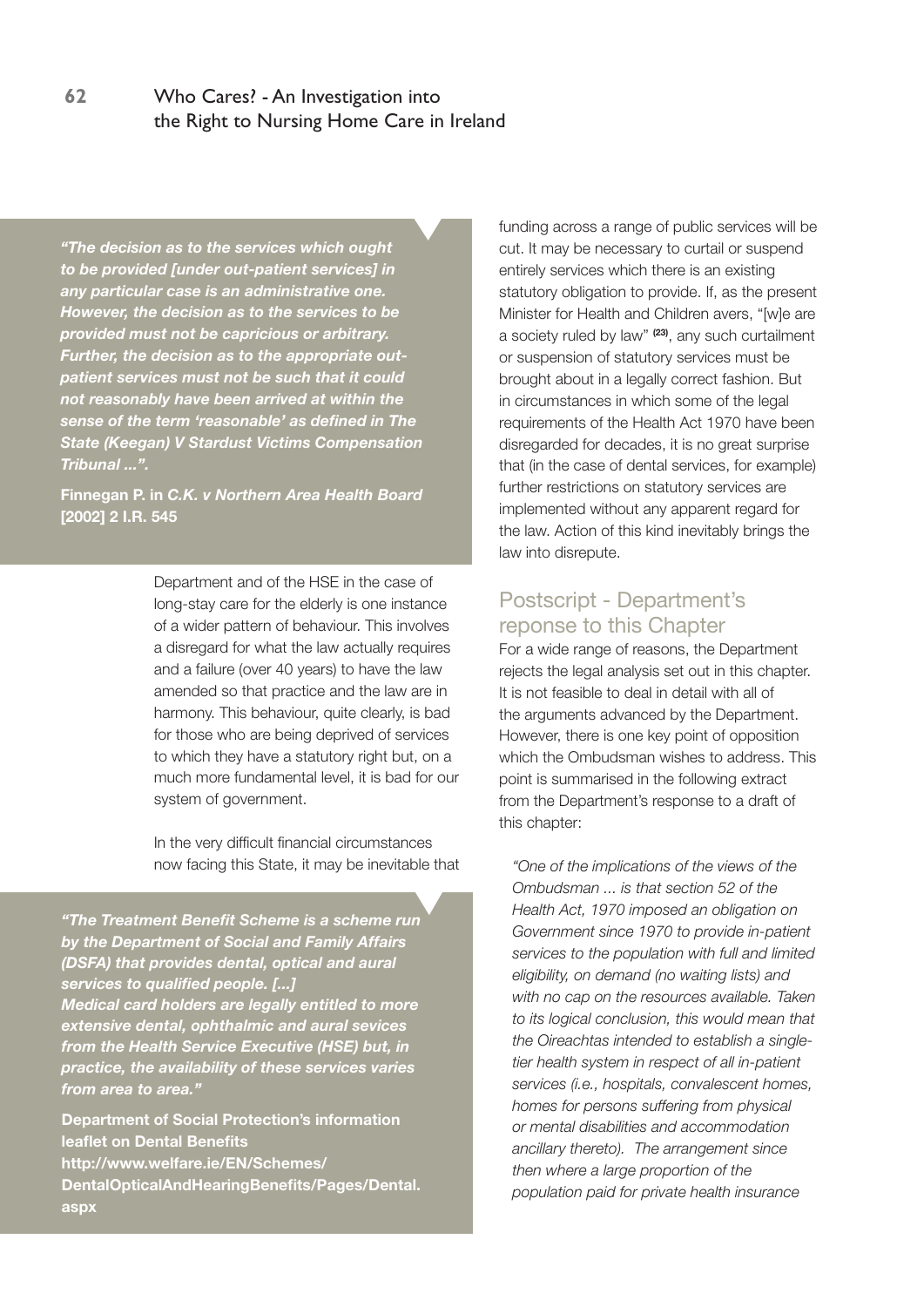*which, in turn, assisted in funding the hospital system for example, would thus have been rendered moot.*

*Furthermore, the eligible population would have had to be provided with the service on demand and so the system, logistically, would have to have an excess of capacity to ensure this would happen. The contention that there is no cap on the resources allowed for in-patient services would, in effect, mean that such services would become a demand-led service with no ceiling on expenditure.* [...]

*To impute that in-patient services were demand-led for the entire population with full and limited eligibility since 1970 would, in effect, have prioritised these services over community-based services. If such were the case, the community–based services would not have developed at all. It would also not have reflected Governments' commitment to the delivery of a more holistic health and personal social services model, with an emphasis on community–based services."*

In some respects, this is the "appalling vista" argument: the consequences of accepting the truth of the situation are so overwhelming that it is not sensible to even contemplate that possibility.

The Department argues that acceptance of the Ombudsman's analysis of section 52 of the 1970 Act would involve having a demand-led hospital service, with no waiting lists and no cap on resources. This is a gross overstatement of the consequences of an acceptance of the Ombudsman's analysis. The Ombudsman acknowledges that section 52 of the Health Act 1970 places a very considerable burden on the State in providing for in-patient services. However, this does not amount to a "demand-led" service.

The Department (in the above extracts) refers to the intentions of the Oireachtas and to the commitment of the Government. Ideally, these two categories should be in proper alignment. In fact, much of the difficulty described in this present report arises from the fact that the commitment or policy of the Government has not been given adequate expression in the form of legislation from the Oireachtas. The problem may well be that Government, in the form of the Department, has sought to implement some of its health policies without ensuring that the measures required for such implementation have a clear statutory basis provided by the Oireachtas. If this is the case, then it would appear to exemplify again the extent to which the Oireachtas has been side-lined by the Executive in recent decades. <sup>(24)</sup>

In so far as the intentions of the Oireachtas are concerned, these are set out primarily in legislation. The statutory framework for health services is set out in the Health Act 1970 (as amended) and is as outlined earlier in this chapter. It is clear from the 1970 Act that there are certain services which health boards (HSE) must provide and there are other services which they may provide and, indeed, there are certain services which are not anticipated at all in the legislation of 40 years ago.

Of the services which must be provided, there are some which self-evidently have to be provided at a particular point; these include, for example, midwifery and treating accident victims. Some other of the mandatory services need not necessarily be provided "on demand" and it may be acceptable to wait-list people on some kind of priority basis; these might include certain hospital procedures where delay carries no implications for outcome. Furthermore, as the law stands, in many instances there is little elaboration as to the extent of service required to be provided on a mandatory basis; though one might reasonably infer that services should meet some standard which is generally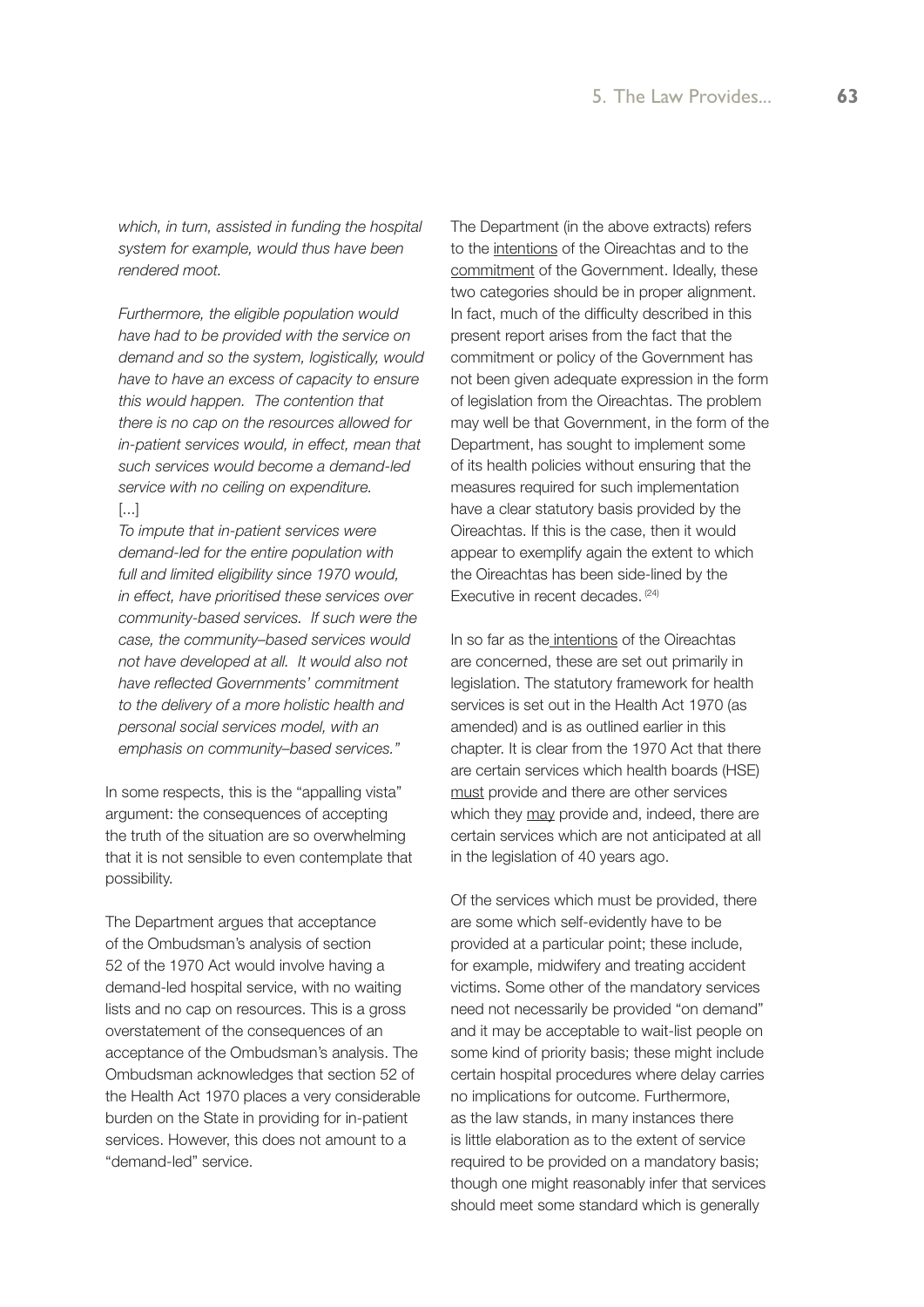accepted (see comments of Finnegan P. quoted above).

In the case of long-stay care for older people, and leaving aside the current situation following the enactment of the NHSS Act 2009, when the service needs to be provided will depend on an assessment of the particular person. In some cases, it will be reasonable to ask people to wait for a service, in other cases it will be self-evident that the need for care is immediate. The great defect in our arrangements over the period covered by this report is that, in the case of long-stay care, there has not been an adequate supply of long-stay places; nor has there been a rational and coherent system for assessing and prioritising patient placements in a way which meets the requirements of section 52 of the Health Act 1970. The absence of such an approach has meant that, rather than there being a problem of delay, the problem is in very many cases one of failure to provide a service.

The 1970 Act represented a new start for the health service in Ireland and it charted a course based on legal rights and legal obligations. There were, and are, alternatives to this approach. For example, it would be

*"The Department is not aware of any country in the world where health and personal social services are provided without some form of prioritisation which reflects the reality of resource limitations. It is not credible to suggest that the Oireachtas, when it enacted the 1970 Health Act, intended and expected all services to be provided immediately once a clinical/social need for them had been established. The reality is that access to health services has always been determined by a combination of clinical and other professional judgments within an overall resource availability envelope. "* 

**Department of Health and Children Submission to Ombudsman (23 August 2010)**

possible to create a legal framework for health services enabling the provision of services within a flexible model in which service delivery is subject to resource availability and in which eligibility for services is governed by need and is subject to a system of charges. In such a model, government would have the freedom to make sensible corrections including the re-defining of services and the development of new services. However, this is not the model we have in Ireland at present. Nevertheless, some of the developments in health service provision are occurring as if we are operating within this type of flexible model.

Few will disagree with the Government policy that, to the greatest extent possible, older people should be cared for in their own homes for as long as possible and that residential care should be seen as a last resort. The development of community-based services (for example, home care packages) must be seen as a good thing. The provision of such home care packages is probably encompassed by the provisions of section 61 of the Health Act 1970 under which the HSE *"may make arrangements to assist in the maintenance at home ... of a sick or infirm person ..."*. At the same time there are some services which, while long recognised as mainstream services, appear not to be provided for explicitly in the Health Act 1970. Examples of such services include physiotherapy, occupational therapy and chiropody. What has been happening in recent decades is that these other services where there is no statutory obligation to provide or, in some cases, no statutory basis for their provision - are being developed at a time when statutory obligations are not being met.

A key difficulty with our present approach to the delivery of health services arises from a confusion as to the interaction of policy and legislation. As one commentator has put it: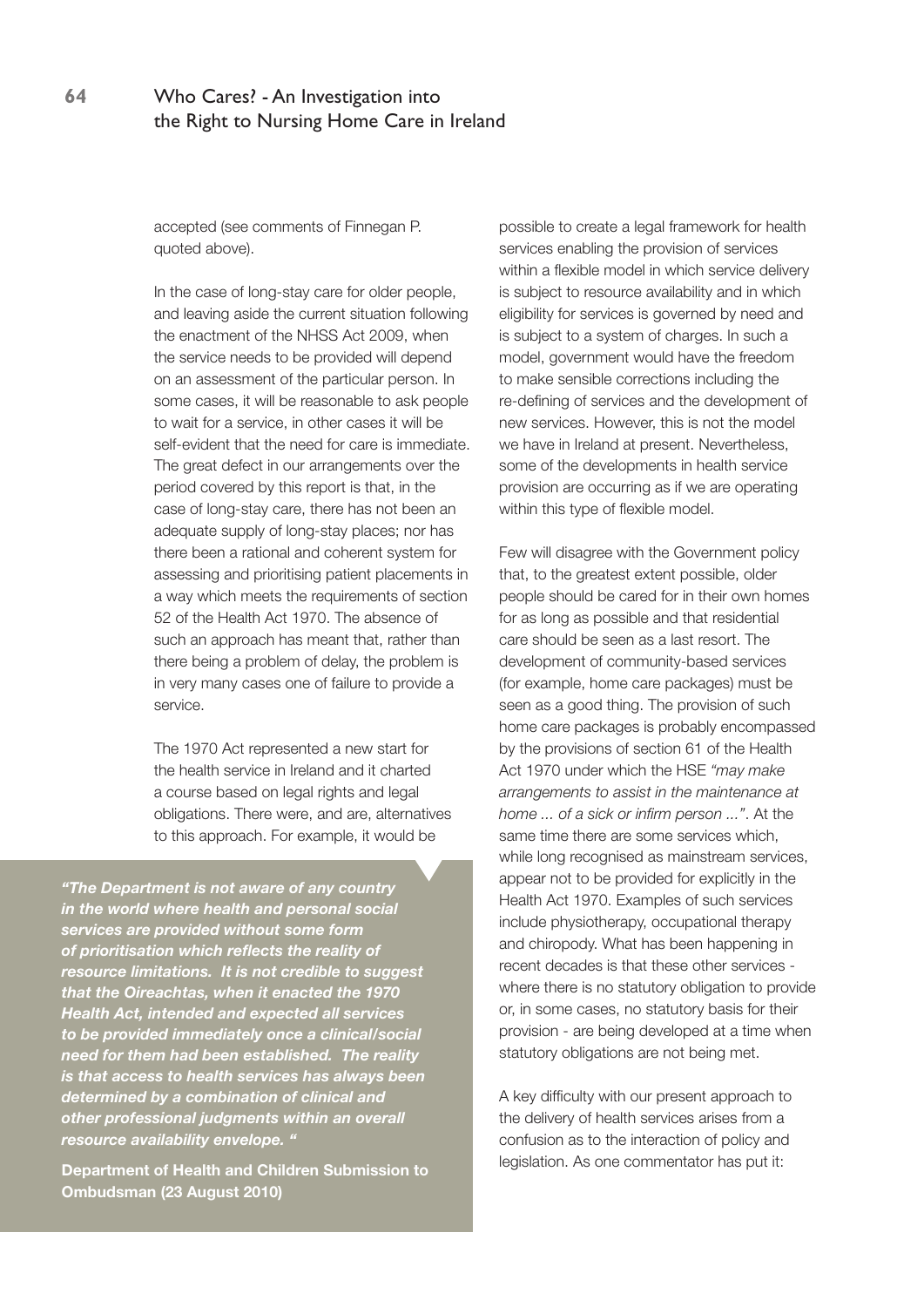*"Legislation, in itself, is not a guarantee that policies will be implemented, even if that legislation reflects policy. However, it is a prerequisite for the provision of certain services and, without specific legislation, it is difficult for individuals to establish or vindicate their rights." (25)*

What we appear to have had with the Irish health service in recent decades is an approach which treats the existing legislation with insufficient respect while, at the same time, treating policy positions as if they have the force of law.

The Ombudsman is not suggesting that services such as home care packages or physiotherapy should not be provided; nor is she suggesting that the development of services should be frozen in time to reflect the circumstances prevailing when the primary health law was enacted. What she is suggesting, rather, is that developments should be provided for either (a) within the existing legal framework or (b) that this existing framework be amended in order to validate the proposed developments. Neither of these has happened. The result has been confusion, inconsistency and lack of certainty as to the rights of older people who need long-stay nursing home care. Furthermore, there is the fundamental point that continued disregard for the requirements of the law, even where that disregard may be well-intentioned, undermines the rule of law generally. On a more pragmatic note, the risks associated with neglecting to meet legal entitlements are high; in the longer term, the risk of litigation is real as the litigation currently under way shows. (see Chapter 8).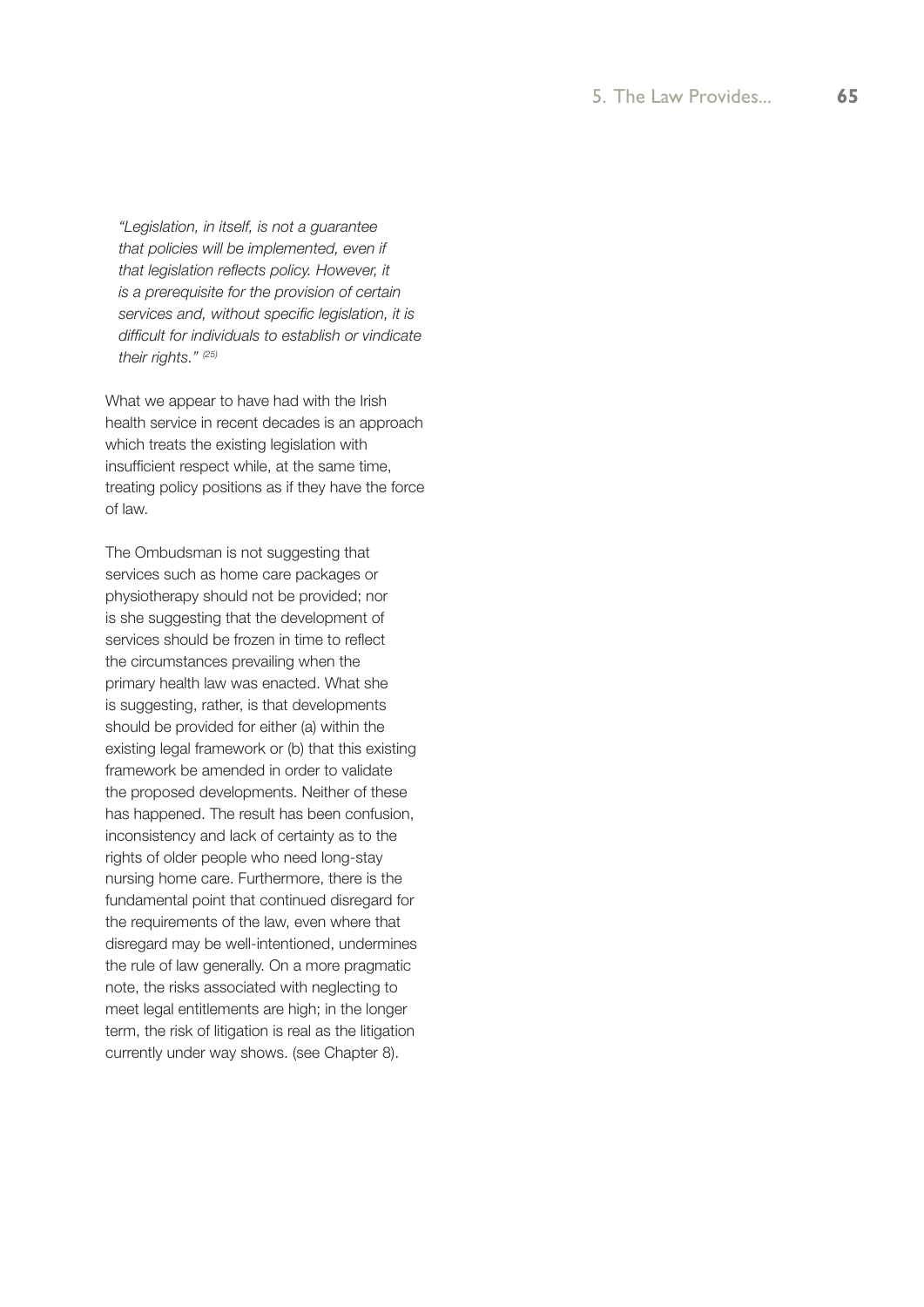#### Notes

**(1)** *"The issue of eligibility is something of a patchwork. One is dealing with limited eligibility for certain services and full eligibility for other services. Certain sections of the Health Act 1970 state that some services may be made available while others indicate that they shall be made available. The question is what does the word "shall" mean in that context? Does it provide an entitlement or does it simply grant eligibility? Does access, therefore, depend on resources being made available? The issue of eligibility is extremely complex and the Department was aware of that. It was seeking clarity."*

Mr. Dermot Smyth, Department of Health and Children, speaking at the Joint Committee on Health and Children, (4 May 2005).

**(2)** The Health Act 1970, as originally enacted, excluded certain categories of people both from full eligibility and limited eligibility; such excluded people, for example, had no right to be provided with hospital services by the health board. Over the years, and particularly in 1979, the number of excluded people dropped following piecemeal legislative changes until the Health (Amendment) Act 1991 provided that "(a)ny person ordinarily resident in the State who is without full eligibility shall, subject to section 52 (3), have limited eligibility ...".

#### **(3)** [1976 - 1977] ILRM 229

**(4)** *The Irish Times* reported on 26 April 2010 that out of 35,000 applications under the Health Repayment Scheme, a total of 21,150 offers of repayment have been made totalling €431 million. According to this report, this equates to average payments of just over €20,000.

**(5)** *"At the outset, Ms. X [of the Department] accepted that the problems [e.g failure of health boards to provide sufficient public nursing home places] we had identified in November 1991 continue to arise. She acknowledged that it was the case that nursing home services (or long-stay care) did constitute an in-patient service as defined at Section 51 of the Health Act, 1970 and that people did have a statutory right to have this service provided by their Health Board. [...]*

*Ms. X commented that whereas eligibility for services was extended to everybody (in 1979), no change was made in the definition of in-patient services. At the time, she suspects, the Department did not understand the full implications of this change and that it meant that everybody would have an entitlement to in-patient services. The* 

*Department has only slowly come to realise that health boards are now legally obliged to provide long-stay care for the elderly as part of in-patient entitlement."* Interview with Department of Health Officials - Ombudsman Caseworker Note (17 December 1992)

**(6)** "[...] Under sections 52 (1) and 53 (1) of the Health Act, 1970, there is a statutory obligation to provide, subject to charges where relevant, in-patient services to persons who have full eligibility. [...] However this obligation is qualified by section 2(1) (a) of the Health (Amendment) (No. 3) Act, 1996 which states:

*2.–(1) A health board, in performing the functions conferred on it by or under this Act or any other enactment, shall have regard to–*

*(a) the resources wherever originating, that are available to the board for the purpose of such performance and the need to secure the most beneficial, effective and efficient use of such resources.*

In a situation of finite resources it may not be always possible for a health board to meet all demand for its services immediately – hence a need for identification of priorities and assessment procedures which can result in waiting periods for services."

PQ 4798/99 (23 February 1999)

 - The reply refers to the provision of in-patient services to medical card holders being subject to a charge; at that point section 53 of the Health Act 1970 specifically limited the option to impose in-patient charges to those with limited eligibility.

**(7)** *O'Brien v South Western Area Health Board* - Unreported, High Court, (5 September 2002). While this statement appears to have been obiter, and does not constitute a precedent, it is nevertheless a useful indication of judicial thinking on the matter.

Both the Department of Health and Children and the HSE, in their submissions to the Ombudsman, point out that in dealing with this case on appeal the Supreme Court did not deal with "any resource issue". In fact, the Supreme Court opted not to comment on the resource issue on the grounds that it was unnecessary for it to do so as it dismissed the appeal on other grounds.

**(8)** For example, under section 55 a health board may provide in-patient services to a person not entitled to full or limited eligibility but, in such a case, the service will be subject to a mandatory charge.

**(9)** "**50**.—*When a person has obtained a service under the Health Acts, 1947 to 1970, and it is ascertained that he was not* **entitled** *to the service, the appropriate health board may charge therefor a charge approved of or directed by the Minister."* (our emphasis).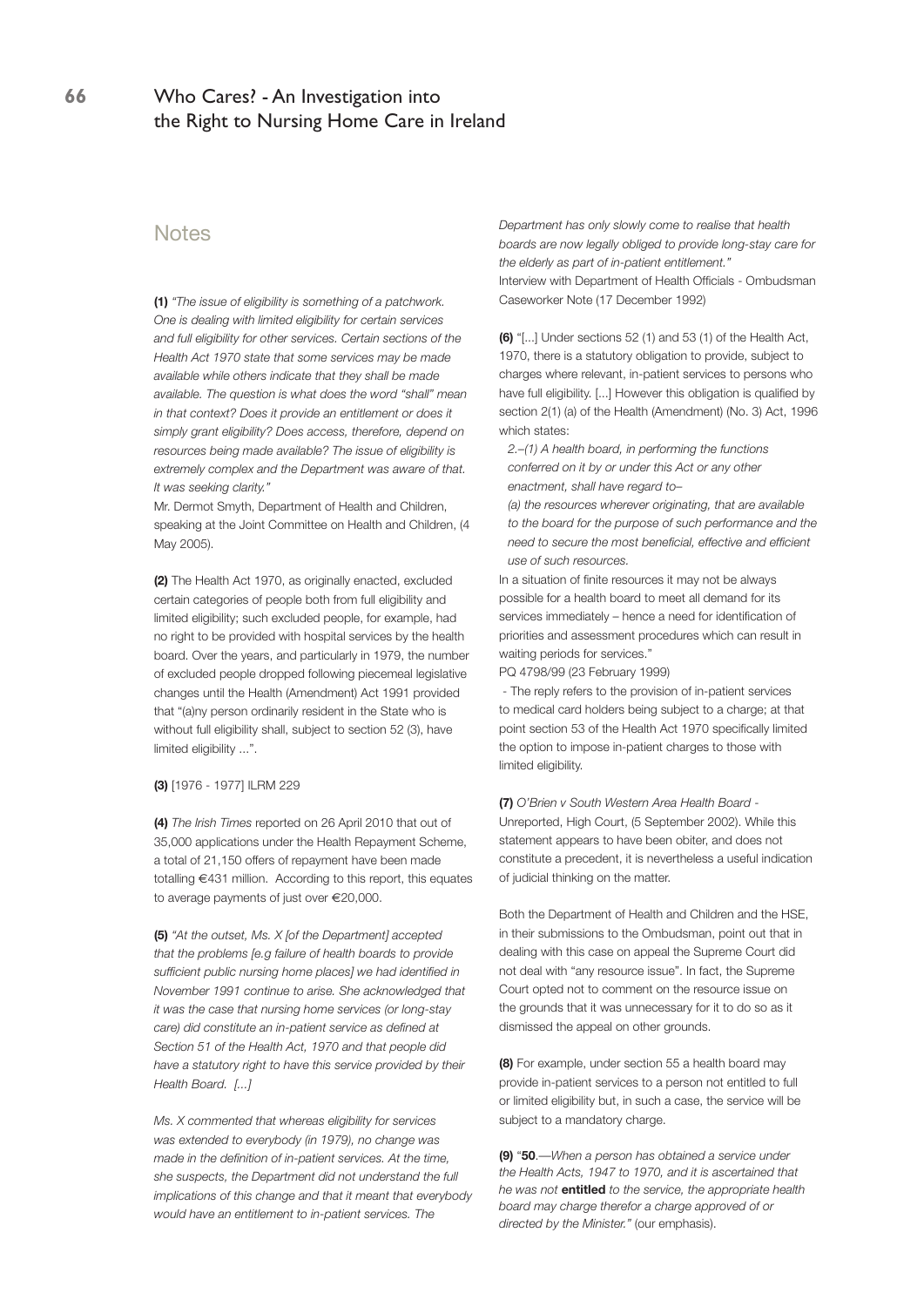**(10)** "**54**.—*A person* **entitled** *to avail himself of in-patient services under section 52 or the parent of a child entitled to allow the child to avail himself of such services may, if the person or parent so desires, instead of accepting services made available by the health board, arrange for the like services being provided for the person or the child in any hospital or home approved of by the Minister for the purposes of this section, and where a person or parent so arranges, the health board shall, in accordance with regulations made by the Minister with the consent of the Minister for Finance, make in respect of the services so provided the prescribed payment."* (our emphasis).

**(11)** "**55**.—*A health board may make available in-patient services for persons who do not establish* **entitlement** *to such services under section 52 and (in private or semiprivate accommodation) for persons who establish such entitlement but do not avail themselves of the services under that section and the board shall charge for any services so provided charges approved of or directed by the Minister.".* (our emphasis).

**(12)** "**63**.—(1) *A health board shall make available without charge medical, surgical and nursing services for children up to the age of six weeks whose mothers are* **entitled** *to avail themselves of services under section 62". (our emphasis).*

**(13)** For example, the *Irish Times* on 3 October 2007 reported that 407 sets of legal proceedings had been filed against the State on the issue of the provision of long-stay care. These included claims of entitlement to free public nursing home care from patients who paid for private care. According to the report, the Department was considering whether to defend or settle cases on an individual basis.

**(14)** [2010] IESC 43

**(15)** [2005] 1 IR 105

**(16)** [2002] 2 IR 545

**(17)** Unreported, Supreme Court, (14 October 1988)

**(18)** In *O'Brien v South Western Area Health Board* - Unreported, High Court, (5 September 2002), Ó Caoimh J. accepted, *"that if a clear statutory obligation exists, economic considerations cannot override the requirement of the section and I am satisfied that s.2 of the Health (Amendment) (No. 3) Act 1996 cannot be construed as overriding any clear statutory obligation to provide a specific service"*.

**(19)** "Cuts will set back services by decades say dentists", *Irish Examiner,* (24 March 2010)

**(20)** As long ago as 1976 the National Health Council looked at the situation regarding dental services under the Health Act 1970 and reported that "... the existing service was most unsatisfactory and inadequate to deal with the demand from eligible persons. It was estimated that only one-third of the 600,000 eligible children estimated to need attention were examined each year under the scheme. Adults receiving treatment under this scheme number about 50,000 a year out of an estimated 570,000 eligible adults not catered for by other schemes". *Report of the National Health Council*, 1976 cited in *The Irish Social Services*, John Curry, Institute of Public Administration, (1980

**(21)** Circular 008/10 from Primary Care Reimbursement Service, HSE dated 26 April 2010

**(22)** Internal HSE memo of 30 April 2010 from four Principal Dental Surgeons. The memo notes that, where medical card patients cannot be treated appropriately under the DTSS, they may well be referred back to the HSE's own dental service which, at present, caters only for "Childrens' and Special Care Dentistry".

**(23)** Mary Harney T.D., Minister for Health and Children, Dáil Éireann, (16 February 2005)

**(24)** The Ombudsman has raised this issue on a number of occasions most recently in her speech of 9 March 2010 at the Institute of Public Administration - available at http://www.ombudsman.gov.ie/en/SpeechesandArticles/ Ombudsmansspeeches/Name,11772,en.htm

**(25)** Ita Mangan, "Deficiencies of the Law Relating to Care of Older People" in *Older People in Modern Ireland - Essays on Law and Policy*, Eoin O'Dell (ed.) (2006)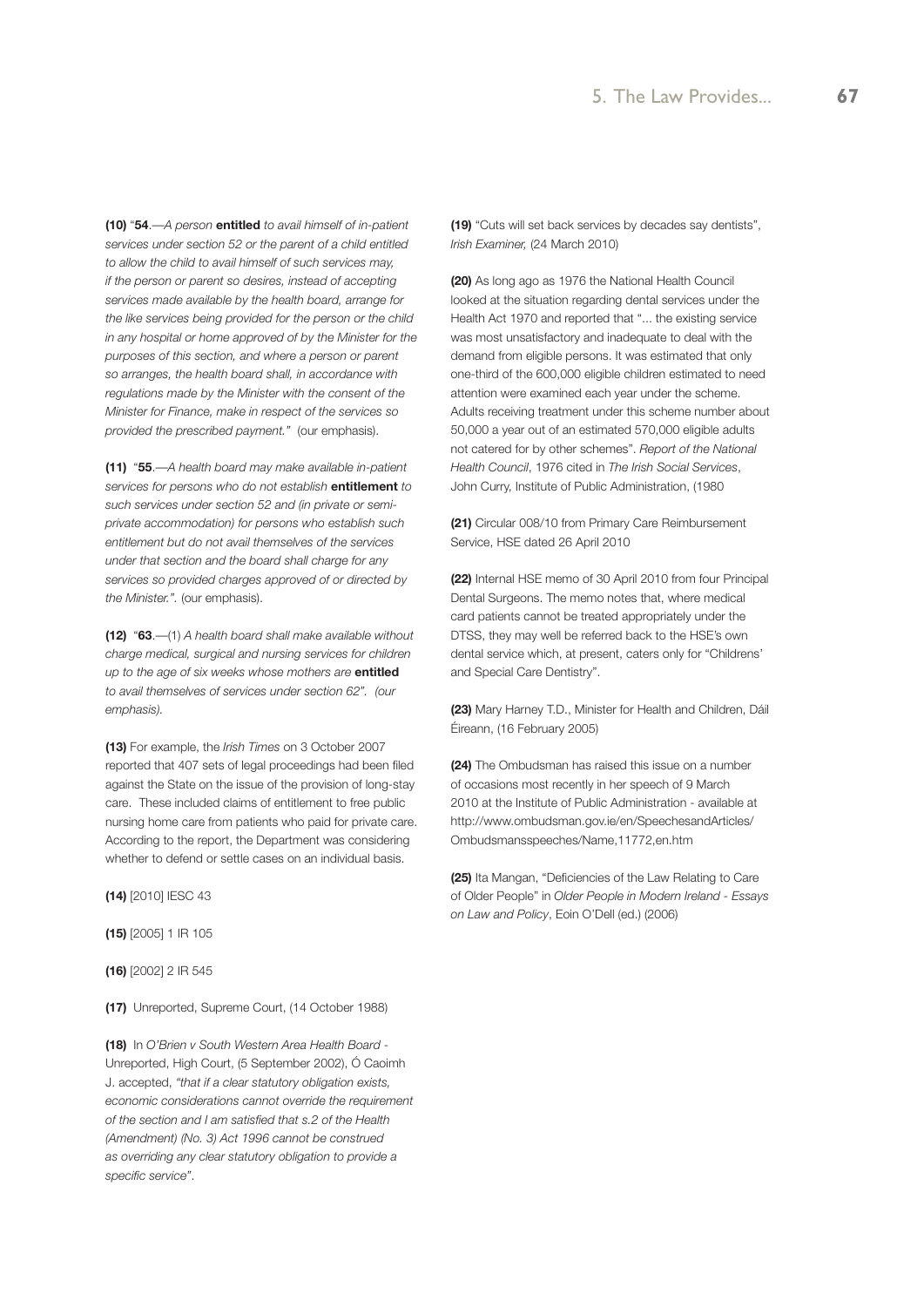**all from the [...]**  $\bullet$  **Bobard Board Board Board. ... In France Call changing Religion the LG. BROKEN PROMISES... Anging**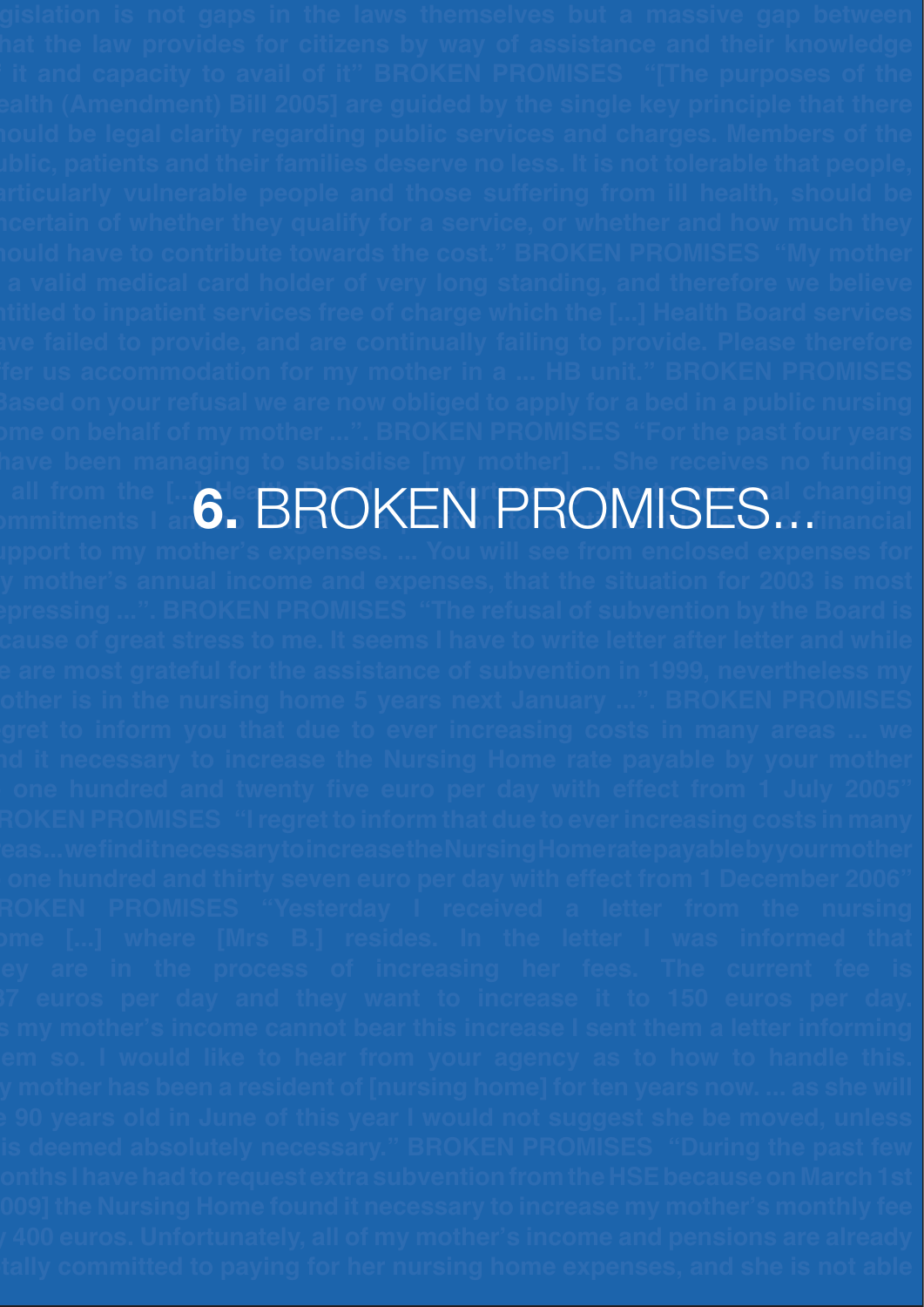# 6. Broken Promises...

People have a right to know where they stand regarding their entitlement to be provided by the State with long-stay care if that becomes necessary in old age. Whatever that level of provision may be, and whatever the terms under which it will be provided, people need to know what they can expect so that they can plan accordingly. Nobody will disagree with this statement. Remarkably for the last 40 years, and despite repeated promises, people in Ireland have not had the comfort of knowing where they stand when a family member is found to need longstay nursing home care. The centre-piece of this chapter is the story of one family which has had to cope since 1999 with the failure of the State to act on its promise to bring clarity to the area of legal entitlement to longstay care.

If there is a need for clarity this suggests genuine confusion regarding the law as it stands. As set out in Chapter 5, the Ombudsman does not believe that there have been real grounds for confusion regarding the legal entitlement to be provided with long-stay nursing home care. But if that entitlement is not being honoured, then it is imperative that the law should be changed so that there are no grounds for any party, and particularly the State agencies, to be confused.

*"I have often thought ... that the greatest inadequacy in much of our social legislation is not gaps in the laws themselves but a massive gap between what the law provides for citizens by way of assistance and their knowledge of it and capacity to avail of it"*

**Mr. Justice Thomas A. Finlay in The Law and Older People, National Council on Ageing and Older People, (1998)**

There are two aspects to this purported uncertainty: firstly (and this is the issue of prime concern in this report), there is the question of whether the State is obliged to provide long-stay care and secondly, if the State is so obliged, is it entitled to charge for such care. The latter question has now been put beyond doubt since July 2005; the former question continues to be raised.

The confusion and lack of certainty that has prevailed in this area over the past 40 years cannot be explained in terms of inadequate legislation. In fact the relevant law (primarily the Health Act 1970) is not the real culprit. The real issue is that the State, through its agencies, the Department and the health boards (HSE), has been in denial as to what the law actually provides and has been acting accordingly; yet it has consistently failed to amend the law so that practice and the law are reconciled. In the case of the 2005 amending legislation, which provided for charges for in-patient services in the case of medical card holders, this came about only when it became absolutely unavoidable.**(1)**

The truth, put very simply, is this:

- there is, and has been for several decades, a statutory obligation on the State to provide long-stay nursing home care for those who need it;
- the resources and infrastructure to honour this obligation have never been adequate;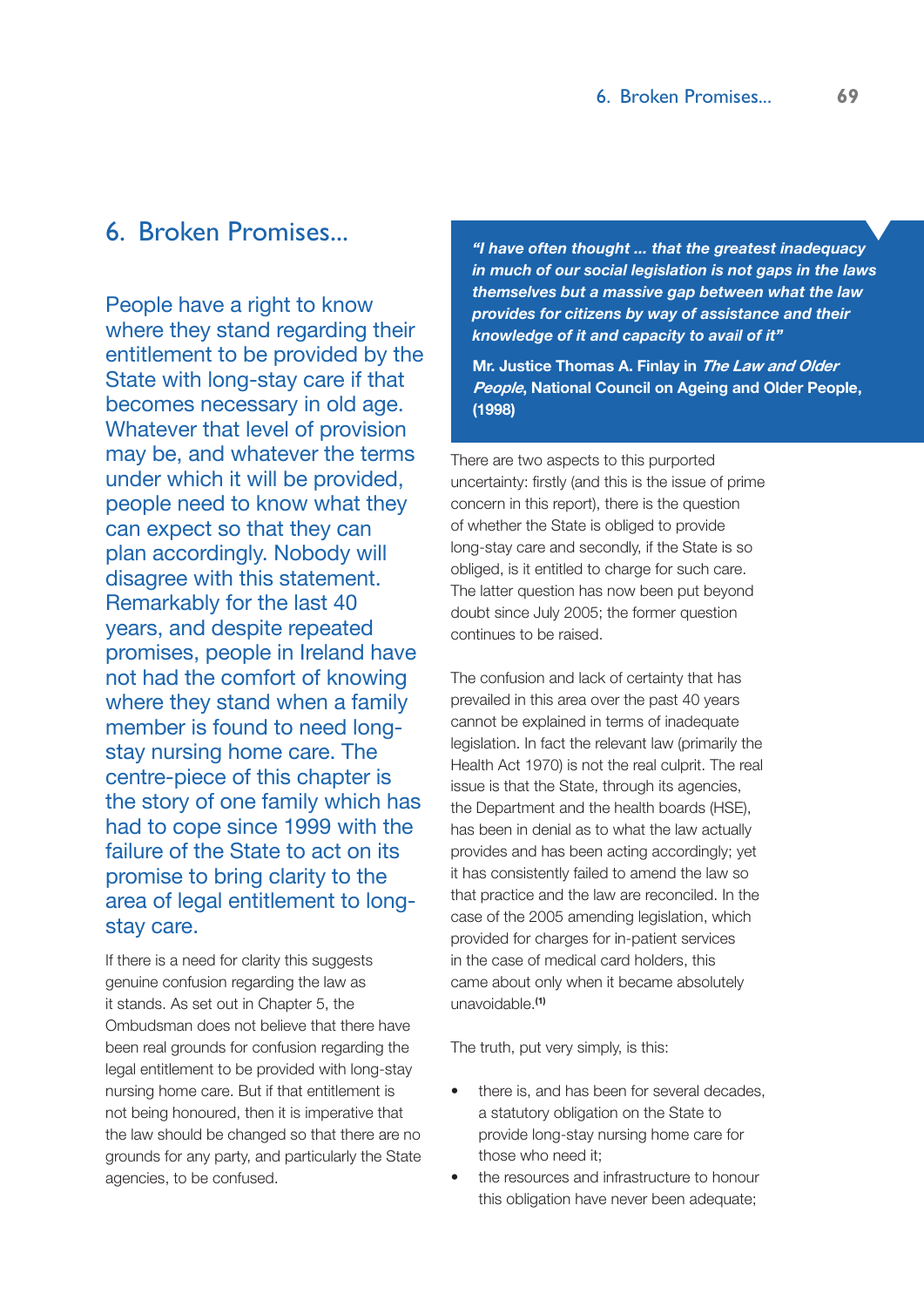- the State has been failing for decades to meet its obligations fully;
- the State has adopted the tactic of denying that it has legal obligations; it has offered the view that the law is unclear and uncertain and it has promised, over decades, to amend the law to bring clarity to the situation;
- the State has failed, again over decades, to amend the law comprehensively so that actual practice and the law would be in harmony with one another.

Unfortunately, there is something of a track record in the case of the Department and the health boards in failing to quite understand what the law requires in the case of older people and their right to long-term care. It is not an overstatement to say that the Department has over several decades displayed a capacity to be cavalier in its attitude to the law in this area; this is in terms both of failing to abide by primary law as well as in its making of secondary law.

The Travers Report established unequivocally that for decades the Department and the health boards maintained arrangements for charging medical card holders for long-stay care in circumstances in which they were well aware that these arrangements were illegal. These

*"[The purposes of the Health (Amendment) Bill 2005] are guided by the single key principle that there should be legal clarity regarding public services and charges. Members of the public, patients and their families deserve no less. It is not tolerable that people, particularly vulnerable people and those suffering from ill health, should be uncertain of whether they qualify for a service, or whether and how much they should have to contribute towards the cost."*

**Mary Harney T.D., Tánaiste and Minister for Health and Children, Dáil Éireann (3 March 2005)** State agencies resisted the very public urgings of the Ombudsman (see Chapter 4) that such charges were not provided for in law. Their claim was that they were operating within the law or that there was some uncertainty in the law. We now know that the Department and the health boards were in no real doubt as to what the law provided and that they persisted with an illegal charging regime because, amongst other things, of the need to maintain an important source of funding. **(2)**

In 1993 the scheme of nursing home subventions was introduced. Under this scheme, patients in private nursing homes could be paid a subsidy towards the cost of their care. The subvention scheme was promoted by the Department as if older people in need of nursing home care had no existing right to be provided with care by the State. Again, this was despite the urgings of the Ombudsman (both privately and publicly) that older people had the legal right to nursing home care under section 52 of the Health Act 1970. **(3)** To compound the problem, the Department and the health boards operated the subvention scheme in a manner which was illegal.

In his 2001 "look back" report *Nursing Home Subventions,* the then Ombudsman, Kevin Murphy, dealt with this in great detail. Amongst the Ombudsman's conclusions, for example, was that the Department had proceeded to make a regulation providing for the assessment of means of the adult children of a subvention applicant in the knowledge that this provision ("family assessment") could not be introduced by way of regulation. In 1999, the Department dropped this family assessment provision and compensated those applicants whose subventions had either been refused, or paid at a reduced rate, because of the family assessment. What was remarkable about all of this was that, prior to its making the particular regulation, the Department's own legal adviser had cautioned against including the "family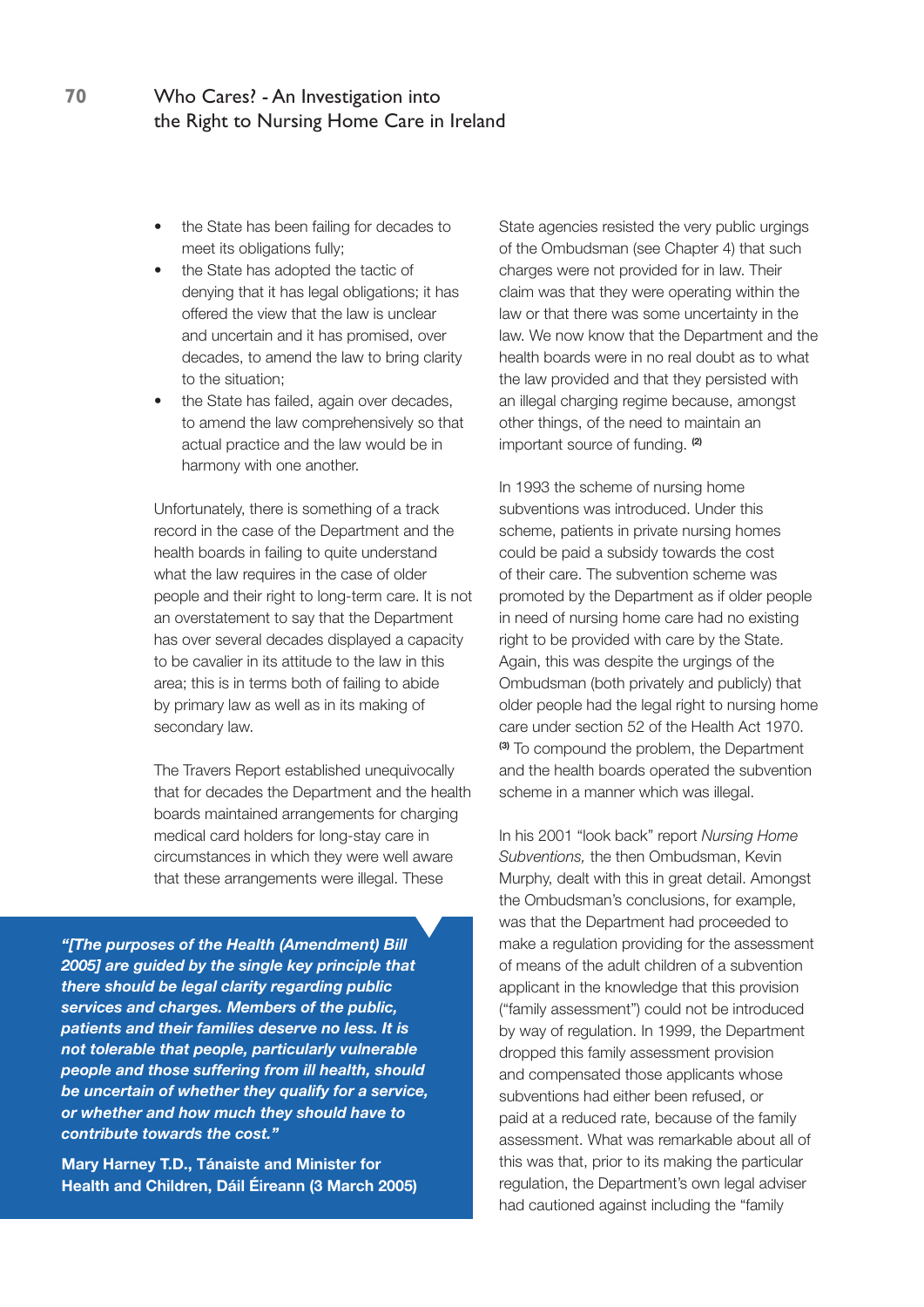assessment" provision in the regulation.**(4)** The Department, nevertheless, went ahead with the provision. It is perfectly fair to ask: what does this action, and other such actions, tell us about the culture within the Department? This question is particularly pertinent in the context of the present Minister's assertion, in February 2005, that "*[w]e are a society ruled by law. We must be so, and remain so, in every detail of public policy and administration.*" **(5)**

What the Travers Report revealed, in particular, was a Department with an inability to face up to the challenge presented by a situation where the law and expressed Government policy were not in harmony. The Department has represented the situation as one in which it was Government policy that those receiving longstay care should contribute to the cost of that care. It is unclear whether this policy was one of principle or simply a reflection of the view that the State could not afford to provide free long-term care for all older people who might need it. It would have been relatively easy, from a drafting point of view, to produce amending legislation to ensure the policy of charging would have a solid legal basis. Politically, this might have been less easy.

While the options open to the Department may have been politically difficult, they were otherwise straightforward: either curtail the level of entitlement by way of an appropriate amendment to the Health Act 1970 (thus ensuring resources and entitlement were in better balance) or acquire the legal authority (again, via the Oireachtas) to raise income by way of charges for services or acquire sufficient resources from the Exchequer to honour the level of entitlement actually conferred by the Health Act 1970. During the 29 year period between 1976 and 2005, the Department took none of these options. Instead, it continued with the practice of part-funding long-stay care by way of charges on all elderly patients, whether or not they had medical cards. As the present Minister has pointed out **(6)**, this illegal practice

operated through the lifetimes of 11 different Governments. When a change in the law could no longer be avoided, the Department took the course of continuing with the practice of charging medical card holders for long-stay care but, crucially and belatedly, provided a legal basis for this. This was in 2005. Similarly, if the State wishes to continue with the policy of not being obliged to provide in-patient services (including long-stay nursing home care), the correct response would be to seek to have the Oireachtas amend the law so that implementation of the policy has a legal basis.**(7)**

In the implementation of the 2005 amendment, which authorises the charging of medical card holders for long-stay care, the HSE somehow managed to mis-apply the law to the disadvantage of some long-stay residents and their families.

Arising from a complaint received by the Ombudsman in 2007, it emerged that a particular long-stay resident was being charged illegally for her care in a public nursing home. The elderly woman in question had no income of her own and thus, under the relevant legislation, was not liable to pay any charge for her care. Her husband is a pensioner and his social welfare pension includes an addition (Qualified Adult Allowance) payable in respect of his wife as his dependant. The HSE, however, decided to impose charges on the resident by reference to the Qualified Adult Allowance which it treated as her personal income. Following the Ombudsman's examination of the complaint, the HSE agreed that this practice was incorrect and refunded the charges (€8,381) collected from the resident and her husband. **(8)** To its credit, following a request from the Ombudsman, the HSE undertook a review to see if other such cases had arisen. In all, the HSE found 81 such cases and gave refunds in all of them at a total cost of €466,000. But for the actions of an individual who complained to the Ombudsman, these transgressions would have gone undetected and, in all probability, would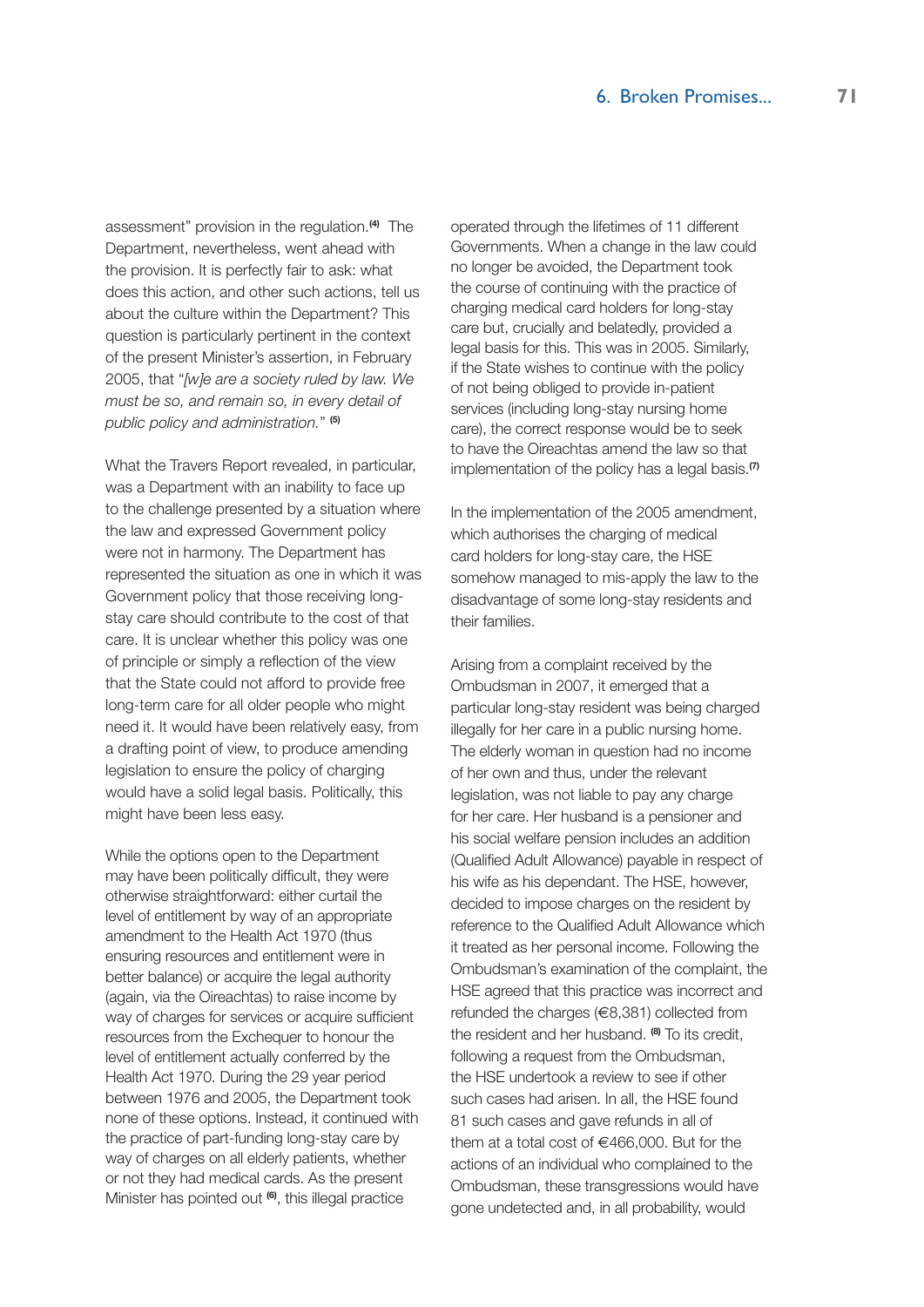

have become standard practice. It is unfortunate that this type of mistake should occur in the implementation of new arrangements designed to correct a previous mistake.

Even if one accepts the Departmental and HSE argument that the law in this area is quite confused and uncertain - and the Ombudsman does not accept that this is the case - it is quite unacceptable that the Department in particular has failed to act on its own promises, given over many years, to put matters beyond doubt. The story of one complainant, which follows below, shows how one family has had to cope while promises were being made but left unfulfilled. Details of the promises made are set out within the text below.

# Mrs B.'s Story

When Mrs B. was found to need long-stay nursing home care in early 1999 she was, as a medical card holder, entitled to be provided with a free nursing home place by her health board. In fact, Mrs B. was not provided with a place in a public nursing home and has spent the past eleven years in a private nursing home where she (with the help of her family) has had to pay very high fees. Even though the family pointed out on many occasions that Mrs B. is a medical card holder (and thus entitled to public care), and despite having asked specifically on several occasions for a public or "contract" bed, and despite having told the health board on very many occasions that she could not afford private care, Mrs B.'s needs were never met by the health board. She has continued as a private patient in a private nursing home for the past eleven years. During this period, she received no health board financial help at all for almost five of the eleven years; for three years, she received a small weekly subvention ranging from €22 to €29 per week; and since July 2007 has been receiving a subvention ranging from €383 to €402 per week. The current nursing home fees amount to €1,050 per week.

Because of her illnesses, Mrs B. cannot manage her affairs and it has fallen to family members to act on her behalf. Her story is an unusual one in that it involves, so far, eleven years of struggle during which her family made four separate complaints on her behalf to the Ombudsman. The details set out below represent only some of the transactions as contained in the particular health board (and more recently HSE) file.

# ▶ 1998

In late 1998 Mrs B., then a 79 year old medical card holder, was admitted to a private hospital some days after suffering a stroke. According to her family, her GP was unable to have her admitted to a public hospital and the private hospital was the only option available. This arrangement was for a few weeks only. Mrs B. then moved to a private nursing home for a short term stay and in January 1999 she had to move again. At that stage, Mrs B. had been assessed by a geriatrician who reported:

*"I reviewed this patient recently... Her underlying medical problems include dementia, cerebral vascular disease and degenerative joint disease of her knees. She falls into a maximum dependency category and requires nursing home institutional care within the [...] Health Board."* 

The family contacted the Health Board for assistance but contends that all it got was a list of private nursing homes. In the absence of any public bed being on offer, the family found a place for Mrs B. in another private nursing home where she has stayed in the intervening 11 years. The family is happy with the level of care provided but, unfortunately, the nursing home fees are quite high and there has been a constant struggle to meet these fees.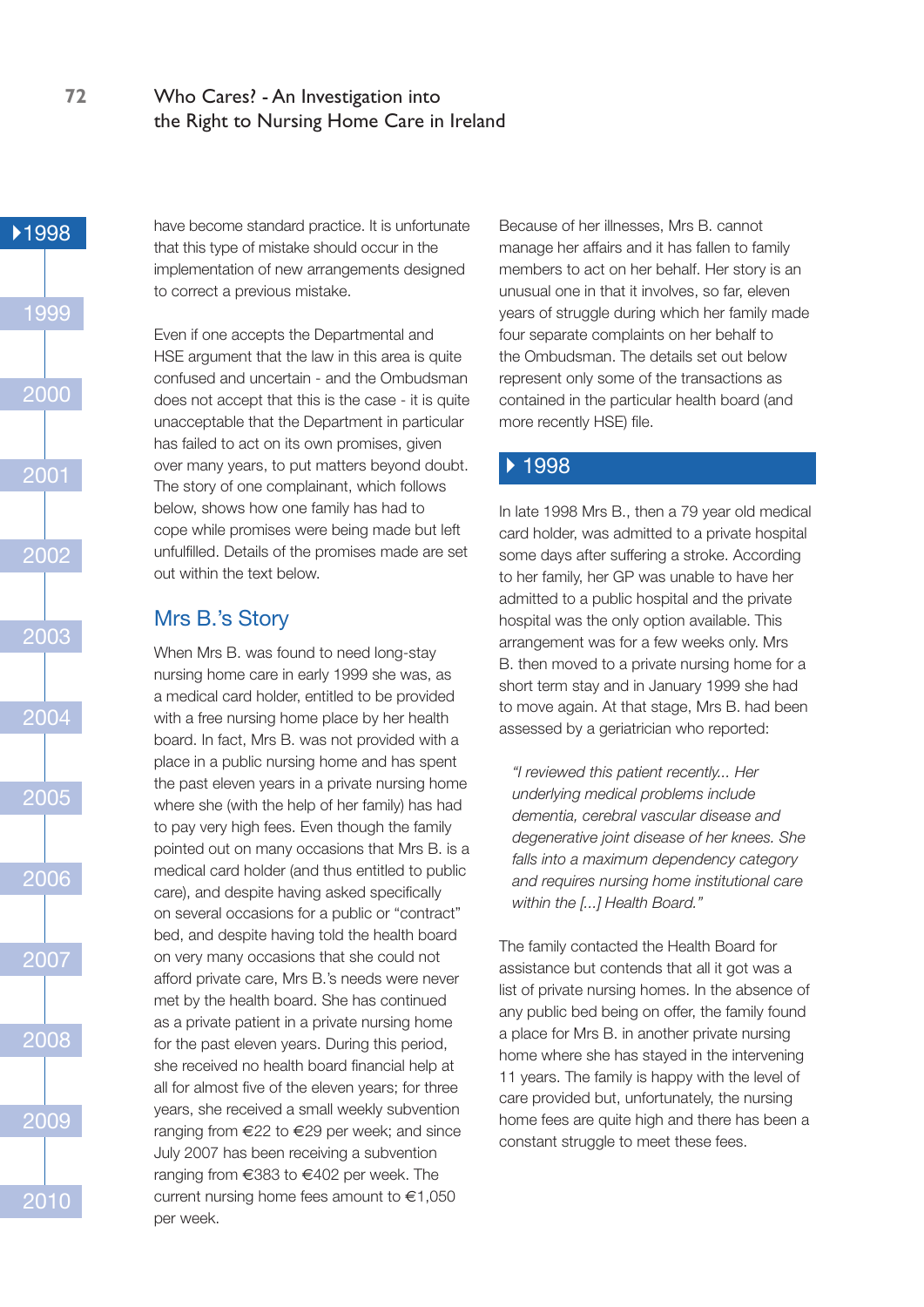When the family applied for a nursing home subvention in January 1999 the application was refused. This was because the Health Board took account of the value of Mrs B.'s family home. The family contended, and continues to contend, that the home should not be assessed and that Mrs B. should not be forced to sell her house in order to meet her nursing home costs. Following an appeal, the Health Board agreed to disregard the value of the house but only for a period of six months. Even with the six month subvention, of £120 per week, Mrs B. was unable to cover the nursing home costs from the combination of subvention and her pension. Her family members were subsidising her costs.

Subsequently, one family member wrote to the Health Board about this saying: *"I believe the health board failed in their duty to assist us in this matter. The more we did the more they left us to fend for ourselves."*

# ▶ 2000

In July 2000, by which time the temporary subvention had ceased, the family asked the Health Board to re-assess Mrs B.'s case and to disregard the value of the house. The Health Board rejected this approach and refused a subvention.

# 2001

#### National Goal No. 2: Fair Access

**Objective 1:** Eligibility for health and personal social services is clearly defined

**Quality and Fairness:** a health system for you, Department of Health and Children (November 2001)

*"The Ombudsman's Report on the Nursing Homes Subvention Scheme published in 2001 has raised issues regarding service eligibility and charging for long-stay care. There is a need for a clear policy on eligibility and on the balance in planning both public and private services in relation to this issue."* 

In February 2001, the family made a fresh approach to the Health Board to have a subvention paid. At this stage, the family had succeeded in renting out Mrs B.'s family home and this rental income was declared. In making this application, the family member involved wrote: *"I understand every citizen of the state to be entitled to nursing home care where absolutely needed, and request this right on behalf of my mother, and I believe the state to be failing in its duty to my mother in not providing this to her."* Again, this application was rejected and no subvention was paid.

The family appealed this decision, stressing in particular that Mrs B. is a medical card holder; it asked in the event of the Health Board not paying a subvention that it should place Mrs B. in a public nursing home. The family said that the financial burden on it was severe - that its "total family financial input" since January 1999 amounted to £45,000 in nursing home fees paid up to that date - and that this burden was not sustainable. The Health Board's appeals officer rejected the appeal but did say that the Board would be in contact with the family "with regard to your application for a contract bed". In the event, the Board did not contact the family about a contract bed; there is an internal health board letter from October 2001 saying that as Mrs B. "owns property she cannot be placed on the waiting list for a contract bed".**(9)**

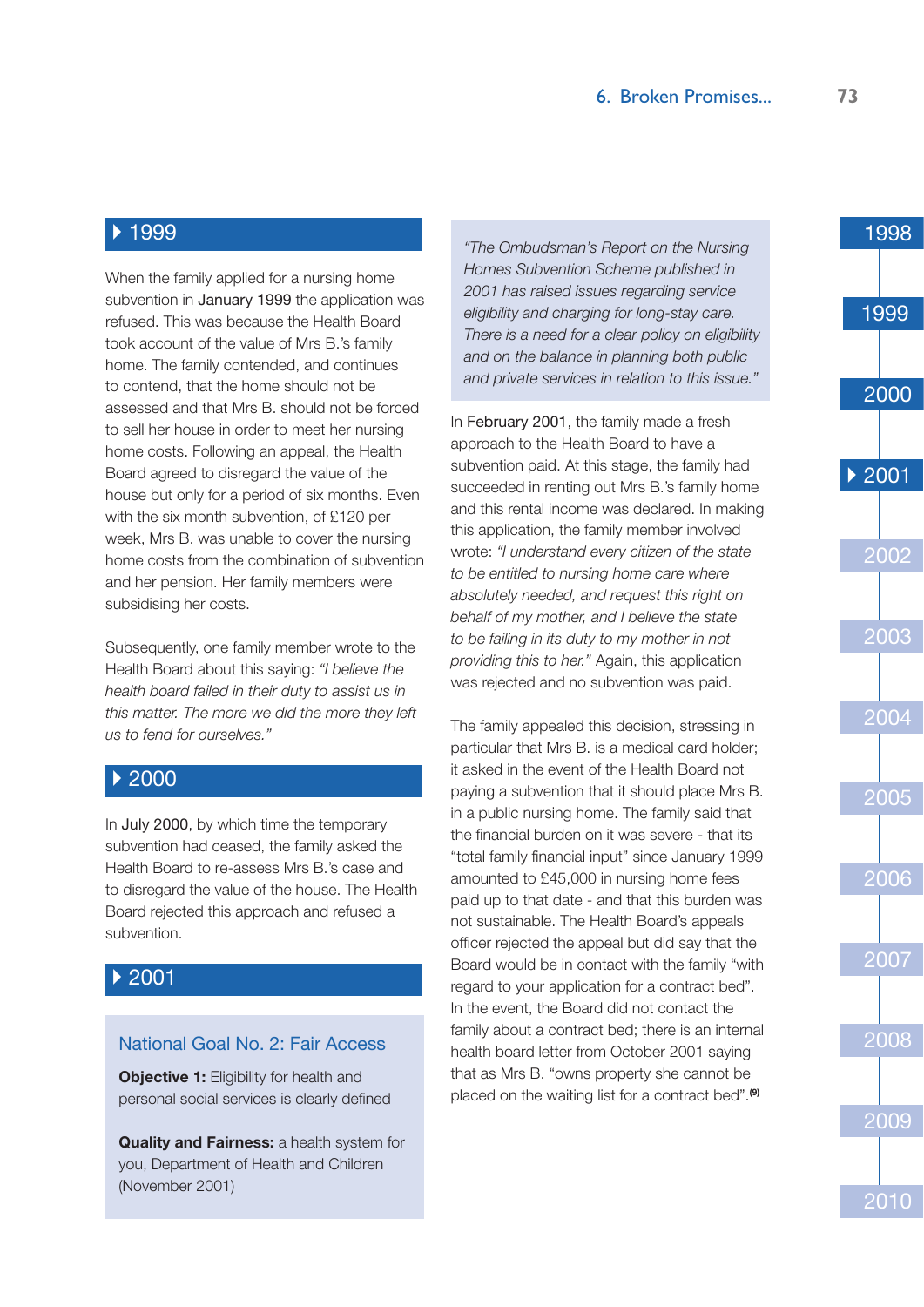

#### **Micheál Martin T.D, Minister for Health and Children, Dáil Éireann, (19 February 2002)**

*"The report of the Ombudsman on the nursing home subvention scheme raised certain questions about older persons' entitlement to services. The Ombudsman outlined his interpretation of the Health Act, 1970, which is that any person in need of nursing home care has a statutory entitlement to the provision of that service by a health board. My Department's position, based on legal advice which it received, is at variance with the view expressed by the Ombudsman. What is clear is that the uncertainty that undoubtedly exists in relation to eligibility and entitlement should be resolved. The new health strategy acknowledges this and indicates that the position in relation to eligibility will be reviewed with legislative proposals aimed at bringing clarity to the situation to be brought forward in 2002."*

#### **Micheál Martin T.D., Minister for Health and Children in letter to Southern Health Board, (20 May 2002)**

*"It is accepted that the position regarding entitlements in this context (Ombudsman's Report, Nursing Home Subventions, 2001) is complex and that, in the interests of equity and transparency, it should be made more clear. The whole eligibility framework for health services generally is one of the key issues to be addressed in the Health Strategy. It is expected that legislation to clarify the issue of eligibility will be brought forward this year."*

# ▶ 2003

**In February 2003** the family wrote to the Health Board to say that, after four years of subsidising their mother's fees, they could no longer bear this burden. **In May 2003**, as there had not been a response from the Board, the family again wrote to say that the situation was now "financially completely intolerable". In **June 2003**, the Health Board again rejected the subvention application. **In July 2003** a plea for help on "compassionate grounds" was also rejected. **In September 2003** the family made another subvention application, this time asking for a temporary subvention to cover the fact that Mrs B.'s house was no longer being rented and, rather than generating an income, the family needed to spend money on her house in order to make it rentable again in the future. This application was rejected by the Health Board but, on appeal, the appeals officer decided (in December 2003) to disregard the value of the house for a three month period only. This meant the Health Board would pay a subvention of €188 per week for three months.

#### **Micheál Martin T.D., Minister for Health and Children, Dáil Éireann, (4 March 2003)**

*"The Health Strategy acknowledges the need to clarify and simplify eligibility arrangements and sets down a commitment to introduce new legislation to provide for clear statutory provisions on entitlement for health and personal social services. As part of the implementation process, a review of all existing legislation is ongoing in my Department. The outcome will inform the approach to the drafting of a new legislative framework on entitlements. I expect that this review will be completed in the current year and that proposals for reform will be submitted to Government."*

# $\triangleright$  2004

**In April 2004**, by which time the temporary subvention had ceased, the family again applied for a subvention. This time the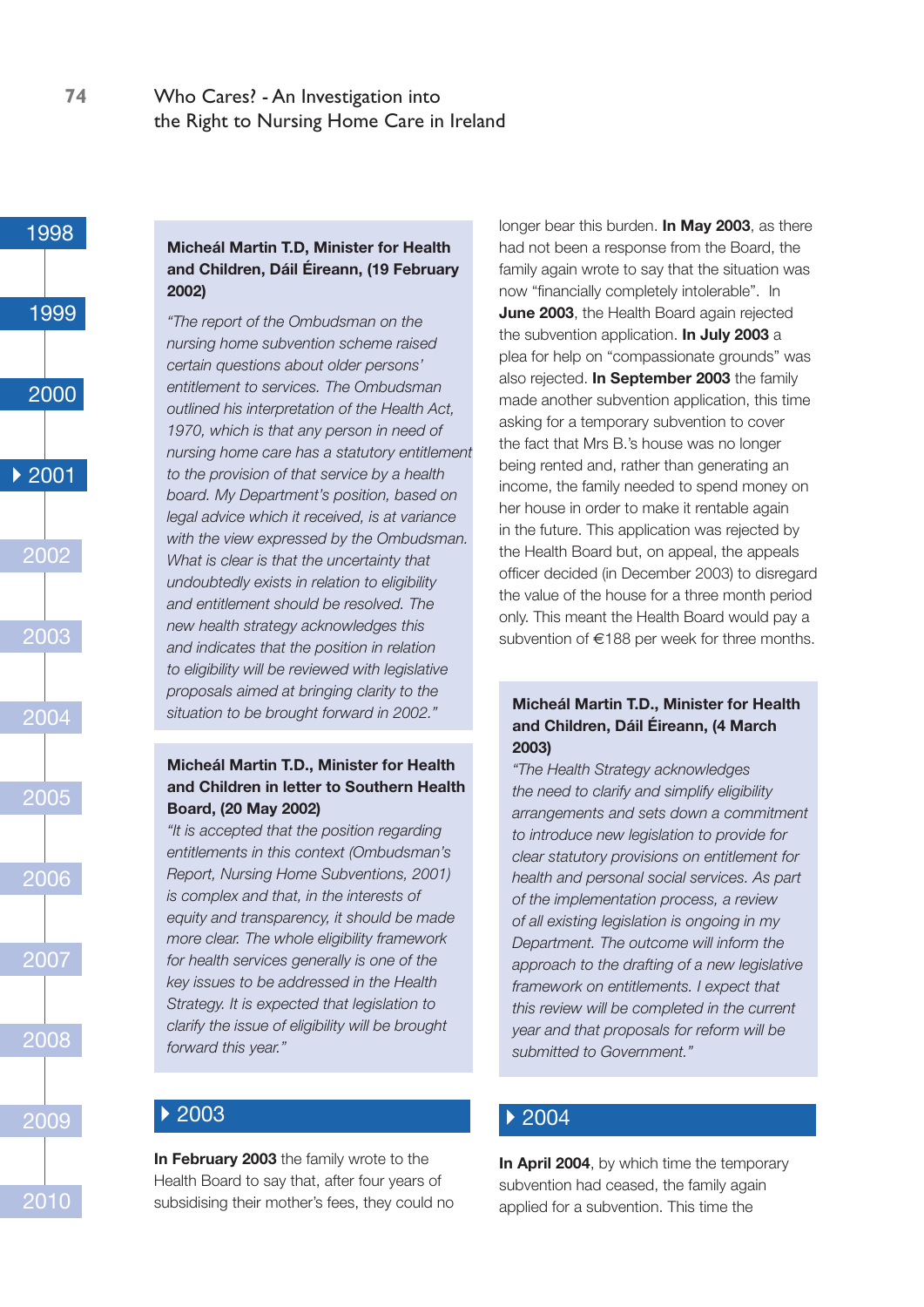application was partially successful in that the health board awarded a small subvention of €21.70 per week. **In December 2004**, following the public controversy generated by the revelation that medical card patients had been charged illegally for nursing home care, the family wrote to the Health Board pointing out that Mrs B. had been a medical card holder prior to needing nursing home care and that her entitlement had been "overlooked and ignored by the health board". The family sought, on behalf of Mrs B., a refund of the nursing home costs incurred up to that point.

#### **Bertie Ahern TD, Taoiseach, Dáil Éireann, (27 October 2004)**

*"In line with the health strategy, the Department of Health and Children is committed to the preparation of new legislation to update and clarify the whole legal framework for eligibility and entitlement in the health services. That arose out of the Ombudsman's report of last year."*

#### **Mr. Dermot Smyth, Department of Health and Children, Dáil Committee on Health and Children (4 May 2005)**

*"There has already been much discussion of these issues at this committee. [...] it was signalled in the 2001 Health Strategy that the issue of long-stay charges required clarification. That strategy document was published at the end of 2001. The need to deal with the issue had been signalled in other health strategies before that. It was understood that as part of implementing the 2001 Health Strategy, the Department had to develop a coherent response to all the difficult eligibility issues in the system. Work was done on that and has resumed in recent weeks."*

# ▶ 2006

**In January 2006** the family sought a reassessment of Mrs B.'s subvention entitlement. (The earlier claim for a refund of fees already paid had yielded no results.) This resulted in a small increase in subvention bringing it now to €29 per week. In November 2006 the family again sought a subvention increase citing, in particular, an increase in the fees charged by the private nursing home. The HSE rejected this application saying that Mrs B. was already receiving the maximum subvention possible in the light of her medical and financial circumstances.

#### **Mary Harney T.D., Minister for Health and Children, Dáil Éireann, (1 June 2006)**

*"The law concerning eligibility has not been changed since the early 1970s. ... the Government is working on eligibility and entitlement legislation, which will clarify which individuals are entitled to which services because greater clarity is needed in this area.* [...] Until we have this legislation, we will not *achieve clarity in this area. This legislation will not be ready for a number of months because it is a mammoth and very complex task."*

#### **Sectoral Plan for the Department of Health and Children and the Health Services: Disability Act 2005 (July 2006)**

*"The Department of Health and Children has commenced work on a new legislative framework to provide for clear statutory provisions on eligibility and entitlement for health and personal social services. The aim is to produce a clear set of statutory provisions that ensure equity and transparency and to bring the system up to date with developments in service delivery and technology that have occurred since the Health Act 1970.*

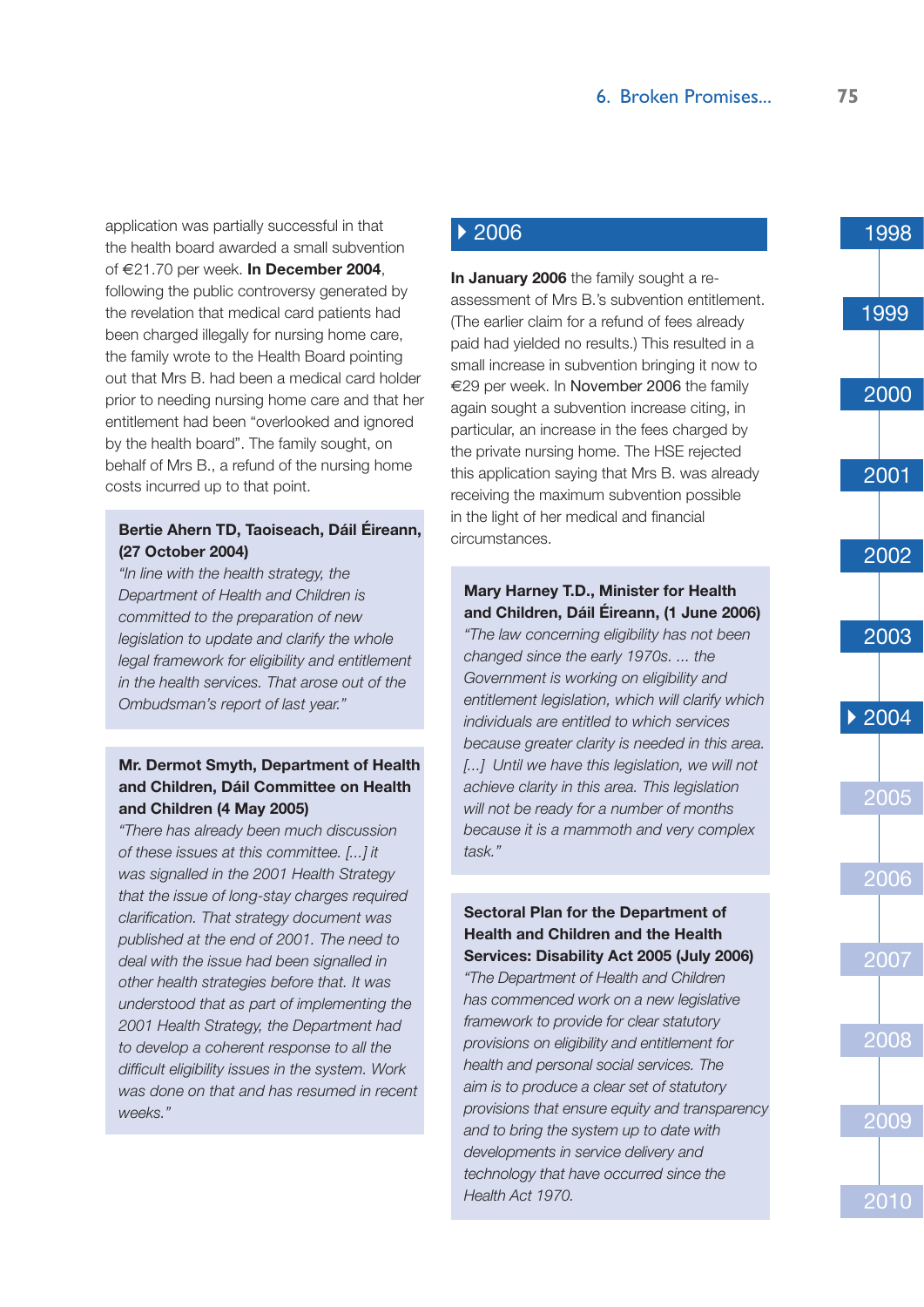

*The Department is preparing draft legislation at present. The work to date has been divided as follows:*

- *• Define what 'eligibility' for services means, with particular reference to the debate regarding 'entitlement' to services. This must be addressed realistically in the context of capacity and resources;*
- *• Define who should be eligible for services, including the categories of eligibility and the rules governing eligibility for services;*
- *• Define what services people should be eligible for, so that the eligibility system is clear and transparent. A clear and updated set of definitions of relevant health and personal services will be provided for in the new legislation;*
- *• Define policy on user charges, including the principles for charging for services and the circumstances in which charges may (and may not) be levied for each service;*
- *• Provide for a formal system for appeals against decisions in applications for medical cards and GP visit cards."*

# ▶ 2007

**In July 2007,** following changes in the regulations governing subvention payments, the HSE reviewed Mrs B.'s entitlement and increased the subvention significantly to €383 per week; however, the actual nursing home costs for Mrs B. now amounted to €960 per week.

#### **Mary Harney T.D., Minister for Health and Children, Dáil Éireann, (2 October 2007)**

*"Work is under way in my Department on a new legislative framework to provide for clear statutory provisions on eligibility and entitlement for health and personal social* 

*services, including appropriate charging mechanisms. The aim is to produce a clear set of statutory provisions that ensure equity and transparency and to bring the system up to date with developments in service delivery and technology that have occurred since the Health Act 1970."*

# ▶ 2008

**In July 2008** the family again asked the HSE to increase the subvention pointing out that Mrs B. was now 89 years old, confined to bed for almost ten years and had been admitted "under emergency conditions to the [private nursing home] in January of 1999 (at which time a bed in a public nursing home was not available)". The family asked that the subvention be increased by  $\epsilon$ 146 per week to bridge the gap between the nursing home fees and Mrs B.'s income (including rental income from her own home). The HSE rejected this application.

#### **Mary Harney T.D., Minister for Health and Children, Dáil Éireann, (29 April 2008)**

*"... the current legislation has been in place for many years and there is a need now to have a clear set of statutory provisions that ensure equity and transparency and to bring the system up to date with developments in service delivery and technology that have occurred since the Health Act 1970. Accordingly, work is under way in the Department on a new legislative framework to provide for clear statutory provisions on eligibility and entitlement for health and personal social services. The legislation will define specific health and personal social services more clearly; set out who should be eligible for what services, as well as criteria for eligibility; establish when and in what circumstances charges may be made and*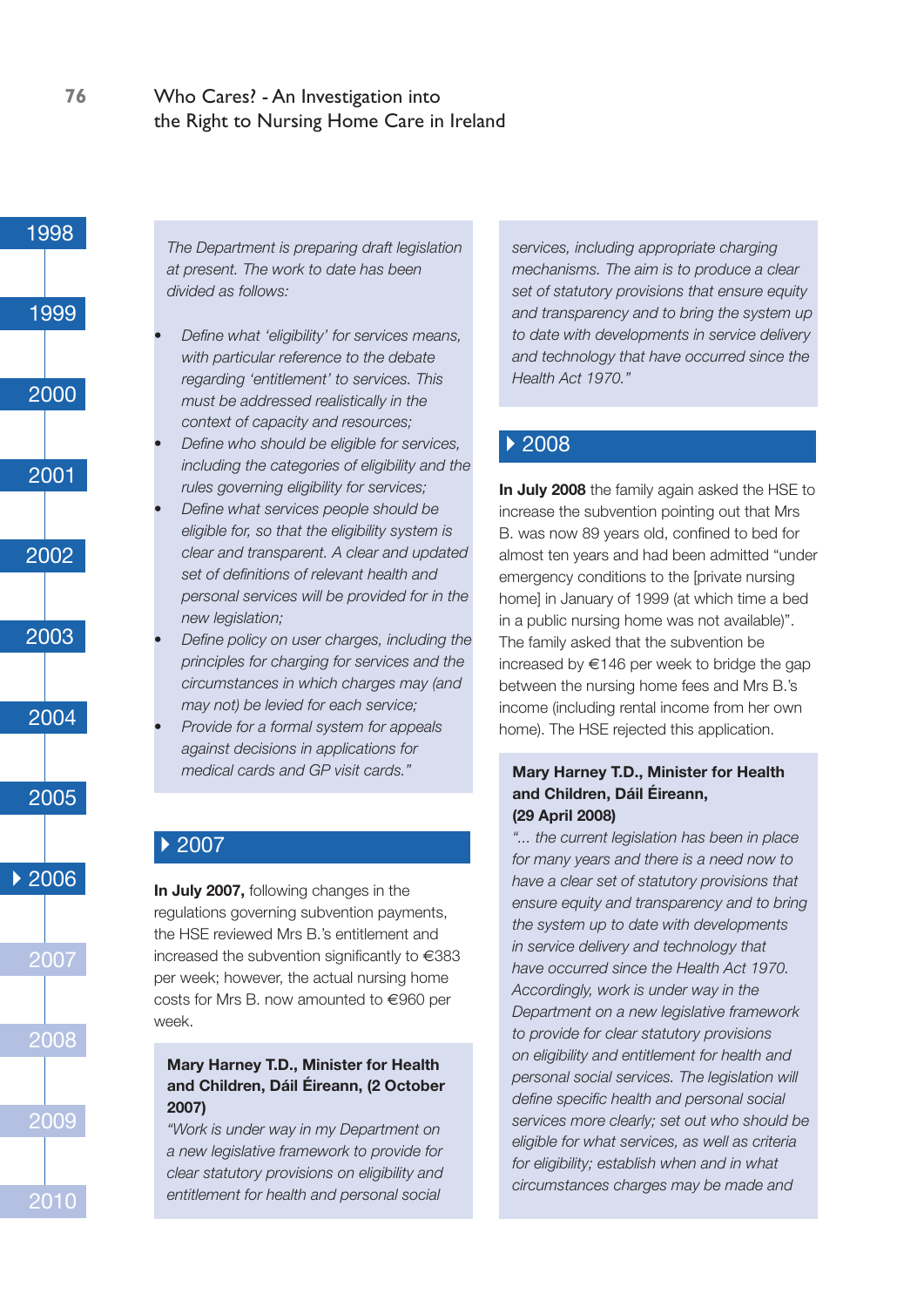*provide for an appeals framework.... this is a very complex undertaking as the current legislation has been in place since 1970 [...] Given the complexities around this area, it will be necessary to obtain comprehensive legal advice in relation to the proposed legislation."*

## ▶ 2009

**In February 2009** the family once again asked the HSE to increase the subvention as the nursing home fees had now increased to €1,050 per week. The family member involved told the HSE that Mrs B.'s "income cannot bear this increase" and asked how the HSE proposed to handle this. The family member pointed out that Mrs B. was then 90 years of age and that moving her from the particular nursing home, after ten years there, should not be contemplated "unless it is deemed absolutely necessary". The HSE decision was to refuse an increase and this decision was subsequently upheld by the HSE Appeals **Officer** 

#### **Mary Harney T.D., Minister for Health and Children, Dáil Éireann (12 March 2009)**

*"As I said earlier, the issue of what people, including older people, are entitled to in the community at large is not clear under current law. The 1970 Health Act does not define eligibility in a clear fashion. More services are being rolled out in the community, as opposed to acute hospitals. This is one of the reasons our acute hospitals are under so much pressure. Services are provided there basically free of charge, while there is a different regime in the community. Great legal clarity must be brought to the whole issue of eligibility and entitlement, and the intention is to publish legislation and enact it as soon as we can. It will be a complex and comprehensive piece of legislation."*

# ▶ 2010

#### **Mary Harney T.D., Minister for Health and Children, Select Committee on Health and Children, (30 March 2010)**

*"We are preparing eligibility legislation as the Deputies will be aware. It is long overdue. We hope to be taking it to Government this year. It will clarify the items for which people are eligible in the health system. [...] It will be a major Bill and will offer a major challenge for this committee to take us through that legislation. We hope to have that this year and it should bring great clarity to the issue of medical cards and other eligibility issues."*

#### **Department of Health and Children, Submission to Ombudsman,**

#### **(23 August 2010)**

*"Work is ongoing in the Department on a new and modern legislative framework in respect of eligibility and entitlement for health and personal social services. The aim is to produce statutory provisions that ensure equity and transparency and to bring the system up to date with developments in service delivery and technology that have occurred since the Health Act, 1970. The legislation will define specific health and personal social services more clearly; set out who should be eligible for what services, as well as criteria for eligibility; establish when and in what circumstances charges may be made and provide for an appeals framework."*

# Complaints to Ombudsman

Over the period since January 1999, Mrs B.'s family has made four separate complaints to the Ombudsman on her behalf (in 1999, 2001, 2004 and 2009). In the case of the 1999 complaint, it appeared that the point at issue

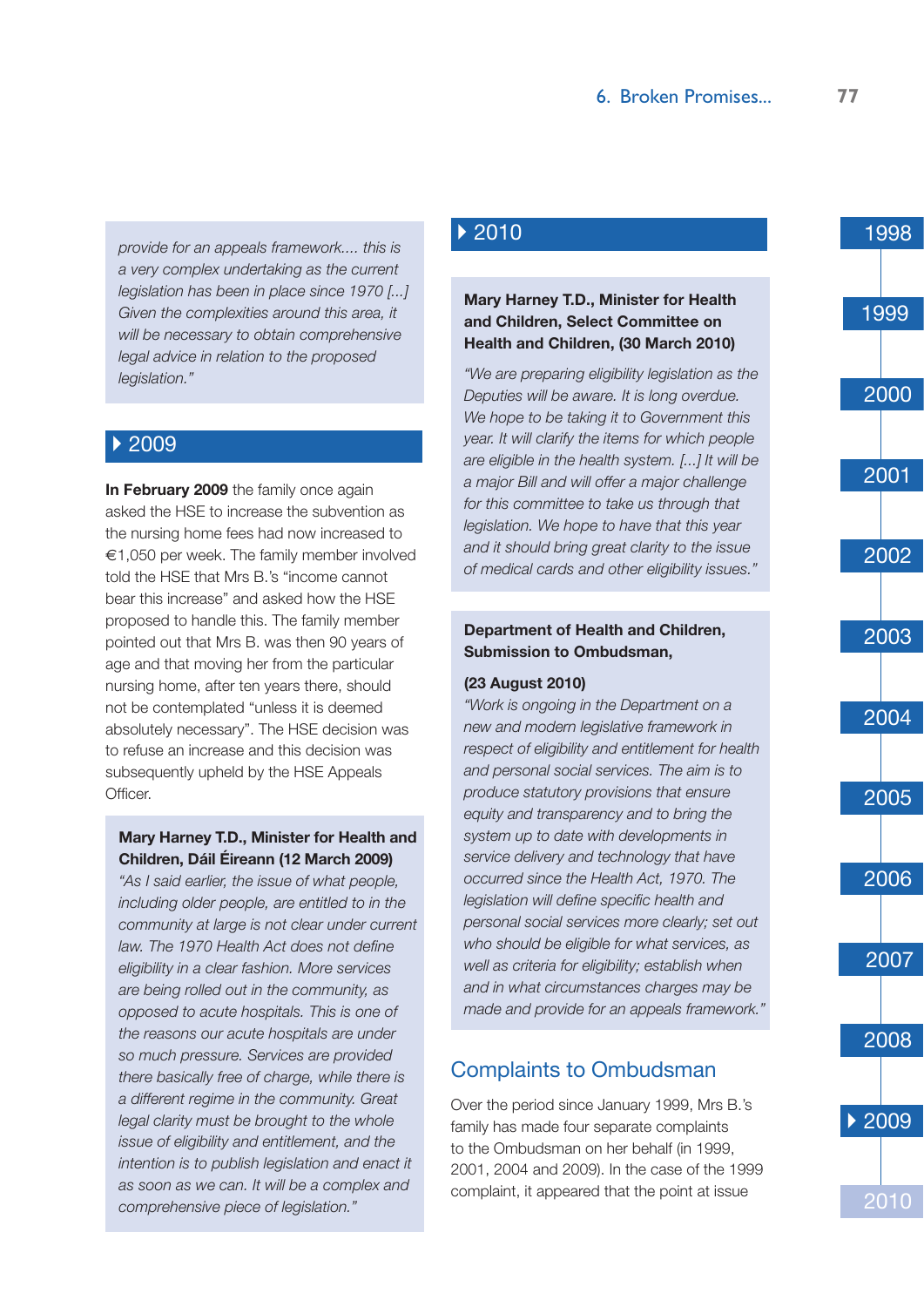was the inclusion in the means assessment of an imputed income derived from the value of Mrs B.'s family home. The Ombudsman accepted that the relevant regulations provided for such an assessment and that he had no basis on which to uphold the complaint.

The second complaint to the Ombudsman was made in late 2001; while, ostensibly, it raised the same issues as the earlier complaint, the context had shifted considerably. In particular, the Ombudsman had published his report *Nursing Home Subventions* (January 2001) and had articulated the view that nursing home care constituted an "in-patient service" and that this was a service to which there was a legally enforceable entitlement under the Health Act 1970. The Department disputed this view though it did accept that the law required to be put beyond doubt. Because the Department had promised to deal with these matters speedily, the Ombudsman took the view in this case, and in other such cases at that time, that it was best to await developments as promised by the Department. Accordingly, the Ombudsman did not proceed further with this complaint on behalf of Mrs B.

In December 2004 a member of Mrs B.'s family again contacted the Ombudsman. In the meantime, there had not been any developments regarding the promised Bill which would clarify entitlements for medical card holders. But the wider context had again shifted in as much as the controversy regarding the right to impose charges for nursing home care had erupted. In fact, this controversy concerned primarily the situation of people, with medical cards, in public nursing homes; but the rights of medical card holders forced by default (in the absence of public beds) into private care had also emerged as an issue.

The family argued that Mrs B. was entitled to a refund by the Health Board of the costs she (and her family) had incurred in the private nursing home given that the private placement came about (as they saw it) because of the failure of the Health Board to provide care in the public system. In these circumstances, the Ombudsman advised the family that, before she would consider this issue, it should make a claim to the Health Board for such a refund. The family member involved agreed to this approach on the understanding that, if necessary, the family could revert to the Ombudsman on the matter. In the event, Mrs B.'s family did not contact the Ombudsman again on this particular angle of the overall complaint.

The fourth complaint was made to the Ombudsman in May 2009. The complaint arose from the rejection of the family's application, in February 2009, for an increase in Mrs B.'s nursing home subvention. It is clear from the terms of the complaint letter that the family, once again, was at the end of its tether in terms of coping with the pressures created by having to meet the private nursing home costs. Mrs B. was stated to have a very high level of debt hanging over her. At the time of finalising this report, Mrs B.'s situation remains unchanged.

With the benefit of hindsight, it is clear that the Ombudsman was perhaps misguided in expecting that all of the issues regarding entitlement to nursing home care would be dealt with clearly and comprehensively, and within a reasonable timeframe, as promised by the Department in 2001. Looking at the story of this one family, it is clear that investigation**(10)** by the Ombudsman at an earlier date might well have helped accelerate the process of clarifying the law in this area.

The Department contends, with the commencement in late October 2009 of relevant provisions of the Nursing Homes Support Scheme Act 2009, that the legal situation has now been clarified. This clarification, according to the Department, is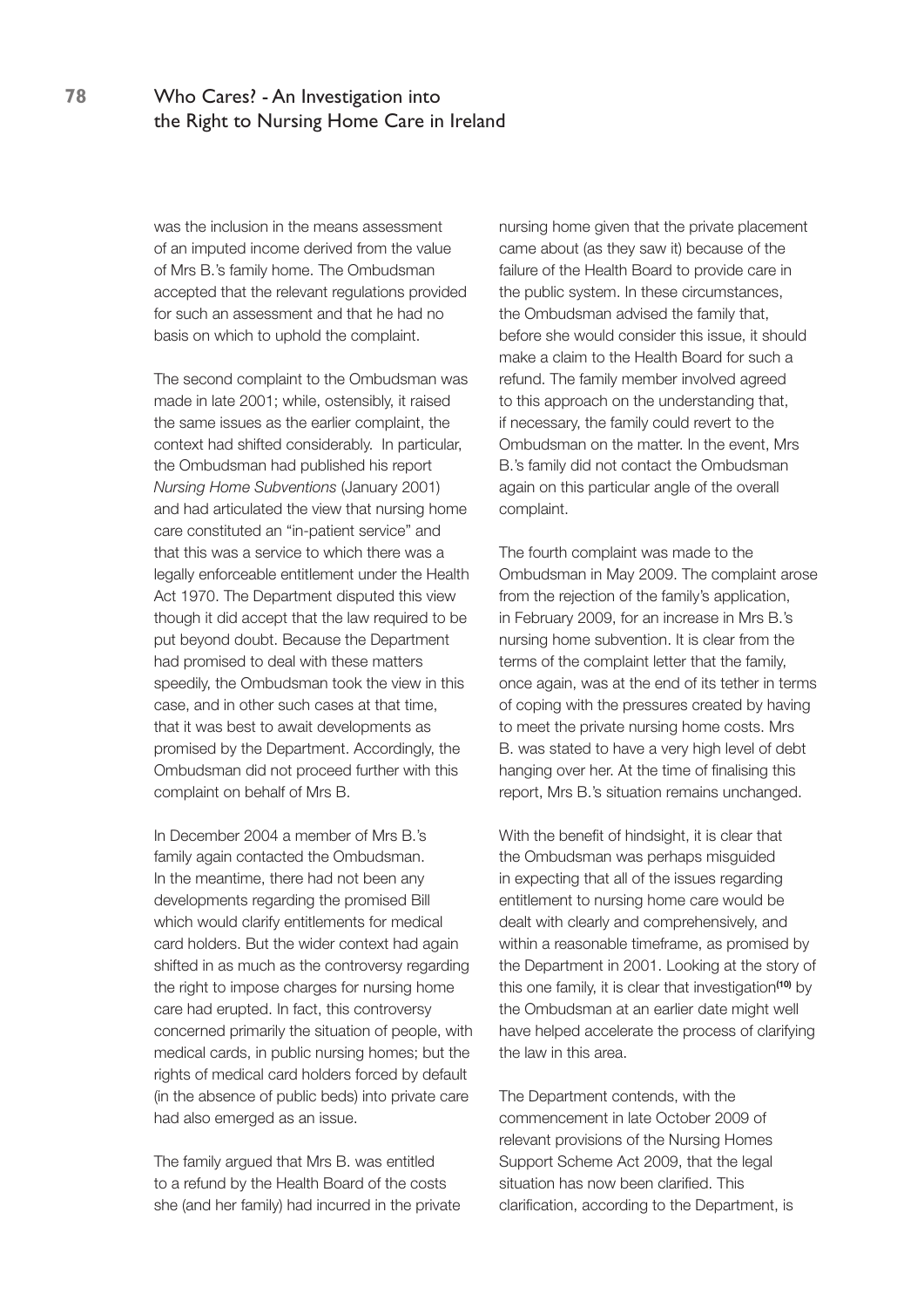that the State has no legal obligation to provide long-stay care for older people; however, it may subsidise the costs of long-stay care subject, amongst other things, to the availability of resources. These new provisions are considered in Chapter 7.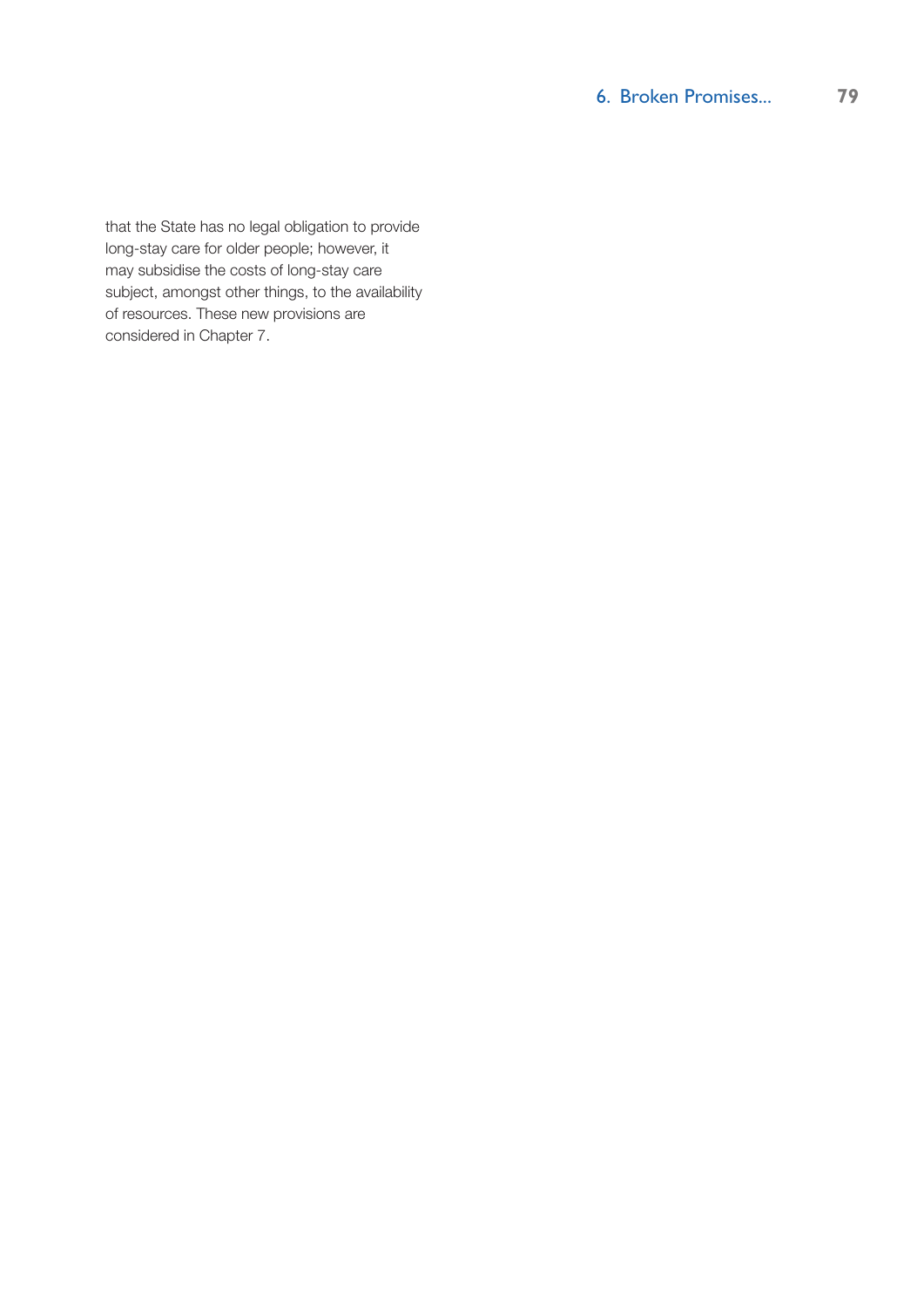# **Notes**

**(1)** Health (Amendment) Act 2005

**(2)** *".. there has been an understandable tendency for the former health boards, with the support of the Department, to be pragmatic and inventive in identifying sources of income. The argument is, therefore, made that the practice of charges for long-stay care over many years was essentially brought about by a shortage of Exchequer finance and justified by a belief that the practice put in place [was] underpinned by a 'defensible legal case' and by the principle of equity... "*

Travers Report, para. 5.13, (March 2005) The Travers Report points out that, in fact, the case for charging was not "legally defensible" and that the legal advice available never supported such a position.

**(3)** *"In a context where neither the Department nor the health boards were informing people of these existing entitlements, the subvention provisions were presented as amounting to a substantial improvement on existing arrangements. This was true only in the sense that many people were not having their existing statutory right vindicated. [...] ... the 1990 Act made no substantive alteration to the existing entitlement to in-patient services. Accordingly, giving financial assistance towards the costs of private care can hardly be seen as an adequate response to the on-going failure to provide the statutory entitlement to public care."*

Ombudsman Report, Nursing Home Subventions (2001), p. 17

**(4)** ibid, p. 50 - 52

**(5)** Mary Harney T.D., Minister for Health and Children, Dáil Éireann, (16 February 2005)

#### **(6)** ibid.

**(7)** The Department contends that the question of an obligation on the HSE to provide long-stay care has been put beyond doubt, since October 2009, by virtue of the NHSS Act 2009. This is considered in Chapter 7. In any event, there are hundreds of outstanding High Court actions in which this question is the key issue for adjudication.

**(8)** Annual Report of the Ombudsman 2008 - "Community Care home resident has in-patient service charge of €96.60 weekly reduced to nil." See also *Investigation Report on a complaint about the imposition and collection of charges* 

*for in-patient services by the HSE (Sacred Heart Hospital, Carlow)* available at http://www.ombudsman.gov.ie/en/ Reports/InvestigationReports/

**(9)** There is no apparent legal basis for this position.

**(10)** The vast majority of complaints to the Ombudsman are dealt with by way of "examination" rather than "investigation". While an examination is a detailed and time consuming process, it is a less formal process than is an investigation. In particular, an investigation generally involves a written report which, in most cases nowadays, will be published. In addition, an investigation generally will have specific findings and recommendations which, if not accepted by the public body concerned, is likely to cause the Ombudsman to make a special report on the matter to the Dáil and Seanad.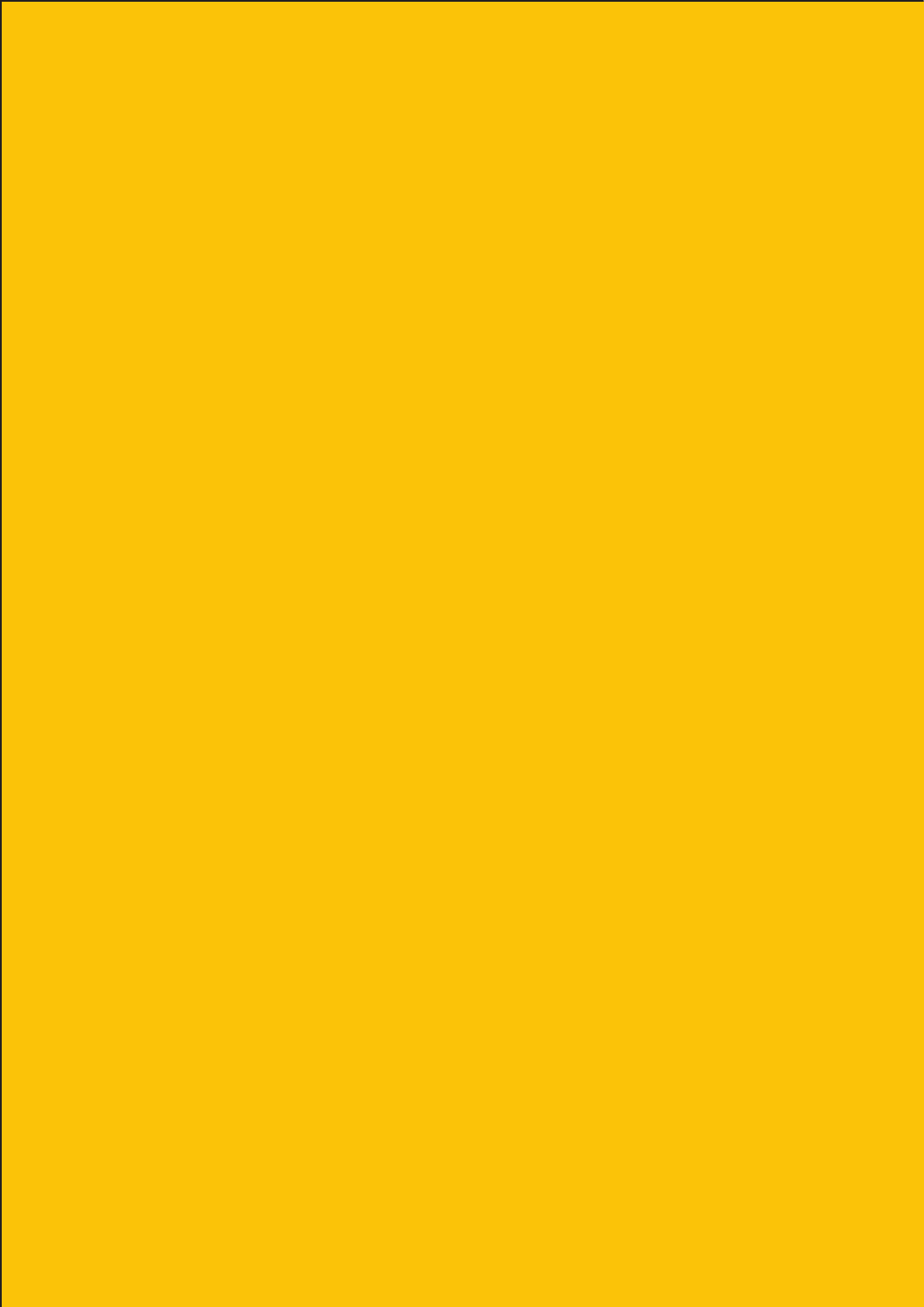**"We are making fair what has been unfair. We are making consistent what has been haphazard. We are making sure what has been in doubt. What has been sure what has been in doubt..."? Proposals for the co-financing of longstay residential care .... A Fair Deal, The Nursing Home Care Support Scheme may result in the withdrawal of an existing entitlement to which older people have a legal right. Although individual older people may take legal cases to challenge the legal right. Although indivizual NURSING as OMES allenge in the legality of any of the about, this URSING as psychological burden for the individuals concerned. There are no public legal**  psychological purgen for the SUPPORT SCHEME<sup>IIC legal</sup><br>nechanisms available to of SUPPORT iSCHEMEsee their **legal rights being eroded, and who wish to vindicate and protect those rights". "...making sure what has been in doubt..."? "Up to now what happened was those who were very poor went into long-stay nursing homes. They went**  vas those who were very poor w<br>n a queue to get state facilities an MAKING SURE WHAT HAS BEEN IN d those who had very modest means ended up in a nursing hompouBTthen? families **paying – I know several families who re-mortgaged their houses who have come to see me as a politician, some who would be friends, where they re-mortgaged their house to pay, so Fair Deal was to end that. Nobody will lose more than 15% of their house. I think that's a good balance between what the taxpayers will pay and what you are asked to contribute yourself." http://theoatmeal.com/comics/ apple "...making sure what has been in doubt..."? "We must establish the right of older people to services and then impose a duty on service providers to meet those needs. The idea of rights based policies seem passé. It is as if we have done that. However, older people and their carers do not know what they has been in doubt..."? "The Nursing Homes Support Scheme is a voluntary scheme of financial support for people in need of long-term residential care. Its basic premise is that each applicant's ability to meet his or her own care costs is calculated and the State then commits to meeting any outstanding balance subject to the availability of resources. Thus, in the first instance, the responsibility to meet the cost of long-term residential care rests with the individual. This been in doubt..."? "I can confirm that following a meeting in the Department ... the following position has now been adopted with regard to care groups not falling under Older Persons Services: As and from today, no person outside the scope of Older Persons Services [those under 65 years] will be dealt with under the Nursing Homes Support Scheme. This memorandum is to inform you of the situation but further communication will issue next week when we receive making sure what has been in doubt..."? "I refer to my previous memo of 16 April 2010 regarding the above matter. I can confirm that following this memo, I received further clarification from the Department of Health and the following position has now been adopted with regards to care groups not falling traditionally under Older Persons Services: All persons ordinarily resident in**  Act 2009 -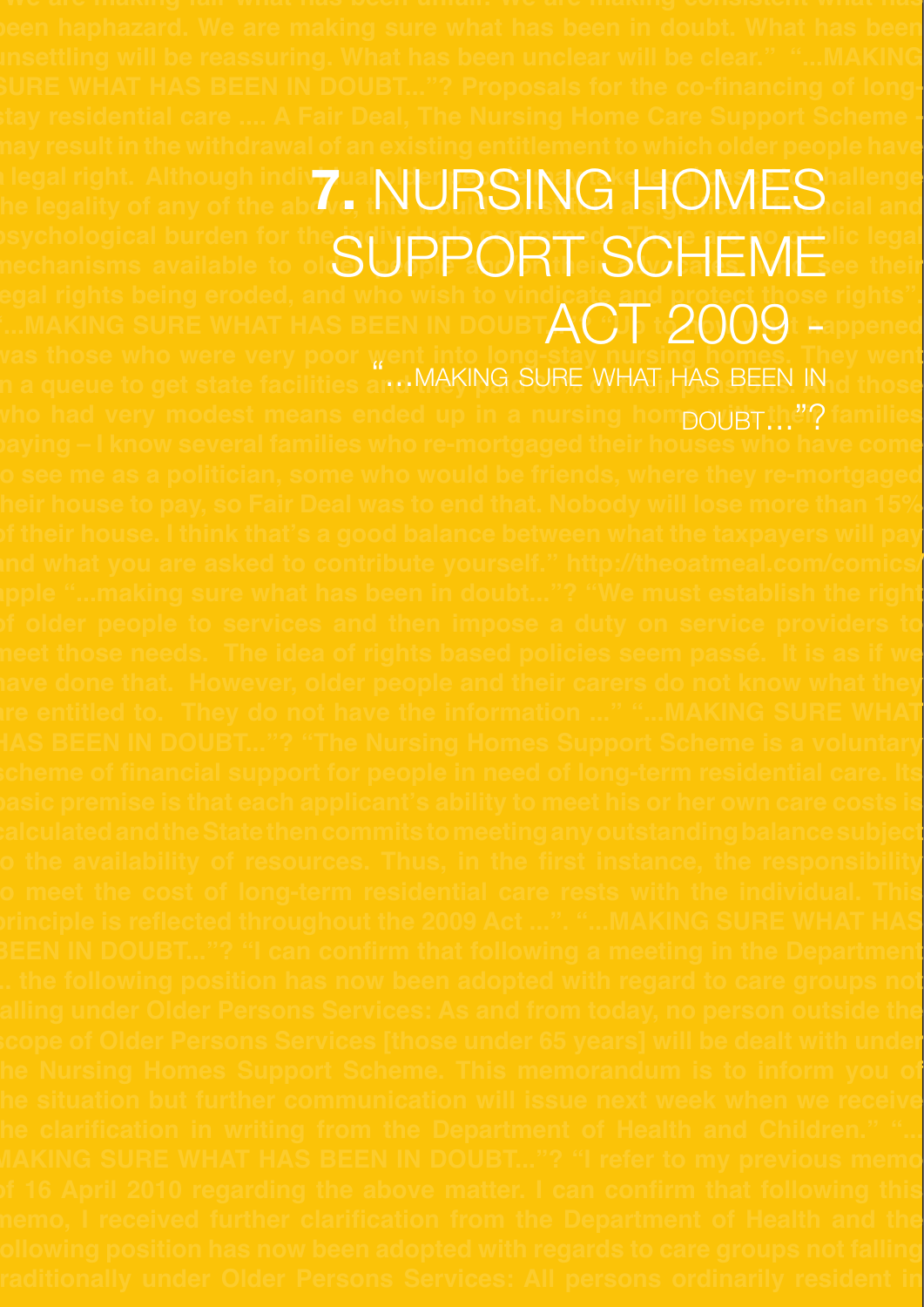#### 7. Nursing Homes Support Scheme Act 2009 **83** "...making sure what has been in doubt..."?

# 7. Nursing Homes Support Scheme Act 2009- "...making sure what has been in doubt..."?

The NHSS Act 2009 provides the statutory framework for the operation of a scheme of financial support for those who require long-term nursing home care. It replaces the existing scheme of nursing home subventions, in place since 1993; unlike that scheme, it applies whether the applicant is in a private or in a public nursing home.

The NHSS Act 2009 was enacted in a context where:

- very many older people in need of nursing home care were unable to access public care to which they had an entitlement;
- these older people were forced, in the absence of public care, to avail of expensive private nursing home care;
- while there was a scheme of State subventions for those entering private care, this scheme was very inadequate, operated quite inconsistently across the country and, as a consequence, many older people and their families endured hardship and stress, both financial and psychological;
- the State, through the Department, had been promising for decades that legislation to resolve all of these issues would be enacted.

The Department acknowledges that this was the situation. In fact, the NHSS Act was promoted by the Department on the basis that *"We are making fair what has been unfair. We are making consistent what has been haphazard. We are making sure what has been in doubt. What has been unsettling will be reassuring. What has been unclear will be clear."* 

**Mary Harney, T.D., Minister for Health and Children, Dáil Éireann, (13 November 2008)** 

the existing arrangements were very unfair hence, presumably, the Department's decision to "market" the legislation as the "Fair Deal" scheme.**(1)** For example, speaking in the Seanad on 10 June 2009, the Minister for State at the Department, Áine Brady T.D., commented:

*"In short, the present situation is unfair and unsustainable. It is deeply unfair that people of the same means face radically different costs for nursing home care, depending on where they live or whether their nursing home is public or private. It is deeply unfair that one person and his or her family with modest means could face very high bills to pay for care, while another might pay relatively little even though he or she had substantial means and assets. It is deeply unfair and unsettling that so many people and their families had no other option but to sell the family home to pay for care. "* 

The Department, which argues that there was no existing right to be provided with nursing home care, represents the NHSS as a very positive development; those who believe there was an existing right to be provided with nursing home care, and who see the NHSS as having rescinded that entitlement, are less enthusiastic.

The Ombudsman takes no view on the merits of either of the broad policy choices. Her concern is that the State agencies should implement the law, whatever it provides. But she is also very concerned that the law should be clear and unambiguous and that the public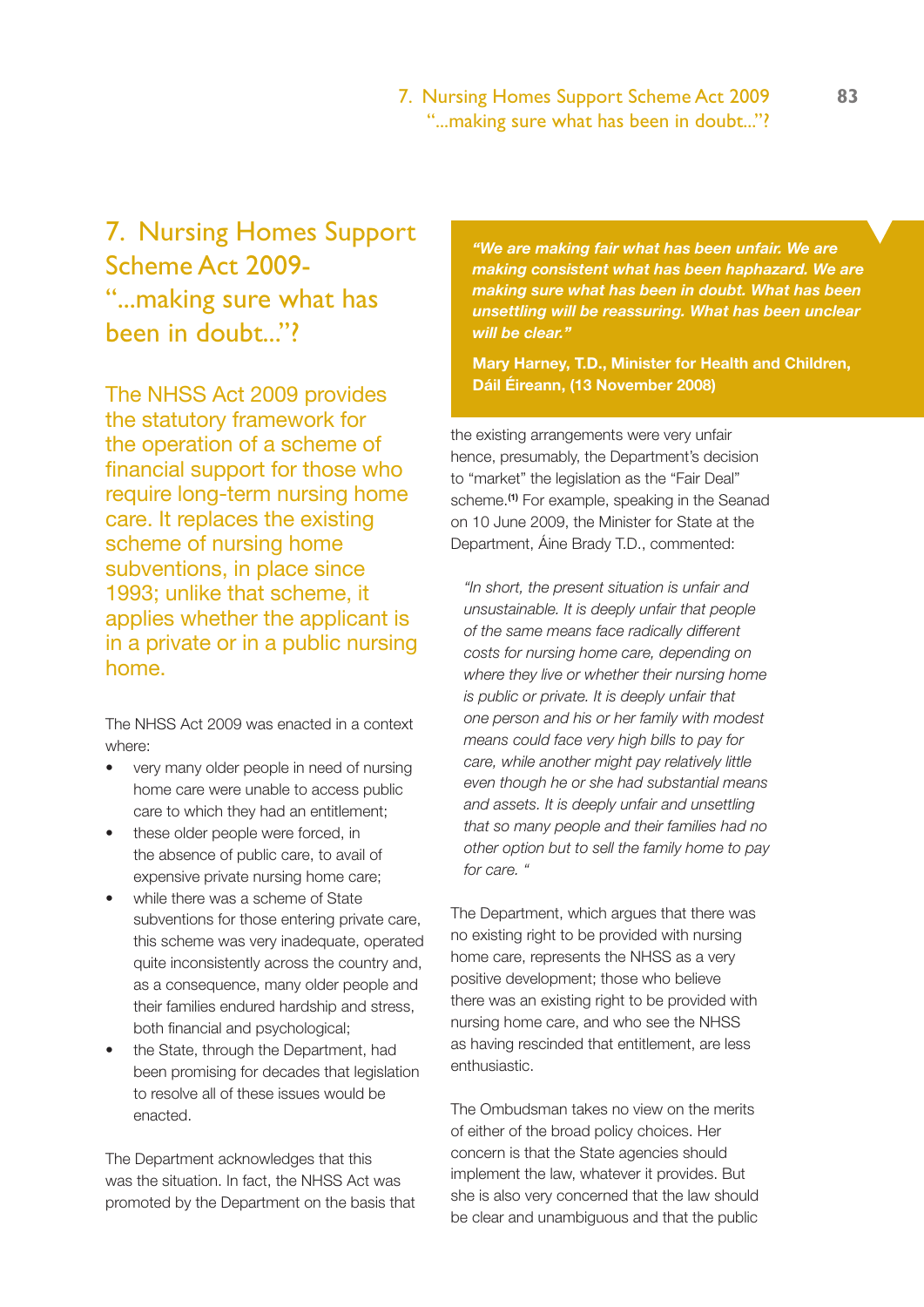*"Proposals for the co-financing of long-stay residential care .... A Fair Deal, The Nursing Home Care Support Scheme - may result in the withdrawal of an existing entitlement to which older people have a legal right. Although individual older people may take legal cases to challenge the legality of any of the above, this would constitute a significant financial and psychological burden for the individuals concerned. There are no public legal mechanisms available to older people and/or their advocates, who see their legal rights being eroded, and who wish to vindicate and protect those rights".*

**National Council for Ageing and Older People, Annual Report 2007**

> should not be in any doubt, particularly in an area as sensitive as care of the elderly, as to the State's obligations and the individual's entitlements.

The question posed in this chapter is whether the enactment of the NHSS Act resolves the issues at the heart of this investigation report. To answer this question, it is necessary to establish what precisely is provided for in the NHSS Act. The position of the Department

*"The Nursing Homes Support Scheme is a voluntary scheme of financial support for people in need of long-term residential care. Its basic premise is that each applicant's ability to meet his or her own care costs is calculated and the State then commits to meeting any outstanding balance subject to the availability of resources. Thus, in the first instance, the responsibility to meet the cost of long-term residential care rests with the individual. This principle is reflected throughout the 2009 Act ...".*

**Letter from Department of Health and Children to Ombudsman's Office, (8 January 2010)**

would seem to be that it deals comprehensively with the specific issue of long-stay nursing home care for the elderly but that it does not purport to deal comprehensively with the wider issue of eligibility for health services more generally. **(2)**

## NHSS: According to the Department ...

The following account of the NHSS Act is based mainly on a detailed letter to the Ombudsman's Office from the Department dated 8 January 2010: **(3)**

- 1. The NHSS Act creates a new legal category of service known as *"long-term residential care services"* (LTRCS).
- 2. The NHSS Act defines LTRCS as meaning *"maintenance, health or personal care services, or any combination thereof"*; according to the Department *"the definition seeks to capture what is commonly understood as long-term nursing home care ..."*.
- 3. The intention of the NHSS Act (according to the Department) is to draw a clear distinction between LTRCS and *"the broad range of services which may come within the term 'in-patient services'"*; LTRCS *"is now a stand-alone concept rather than a sub-set of in-patient services"*.
- 4. There is no legal right to be provided with LTRCS and there is no obligation on the State to provide such a service; but the State will, subject to the availability of resources and other conditions, contribute to the cost of the service. The Department stresses in particular that responsibility for providing nursing home care rests clearly with the individual: *"In summary, then, each individual is liable to meet the full costs of their long-term residential care, although they can apply to the HSE for financial support ... in accordance with the terms of the Nursing Homes Support Scheme."*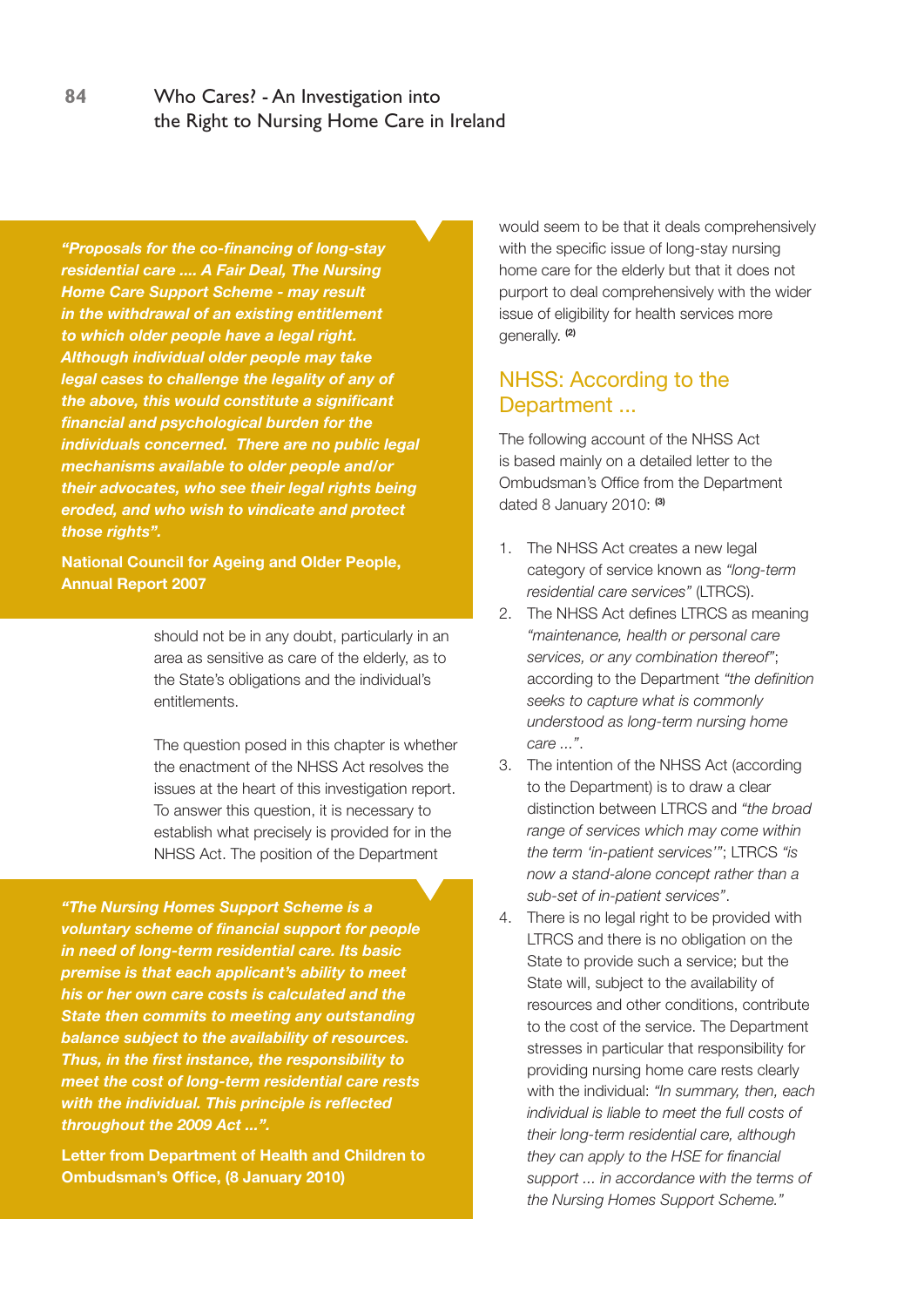### 7. Nursing Homes Support Scheme Act 2009 **85** "...making sure what has been in doubt..."?

5. The HSE is both the administrator of the NHSS as well as being a LTRCS provider. From the individual's perspective, the financial arrangements will be the same whether he or she is in a private or public nursing home.

The Department makes it very clear that the NHSS represents a new model of provision. For decades, the Department and successive Ministers supported a model based on State provision of long-term care but with the condition (not reflected in law in the case of medical card holders) that it is reasonable and fair that people should make a financial contribution towards the costs. In essence, this was a model where the State took responsibility but sought a contribution from the individual or the family. The NHSS model is quite different. The model now is based on the principle that responsibility for long-term care rests primarily with the patient and/or family; the State **may** support the patient/family financially but this is subject to the availability of resources and to the individual satisfying a means test. Support under the NHSS is not guaranteed and the Scheme is not demand-led. If demand outstrips the availability of resources then the applicant may be placed on a waiting list until such time as resources become available.**(4)** There is no legal entitlement to financial support.

People who avail of private care, in the absence of public care, will now have a cap on the amount they must pay for private care; this cap is expressed as a percentage of means (80% of assessable income and 5% of the value of assets). People who, in future, succeed in getting care in a public nursing home will be worse off than people in similar situations previously. This is because, under previous arrangements, the maximum charge for public long-stay care was €153.25 per week. Under the NHSS, this charge will be expressed as a proportion of the person's means inclusive of assets. A key feature of the NHSS is that the

cost to be borne by the individual will be the same whether or not the care is provided by the private or public sector. However, there is no guarantee that NHSS funds will be available

*"Up to now what happened was those who were very poor went into long-stay nursing homes. They went in a queue to get state facilities and they paid 80% of their pensions. And those who had very modest means ended up in a nursing home with their families paying – I know several families who re-mortgaged their houses who have come to see me as a politician, some who would be friends, where they re-mortgaged their house to pay, so Fair Deal was to end that. Nobody will lose more than 15% of their house. I think that's a good balance between what the taxpayers will pay and what you are asked to contribute yourself."*

**Mary Harney, T.D., Minister for Health and Children in Irish Examiner, (12 June 2010)**

and (as the Department sees it) there is no longer any obligation on the HSE to provide nursing home services. **(5)**

In fact, if the Department is correct in its analysis of the legislation, the HSE could choose not to provide nursing home services at all and leave this area of service to the private and voluntary providers. It may be contended that the State has no intention of withdrawing from direct involvement in residential care of the elderly and that it does not propose to confine its involvement to that of regulation [the responsibility now of the Health Information and Quality Authority] and the provision of cash subsidies to nursing home residents.

All of the above is premised on the understanding, on the Department's part, (a) that people have no right, under section 52 of the Health Act 1970, to be provided by the HSE with long-stay nursing home care and (b) that the HSE has no obligation to provide nursing home care to any particular person or to provide nursing home care at all.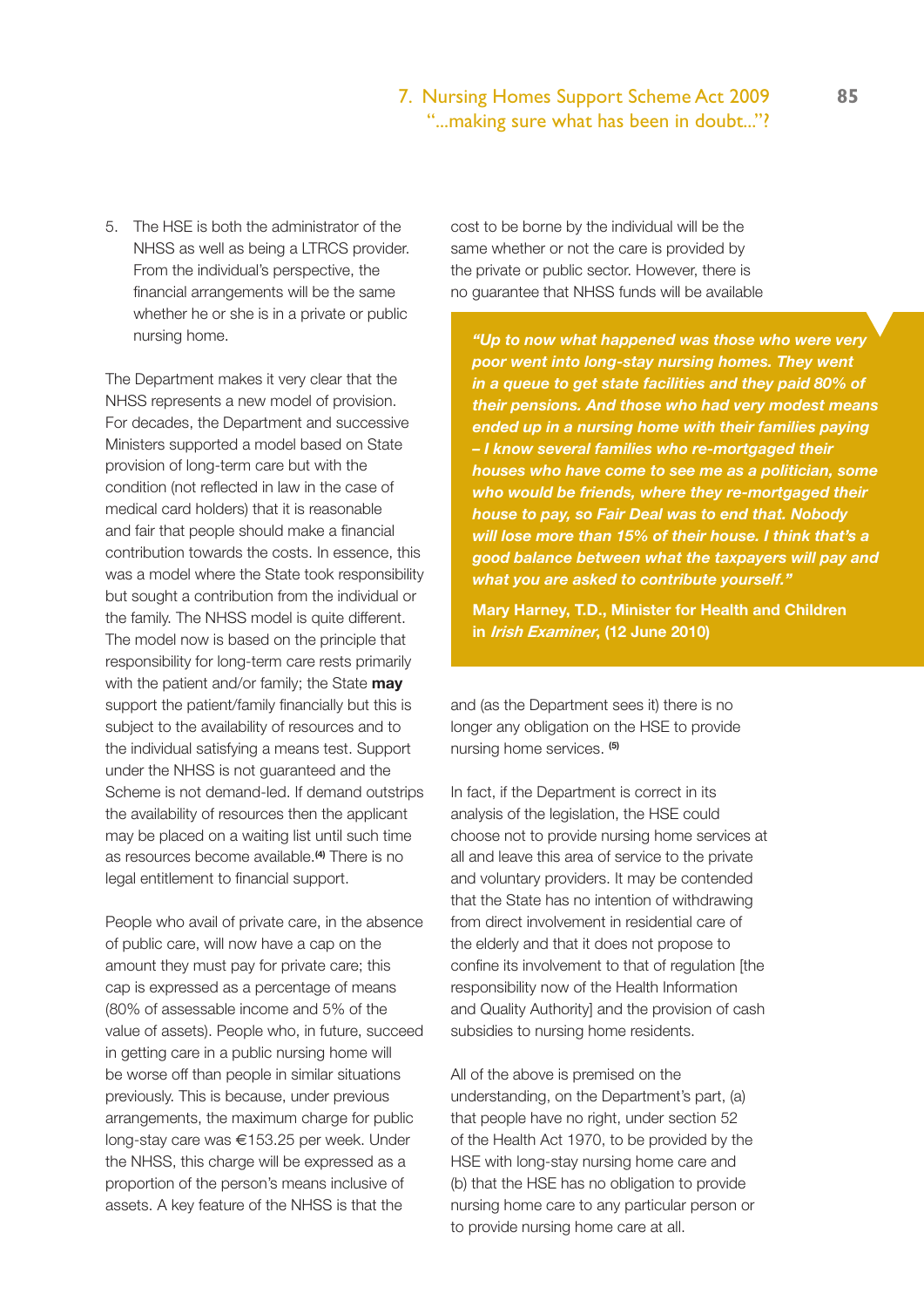*"We must establish the right of older people to services and then impose a duty on service providers to meet those needs. The idea of rights based policies seem passé. It is as if we have done that. However, older people and their carers do not know what they are entitled to. They do not have the information ..."* 

**Age Action submission to Joint Committee on Health and Children, (3 July 2008)**

# NHSS: Issues raised with Ombudsman ...

At the time of writing, the NHSS has been in operation for less than a year. Clearly, this is too brief a period on which to base any detailed assessment of the Scheme's implementation. It is evident that in practice the NHSS does represent a considerable improvement over the more haphazard and inequitable arrangements which have been a feature of the State's involvement, over several decades, in long-stay care for older people. At the same time, the Ombudsman's Office has received a number of complaints, and been made aware of some particular issues, which raise some unsettling questions about the future operation and direction of the Scheme. Some of these issues are outlined below.

#### "Young Chronic Sick"

There is some lack of clarity regarding the type of patient whose needs are intended to be met under the Scheme. Within the HSE there was, at least for a period, a view that the NHSS applied only to those over the age of 65 years and that it was not available to those under 65 years who needed long-term residential care.

The majority of those in need of long-stay nursing home care are in the older age bracket and generally over the age of 65 years. There is a smaller group of those, under 65 years

of age and sometimes referred to as the "young chronic sick", who also need long-stay nursing home care. Finding suitable long-term placements for this younger group is often problematic not least because long-term residential services tend (but not exclusively) to be the preserve of the HSE's Older Persons Services. Yet the legal entitlement of these younger people to residential care, whether based on the NHSS Act or on section 52 of the Health Act 1970, is broadly the same.

Over the years, the Ombudsman has from time to time received complaints from, or on behalf of, such "young chronic sick" for whom the health board or HSE had failed to make suitable provision. One such complaint, made by the daughter of the patient in 2008, may be summarised as follows:

*The complainant's mother, Mrs. J., required long-stay care because of a medical condition (brain tumour). However, because of her relatively young age (57) the health board had no suitable long-stay placement for her and declined to place her on a waiting list for a publicly funded long-stay bed as these beds were reserved for those over the age of 65 years. According to the health board, Mrs. J. was in the category of the "young chronically ill" and so did not qualify for admission to a long-stay hospital.* 

*As a result, and in the absence of any publicly-funded long stay placement, Mrs. J. had to go into a private nursing home. Although she eventually received fullrate subvention under the Nursing Home Subvention Scheme plus a top-up (according to the HSE paid from the Disability Services budget) to help meet the shortfall in the nursing home fees, according to her daughter all of her savings nevertheless went towards the nursing home costs. Mrs. J. died in the private nursing home in May 2005. In all, she had been three years in private nursing*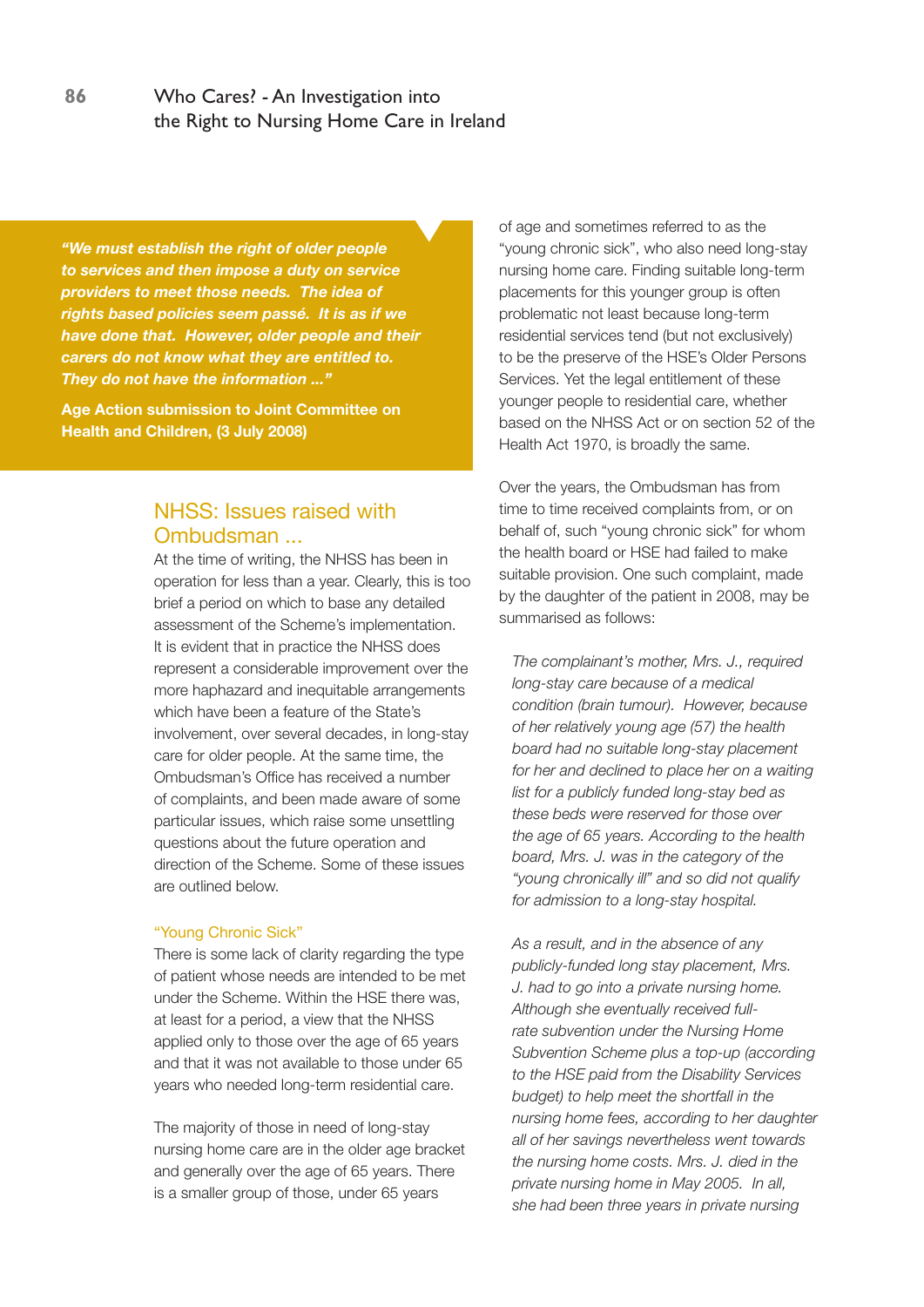### 7. Nursing Homes Support Scheme Act 2009 **87** "...making sure what has been in doubt..."?

*home care because of the failure of her health board to provide her with the in-patient services to which she was entitled.* 

*Mrs. J.'s daughter believed that her mother should not have had to go into private nursing home care and that she should have been provided for by the health board. Her daughter claimed under the Health Repayment Scheme for repayment of the charges actually paid by her mother prior to December 2004 (the date charges for inpatients services ceased). However, this was refused on the basis that she was a private resident in a private nursing home. Her subsequent appeal was also disallowed.*

#### Ombudsman Comment

**In effect, Mrs. J. was treated as a person with no entitlement to appropriate care for her medical condition and the most she could expect was to avail of the nursing home subvention scheme which, at the time, provided a subsidy for those who had chosen care in a private nursing home. In fact, Mrs. J. needed in-patient services and had an entitlement to be provided with such services by her health board; she availed of care in a private nursing home, not as a matter of preference, but because of the failure of the health board to provide for her. Had the NHSS been in operation, Mrs. J. might well have fared better in the sense that her own contribution to nursing home costs would have been smaller. There might, however, be a question as to whether all of her care needs would be covered under the agreed costs arrangements which apply to nursing homes participating in the NHSS discussed further below.**

Perhaps because the NHSS was developed within the Department by its Older Persons Services, there seems to have been little

anticipation of the fact that some people under 65 years old will also require long-term residential care. The Ombudsman has learned that at one point the HSE, acting apparently in consultation with the Department, decided to confine the benefits of the NHSS to those who fall within the age group served by its Older Persons Services and, accordingly, to exclude from the Scheme all persons under the age of 65 years. This decision was conveyed in an internal HSE memorandum on 16 April 2010 - see below. On the face of it, the HSE had no demonstrated legal basis for choosing to exclude all those under 65 years from the benefits of the Scheme. Indeed, the Department's own advance information material made it clear that the Scheme is not just for those over 65 years of age.**(6)** In any event, a question must arise as to whether such an exclusion would amount to discrimination, on grounds of age, of a kind not allowed under the Equal Status Act 2000.

Very shortly following the memorandum of 16 April 2010, the HSE issued a more nuanced memorandum - see page 88 - which in effect said that, while the NHSS is open to people of all ages, younger people requiring long-stay care are likely to have needs not capable of being met under the care packages agreed with those private nursing homes participating

*"I can confirm that following a meeting in the Department ... the following position has now been adopted with regard to care groups not falling under Older Persons Services:*

*As and from today, no person outside the scope of Older Persons Services [those under 65 years] will be dealt with under the Nursing Homes Support Scheme. This memorandum is to inform you of the situation but further communication will issue next week when we receive the clarification in writing from the Department of Health and Children."*

**Internal HSE Memorandum, from the Assistant National Director for Older Persons, (16 April 2010)**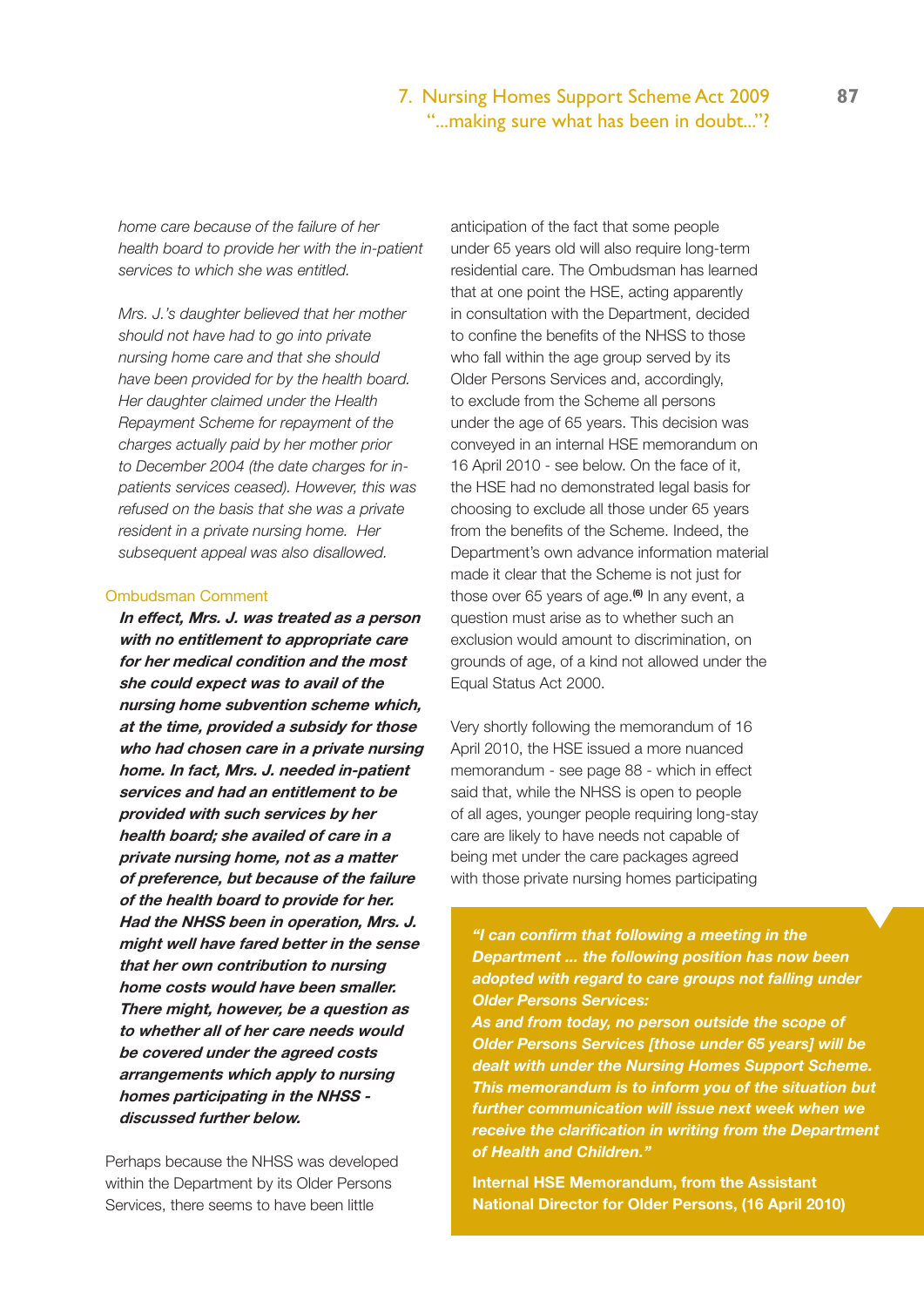in the Scheme. It seems to the Ombudsman, however, that this difficulty is not one arising from the legislation itself; rather, as dealt with in some detail below, it appears to arise from the fact that the care packages agreed with the private nursing homes cover a basic level of care only.

There is a view within the Department and the HSE that many of those under 65 years who need long-term care are likely to be people with a disability or mental health needs and that such needs are not intended to be met under the NHSS Act.**(7)** In a letter to the HSE, dated 21 April 2010,**(8)** the Department points out that the NHSS Act *"only covers 'long-term residential care' which includes nursing and* 

*"I refer to my previous memo of 16April 2010 regarding the above matter. I can confirm that following this memo, I received further clarification from the Department of Health and the following position has now been adopted with regards to care groups not falling traditionally under Older Persons Services: All persons ordinarily resident in the State are entitled to apply for long term residential care under the Nursing Homes Support Scheme Act, regardless of the care group. In order to avail of financial support under the Scheme, one must be placed in a designated facility, i.e. predominantly for the care of older persons. Where a person seeks to access care in a private facility that is seeking to charge an amount in excess of that as is approved by the NTPF, then no support shall be payable under this scheme. Accordingly, this will be a matter for other care groups to facilitate placement. The Department of Health will provide further clarification as to whether other care groups may enter into contract arrangements for long term care."*

**Internal HSE Memorandum, from the Assistant National Director for Older Persons, (27 April 2010)**

*personal care, basic aids and appliances, bed and board and laundry facilities"*; the letter goes on to say, at least by very strong inference, that the NHSS Act does not extend to the provision of "therapies, behavioural programmes and communication devices". This issue of restrictions on the level of service intended to be covered by the NHSS is considered further below.

However in August 2010, as this report was being finalised, the Ombudsman received a complaint which, on the face of it, adds to the confusion regarding the intended scope of the NHSS Act. The complaint concerns a young man in his early twenties with an acquired brain injury (long-term coma) who has significant assessed care needs. He has been cared for in an acute hospital for almost two years. The hospital acknowledges that it is not in a position to cater adequately for his care needs and it appears that an appropriate place in a HSE or other public facility is not available. There is a place available for him in a private nursing home which provides specialist care for patients with an acquired brain injury. However, the costs of this placement are considerable. Notwithstanding that the level of care needed by this young man is well outside the range of care covered under the NHSS, the HSE has nevertheless offered support under the NHSS towards the costs of the private nursing home. The support offered under the NHSS is not sufficient to meet the costs involved. It appears that the calculations may have been done by reference to a standard care package (negotiated, presumably, with the NTPF) rather than by reference to the young man's actual care needs. At the time of writing, this complaint is still being examined by the Ombudsman. What is of interest, in the present context, is the fact that the HSE has sought to meet its obligations by offering support under the NHSS Act.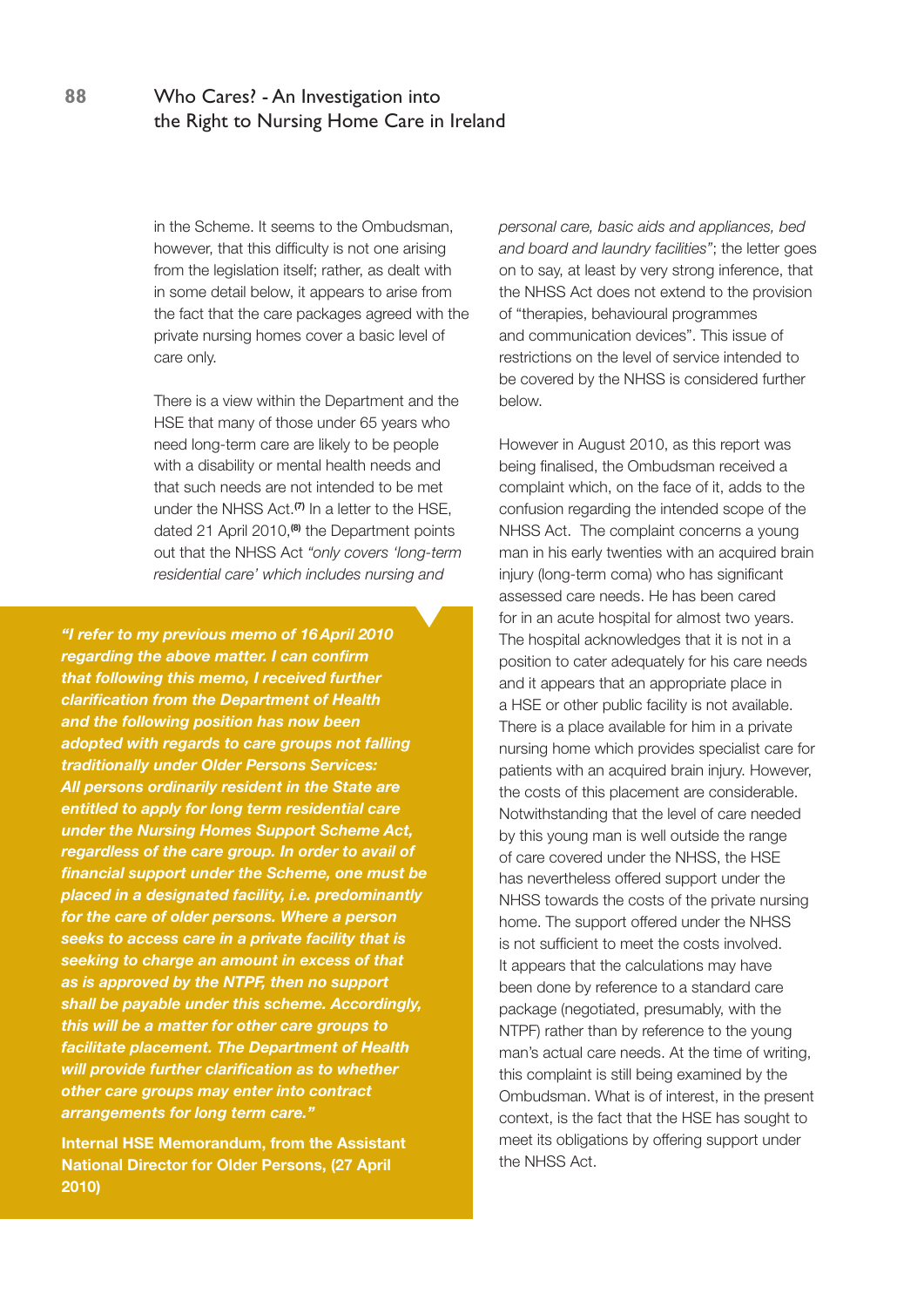#### 7. Nursing Homes Support Scheme Act 2009 **89** "...making sure what has been in doubt..."?

The Ombudsman has been made aware of a further issue arising in situations where a younger person avails of the Scheme. One recent complainant has argued that the NHSS financial assessment, as operated currently, fails to take account of the needs of families who must continue to run a household (including paying a mortgage) while also having to make a substantial contribution to the nursing home costs of a family member. This complainant observes that the NHSS was designed with older people in mind who would not have ongoing mortgage and other household costs and that, as currently operated, it is unfair on families such as her own. This complainant's own account is set out below.

The complainant's spouse has had a long-term illness for many years and had to retire from work in 2003. He was cared for at home until September 2009 when he suffered a further decline. Following four months in hospital, he was transferred to a private nursing home under the provisions of the NHSS. The complainant feels that they were rushed into the NHSS without sufficient information; she also believes the NHSS is not suitable for people like her husband and herself who have a mortgage to pay as well as all of the usual household expenses to meet. After the NHSS contribution, she and her husband must pay in excess of **€**400 pw for his nursing home care. The extracts below are from a statement she provided to the Ombudsman in August 2010.

*"In September 2009 P. suffered a further decline resulting in loss of speech and the power of his only functioning arm and hand. This was a devastating loss as any independence he had was now gone. Huge anxiety and stress followed from then in every aspect of P.'s life and that of his family. He was taken by ambulance to A&E and was admitted some time later that night.* 

*His deteriorating condition caused a lot of concern on several occasions over the next few months. It became obvious that P. would need extended care into the future which was a lot for us as a family to accept as P. is in his early sixties. At that time another family member was also very ill and sadly died. This was an immensely stressful time in our lives. Christmas was approaching and with the weather so bad it was extremely difficult to travel between two hospitals and also travel to work.*

*P. remained in hospital until early 2010. In October 2009 we were told by the hospital that we would have to apply for the Fair Deal Scheme as it was the way forward in Nursing Home Care. When we asked about the Scheme and an explanation of it, we were told that it was a new scheme and it would take time to understand. So I was expected to apply for a scheme that neither I could understand nor they could explain to me. I was given a booklet that I was told would explain all! On reading the booklet we had lots of questions. The HSE were on a "go slow" at the time and several phone calls and many hours of tearful, anxious and frustrating sleepless nights were spent trying to come to terms with Fair Deal. This scheme was sold to the media and clients as being stress free and taking pressure off families and a good deal for one entering nursing home care. But in our experience this certainly has not been the case.*

*The hospital continued to put pressure on us as they, we were told, had 32 patients awaiting beds in A&E and needed to move P. on from the unit he was in to long term care. This was a very upsetting time, we were also phoned at home regarding this. With P.'s complex health issues, the family bereavement, the extreme weather conditions, the loss of my husband of over 30 years and now the worry of the cost of the*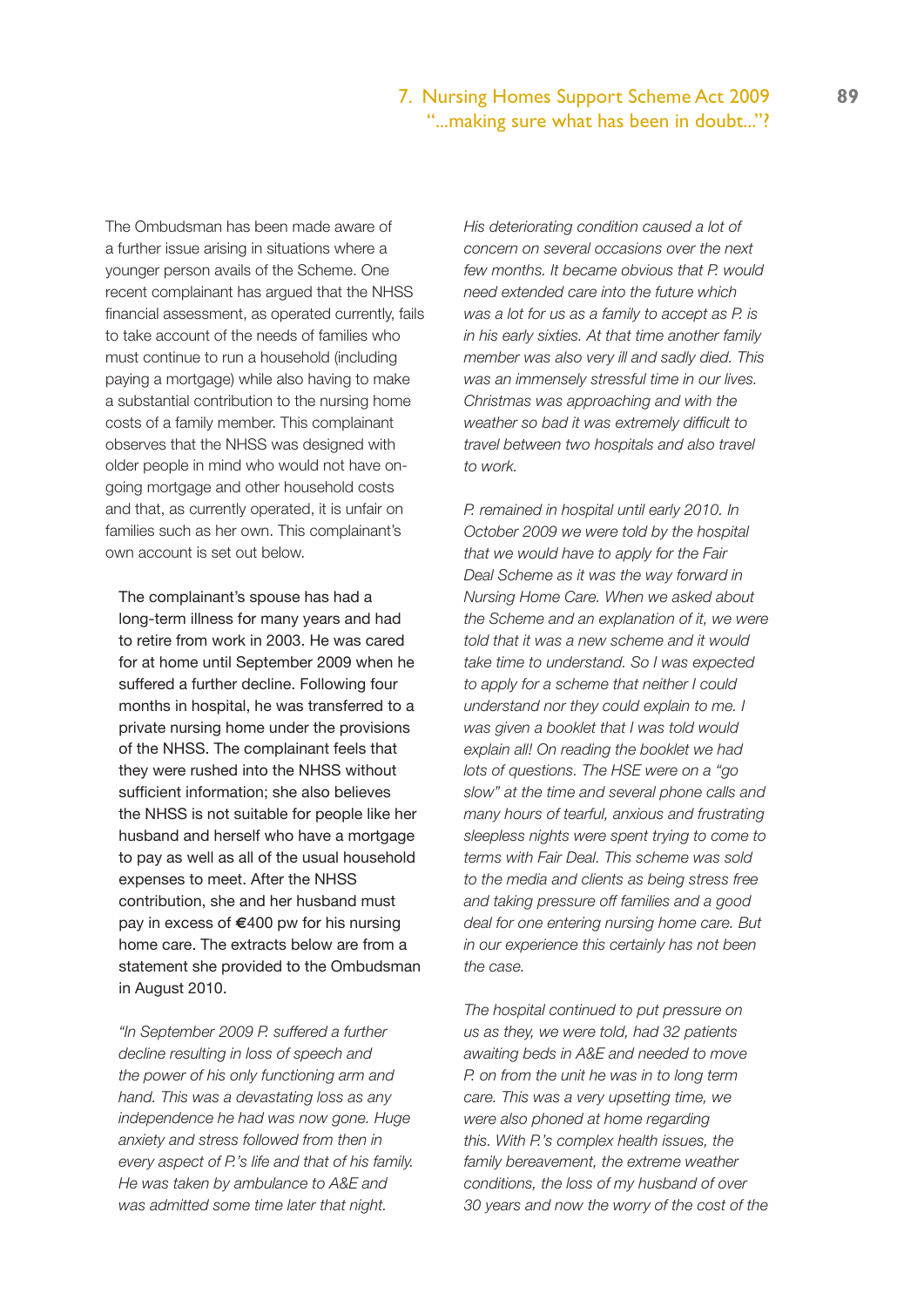*Fair Deal Scheme, I was in turmoil. My doctor can verify this.*

 *P. is fully aware of everything that is going on, he is anxious about his future and is concerned about the stress that this is causing. He was asked while in hospital if the form had been returned to Fair Deal and I feel that pressure was put on him which was totally unfair as it was out of his control. When the forms were finally sent in, it was another anxious time waiting for the reply. We worried about the cost as the allowances were very little to cope with running a house and paying bills. When we received the cost it was a big shock. I then received a call from the HSE pressurising me to sign up to the ancillary grant which I had applied for under the Fair Deal. I was given no choice at the time and did not understand what I was signing up to when I rushed into it. People we sought clarity from at that time didn't seem to understand the scheme themselves. I signed up for Fair Deal as I was advised that we would have to pay the full cost of P.'s interim hospital stay.* 

*I received a phone call from the hospital stating that a bed had been secured in a nursing home for P. as they were moving patients on to relieve the A&E Department. We only got two hours notice of this. This was a very emotional time for P. as he was now going to a nursing home instead of coming home. He was very upset and was transferred in our absence. As customers we had to buy into nursing home care without understanding the full cost of payment into the future. P. was admitted into the nursing home without knowing the details of the costs involved. That is unfair to any client.*

*This is not a fair deal for people of our age group, i.e. under 65. It is definitely not a "one size fits all". We never refused to pay a fair cost. We are compliant tax payers all of* 

*our working lives and P. still pays tax on his pension. We seem to be one of the first of our age group to have signed up to Fair Deal as quite clearly the scheme is in its infant period. The whole experience has proved to be incredibly stressful for all of our family. It is also true to say that Fair Deal is a huge intrusion on a family's privacy, for e.g. see complete application form."*

While this complainant has raised a number of issues concerning the operation of the NHSS, it is not within the scope of this present report to consider them in any detail. However, on the specific argument that the financial assessment operates unfairly in the circumstances of families such as hers, it is relevant to point out that the NHSS Act **(9)** allows the Minister, by regulation, to extend the range of "allowable deductions" which apply to the financial assessment of NHSS applicants. The Minister could, for example, prescribe that mortgage payments on the family home be taken as an "allowable deduction" just as rent payments on one's main residence are currently allowed for in the assessment.

## Range of NHSS Services

Another issue of concern is that in practice the range of services covered by the NHSS is quite narrow and excludes many elements which, on the face of it, are services which one would expect to be included as part of longterm nursing home care. Entitlement to State support under the NHSS arises only where the applicant is resident in an approved nursing home. Approved nursing homes, in the case of private nursing homes, are those which have entered into an agreement as to the maximum amounts to be charged for the provision of certain care services. The National Treatment Purchase Fund (NTPF) has been designated for the purpose of entering into such agreements with private nursing homes and has concluded such agreements as to the maximum amount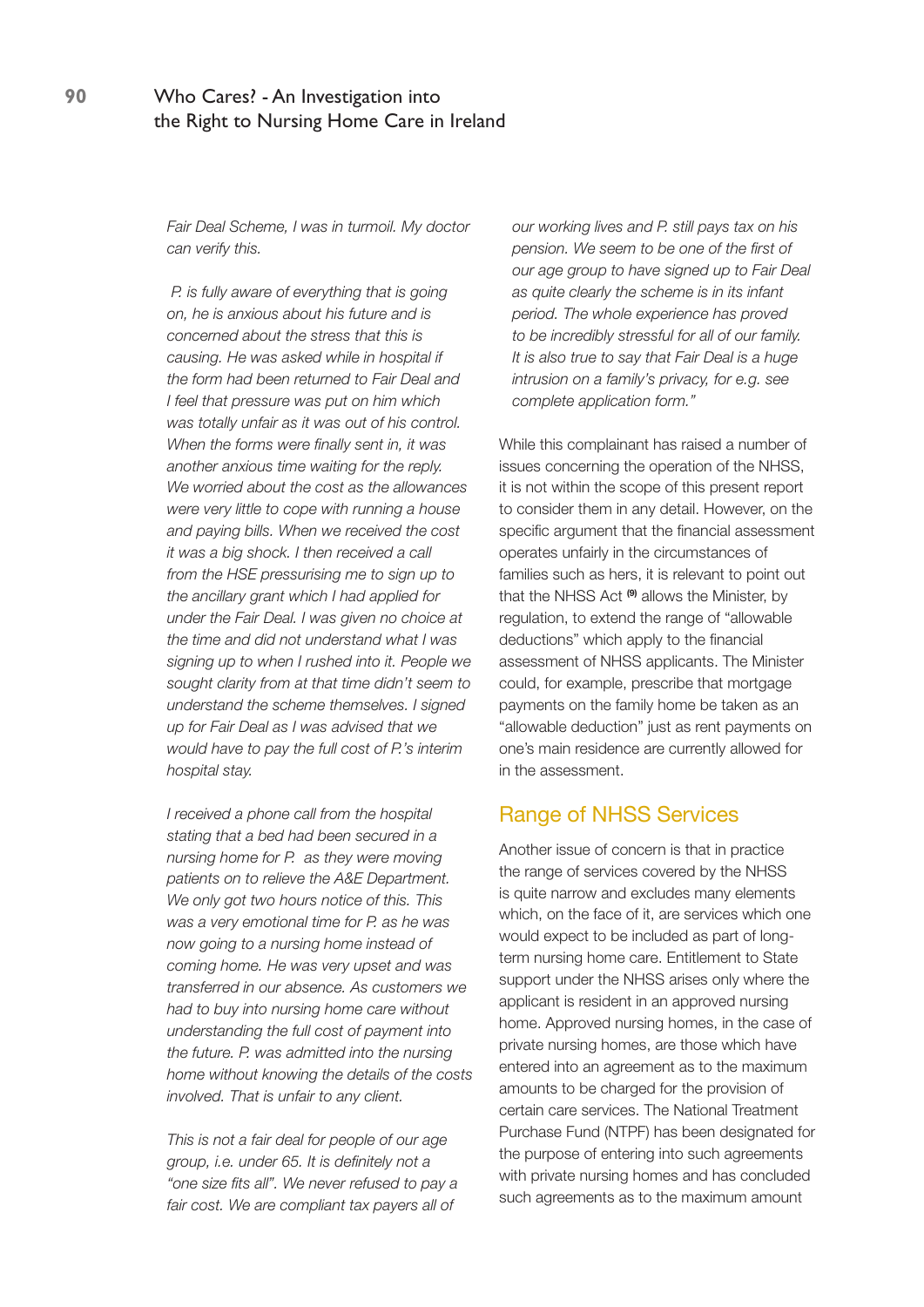## 7. Nursing Homes Support Scheme Act 2009 **91** "...making sure what has been in doubt..."?

to be charged for the provision of care services. The services encompassed by these agreements, as described by the Department, *"include nursing and personal care, basic aids and appliances, bed and board, and laundry services. Incontinence wear is also provided to all nursing home residents by the HSE separately to the scheme and free of charge."* However, the NTPF agreement with the nursing homes specifically excludes some fundamental care elements such as all therapies, chiropody and social programmes.**(10)**

The Ombudsman has received a number of complaints concerning these restrictions in what is covered by the NHSS and is aware, more generally, of dissatisfaction in this area.

For example, the Ombudsman received a complaint on behalf of one of its patients from a private nursing home in Co. Wicklow. The complaint centred on the non-availability of physiotherapy for the patient. As the nursing home explained it, provision of physiotherapy services was specifically excluded from the care package agreed with the NTPF; therefore, this service was not available from the nursing home itself. This meant that the patient would get physiotherapy only where it was paid for privately, and outside the nursing home care package, or where it was provided by the HSE. The patient's GP requested the service from the HSE but got a reply, dated 4 March 2010, from the HSE's Physiotherapy Service in Wicklow saying it was *"currently not in a position to continue providing Domiciliary visits to Nursing Homes. This is due to current capacity in the service. Priority is being given to vulnerable clients living in a community setting."* 

In complaining to the Ombudsman, the nursing home commented that *"the [NHSS] does not pay for physiotherapy. All nursing home residents are refused physiotherapy and occupational therapy assessments regardless of whether their maintenance is paid for by HSE*  *or private means"*. On 30 July 2010, following enquiries by the Ombudsman in the particular case, the HSE told the Ombudsman that it was making arrangements to visit the particular patient in the nursing home to assess his physiotherapy needs.

Another such issue was raised by two advocates who wrote to the Ombudsman on behalf of residents of a private nursing home in Co. Galway. Their complaint was that residents of that private home could not have physiotherapy and other services provided under the NHSS and, when they sought them from the HSE, service was refused; though residents of public nursing homes, they contended, were having such services provided by the Health Service Executive. The advocates wrote in March 2010:

*"We represent the Residents Committee of a private nursing home, with a majority of our residents being medical card holders, where services such as Physiotherapy, Chiropody, Speech and Language, Optical and Dentistry are not being provided by Community Care Services, HSE. It has come to our attention, that residents in public nursing homes are being covered for such services as mentioned above.*

*This is a very cold and callous approach to the administration of a scheme, essentially for the Elderly, the sickest and the least well off, who are sometimes unable to speak for themselves ... [this] smacks of discrimination against the Elderly in our private nursing homes.*

*Would you please clarify the current position with regards to providing these therapies to residents in private nursing homes, who are medical card holders, as we feel that these therapies are crucial at this stage of the residents' lives, and being medical card holders should be entitled to the same*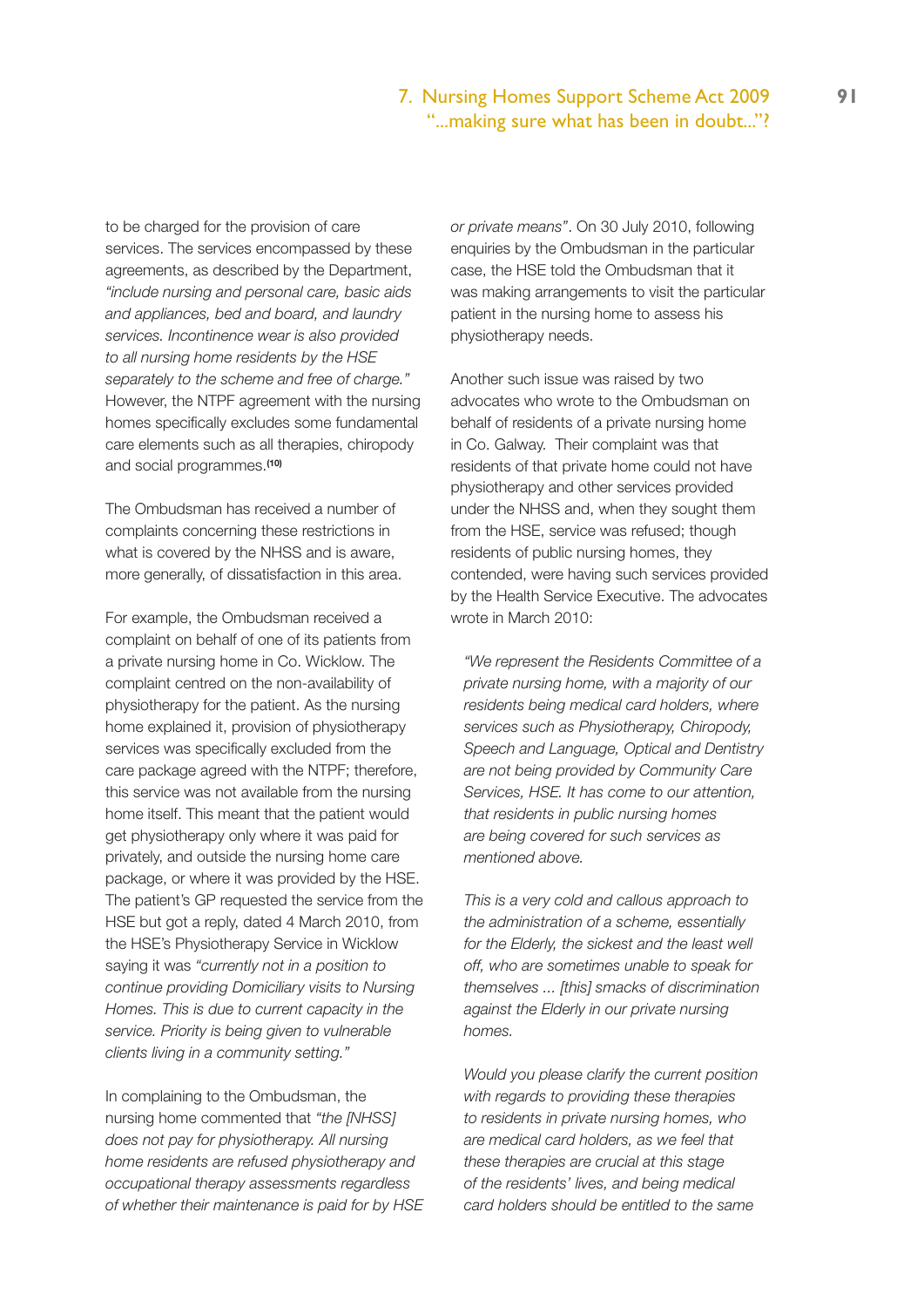*"Along with improved standards, the Fair Deal Scheme has removed a large number of inequities that were present in the state system of care. However, we have expressed our concerns regarding the capping of funding for the Scheme and the possibility of waiting lists emerging as a result. Combine this with the number of supporting healthcare goods and services that are excluded from coverage by the Scheme, and there is a danger that the inherent benefits and more equitable approach of Fair Deal may be severely undermined."*

**Nursing Homes Ireland in a letter to the Ombudsman, (22 July 2010)**

#### *privileges as residents in public nursing homes."* **(11)**

The Department appears to take the view that the exclusion from the NHSS care packages, as agreed by the NTPF, of therapies and other service items is not detrimental to the patients concerned. It explained this as follows **(12)**:

*"A person's eligibility for other schemes, such as the Medical Card Scheme or the Drugs Payment Scheme, is unaffected by the Nursing Homes Support Scheme. In other words, a person can continue to receive goods and services in accordance with the terms of these other schemes regardless of whether they are in a nursing home or elsewhere. A person can also receive therapy services provided by or on behalf of the HSE separately to the scheme and regardless of whether they are in a public or private nursing home."*

This statement would be unexceptional if it were the case that, for example, therapy services were already available outside of the Scheme. In fact, the availability of therapies from the HSE, whether for older people living at home or for those in residential care, seems to be patchy and inconsistent. It appears to be the case that the HSE has only a limited capacity to provide services such as physiotherapy, occupational therapy and chiropody and there have been claims (as above) that residents of private nursing homes (NHSS beneficiaries) are sometimes treated as not eligible for such services - though they might well have benefitted had they continued to live in their own homes or gone to a public nursing home.

The Department appears to acknowledge, at least indirectly, that there is a problem regarding the provision of therapies to NHSS beneficiaries in private nursing homes. The Department's position is that the issue of providing therapies should be dealt with comprehensively rather than in the context of the NHSS alone:

*"... the Department refers to the transcripts of the Dáil Committee Stage reading of the Bill where the Minister stated that the issue of therapies would be dealt with in eligibility legislation rather than within the Nursing Homes Support Scheme Act 2009. The Minister also outlined her rationale for this approach which was to deal with the issue of therapy services in a comprehensive, population health based manner and to safeguard against the Nursing Homes Support Scheme acting to divert resources away from the community and towards nursing home care. This rationale is consistent with Government policy which acknowledges the preference of people to remain in their own homes and communities for as long as possible and which endeavours to support them in achieving this through the provision of community-based long-term care services."* **(13)**

In preparing this report, it appeared to the Ombudsman that the care packages agreed between the NTPF and the nursing homes reflect an approach to care services which is narrower than that envisaged in the NHSS Act. The exclusion from the care package of therapies and social programmes appeared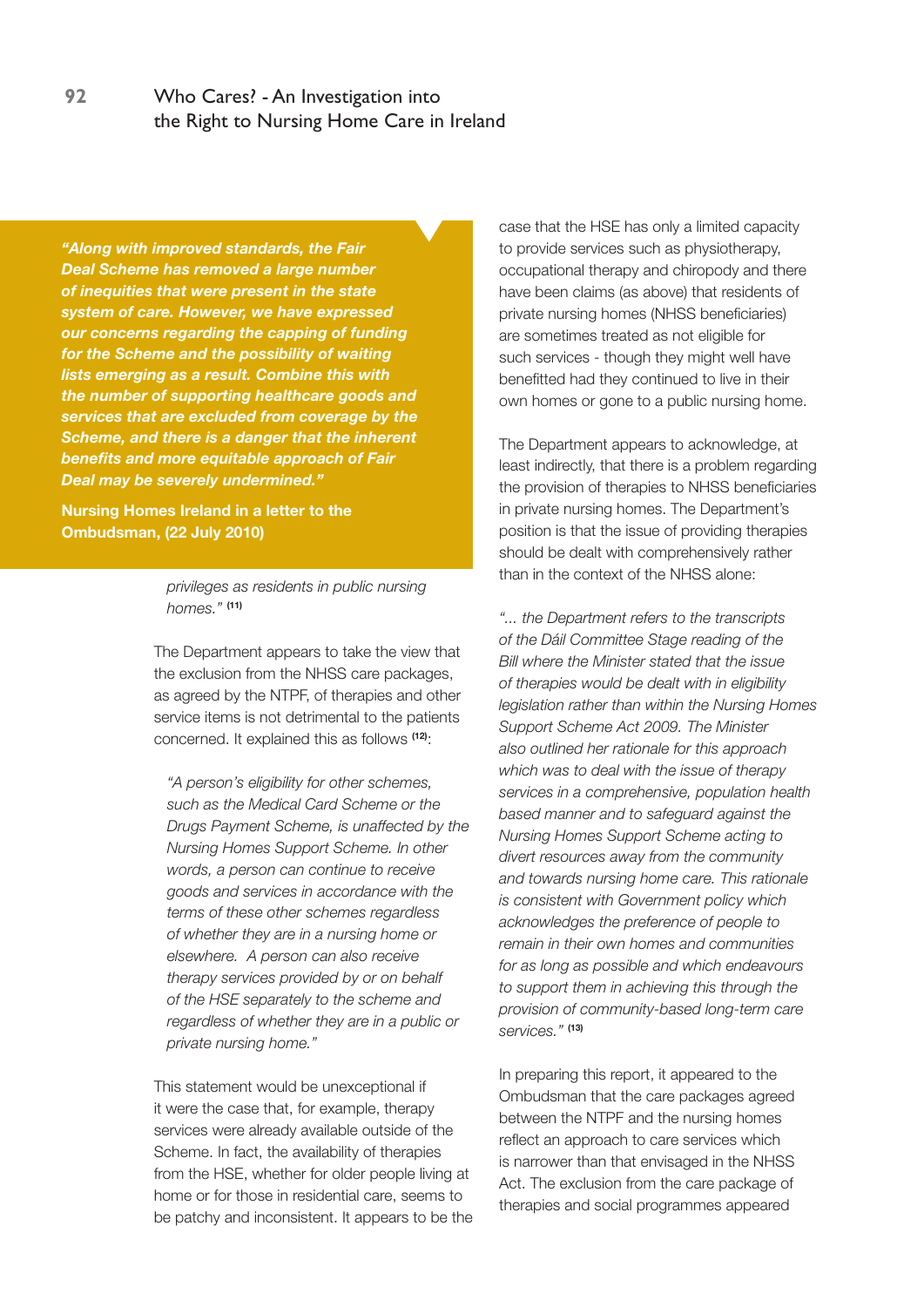#### 7. Nursing Homes Support Scheme Act 2009 **93** "...making sure what has been in doubt..."?

to be at odds with what (in the words of the Department) " is commonly understood as long-term nursing home care ...".

Furthermore, it appeared that the care packages provided for in the NTPF agreements are not consistent with the obligations placed on private nursing homes under the Health (Nursing Homes) Act 1990 (as amended) and the Health Act 2007 (including regulations made under the latter Act) **(14)**. The Ombudsman was concerned that, in many individual cases, the NTPF agreed care packages were not adequate to meet the actual care needs of that individual and that, in this event, the agreements made by the NTPF were falling short of the level of care apparently envisaged under the NHSS Act. However, a careful reading of the NHSS Act suggests that the narrow care packages agreed by the NTPF may not necessarily be at odds with the provisions of the Act.

# Long-term residential care services means ....

The NHSS Act contains 48 sections and two schedules. It is, unfortunately, a complex piece of legislation. However, the thrust of the Act is that it provides for State financial support towards the costs of "care services". This latter term is defined as meaning "long-term residential care services". And this term, in turn, is defined at section 3 as follows:

#### **" long-term residential care services "—**

(a) subject to paragraph (b), means—

(i) maintenance, health or personal care services, or any combination thereof, provided by or on behalf of the Executive to a person—

(I) whilst the person resides in and is maintained in a facility—

(A) that is publicly designated in writing by

the Executive as a facility predominantly for the care of older people, which designation shall, subject to section 33 (2), specify the health or personal care services to be provided at that facility, and (B) in which nursing care is provided on the basis that at no time should there be less than one registered nurse present in the facility who is available to provide nursing care for the persons maintained in the facility, and

(II) subject to subsection (2), for—

(A) a period of not less than 30 consecutive days, or

(B) periods in the aggregate amounting to not less than 30 days within a period of 12 consecutive months, or

(ii) maintenance, health or personal care services, or any combination thereof, provided to a person whilst the person resides in and is maintained in an approved nursing home—

(I) in which nursing care is provided on the basis that at no time should there be less than one registered nurse present in the approved nursing home who is available to provide nursing care for the persons maintained in the approved nursing home, and

(II) subject to subsection (2), for—

(A) a period of not less than 30 consecutive days, or (B) periods in the aggregate amounting to not less than 30 days within a period of 12 consecutive months,

(b) does not include—

(i) medically acute care and treatment in an acute hospital,

(ii) respite care,

(iii) rehabilitative care for—

(I) a period of less than 12 consecutive months, or *(II)* periods in the aggregate amounting to less than 12 months within a period of 24 consecutive months, or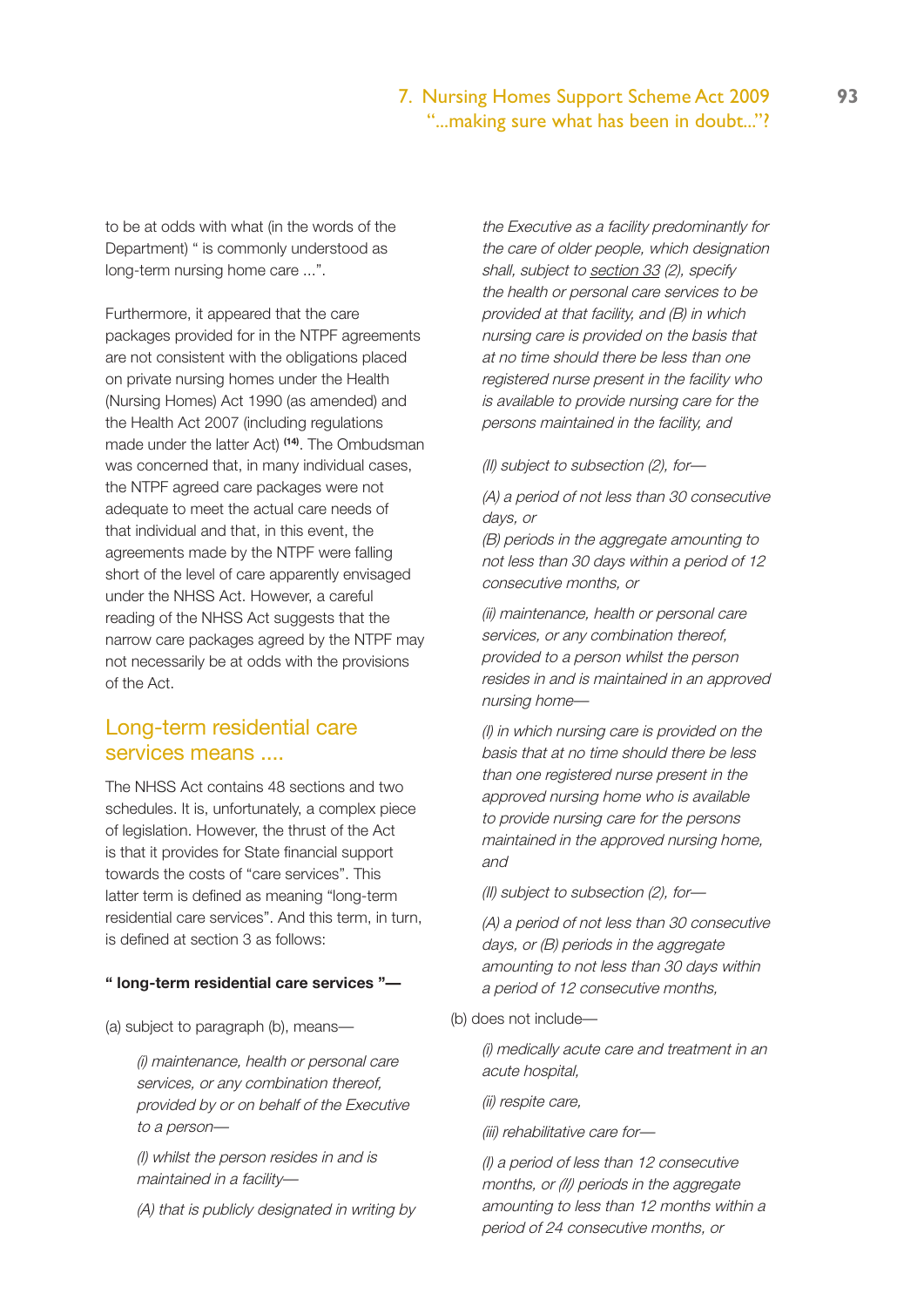*(iv)* out-patient services made available pursuant to section 56 of the Health Act 1970 ;"

This definition deals separately with (i) services provided in a facility by or on behalf of the HSE and (ii) services provided in an approved nursing home (which, in effect, means a private or voluntary nursing home). For present purposes, the focus is on the latter.

The definition envisages three possible elements of care (*"maintenance, health or personal care services"*). The NHSS Act does not define what constitutes maintenance or health or personal care services. While at first glance it may seem that all three elements are required to be provided, this is not the case. As pointed out to the Ombudsman by the NTPF, *"[t]he Act does not ... envisage that the services should include all possible maintenance health and personal care services"*.  **(15)** 

Applying the usual rules of statutory interpretation, it is clear that the definition of LTRCS is met where any one of the three, or any combination of the three (whether a combination of two or of three), of the elements applies. Thus, the provision of maintenance by itself, to the exclusion of health and personal care, would seem to meet the definition. Similarly, the provision of personal care by itself, to the exclusion of health and maintenance, would seem to meet the definition. Or the provision of health and personal care, to the exclusion of maintenance, would seem to meet the definition - and so on. Somewhat oddly, it seems that one could envisage LTRCS being provided without any need to include nursing services, for example.

While the definition of LTRCS is quite elastic, as suggested above, there is a further twist in the overall story. The LTRCS definition is qualified by the proviso that it applies (leaving aside the HSE's own nursing homes) only where the care is provided in an "approved nursing home".

Thus, in order to understand what is comprised in LTRCS one must have regard to the definition of "approved nursing home". There is a lengthy definition of this term but, for present purposes, the critical element is this:

*" approved nursing home "— [...]*

*(b) means ... a nursing home—*

 $(i)[...]$ 

*(ii) in respect of which there is in force an agreement in writing, between the proprietor of the nursing home and a designated person* [NTPF] *, as to the maximum amount that will be charged for the provision in the nursing home of such care services as are specified in the agreement which fall within paragraph (a)(ii) of the definition of "long-term residential care services" (or classes of such care services) to those persons who are maintained in the nursing home and who have made an application for State support"*

What this appears to mean is that the content of LTRCS, in terms of the services to be provided to the patient, depends ultimately upon the agreements made between the NTPF and the private nursing homes. The definition of LTRCS given in the NHSS Act sets out very broad parameters; what LTRCS constitutes in reality depends upon the choices and decisions of the designated person (NTPF).

While the NTPF says that its only role is to *"is to negotiate prices with private and voluntary nursing homes on behalf of the State"* **(16)**, it seems clear from the legislation that this is not the case. The job of the NTPF is to enter into agreements as to the maximum charges *"for the provision ... of such care services as are specified in the agreement which fall within paragraph (a)(ii) of the definition of 'long-term*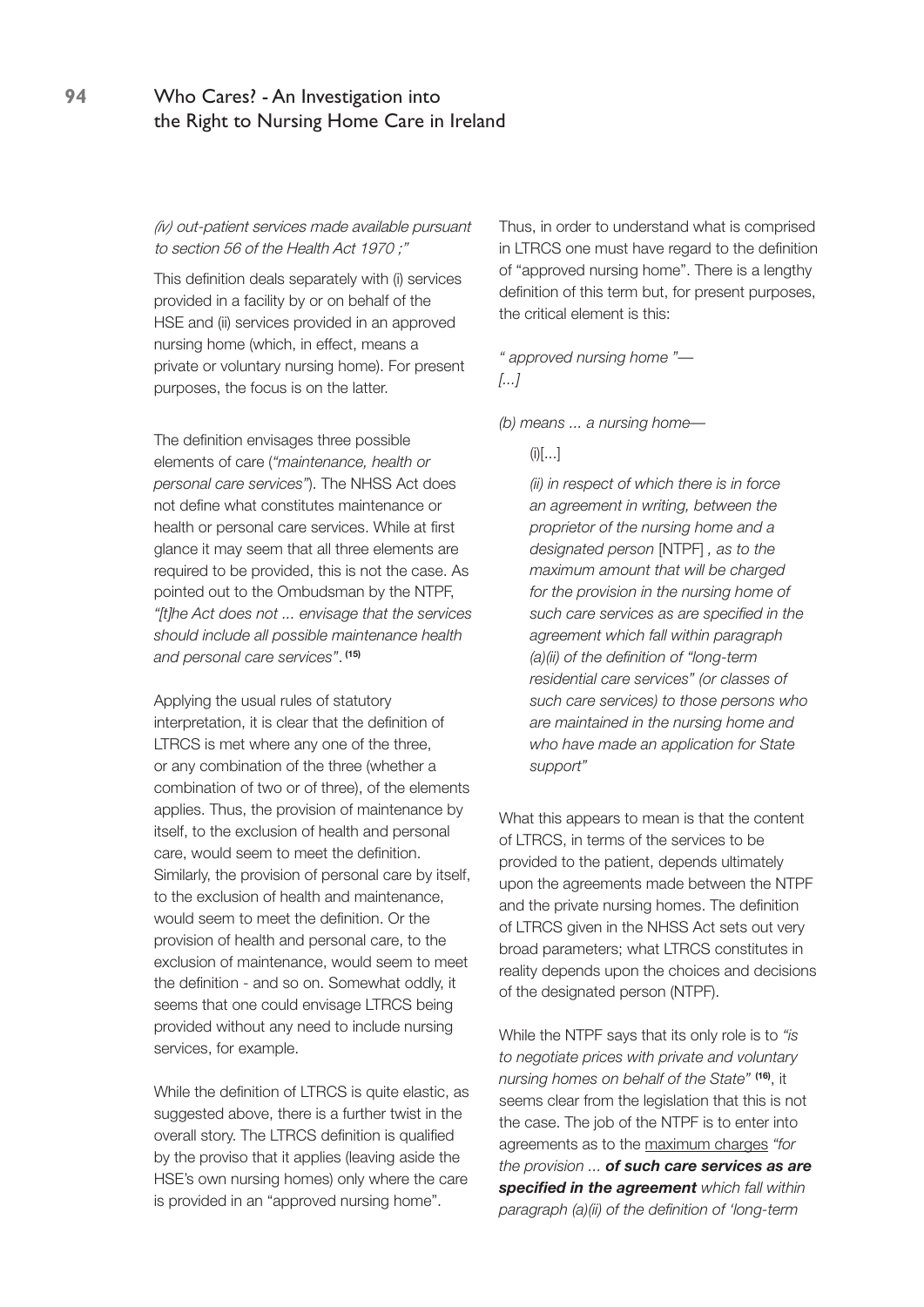# 7. Nursing Homes Support Scheme Act 2009 **95** "...making sure what has been in doubt..."?

*residential care services ..."* (our emphasis). These agreements specify the range of services to be provided as well as the maximum charges for those services. There appears not to be any provision in the NHSS Act under which either the Minister or the HSE can set out ground rules for the NTPF (either in terms of pricing or range of services) or can overrule an agreement entered into by the NTPF.**(17)** It does seem that the NTPF, on this occasion, has acted on the basis of *"the list of services to be priced provided to NTPF by the Department"* **(18)**; but, if so, it appears there is no legal obligation on it to act on the basis of advice from the Department or, indeed, from any other source.

The NTPF has clarified that its involvement in this area is not as agent for the HSE; rather, it stresses that it is acting in its own right under section 40 of the NHSS Act. For its part the HSE, in its response to the draft of this chapter, pointed out in relation to the range of services covered under the NHSS that it is *"not within the gift of the HSE to determine what care components are included"*.

It is remarkable that the NTPF, as the "designated person", appears to be given a free hand to decide which elements of "maintenance, health or personal care services" are to be covered in the agreements with the private nursing homes. It is remarkable also that, in the course of the Oireachtas passage of the NHSS Bill, there appears to have been virtually no debate on the definition of "longterm residential care services".

In summary, therefore, the position regarding LTRCS seems to be as follows:

1. In order to understand what the NHSS Act intends to be included within the categories "maintenance, health or personal care services", one must look both at the Act itself and at the agreements entered into with the nursing homes by the designated person (NTPF).

- 2. While the NHSS Act appears to provide for the "maintenance, health or personal care" needs of older people, in reality, it need only meet some of these needs rather than all of them.
- 3. The decision as to which needs will be met (and which will remain unmet) is a matter for the NTPF acting as the "designated person" in relation to private nursing homes.
- 4. In exercising its function, the NTPF appears to have a free hand and there is no legal basis on which either the Minister or the HSE can seek to influence the NTPF's actions.
- 5. In practice, the NTPF has chosen (at least for the time being) to align its agreed care packages with those applicable in the case of residents in HSE nursing homes.

# Does NHSS Act Re-Define"In-Patient Services"?

The key issue here is whether, as the Department contends, the NHSS Act amends the Health Act 1970 in such a way as to put beyond all doubt that there is not a residual right, under section 52 of the 1970 Act, to be provided with nursing home care as an aspect of in-patient services. **(19)** In addressing this, there are two separate matters to be considered. The first of these is the issue of how the new LTRCS interacts with the existing legal category of in-patient services; and the second involves the legal construction of the amendments made to the Health Act 1970 by the NHSS Act 2009.

#### Interaction of the Provisions

On the face of it, though the Department disputes this, LTRCS appears to constitute a sub-set of those elements of care which comprise in-patient services. While there is no single comprehensive statement of what constitutes in-patient services, the Supreme Court has identified some of the key elements in its judgment in *McInerney (20)* where it noted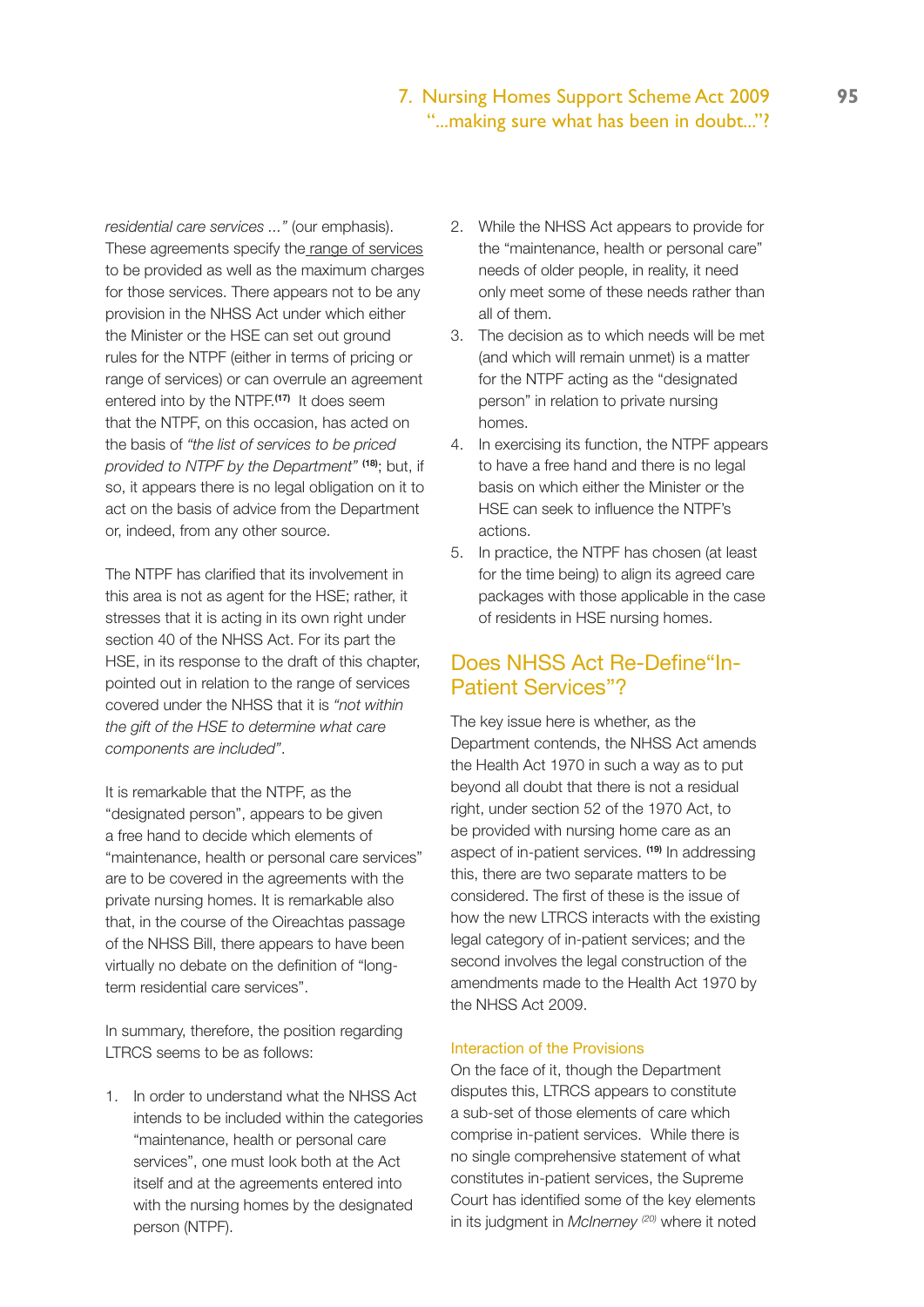*"Under the Nursing Home Support Scheme, more commonly know as the "fair deal", St Monica's is now required to negotiate a so-called "bed price" with the National Treatment Purchase Fund. The "fair deal" covers bed, board and basic nursing care but does not include aspects of St Monica's service which are considered essential aspects of care, such as physiotherapy, chiropody, alternative therapies, hairdressing, social activities, outings etc. These "extras" will now have to be paid for by the residents themselves (who already contribute 80 per cent of their pension) or by their families. Inevitably, this will be a serious diminution of care.*

*[...] Through inspections which St Monica's has passed with flying colours, one arm of the State, Hiqa (the Health Information and Quality Authority), rightly demands the highest standards of care and compliance, while now another arm of the State is demanding cuts that inevitably will result in a lowering of those standards."*

**Alan Gilsenan, "Real care does not reside in the building or its facilities, but rather in the spirit of the people within",** *Irish Times***, (28 September 2010)**

> that Ms. McInerney was receiving *"the nursing care requisite for a patient of her age and state of health in a geriatric institution"* and that the *"regimen of treatment ... involves nursing ... supervision, activation and other para-medical services, which are given in an institutional setting. In other words, what she is getting is 'in-patient services', which she requires because she is a geriatric patient."* On the basis of this account of in-patient services, it is clear that there are many people whose long-term care needs will not be met fully within the restricted LTRCS range of services. For example, older people who have an assessed need for any of the therapies or other care elements excluded from the definition of LTRCS (as reflected in the NTPF agreements) may have their care needs met in part - but

not met in full. Even more so is it the case that people, of any age, with significant physical and/or intellectual handicaps will not have all of their care needs met under long-term residential care services.

The question arises whether people whose care needs can be met partially, but not fully, under LTRCS should avail of the Scheme at all and whether, in the alternative, such people should rely solely on their entitlement to inpatient services under the Health Act 1970. There appears to be some confusion and inconsistency of practice in relation to this question.

In order to avail of the NHSS, a person must undergo a care needs assessment. This assessment takes account of a range of criteria, for example, cognitive ability, mobility, degree of continence, ability to feed and dress oneself, ability to communicate and so on. The focus is on the person's ability to care for himself or herself. The outcome of the assessment is a determination that the person does, or does not, "need care services". There is nothing in the NHSS Act to suggest that a person whose care needs are very extensive requiring a level of care far beyond that actually covered by LTRCS - should be excluded from the Scheme; such a person will inevitably be assessed as needing "care services". The question then is how that person (where he or she avails of the NHSS) will have the balance of care needs met.

There is considerable confusion as to whether people whose full care needs cannot be met under LTRCS should avail of the NHSS at all. On the one hand, it is clear that some older people currently availing of the NHSS have care needs (such as physiotherapy) which are not catered for under the Scheme and which require additional payments. On the other hand, the HSE and the Department appear to hold the view that the NHSS is not intended for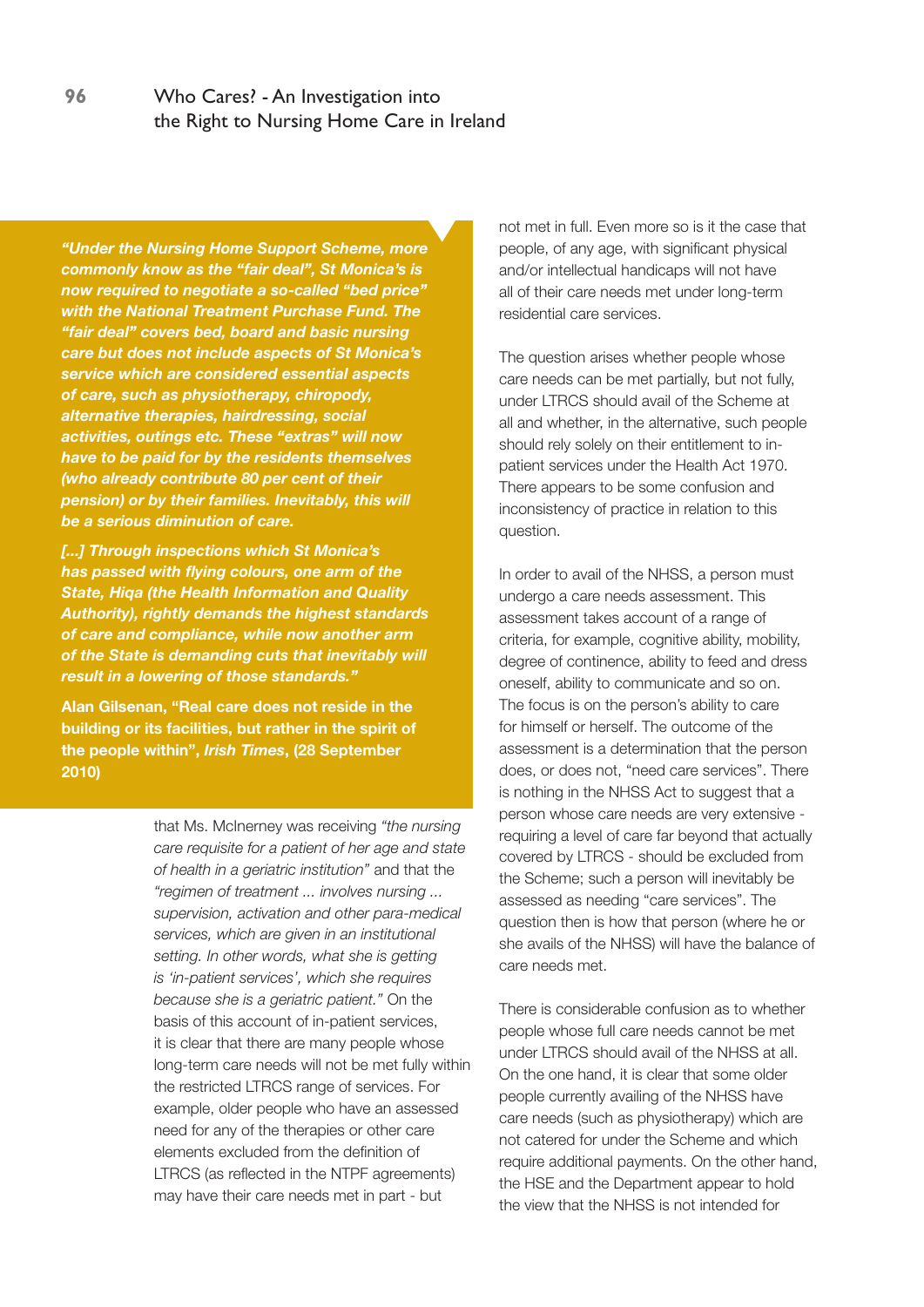# 7. Nursing Homes Support Scheme Act 2009 **97** "...making sure what has been in doubt..."?

people with care needs not capable of being met within the restricted scope of long-term residential care services. This view appears to apply in particular to people with care needs arising from major disabilities. At the same time, the Ombudsman is aware (as mentioned earlier in this chapter) of one instance in which a young man with major care needs, not covered by the limited scope of LTRCS, was nevertheless offered support under the NHSS towards the costs of a specialist private nursing home.

The Ombudsman takes the view that, in circumstances where a person's care needs are not met in full under the NHSS, there is a continuing right to rely on section 52 of the Health Act 1970 to have the remaining care needs met. If this were not the case, it would mean that a person would lose the existing statutory right to have all care needs met (under in-patient services) as a consequence of availing of a discretionary financial support (under the NHSS Act) towards the costs of a narrower range of care services. Furthermore, it appears to the Ombudsman that a person in need of in-patient services (which includes elements of care covered under the NHSS) may choose not to avail of the NHSS Act and opt, instead, to have his or her needs met under section 52 of the Health Act 1970.

#### Legal Construction of Amendments

The Department contends that the NHSS Act 2009 creates the new service category of LTRCS and that this has the effect of re-defining the existing in-patient services category. Under this re-definition, nursing home type care should be seen as excluded from the ambit of in-patient services. The Department's position, it appears, is that people whose need is for LTRCS are not people who need in-patient services. In effect, (under the Department's approach) the range of people with care needs hitherto encompassed by in-patient services has been narrowed by the

removal of those whose need is for long-term residential care services. This appears to be its position notwithstanding the fact that many people who avail of the NHSS will have needs not met under that Act.

The NHSS Act 2009 amends section 52 of the Health Act 1970 with the insertion of a new sub-section (1A); section 52 of the Health Act 1970 now reads as follows:

#### "Provision of in-patient services.

**52.**— *(1) [The HSE] shall make available inpatient services for persons with full eligibility and persons with limited eligibility.*

*(1A) The Health Service Executive may make available long-term residential care services within the meaning of the Nursing Homes Support Scheme Act 2009.*

*(2) A health board shall make available inpatient services for children not included among the persons referred to in subsection (1) in respect of diseases and disabilities of a permanent or long-term nature prescribed with the consent of the Minister for Finance.*

(3) *[not relevant in this context]"*.

The NHSS Act 2009 also amends section 53 of the Health Act 1970, the section dealing with charges for in-patient services, with the insertion of new sub-sections (1A), (1B) and (1C); the 2009 Act also adds a new section 53A. The relevant portions of these provisions are reproduced below.

#### "Charges for in-patient services.

**53**.— *(1) Subject to subsection (1A), charges shall not be made for in-patient services made available under section 52 except as provided for in subsection (2)*.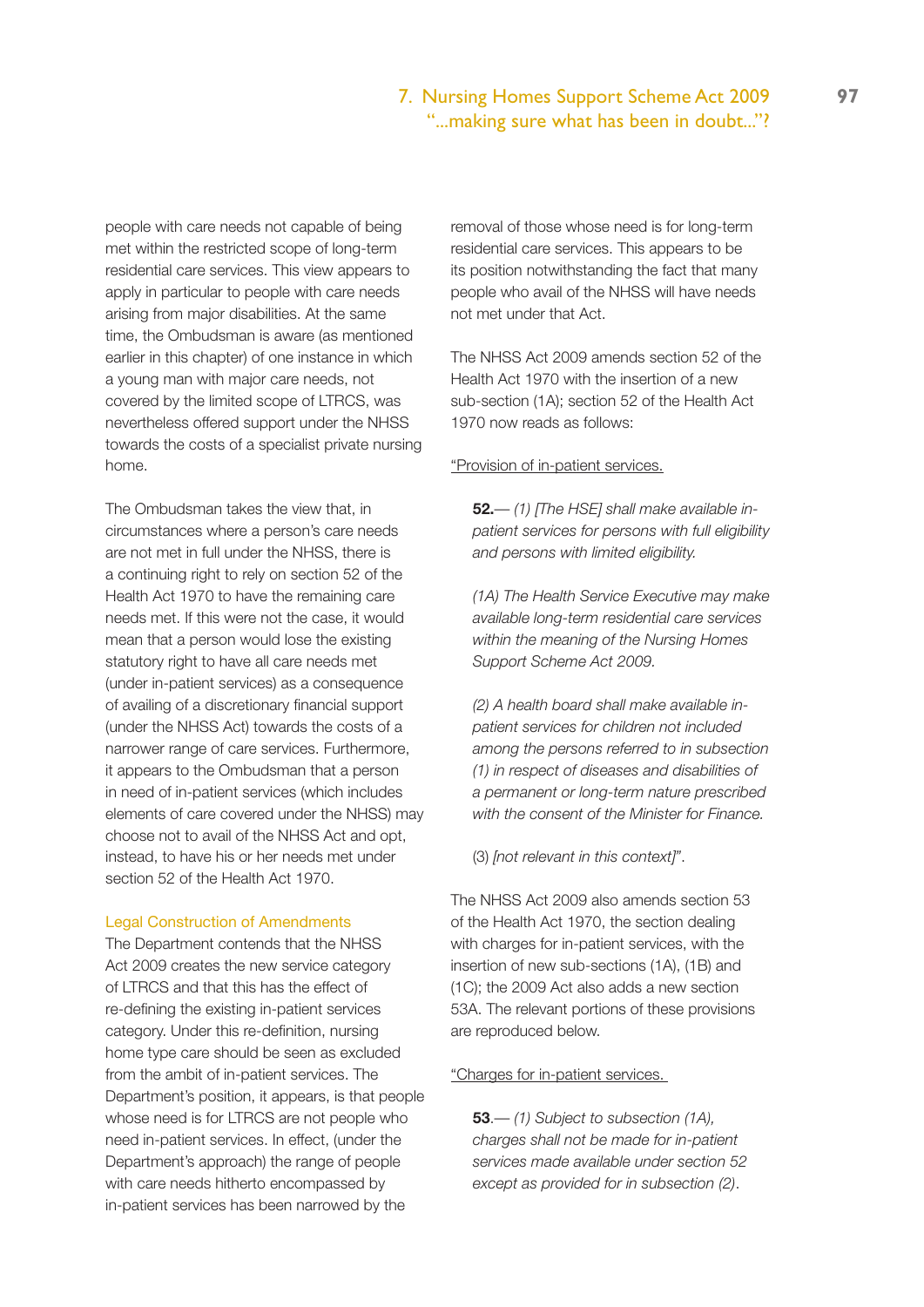*(1A) Charges shall be made for long-term residential care services in accordance with the Nursing Homes Support Scheme Act 2009.* 

*(1B) A reference in subsection (1A) to long-term residential care services shall be construed as a reference to long-term residential care services within the meaning of the Nursing Homes Support Scheme Act 2009 as respects such services provided to a person who first begins to receive those services after the coming into operation of section 6(1) (c) of the Nursing Homes Support Scheme Act 2009.*

*(1C) A person in respect of whom charges are being made under subsection (2) shall not be required to pay charges under subsection (1A).*

*(2) - (8) [not relevant in this context]"*.

#### "Charges for in-patient services in certain cases

**53A**.— *(1) This section applies where in-patient services (not being long-term residential care services within the meaning of the Nursing Homes Support Scheme Act 2009) are provided to a person in a hospital for the care and treatment of patients with acute ailments (including any psychiatric ailment) and a medical practitioner designated by the Health Service Executive has certified in writing that the person in receipt of such services does not require medically acute care and treatment in respect of any such ailment.*

*(2) Where this section applies, notwithstanding section 53, charges may be made in respect of in-patient services on the basis specified in subsection (3) as if those services were long-term residential care services within the meaning of the Nursing Homes Support Scheme Act 2009*  *provided by the Health Service Executive, and whether or not the person concerned has made an application for State support under section 9 of that Act.*

(*3) The charges referred to in subsection (2) shall be determined by the average cost of long-term residential care services as determined by the Health Service Executive in facilities operated by the Health Service Executive and publicly designated in writing as facilities predominantly for the care of older people.*

*(4) - (5) [not relevant in present context]".*

The Department considers that, LTRCS is *"a distinct, stand-alone category, rather than a 'sub-set' of in patient services though, in reality, little or nothing would appear to turn on this point".* **(21)**. In fact, much does turn on this point since, if the Department is correct, this would mean that the definition of in-patient services would, consequent on these amendments, be changed significantly.

One difficulty here is to know what LTRCS actually means in that, as outlined above, it does not necessarily involve the provision of each of the three elements ("maintenance, health or personal care services"). In principle, LTRCS need not even include nursing care and, in fact, it explicitly excludes physiotherapy and other therapies. Thus, even if one accepts that the package of services which constitute LTRCS is no longer comprised in the definition of in-patient services, there is an uncertainty as to what LTRCS actually means.

The position being adopted by the Department seems highly implausible. On the one hand, there is the long-standing statutory health service category (in-patient services) which is mandatory and whose extent is reasonably well delineated. On the other hand, there is the new category of statutory health service (LTRCS)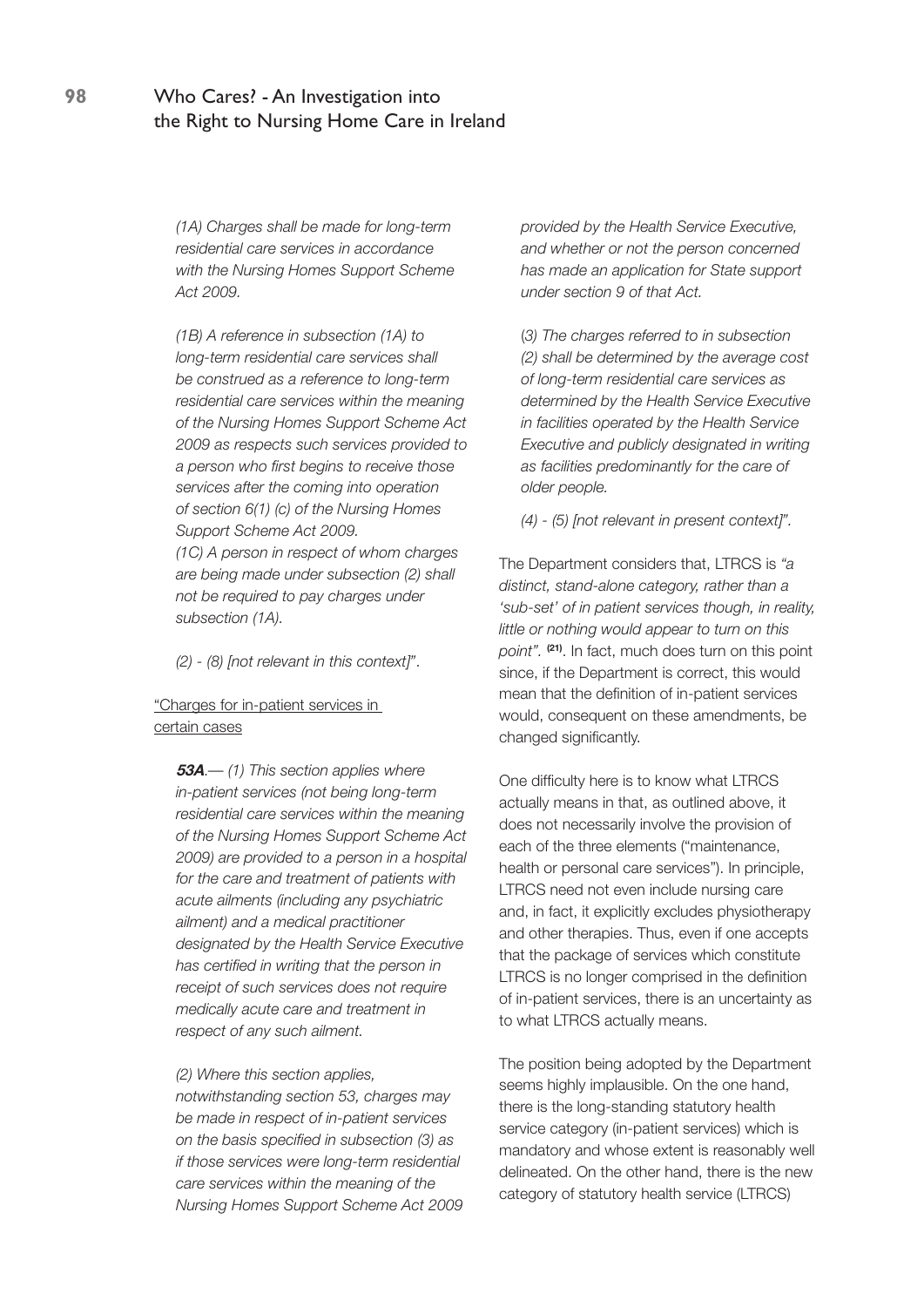## 7. Nursing Homes Support Scheme Act 2009 **99** "...making sure what has been in doubt..."?

which is discretionary and whose extent is not well delineated. It seems unlikely that the Oireachtas intended to replace the relative certainty attaching to the former with the relative uncertainty attaching to the latter. Or, if so, one would expect this radical shift to be set out expressly in the legislation.

#### An Alternative Meaning?

Sub-section (1A) of section 52 is an insertion into a section carrying the side-title **"Provision of in-patient services"**; and the amendments to section 53 are made to a section carrying the side-title **"Charging for in-patient services"**. In the case of section 52, it does not seem logical to seek to provide for a new and separate category of service within a section dealing with an existing category of service. Similarly, in the case of section 53, it is not logical to provide for charges for this new service in a section titled **"Charging for inpatient services"**.

 Logically, and having regard to the structure of the Health Act 1970 as a whole, if the Legislature intended to provide for a new category of service - separate and distinct from in-patient services - and for charging for this new service - then one would expect this to be provided for in a stand alone section or sections. Furthermore, and more significantly, if it was the intention of the Legislature to curtail an existing statutory entitlement, and particularly one of such importance to a vulnerable though sizeable group within society, then one would expect this to be set out explicitly. In this regard, the 2008 comments of the Chief Justice seem relevant:

*" ... where the Legislature is enacting provisions, however sound the reasons for them may be, which have potentially serious implications for legal rights, including constitutional rights, of persons or corporations, one must expect that the intended ambit or application of such*  *provisions will be expressed in the legislation with reasonable clarity."* **(22)**

It is difficult to argue that the "ambit or application" of the above NHSS provisions is "expressed ... with reasonable clarity".

There is a possible construction which gives meaning to sub-section (1A) of section 52 while not limiting the entitlement created by subsection (1). This is that LTRCS is introduced in sub-section (1A), and in the amendments made to section 53 as well as in the new section 53A, in order to allow for the charging regime associated with the NHSS Act to be applied to the provision of in-patient services in the case of long-stay care of the elderly. The effect of this would be that the charging regime associated with the NHSS Act would be applied to people availing of in-patient services on a long-term basis where the level of care required is less than that normally associated with acute hospital treatment. This would mean that two separate charging regimes would apply to people availing of in-patient services - one for those receiving acute care and another (more costly) regime for those receiving in-patient services on a long-term basis - but, in both instances, the patient would still be receiving in-patient services. This would mean where the HSE is providing long-stay care to a patient, whether in a nursing home type establishment or in an acute hospital, that the same charging regime will apply, that is, the regime provided for in the NHSS Act. If this construction is correct, then there is no change to the existing requirement that the HSE "make available" inpatient services.

#### Response of Department

In the course of this investigation the Ombudsman's Office sought clarification from the Department as to its understanding of the effect, from an entitlement perspective, of the amendments to sections 52 and 53 of the Health Act 1970. The clarification was sought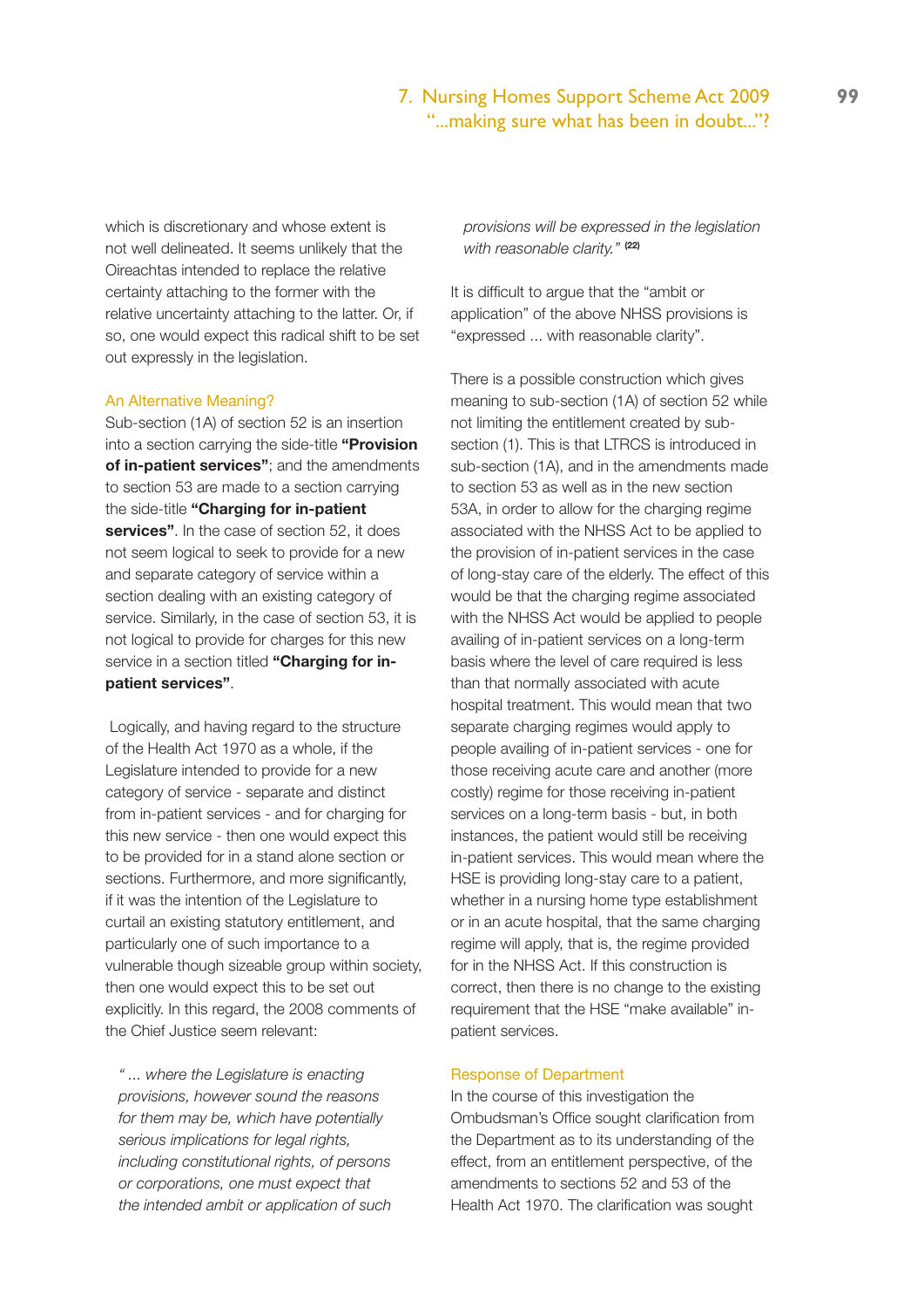in the context that the overall impact of these changes was far from clear. In particular, the Ombudsman's Office pointed out that the amended section 52 requires the provision of in-patient services whereas it simply enables (without requiring) the provision of longterm residential care services. It is difficult to envisage that the scope of an existing statutory entitlement was intended to be restricted by virtue of the introduction of a new discretionary service.

The Department gave a detailed written response, dated 8 January 2010, the key elements of which are set out below:

*"... the Department does not accept that section 52(1) gives rise to a legally enforceable, unqualified, obligation to provide in-patient services to persons with full eligibility, still less to 'the entire population' as you appear to suggest. That remains the Department's position. Section 52(1A) (inserted by the 2009 Act) does not affect that position but is wholly consistent with it. Subsection (1A) relates to the new category of service defined by the 2009 Act, namely "long-term residential care services". The provision of "in-patient" services continues to be governed by section 52(1), subject of course to the provisions of section 53 in relation to charges (as amended by the Health (Amendment) Act, 2005).*

*You note that section 52(1) uses the term "shall" whereas section 52(1A) refers to "may". The Department is advised that, as a matter of principle, it is not appropriate to interpret a statutory provision by reference to a subsequently-enacted provision. In any event, the Department's position as regards section 52(1) is as set out above and the Department does not accept that any difference in terminology as between section 52(l) and section 52(l A) is material in this context.* **(23)**

#### Insertion of Section 53A within the Health Act 1970

*You specifically ask whether section 53A (1) relates to the imposition of charges on patients in receipt of in-patient services but who are not patients receiving long-term residential care services. The purpose of section 53A is to enable the application of charges to people in acute hospital beds who have finished their acute phase of care. The provision allows such individuals to be charged in respect of in-patient services 'as if those services were long-term residential care services'. It further provides that such charges shall be determined by the average cost of long-term residential care provided by the HSE. The rationale underpinning this provision is to remove the incentive to remain inappropriately in an acute hospital bed when long-term residential care is more appropriate. This policy rationale is clearly outlined in the Oireachtas debates on the legislation."*

While it may be clear what the Department intended to achieve with the NHSS Act 2009, and the related amendments to the Health Act 1970, it is much less certain that these intentions have been given proper statutory expression. The amendments to the Health Act 1970 are key to the Department's assertion that LTRCS now constitutes a separate category of service and that, as a consequence, the in-patient services category no longer includes nursing home care as an integral element. One might reasonably expect that this would have been spelled out in the Dáil and Seanad, particularly in dealing with those provisions of the Bill which provided for amendments to the Health Act 1970. The Ombudsman's Office has been unable to find any explicit elaboration on these provisions in the Oireachtas debates on the Bill. At Committee Stage, in both Houses, these provisions were characterised as "technical" and no elaboration was given. It is difficult to reconcile this characterisation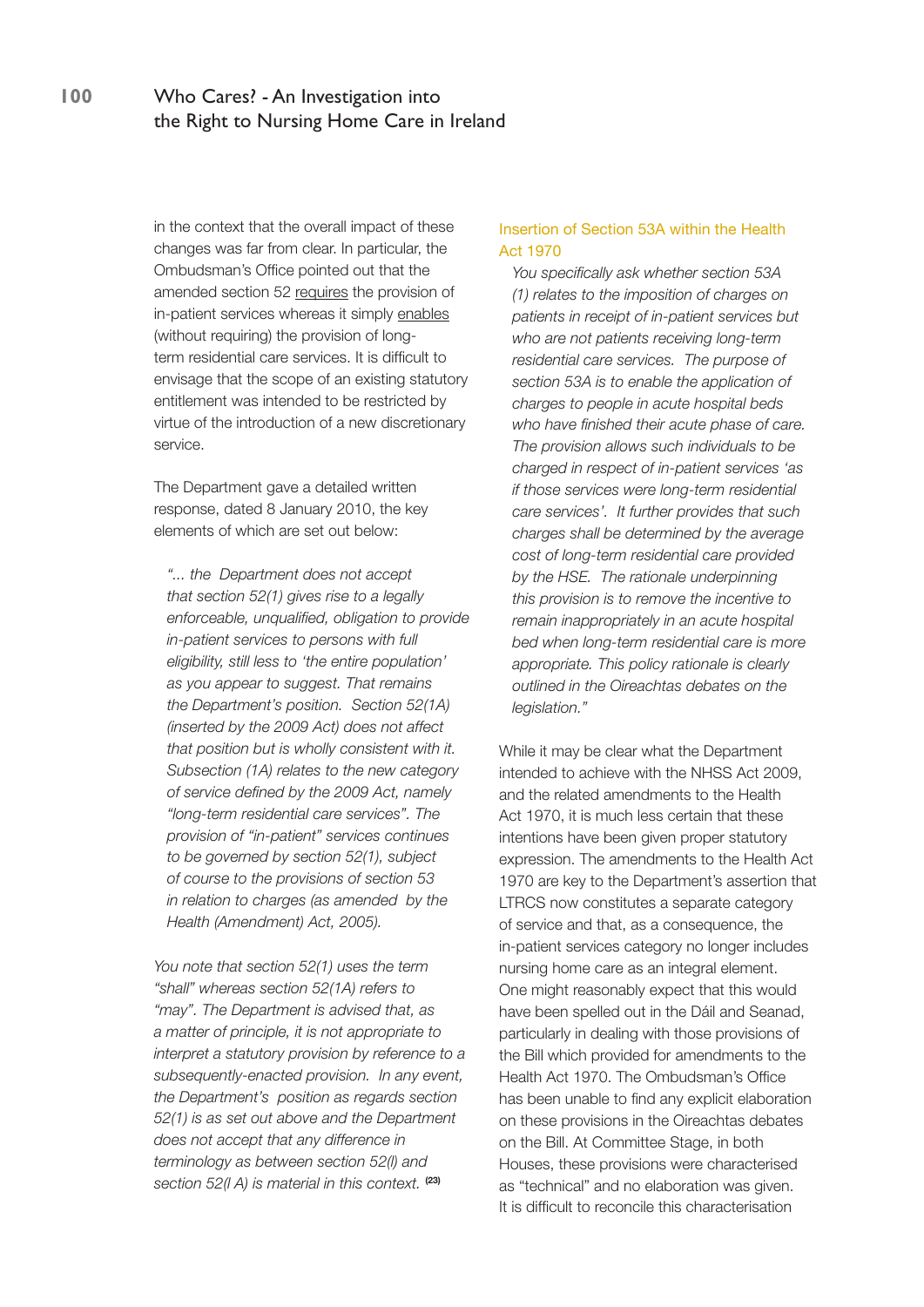### 7. Nursing Homes Support Scheme Act 2009 **101** "...making sure what has been in doubt..."?

with the far-reaching consequences of these amendments as claimed by the Department and described above. **(24)**

The Ombudsman does not purport to give a definitive view on how the relevant legislation should be interpreted but does offer the comment that the situation is far from clear and that this lack of clarity may well give rise to further litigation. In view of the time and very significant effort which the Department undoubtedly expended in the preparation of the NHSS Act 2009, it is most unfortunate that the final product does not achieve that level of clarity and certainty which would be to everyone's benefit.

The Department appears to accept the validity of this analysis in the case of disabled people **(25)** whose needs cannot be met within the restricted LTRCS ambit. Such people, therefore, remain within the ambit of section 52 of the Health Act 1970. The same logic must apply also in the case of older people who have an assessed need for any of the therapies or other care elements excluded from the definition of LTRCS (as reflected in the NTPF agreements). On the one hand, such older people do not have their needs met under the NHSS; on the other hand, their needs are such as to fall within the understanding of in-patient services as clarified by the Supreme Court in *McInerney*. It may well be the case, therefore, that many older people currently availing of the NHSS, but all of whose care needs are not provided under the NHSS, should continue to be regarded as persons in need of in-patient services. This analysis, if found to be correct, could have major implications in terms of liabilities into the future for the HSE and the State.

#### Plain language and the Law?

It is undeniable that much of the health legislation analysed and quoted in this report is quite impenetrable and fails to meet any reasonable test of being comprehensible to the ordinary person. These deficits have to do with the language used (for example, see the NHSS Act's definition of LTRCS) and with the structure of the legislation (for example, see the amended versions of sections 52 and 53 of the Health Act 1970).

That the law should be written in language which is reasonably easily understood is a concern raised ten years ago, in 2000, by the Law Reform Commission; this concern is expressed on a few separate occasions in its report *Statutory Drafting and Interpretation: Plain Language and the Law*:

*"The principle of the Rule of Law presupposes that those who are affected by a law should be able to ascertain its meaning and effect. A system of language and law understood by only a few, where only a few have the ability to make authoritative statements about what is and is not permitted under the law, cedes power to those few. Lord Simon of Glaisdale wrote: 'It is important to remember why our statutes should be framed in such a way as to be clearly comprehensible to those affected by them. It is an aspect of the Rule of Law. People who live under the Rule of Law are entitled to claim that the law should be intelligible. A society whose regulations are incomprehensible lives with the Rule of Lottery, not the Rule of Law.'*

*"The principle of the Rule of Law presupposes that those who are affected by a law should be able to ascertain its meaning and effect. A system of language and law understood by only a few, where only a few have the ability to make authoritative statements about what is and is not permitted under the law, cedes power to those few."*

*Statutory Drafting and Interpretation: Plain Language and the Law,* **Law Reform Commission, 2000 [LRC 61 - 2000]**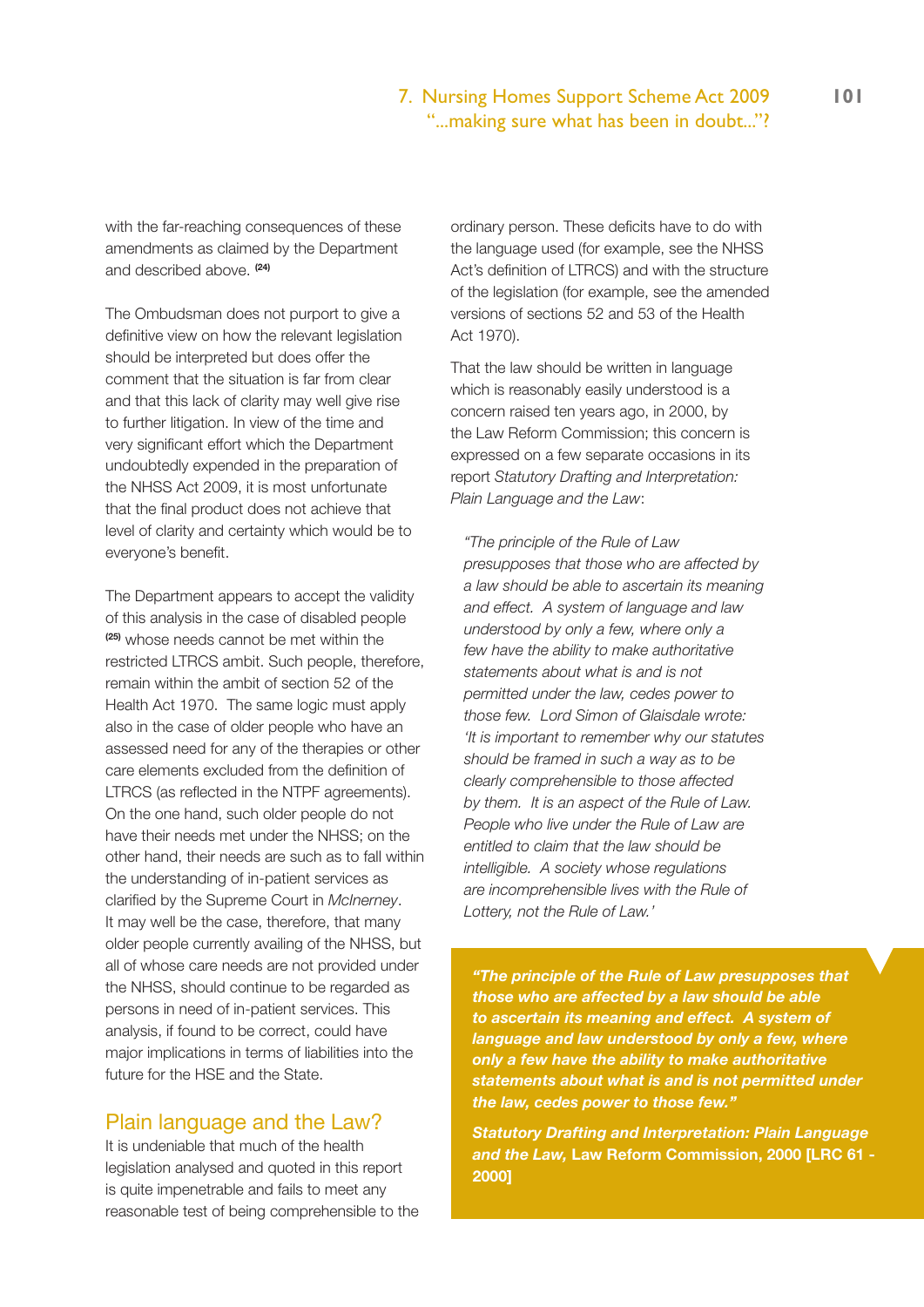*(Lord Simon of Glaisdale, The Renton Report - Ten Years On, 1985, Stat. Law Rev. 133)* **(26)** *[...]*

*There is a clear need, in the case of some legislation, that it should be addressed to, and readily comprehensible by, the ordinary citizen...there is an argument from principle that, since legislation does ultimately affect and regulate the lives of all citizens, it should be capable of being understood by the reasonably well-educated layperson.* **(27)** [...]

*It is important not to lose sight of the fact that legal documents and statutes are not meant to be works of art or literature, but are documents whose primary aim is to communicate. As working documents intended to do a job they should be designed for utility rather than beauty. "* **(28)**

Legislation dealing with the right to nursing home care falls, undoubtedly, into that category of legislation which "should be addressed to, and readily comprehensible by, the ordinary citizen". It is very regrettable, ten years following this Law Reform Commission report, that legislation is being drafted with no apparent

*"Isn't there something odd that the laws, by which we govern ourselves, are largely incomprehensible to us, the people, in whose name the laws are enacted? Actually it is even worse than that, for many (most?) of the laws are incomprehensible to the elected representatives who enact them and to whom we subcontract our self-government. Worse still, we have a legal priesthood who divine what it is we have meant by the Acts passed in our name, and what it is our grandfathers and grandmothers meant by the Constitution, enacted 73 years ago. And this priesthood expresses itself in language and at such length that the majority of the self-governing people could not possibly understand."*

regard for the Commission's recommendations.

More recently, the Government's White Paper *Regulating Better* (2004) covered much of the same ground. The White Paper promotes the view that legislation - both primary and secondary - should be both clear and consistent and that applying the principles of Better Regulation **(29)** will improve the quality of our everyday lives (as well as supporting competitiveness). The White Paper says of these principles:

*"In addition to benefits as consumers, applying these principles to new and existing regulations will improve the quality of our everyday lives. Red tape is at best frustrating and, at worst, it alienates people by placing barriers between the Government on the one hand, and citizens and communities on the other. Sometimes this is because of the quality of the regulations themselves - they might be drafted more with a focus on the administrator than on those whom they are designed to assist or protect. Sometimes it can be because there is confusion as to the structures and processes that are in place for dealing with particular issues. There may be overlap or duplication between regulatory authorities. There might be a lack of clarity on appeals procedures and who is responsible for what. The new principles that we are proposing will mean that we will systematically review and take account of these issues. The goal is to achieve a more coherent regulatory framework and to improve the quality of our everyday lives."*

Regrettably, there is little if any evidence from the NHSS Act 2009 that the principles of Better Regulation were taken into account in its drafting. **(30)**

**Vincent Browne,** *Irish Times,* **(26 May 2010)**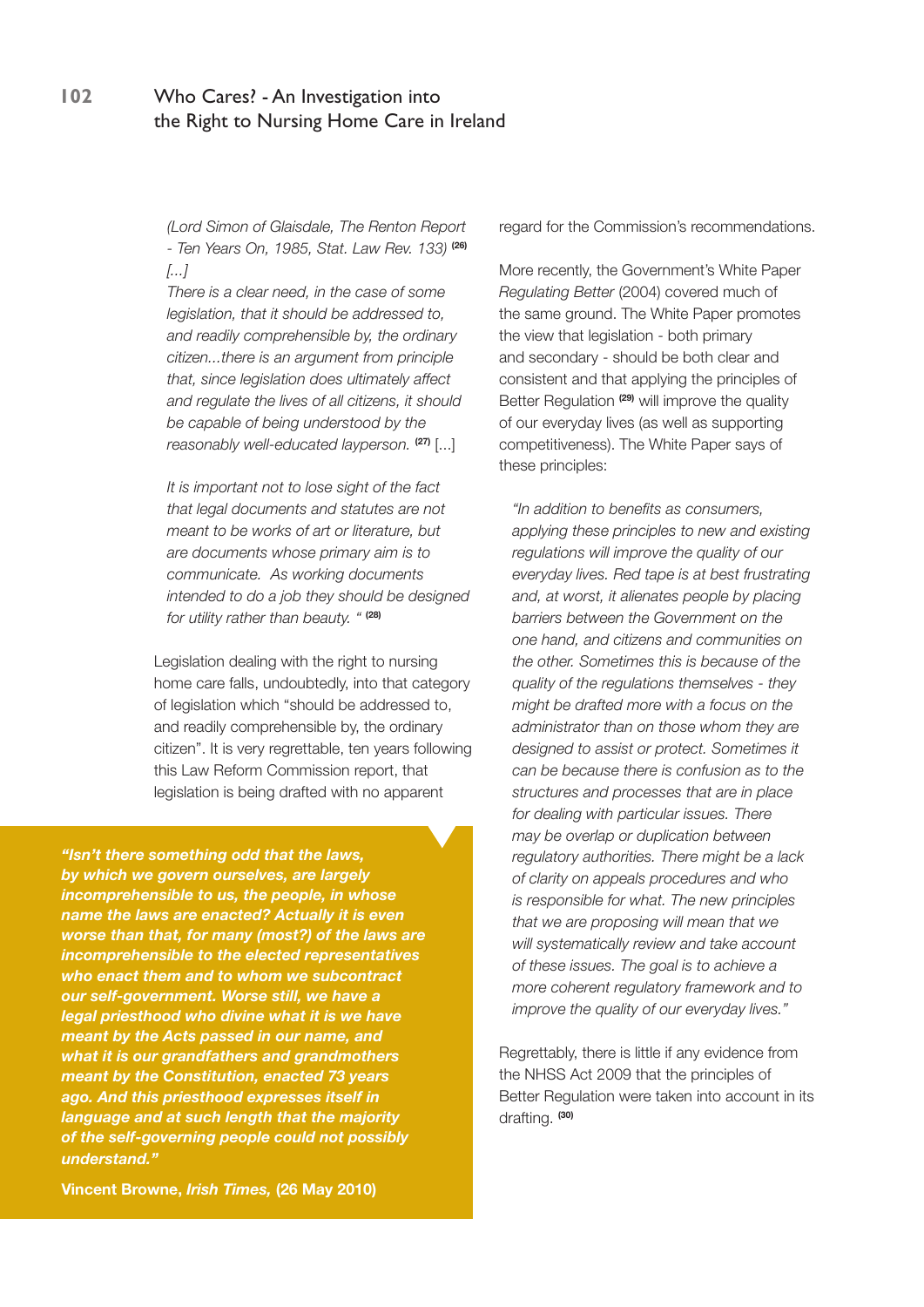# 7. Nursing Homes Support Scheme Act 2009 **103**

"...making sure what has been in doubt..."?

# The Ombudsman's conclusions regarding the NHSS Act may be summarised as follows:

- in practical terms, it represents an improvement for many older people
- it appears not to take reasonable account of the needs of families where there is a mortgage to be paid and ordinary household expenses to be met;
- it is not at all apparent that the creation of the new category of service (LTRCS) modifies the existing definition of in-patient services; if the Oireachtas had intended to change the definition of in-patient services, it would have done so explicitly;
- it does not affect the right to inpatient services of those requiring long-stay care whose needs are greater than those captured in the definition of LTRCS;
- it does not deal, one way or the other, with the issue of whether the right to in-patient services is a legally enforceable right;
- it is a poorly drafted Act which fails to meet any reasonable standard of clarity and is unlikely to be comprehensible to the average citizen or, indeed, even to the "reasonably well-educated layperson";
- operation, there are worrying indications that the NHSS Act is being applied in a minimalist manner which may, ultimately, be found to be incorrect;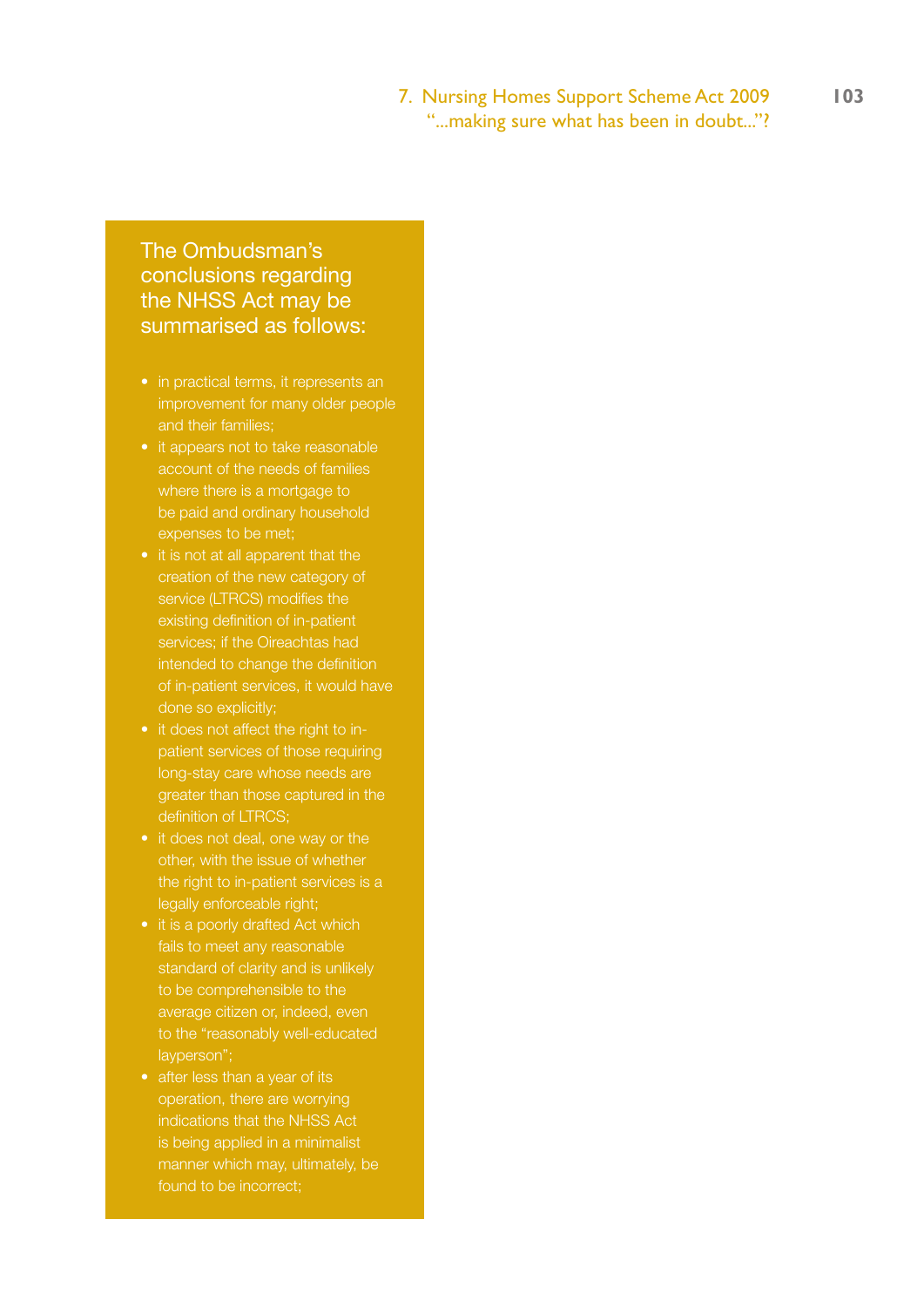## **Notes**

**(1)** For the purposes of this report, the legal title term, the Nursing Homes Support Scheme (NHSS), is preferred.

**(2)** *"Great legal clarity must be brought to the whole issue of eligibility and entitlement, and the intention is to publish legislation and enact it as soon as we can. It will be a complex and comprehensive piece of legislation."*  Mary Harney, T. D., Minister for Health and Children, NHSS Bill Committee Stage debate, (12 March 2009)

**(3)** Despite its position that the Ombudsman does not have the jurisdiction to undertake this investigation, the Department replied to specific queries concerning the NHSS for this report.

**(4)** There is some risk that NHSS funding during 2010 will be inadequate: *"There is an emerging trend in May 2010 of a significant increase in payments to private nursing homes, which if continued, could result in expenditure which is higher than originally projected. The application process for Fair Deal is being closely monitored to determine the possible trend for the remainder of 2010. We will advise the Board should the limit of funding for the scheme be reached."*[**HSE Performance Report, May 2010** (Issued 8 July 2010) - http://www.hse.ie/eng/services/ Publications/corporate/May2010PR.pdf] However, in its July **Performance Report** (issued 9 September 2010) the HSE states that *"it is envisaged that there is sufficient funding available to meet the scheme's requirement in the current year ...".* 

http://www.hse.ie/eng/services/Publications/corporate/ july2010performancereport.pdf

**(5)** In the event of NHSS funds running out in any year, a question arises as to whether this will affect public and private nursing homes equally. Where annual funding is fully committed, new subventions for patients in private nursing homes will not be awarded; but it is unclear as to whether new patients, opting for public nursing homes, will be similarly affected.

**(6) "Is this scheme just for people over-65?** *No, the present subvention scheme does not make a distinction on age grounds and the new arrangements will not either. The service and the population for which the [Nursing Homes Support Scheme] will be provided is defined in the legislation".* **Frequently Asked Questions** document (July 2009) Department of Health and Children

**(7)** *"... [THE NHSS] applies only to approved private nursing homes and designated public facilities which are predominantly for older people and as such these units are often not suitable placements for younger people."* HSE submission to Ombudsman (P. 12)

The Department appears to see services for disabled people as a separate category of service and not one associated with in-patient services. But the Health Act 1970, which is still the legal basis for service provision and entitlement to service, has no service category called "disability services". (The only substantive references to disability in the Health Act 1970 are at sections 68 and 69 dealing with training of disabled persons for employment and with payment of maintenance allowances, respectively.) A disabled person who needs residential care involving any one or more of the elements of nursing, supervision, therapies, rehabilitation would seem, on the face of it, to need "in-patient services". This suggests that those under 65 years of age who need long-term residential care, and in particular where there is a need for rehabilitation and on-going therapies, are in a no-man's land. This is hardly correct and cannot be what the Oireachtas intended.

**(8)** This letter appears to have been prompted by discussions regarding a particular group of patients who, in the Department's view, require *"disability services rather than long-term residential care services in a nursing home"*

**(9)** Under section 36(3) of the NHSS Act 2009

**(10)** The NTPF has provided a copy of one such agreement which the Ombudsman takes to be a reasonable reflection of what these agreements contain generally.

**(11)** The Ombudsman advised the advocates that the issues should be raised directly with the HSE before she could become involved. The advocates then advised the residents and their families of their right to complain to the HSE but are unsure whether any complaints were made. In the meantime, the Ombudsman understands that the nursing home has arranged some physiotherapy and chiropody services for its residents. These services are not covered under the agreement with the NTPF and the nursing home says that it is absorbing these costs itself. However, the nursing home pointed out that it had one resident, a stroke victim, with a need for speech therapy and that it was unable to provide this service (which is not covered under the NTPF agreement).

**(12)** Para. 130 of Department's Submission The HSE has recently established a working group to look into these issues; its draft terms of reference are to *"undertake a national review of current provision to private nursing homes, public and voluntary units and make*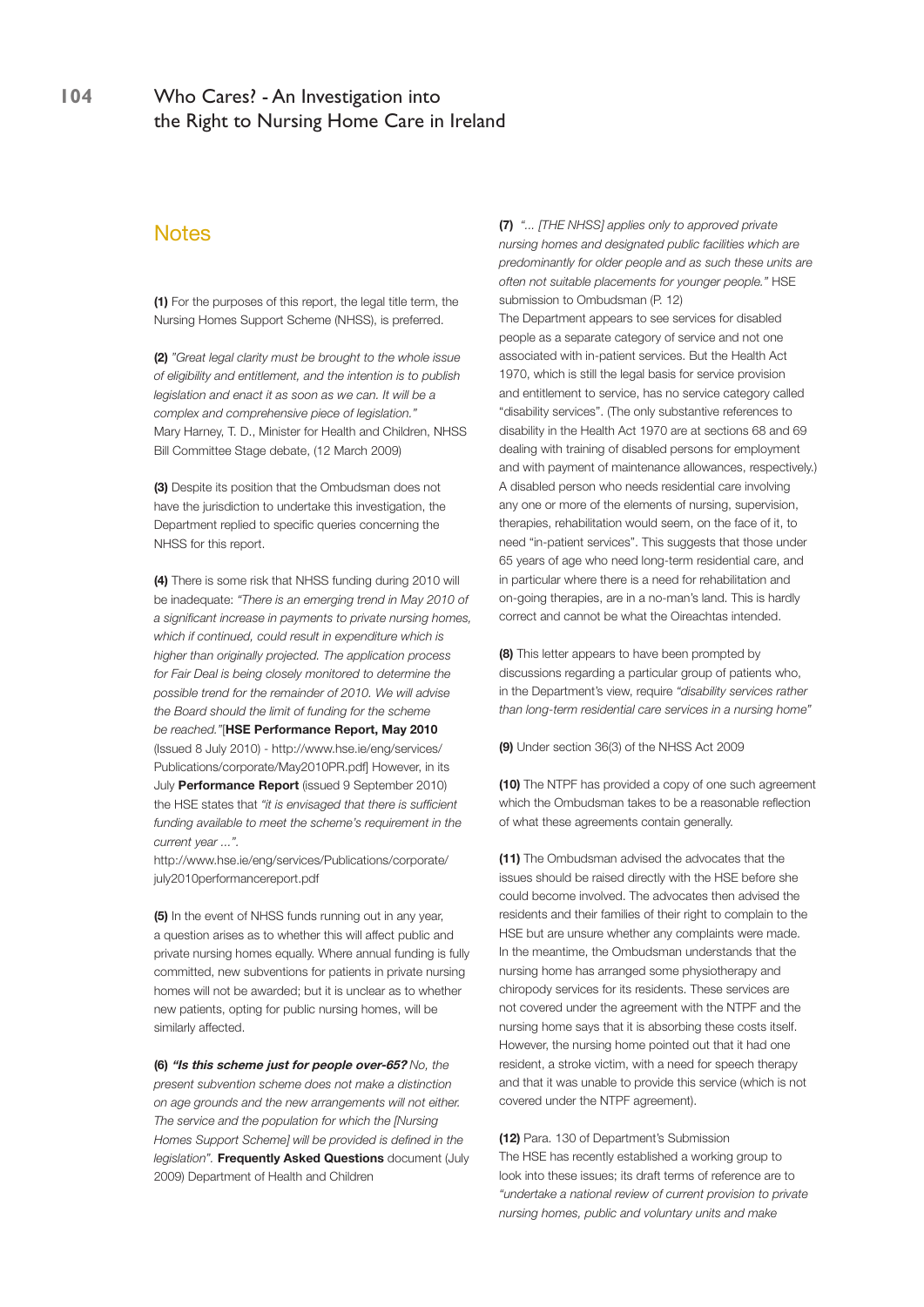#### 7. Nursing Homes Support Scheme Act 2009 **105** "...making sure what has been in doubt..."?

*recommendations with regard to introducing equity of access and cost including the following services: Therapies (Physiotherapy, OT, Dietetics, Speech & Language, Chiropody), Specialist nurse / services e.g stoma nurse, Continence wear, ....".* 

**(13)** Para. 133 of Department's Submission

The Health (Repayment) Scheme Act 2006 provides for the establishment of the Repayment Scheme (Donations) Fund to which people, entitled to a refund of in-patient charges, may instead donate the refund or a part thereof for the purpose of *"providing improvements in public health services provided to dependent older persons and persons with disabilities and the expenses of which are non-recurring and are not expenses which would, in the ordinary course of the provision of such public health services, have otherwise been expenses met by an allocation from the Minister for Finance or another Minister of the Government."* This Fund is administered by the HSE which allocates money from it to appropriate purposes. The HSE has identified a number of items of expenditure which can properly be met from the Fund; these items include the "provision of therapy facilities". (Source: *Report of the Comptroller and Auditor General 2009* - Para. 41.45) This suggests the HSE regards the costs of providing therapies for dependent older persons as costs not ordinarily arising under the State funded health service.

**(14)** Under the terms of the Health Act 2007 (Care and Welfare of Residents in Designated Centres for Older People) Regulations 2009 each nursing home resident is now required to be the subject of an individual care plan which, presumably, identifies the specific elements in an overall care programme. In many instances, care plans will include services such as chiropody, physiotherapy or occupational therapy. All residents will require some social activities and, indeed, this is expressly provided for in the 2009 Regulations which require that each resident be provided with "opportunities to participate in activities appropriate to his/ her interests and capacities" as well as "facilities for the occupation and recreation of residents".

**(15)** NTPF letter to Ombudsman's Office, 23 September 2010

**(16)** http://www.ntpf.ie/section40/roleOfTheNtpf/

**(17)** In a letter of 13 July 2009 to Nursing Homes Ireland the Minister for Health and Children represented the role of the NTPF as simply one of "negotiating on a price"; the Minister said that the NTPF *"will not be negotiating on the* 

*volume, range or quality of service to be provided"*. This was because, as the Minister expressed it, *"the goods and services that constitute [LTRCS] will be effectively circumscribed by the information laid before the Houses of the Oireachtas by the Minister for Health and Children"*. This appears not to be correct. The information required to be laid before the Houses by the Minister is concerned solely with "facilities" operated by, or on behalf of, the HSE; there is nothing in the NHSS Act to support the view that this "information" (consisting of details of the goods and services which comprise LTRCS) has any application in the context of private nursing homes. In practice, though it appears it was free to have done otherwise, the NTPF has taken the list of goods and services drawn up by the Minister in relation to public beds and negotiated agreements with the private nursing homes for a similar package of services.

**(18)** NTPF letter to Ombudsman's Office, 23 September 2010

**(19)** In the course of this investigation, the Ombudsman's Office told the Department that the report would represent its position on the extent to which the NHSS Act amends section 52 of the Health Act 1970 and said it was *"likely to rely on the explanation of these developments as outlined by the Minister (or Minister for State) as the 2009 Act was being taken through the Dáil and Seanad. As the Oireachtas debates on the 2009 Act are quite voluminous, it would be of great assistance to us if the Department could refer us to those extracts from the Dáil and Seanad debates where these developments were outlined to the members of the Houses."* (Letter of 1 February 2010). In its reply, dated 2 March 2010, the Department said: *"...the Oireachtas debates are extensive, and the Department would not wish to in any way confine or otherwise circumscribe your own examination of these records."* The Department referred the Ombudsman to the Oireachtas debates but declined to identify any particular speech or extract.

**(20)** [1976 - 1977] ILRM 229

**(21)** Letter of 8 January 2010 from Department.

**(22)** Murray C.J. in *Bupa Ireland Limited and Another v Health Insurance Authority and Others* [2008] IESC 42

**(23)** The meaning of this paragraph is far from clear.

**(24)** *"Section 32 is a technical provision ensuring the*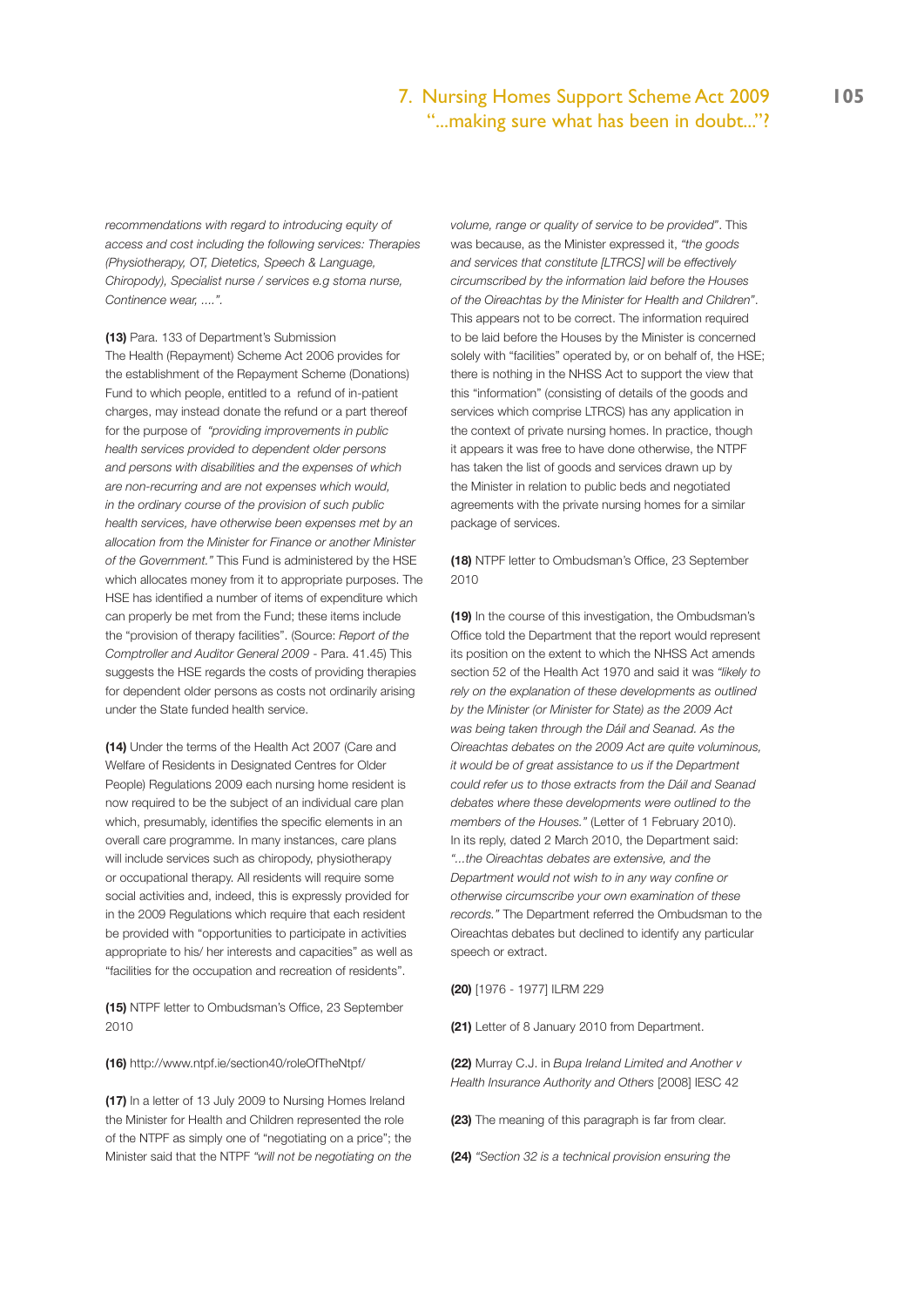*existing legal basis for charges, including the exclusion of certain care groups from charges, is maintained. Section 33 is also a technical provision. In line with the Government's commitment, it ensures existing public residents will not be worse off as a result of the new scheme. It also provides that a person in an acute hospital bed who has finished his or her acute phase of care may be charged as if he or she were in receipt of long-term residential care services. This provision is necessary to ensure there is not a legal incentive to remain in an acute hospital bed following discharge."* 

*Mary Harney, T. D., Minister for Health and Children, NHSS Bill 2008 Second Stage debate, (13 November 2008)*

In addition, the Explanatory Memorandum accompanying the Nursing Homes Support Scheme Bill 2008 states as follows: *"Section 32 enables the HSE to charge for longterm residential care services. Section 33 amends Sections 52 and 53 of the Health Act 1970. In particular, it provides that a person paying public charges does not have to pay contributions under the Nursing Homes Support Scheme Act"*.

**(25)** In 2009 there were 8,997 disabled adults in residential care (Source: *Report of the Comptroller and Auditor General 2009* - Para. 45.2)

**(26)** *Statutory Drafting and Interpretation: Plain Language and the Law*, Law Reform Commission, 2000 [LRC 61 - 2000], viii

**(27)** *ibid*, p. 71

**(28)** *ibid*, p. 75

**(29)** The White Paper identifies what the Government sees as the principles of good regulation:

*"NECESSITY - is the regulation necessary? Can we reduce red tape in this area? Are the rules and structures that govern this area still valid?*

*EFFECTIVENESS - is the regulation properly targeted? Is it going to be properly complied with and enforced? PROPORTIONALITY - are we satisfied that the advantages outweigh the disadvantages of the regulation? Is there a* 

*smarter way of achieving the same goal? TRANSPARENCY - have we consulted with stakeholders* 

*prior to regulating? Is the regulation in this area clear and accessible to all? Is there good back-up explanatory material?*

*ACCOUNTABILITY - is it clear under the regulation precisely who is responsible to whom and for what? Is there an effective appeals process?*

*CONSISTENCY - will the regulation give rise to anomalies and inconsistencies given the other regulations that are* 

*already in place in this area? Are we applying best practice developed in one area when regulating other areas?"*

**(30)** On this, see Ita Mangan, "Deficiencies of the Law Relating to Care of Older People in Older People" in *Modern Ireland - Essays on Law and Policy*, Eoin O'Dell (ed.) (2006). Ms. Mangan suggests that the Better Regulation principles appear to be applied only in the area of economic regulation.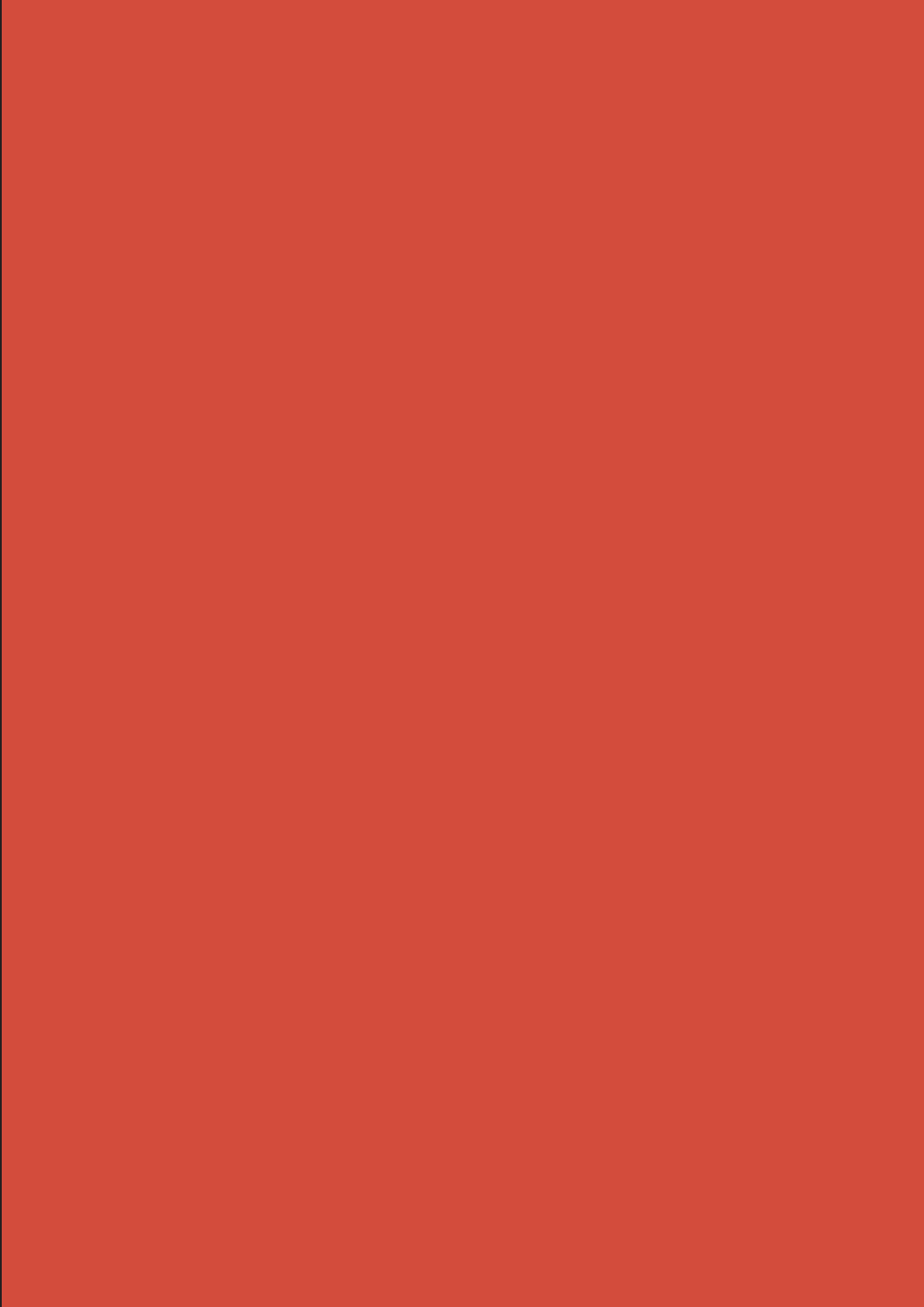**"Deputy Neville: Is the Department exploring the issue of entitlements for medical card holders in private homes who fail to obtain places in public nursing homes? Mr. Smyth (Department of Health & Children): We are exploring this matter, which is part of the broader issue of eligibility. As legal cases are pending I cannot say much on the subject." LITIGATION issue of whether everyone over 70 is entitled to a bed funded by the State, and if a bed in a public facility is not available, whether the State must fund a bed in a private nursing home, is being tested in the Courts. ... I do not know how this will be determined." LITIGATION "Has the Department accounted for the pending court cases of those who were forced to take beds in private nursing homes? Some people tried to get beds in public nursing homes but were unable to do so. As a second choice, they opted for private nursing homes. If the court rules that these people are also entitled to compensation, the figure will be much higher. What progress is being made on this?" LITIGATION "Proceedings have been instituted in 306 cases, involving patients who spent time in private nursing homes. None of the cases have yet proceeded to a hearing .... Consequently, it is considered inappropriate to estimate any potential future liability or to detail the uncertainties attaching thereto since to do so might prejudice the outcome of court proceedings." LITIGATION "It would seem likely then that the State has been unjustly enriched at the expense of the in-patients [who have been charged unlawfully in public hospitals] ... It would also seem likely that patients**  who made private arrangements  $\mathbf{R}$ der a pra $(\cup\mathbf{A}\cap\mathbf{C})\mathbf{N}$ n or necessity **or a mistake similarly unjustly enriched the State. It would also seem likely**  that any  $\dots$  LEGAL UNCERTAINTY IS TESTED AND EXPLOITED…. The plaintiffs **would be entitled to maintain personal actions in restitution for recovery of the deductions, and would in principle be entitled to simple (if not compound) interest at Court Act rate." LITIGATION "The Department claims that the issue is being dealt with in the Courts. [...] it does not matter a damn whether issues are before the Courts because, if a problem arises with legislation, we are supposed to act. It will be two or three years before this issue goes through the Courts. [...] We are already repaying €1 billion in respect of charges for public nursing homes and if we also end up repaying charges for private institutions on the basis of flawed legislation, the money provided through the Health (Repayment Scheme) Bill will be small change in comparison. If we continue to skirt the problem by saying it is before the Courts, we may be telling people in three years' time that serious problems have arisen which will cost the taxpayer €3 billion.[...] LITIGATION "While I have a responsibility to be as straight with this committee as possible, I also have a responsibility to the State to protect its position in court cases. I would be wary about saying more than that. We received advice and are following it. Given that it has been raised in parliamentary questions, Deputy Twomey would know that, as Mr. Smyth mentioned, apart from the legality of it, we are examining the policy issues around residential care for older people regardless of whether they are 8.** Litigation - "... LEGAL UNCERTAINTY IS TESTED AND EXPLOITED..."?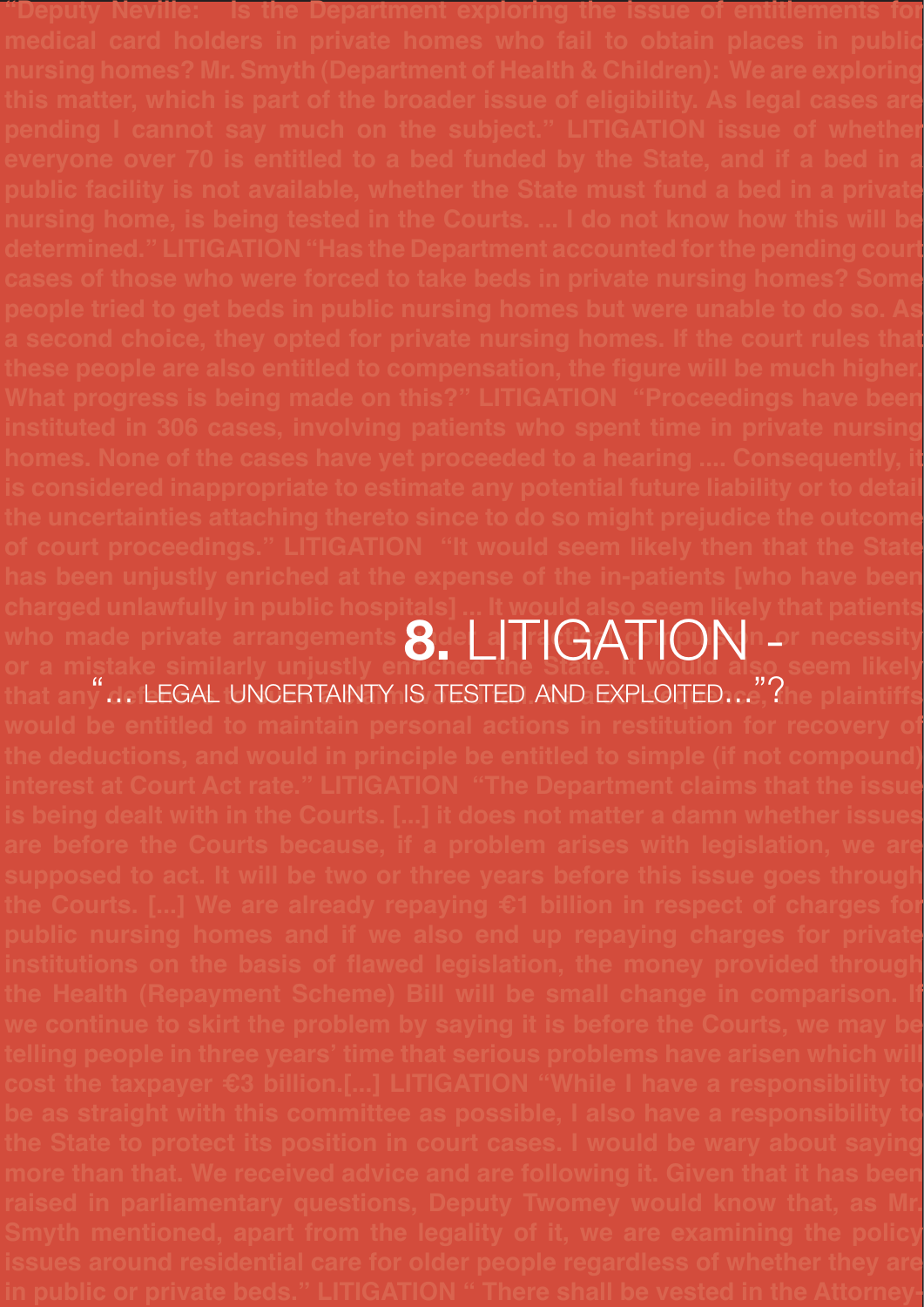# 8. Litigation - "... legal uncertainty is tested and exploited..." ?

At the time of writing, the State is defending in the High Court more than 300 legal actions taken by or on behalf of people who claim that their right to longstay nursing home care has not been honoured. The defendants are the HSE, the Minister for Health and Children, Ireland and the Attorney General or various combinations of these.

Initially, these legal actions fell into two broad categories: (a) claims arising from the illegal imposition of charges on medical card holders while being provided with in-patient services by the health board (HSE) and (b) claims from people forced into private nursing home care because of the inability of the health board (HSE) to provide them with a long-stay placement. It appears that the claims of the first category have to a large extent been subsumed into the Health Repayment Scheme **(1)** and that the outstanding legal actions relate very largely to the second category. The Ombudsman's interest here is with this latter category - people who are seeking to be compensated for the costs they incurred arising from the State's failure to provide them with a service to which, they contend, they had a legal entitlement. Because their care was provided in private nursing homes, these people are excluded from benefitting under the Health Repayment Scheme. **(2)**

This present investigation does not extend to include the manner in which the Department

and the HSE have been handling this litigation; and the Ombudsman, accordingly, will not be making any specific findings or recommendations in relation to how these public agencies have conducted the litigation. However, any consideration of how the Department and the health boards (HSE) have been dealing with the issue of long-stay nursing home care must, inevitably, reflect the fact that this litigation exists. In fact, the key legal issue arising in this investigation - whether section 52 of the Health Act 1970 creates an enforceable right to in-patient services (including nursing home care) - is one likely to be settled definitively by the Courts in the event that any of the individual actions proceeds to hearing. The Ombudsman was reluctant to undertake an investigation in this area on the assumption that this key legal issue would be resolved through the Courts. In the event, more than five years have gone by and the matter has not yet gone to hearing in the Courts. In these circumstances, it is reasonable to have regard to the existence of this litigation in the wider context of this present investigation.

In responding to a draft of this chapter, both the Department and the HSE sought to represent the Ombudsman as trespassing on the domain of the Courts and, indeed, (as the HSE put it) "attempting to influence the outcome of court proceedings". The Ombudsman rejects absolutely that this is the case. There are two points, in particular, which must be made: the **first** is that the analysis of the relevant provisions of the Health Act 1970 set out in this report is neither novel nor unique to the Ombudsman; the **second** is that it is quite unthinkable that a judge of the Superior Courts would be anything other than objective and unbiased notwithstanding any public commentary on legal issues yet to be decided. Neither is it plausible that there might be any perception among the public generally that a judge of the Superior Courts would be likely to be influenced by the public utterances of the Ombudsman.**(3)**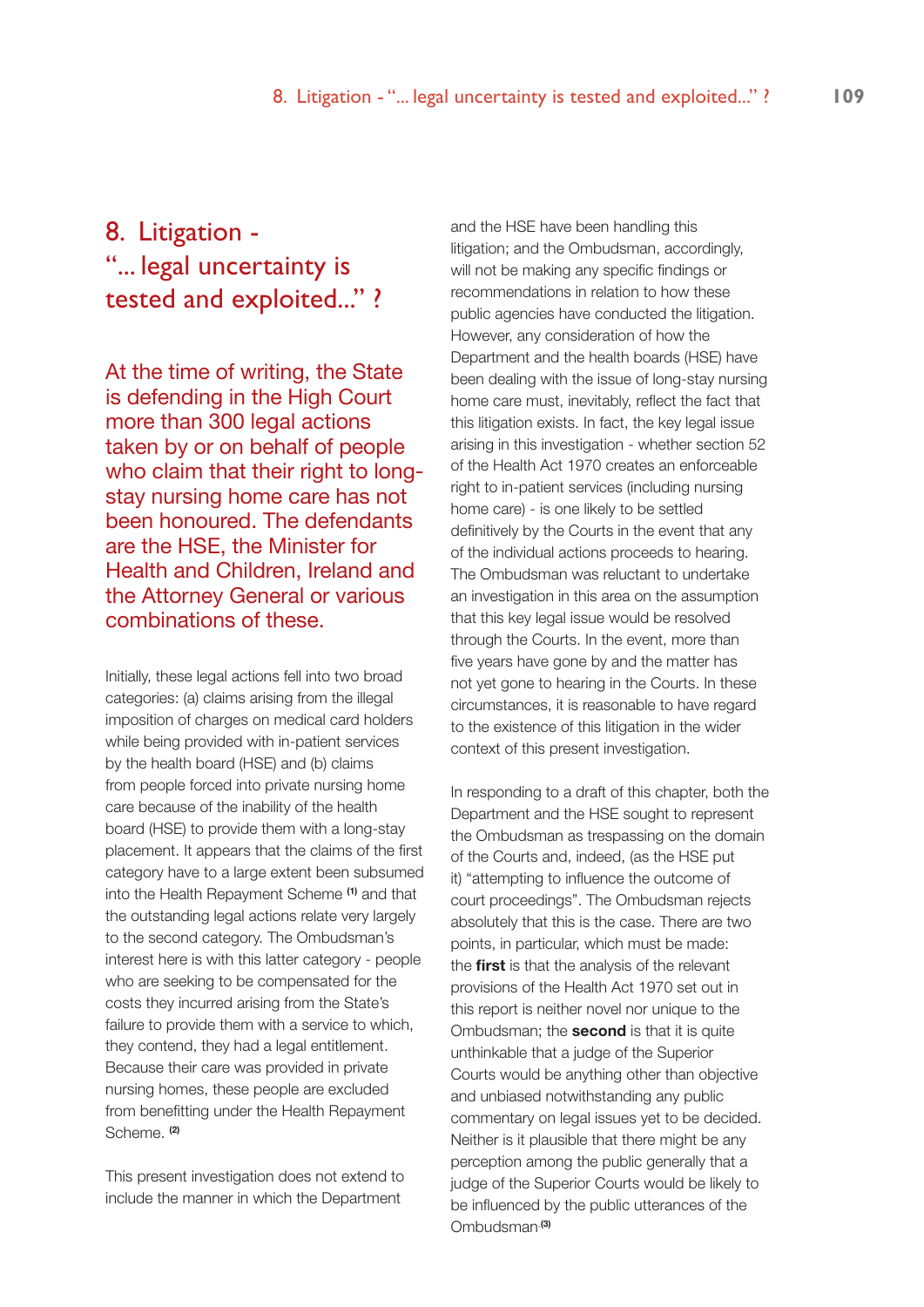The Department and the HSE have refused to provide the Ombudsman with any information on the legal actions in question; they have withheld even the most basic of information such as the number of cases initiated or a broad description of the nature of the claims made. Not surprisingly, therefore, neither was the Ombudsman given any information on how the State has been defending these actions nor whether any of them have been settled or otherwise disposed of in court. Nevertheless, it has been possible to build up a general picture from other sources, including from the Courts, of the extent of the litigation and of the issues being raised. **(4)** In particular, very specific information on the nature of one such case has been given in a recent decision by the Master of the High Court and it seems safe to assume that this case is typical of such cases generally. This decision **(5)** involves three separate cases one of which (with the HSE/Minister for Health and Children as defendants) concerns the right to in-patient services of a person who, it is claimed, had to take up private care in the absence of health board (HSE) care. (The other two cases involved, respectively, the Minister for Agriculture and Galway County Council.) The overall number of legal actions initiated appears to have been in excess of 400 cases of which it seems about 340 are active cases at present.**(6)**

*"Deputy Neville: Is the Department exploring the issue of entitlements for medical card holders in private homes who fail to obtain places in public nursing homes?*

*Mr. Smyth (Department of Health and Children): We are exploring this matter, which is part of the broader issue of eligibility. As legal cases are pending I cannot say much on the subject."*

**From Travers Report Presentation before Joint Committee on Health and Children (4 May 2005)**

#### Grounds for Actions

In simple terms, the claims appear to be (a) grounded on the alleged failure of the State to meet its statutory obligation, under section 52 of the Health Act 1970, to provide in-patient services to medical card holders and (b) involve a claim for compensation or damages for the costs incurred by the individual plaintiff in having to arrange and pay for private nursing home care. During the period to 2005, the health boards were required to provide long-stay care (in-patient services) to medical card holders free of charge; since 2005, health boards (and now the HSE) have been entitled to charge medical card holders for long-stay care.

The plaintiffs claim that the service they require, but have had to source privately, is the same as that provided to the plaintiff in *McInerney* **(7)** which, as held by the Supreme Court, is in-patient services under section 52 of the Health Act 1970. The plaintiffs reject the distinction drawn by the Department between "entitlement" and "eligibility" and contend that this distinction is not valid in law. The plaintiffs rely in broad terms on the contents of the Travers Report and on what that report reveals regarding the manner in which the health boards and the Department had acted illegally, over several decades, notwithstanding strong legal advice that they were not acting in accordance with the Health Act 1970. The plaintiffs are seeking restitution and damages.

In technical legal terms, the plaintiffs are claiming negligence (breach of statutory duty to make available in-patient services free of charge), that the Health (In-Patient Services) Regulations 1993 are *ultra vires* the Health Act 1970, that the actions of the defendants are unconstitutional and that there has been unjust enrichment and misfeasance in public office. **(8)** Overall, the Master of the High Court has observed that in the particular case before him "[t]he *ultra vires* element in the claim is the mainstay of the case".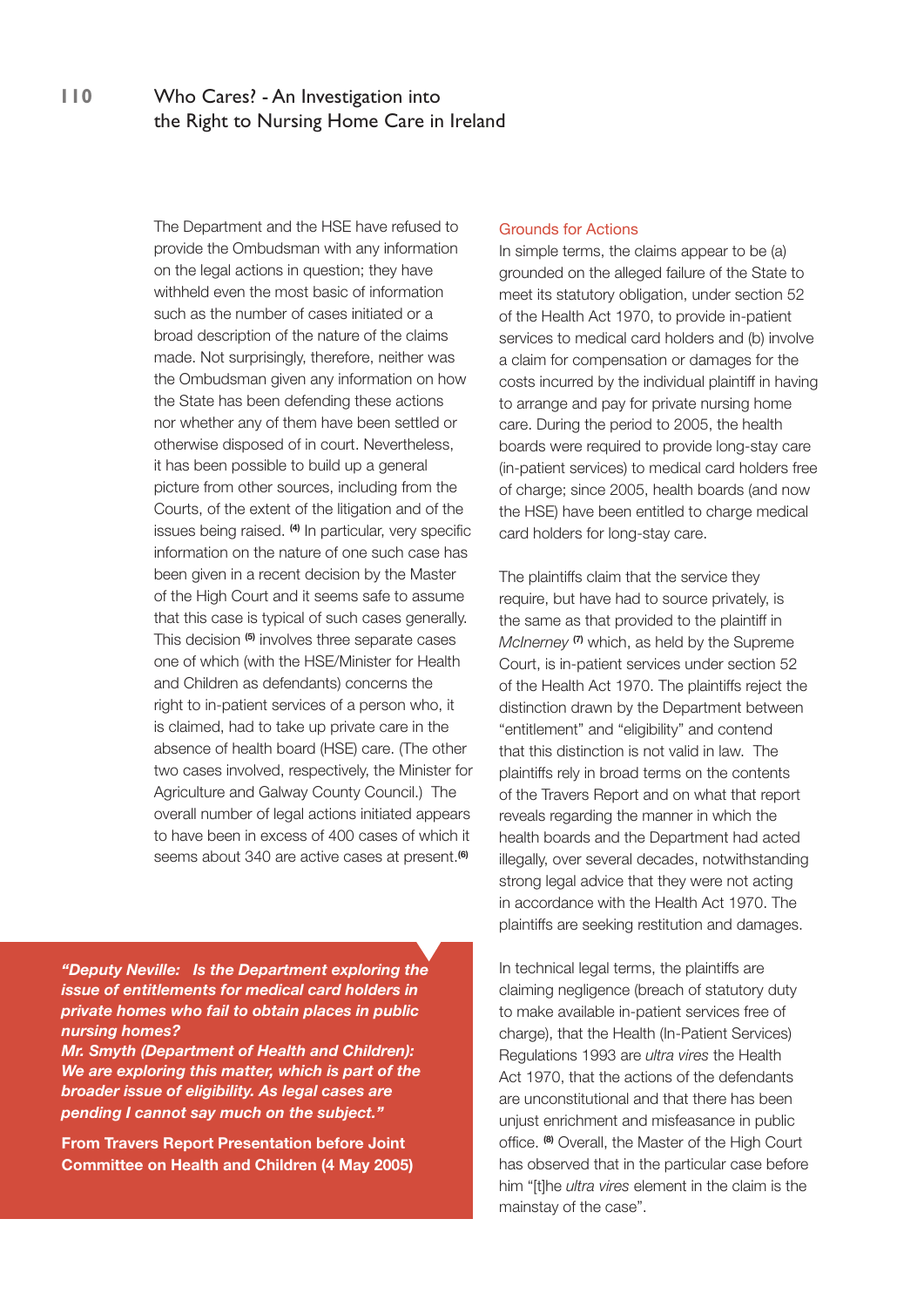Some of these actions have proceeded to the stage of seeking orders for discovery in which the plaintiffs have sought a wide range of documentation including: health board files on the individual's case, Departmental documents [internal and communications with the health boards (HSE)] going back several decades and dealing with the availability of resources, the allocation of resources, guidance on how to operate charging for public long-stay care and documentation provided to the Ombudsman in the course of the investigation which led to the 2001 report *Nursing Home Subventions*.

In defending these actions, it appears the State bodies are relying on the following lines of argument:

- meeting obligations under the Health Act 1970 is subject to the ability and/ or capacity of the health boards (HSE) to make the particular service available and subject to the availability of resources having regard to all of their responsibilities, obligations and commitments;
- that it is a matter for the health boards (HSE) to determine, within existing financial and budgetary constraints, the allocation of monies to particular health services and/or to particular persons claiming entitlement to those services;
- that, in the circumstances prevailing, it would be inequitable to require the defendants to make restitution at this stage:
- the defendants also plead separation of powers, statute of limitations, delay and that the proceedings constitute an impermissible collateral challenge to administrative decisions, actions and/or omissions.

Strangely, it is not evident from the information already in the public domain that the State bodies are relying overtly on its fundamental argument that section 52 does not create an

enforceable entitlement; that it provides for eligibility rather than for actual entitlement.

#### Progress of Claims - Settlements

At the time of writing, none of these cases has gone to hearing and judgment in the High Court. This is rather surprising given that many of the cases were commenced more than five years ago and given the importance for the

*"The issue of whether everyone over 70 is entitled to a bed funded by the State, and if a bed in a public facility is not available, whether the State must fund a bed in a private nursing home, is being tested in the Courts. ... I do not know how this will be determined."* 

**Mary Harney T.D., Minister for Health and Children, Dáil Éireann, (1 June 2006)**

State of having a judicial adjudication on what it is required to do by virtue of section 52 of the Health Act 1970.

The Ombudsman's Office is aware that settlements have been reached in about a dozen of these cases.**(9)** It seems that the settlements involved some level of payment by the State to the plaintiffs. The details of these settlements are not available and it appears that they contain a confidentiality clause under which the plaintiffs are constrained from disclosing the settlement terms. From what can be gathered it appears that, while many of the plaintiffs have sought orders of discovery, presumably having failed to achieve voluntary discovery, court-ordered discovery does not appear to have been made in any of these cases; though the HSE says (in its response to a draft of this chapter) that "voluntary discovery has been made in many cases to date". While the HSE and the Department have dismissed it, the question certainly arises as to whether the State side becomes amenable to settlement in situations in which an order of discovery has become likely; that is, rather than have its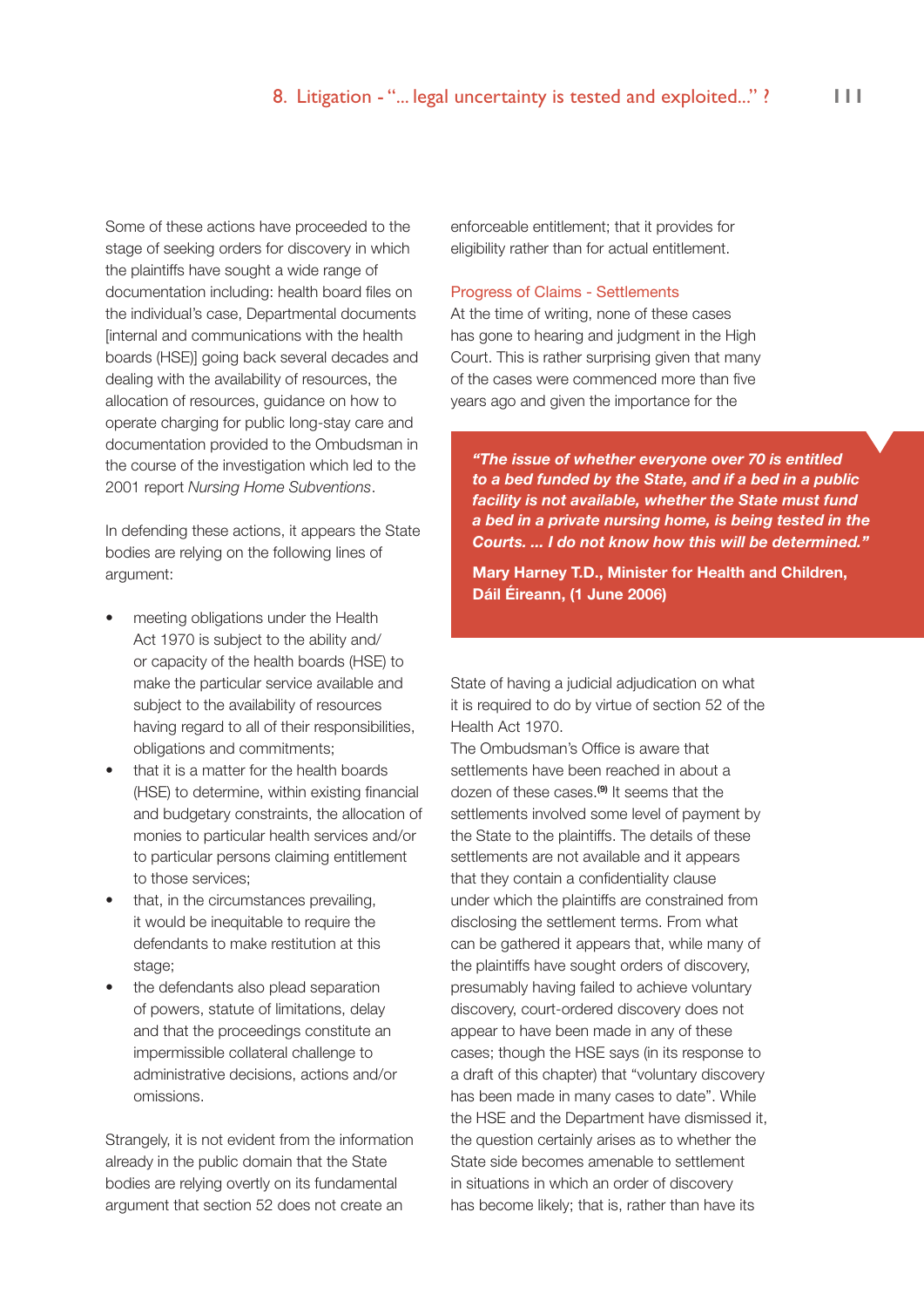documentation provided to the plaintiff, the State opts for a settlement.

If this were the case, then this would be a repeat of the practice which prevailed within the health boards for many years when medical card patients were being charged illegally for long-stay care. The practice then was to ensure no case actually came to hearing before the Courts thus avoiding a judgment which would have wider implications. In effect, the practice then was one of "buying off" the individual patient, by way of a settlement, while continuing with the practice generally. This was something which attracted critical comment from the Minister for Health and Children in the aftermath of the Travers Report; she commented in the Dáil on 23 March 2005:

*"The advice they [health boards] were getting from the Department for many years, going back to 1978, was that they should not contest [legal actions to recover hospital charges]. Therefore, if one long-term bed occupant had a lawyer who could help him or her to take a case, he or she would no longer be charged while somebody not so fortunate in the bed beside him or her was charged in all those years. Besides the legal issues involved here, there are significant inequality issues that are unacceptable".*

*"Has the Department accounted for the pending court cases of those who were forced to take beds in private nursing homes? Some people tried to get beds in public nursing homes but were unable to do so. As a second choice, they opted for private nursing homes. If the court rules that these people are also entitled to compensation, the figure will be much higher. What progress is being made on this?"*

**Senator Fergal Browne, Joint Committee on Health and Children, (22 June 2006)**

There may always be a temptation to settle individual cases in circumstances in which one is on weak legal ground on an issue which has prompted litigation from a large number of people. As is clear from the illegal charges issue, this was a temptation to which the State succumbed in the past. Arising from that experience, and in the light of the present Minister's critical comments on the matter, one would expect that stratagem to be avoided for the future. It appears that a change in our law might be necessary in order to introduce measures to counteract the temptation to follow such a stratagem. Two TCD legal academics have proposed that we adopt the practice of the US courts where, notwithstanding that an issue has become "moot" by virtue of a settlement, the courts may deal with an issue

*"... where the alleged wrong is 'capable of repetition, yet evading review'. The adoption of a similar approach here would enable Irish courts to go behind a settlement in order to rule authoritatively on the legal issues raised which, notwithstanding the settlement, would continue to affect the legal rights of many people who were not party to the litigation. The public goal attained here would be that of ensuring proper compliance with the law on the part of public bodies and thwarting the type of stratagem used to such good effect (from their perspective) by the authorities in the instant situation [illegal charges] for the best part of thirty years."* **(10)**

In the immediate context of this report, the question remains as to whether those who initiate legal action, and who succeed in bringing that action to an advanced stage, are being treated more favourably than those, whether in identical circumstances or otherwise, who are not in a position to take legal action. **(11)** The same *inequality* issues mentioned by the Minister must, presumably, also be unacceptable in the present context.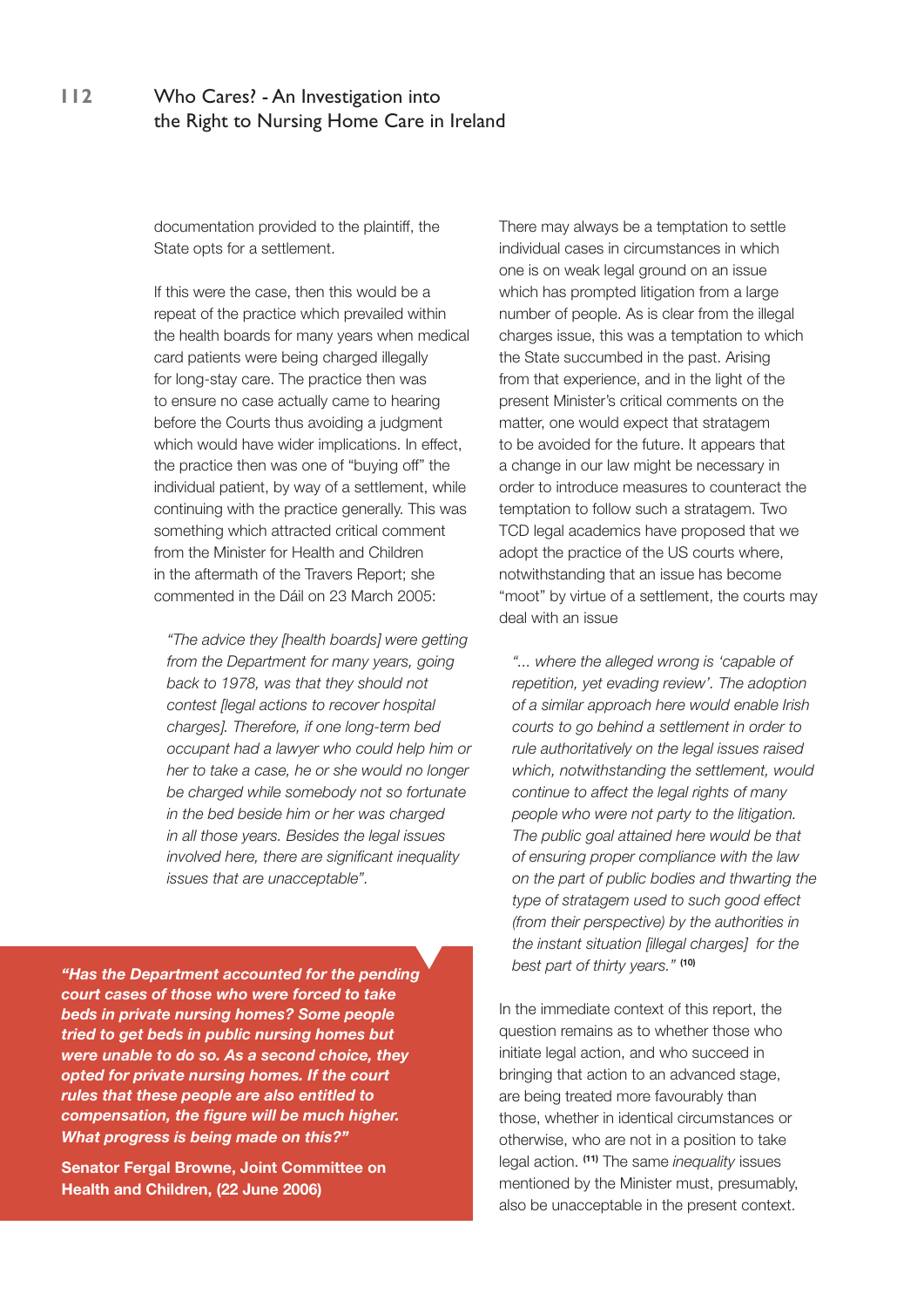The position in relation to settlements is confusing. The Department, at para. 56 of its response to the draft version of this report, comments:

*"Moreover, when dealing with litigation, the Minister must be conscious of the interests of the taxpayer and must seek to protect the interests of taxpayers. The Minister - and, by extension, taxpayers - are not required to compensate people who have no legal entitlement to compensation. The public interest requires that claims for which there is no legal basis are defended."* 

Leaving to one side the great likelihood that the plaintiffs in these cases are themselves taxpayers, or former taxpayers, the fact is that some of these plaintiffs have been compensated notwithstanding the Department's assertion that they are people with *no legal entitlement to compensation*. The HSE, for its part, explains (at page 16 of its response):

*"... in general terms, the HSE is required to use its resources in the most efficient way possible. If this means seeking to settle a particular case in circumstances where it makes economic sense to do so, rather than engage in lengthy and expensive legal proceedings, then the HSE is perfectly entitled to make such decisions. To do otherwise might be criticised as an unnecessary waste of public funds. Neither is it appropriate to assume that it is always the HSE who might insist on, or seek, a confidentiality agreement."* 

While the pragmatism espoused by the HSE may be appropriate in specific circumstances, one must question whether it is appropriate in the circumstances of these cases. The overriding consideration should be to achieve clarity, as speedily as possible, regarding the claims of the plaintiffs and the obligations of

*"Proceedings have been instituted in 306 cases, involving patients who spent time in private nursing homes. None of the cases have yet proceeded to a hearing .... Consequently, it is considered inappropriate to estimate any potential future liability or to detail the uncertainties attaching thereto since to do so might prejudice the outcome of court proceedings."*

**HSE Annual Report and Financial Statements 2009** 

the health boards (HSE). Settling individual cases would seem to delay the achieving of this clarity. The HSE rejects any view that it is involved in "tactical delays" in its dealings with these cases and asserts (also at page 16 of its response) that *"the reason why no case has come on for hearing [is] that advisors to many of the Plaintiffs are concerned that the Defendants have a valid full defence"*. It is intriguing that the State side would agree to settlements, involving compensation, if it believes that it has a *valid full defence*. In fact, it must be asked whether it is a breach of statutory duty for a statutory body to settle litigation, involving costs to the Exchequer, in circumstances where it believes it has a valid full defence. And this question is even more relevant where there are very many other litigants with claims almost identical to that of the person whose case has been settled. If (as is apparently being suggested by the HSE) it were the case that plaintiffs were failing to progress their cases, because of a lack of confidence in their cases' legal merits, it would be open to the defendant State side to seek to have those cases struck out for failure to prosecute.

The fact remains that, whatever the factual circumstances behind the individual plaintiffs' cases, all of them turn ultimately on the same issue of law. One would expect it to be a priority to have this issue of law decided. If the issue is decided in favour of the State side then,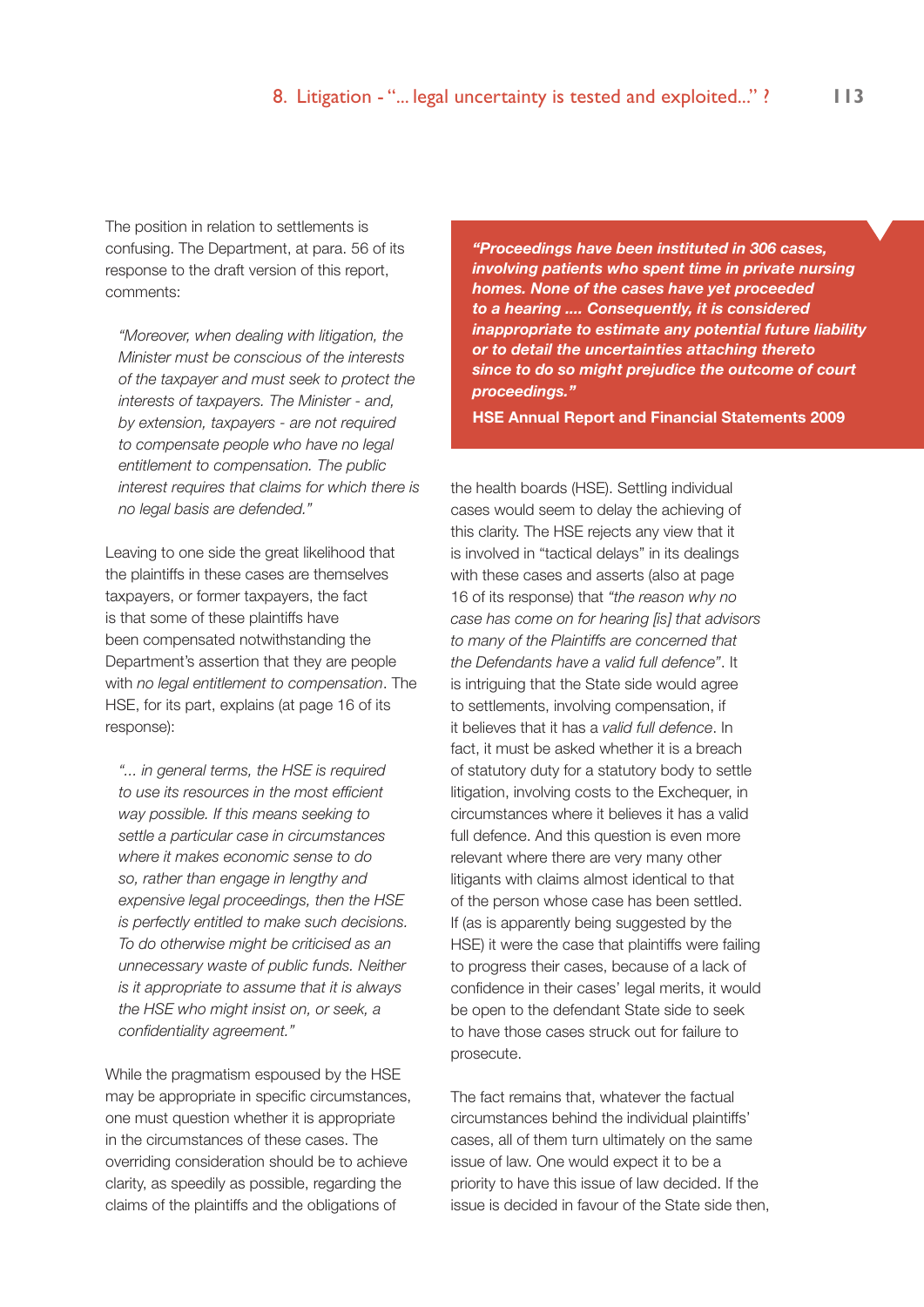*"It would seem likely then that the State has been unjustly enriched at the expense of the inpatients [who have been charged unlawfully in public hospitals] ... It would also seem likely that patients who made private arrangements under a practical compulsion or necessity or a mistake similarly unjustly enriched the State. It would also seem likely that any defences to such a claim would fail. As a consequence, the plaintiffs would be entitled to maintain personal actions in restitution for recovery of the deductions, and would in principle be entitled to simple (if not compound) interest at Court Act rate."*

**Eoin O'Dell in** *Older People in Modern Ireland - Essays on Law and Policy***, Eoin O'Dell (ed)**

> presumably, all of the plaintiffs' claims will fall; if the issue is decided against the State side then the factual circumstances of each plaintiff will have to be proven in order to establish an entitlement to compensation. This is precisely the point made by the Master of the High Court in a recent decision. In that decision *(12)*, the Master raised issues to do with the costs of litigation in cases involving the State as defendant. Taking three separate cases before him, involving respectively the Minister for Agriculture, Galway County Council and the HSE/Minister for Health and Children, the Master proposed that in such cases it would be more efficient and save considerably on costs were the underlying legal issue to be decided in principle and in advance of deciding the factual circumstances of the individual plaintiff. The attraction of this approach increases very significantly where, as in the cases at issue here, there are several hundred actions in existence each of which turns on the same issue of law.

The procedural arrangements for the conduct of this litigation are not necessarily within the control of the HSE and the Department. At the same time, declining to become involved

in settlements might well have the effect of ensuring that one or more of the cases will come to hearing, and judgment, sooner rather than later. It has to be in the interests of all of the parties that there is a speedy outcome. From the State's point of view, in a worst case scenario, a negative judgment in the Courts could leave it exposed to claims for compensation far in excess of that under the Health Repayment Scheme. If only in the interests of prudent financial management, it is reasonable to expect that the State side should do everything possible to ensure that legal certainty in this area is achieved.

#### The State and Litigation

In the normal course, any State body is entitled to defend itself in court when it has an action taken against it. However, there is something quite unsettling about litigation initiated by or on behalf of vulnerable members of society in a context where the objective is to clarify the rights of the plaintiff and the obligations on the defendant State body. Frequently, these cases come about as a last resort, only after all of the other usual avenues of redress have been attempted without success. One thinks, for example, of cases taken in recent years by parents of special needs children who were seeking to clarify the extent of their children's entitlement to special education provision **(13)**; or, in a related area, the series of cases taken some years ago on behalf of at-risk children in need of protection by way of secure accommodation. The common factor in this type of litigation is that the law as it stands is unclear. In many instances also, including the subject matter of this report, there has been a persistent failure on the part of the State to clarify the law even though the difficulties with it are well known.

The Minister for Health and Children has shown a keen awareness of the need to achieve clarity in the law, and thus reduce recourse to the Courts for purposes of interpretation. Speaking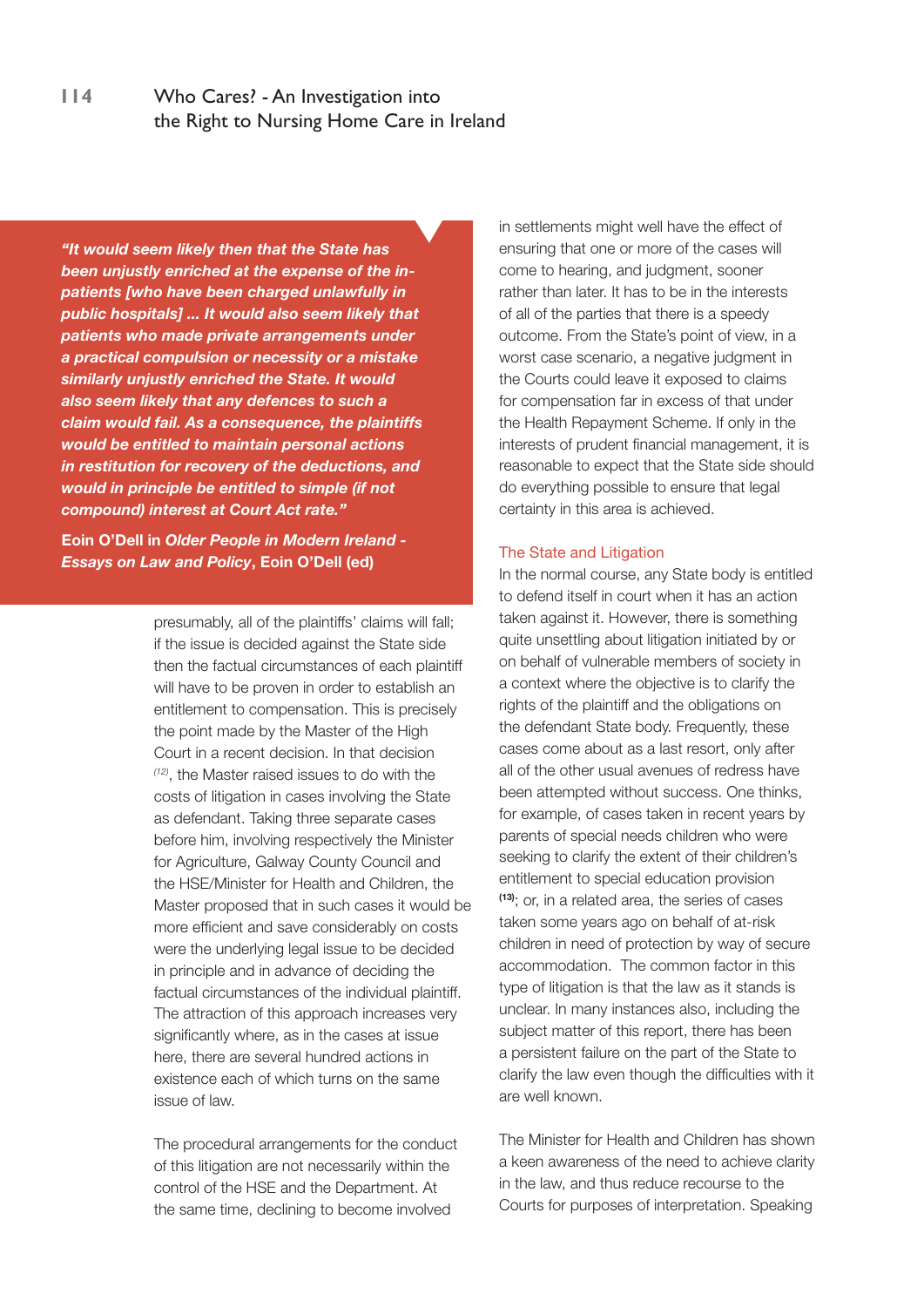in the Dáil on 3 March 2005 **(14)** she remarked:

*"In an increasingly litigious society, legal uncertainty is tested and exploited in many ways that are, to say the least, not always in the public interest. The cost to the public and taxpayer of achieving legal clarity is highest when it comes from protracted and repeated litigation. The cost is lowest when it comes from coherent policy, meticulous law-making and professional public administration."* 

In some instances of this type of litigation, there may (as the Minister seemed to be suggesting) be an element of exploitation by the plaintiff of legal loopholes. But where the point at issue is the extent of the State's obligation to older people generally, or to children, or to the disabled, it seems unwarranted to infer that such cases are prompted by the self-interest of the plaintiff or of his or her lawyers.

It may be inevitable, in circumstances where litigation has been initiated, that a defendant's response will be guided and managed by lawyers. Where the defendant is the State, and the plaintiff is a member of the public drawn from a vulnerable group within society, the manner in which the litigation is conducted can be quite unsettling. Lawyers, speaking generally, are trained to behave in an adversarial fashion and tend to operate according to the somewhat arcane rules of behaviour which apply in court. The issue becomes one of winning or losing and all of the many weapons available in the legal armoury are likely to be deployed in an effort to win the case. This can include tactical delay, the threat of costs being awarded against the plaintiff, obfuscation, introduction of irrelevant arguments, misrepresentation and much more besides. In fairness, lawyers on both sides may be prone to conducting business in this fashion. But in a case taken by a citizen against his or her own State, and on a matter of genuine public interest, it should not become a matter of

winning or losing. The real issue has to do with serving the public interest. Nevertheless, it does seem on occasion that the response of State bodies to litigation may be based more on protecting the interests of the body itself than on serving the wider public interest. In fact, the State has on occasion behaved very unacceptably in defending court actions. Probably the most notorious example of such unacceptable behaviour is the case of the late Mrs Brigid McCole who, in 1995, sued the Blood Transfusion Service Board (BTSB) and the State arising from her having contracted Hepatitis C from contaminated blood products. **(15)** What attracted such negative comment in that case was that the State side allowed the litigation to proceed for almost 15 months, notwithstanding that Mrs McCole was seriously ill (she died in October 1996) and in the full knowledge that it would be found liable for her illness. The case was defended by the State in a manner which was recognised afterwards to have been unnecessarily adversarial and aggressive. Indeed, the State's handling of this legal action was subsequently the subject of a report by Ms. Fidelma Macken SC, commissioned by the Minister for Health and

*"The Department claims that the issue is being dealt with in the Courts. [...] it does not matter a damn whether issues are before the Courts because, if a problem arises with legislation, we are supposed to act. It will be two or three years before this issue goes through the Courts. [...] We are already repaying €1 billion in respect of charges for public nursing homes and if we also end up repaying charges for private institutions on the basis of flawed legislation, the money provided through the Health (Repayment Scheme) Bill will be small change in comparison. If we continue to skirt the problem by saying it is before the Courts, we may be telling people in three years' time that serious problems have arisen which will cost the taxpayer* €*3 billion.[...]"*

**Liam Twomey T.D., Joint Committee on Health and Children, (22 June 2006)**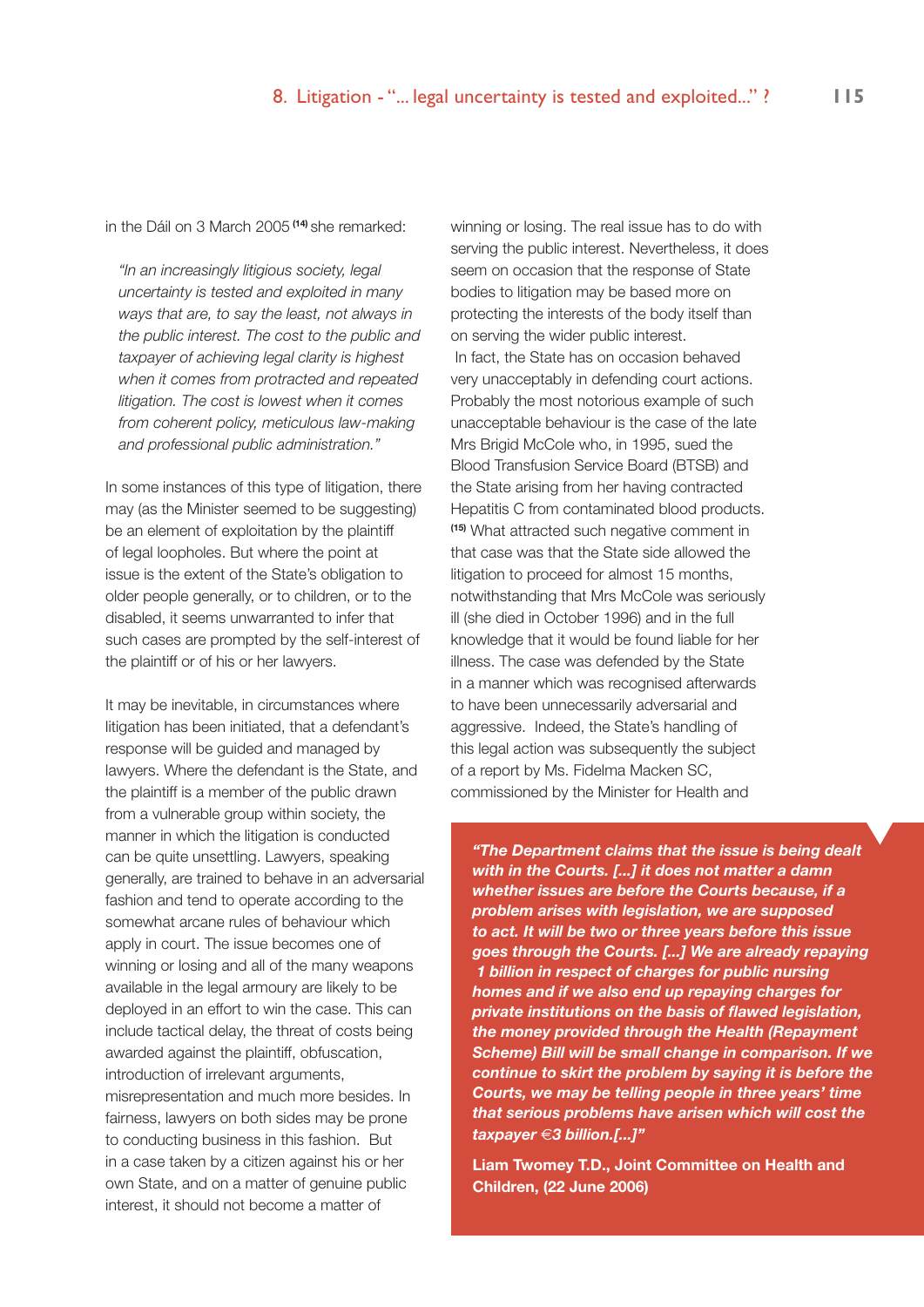Children in 1997. In publishing this report in August 1997, the then Minister (Brian Cowen T.D.) was very critical of the manner in which the State (and the BTSB) defended the action taken by Mrs McCole. For example, the Minister commented:

*"The Hepatitis C/Anti-D issue is the biggest health scandal in the history of the State. Yet, despite the gravity of the crisis and the fact that over 1,000 people were directly impacted by it, Minister for Health Noonan chose to adopt a strategy which was more concerned with the pure legal principles and technical obligations, than effecting a fair, just and humane solution to Mrs McCole's plight. The approach adopted was bereft of compassion or sensitivity to Mrs McCole or to the interests of others who were infected through the negligence of a State institution. [...]*

*Even allowing for the fact that Court proceedings are adversarial by nature, the fact that the State was aware, at an early stage, that the BTSB had a case to answer and because of the nature and magnitude of the problem, the adversarial approach should have been tempered and the contentious tactics dropped.* 

*[...]*

*"While I have a responsibility to be as straight with this committee as possible, I also have a responsibility to the State to protect its position in court cases. I would be wary about saying more than that. We received advice and are following it. Given that it has been raised in parliamentary questions, Deputy Twomey would know that, as Mr. Smyth mentioned, apart from the legality of it, we are examining the policy issues around residential care for older people regardless of whether they are in public or private beds."*

**Michael Scanlan, Secretary General, Department of Health and Children, Joint Committee on Health and Children, (22 June 2006)**

*The lack of desire to seek a solution which recognised that a fundamental wrong was done to a citizen of the State is the biggest indictment of the State's legal approach and strategy in Bridget McCole's case. "* **(16)**

The Ombudsman is not suggesting that the plight of those elderly, denied public long-stay care over the years, is on a par with the tragic circumstances of the late Mrs McCole and of others who suffered as a result of the blood scandal. Nevertheless, there are some valid points of comparison not least in the fact that vulnerable members of society have felt compelled to go to court to seek to vindicate a basic right. In responding to these actions, it would be hard to conclude that the State has sought a "fair, just and humane solution" or that the usual adversarial response has been in an any way "tempered".

It does seem that reliance on an adversarial court system, as a tool for dealing with matters of fundamental importance to vulnerable groups in society, is not appropriate. At a meeting of the Joint Committee on Health and Children on 22 June 2006, Senator Fergal Browne appears to have had similar thoughts when he posed the following question:

*"The Travers report refers to being correct about the legal basis for decisions. If the Department is concerned about the legality of an issue, is there scope to take a legal test case? In this way it would not be obliged to wait until a member of the public took a case. The Department could be proactive."*

In his reply, the Secretary General at the Department said:

*"If we receive legal advice from the Attorney General, we do not then go to court and take a test case. We will act on that advice. I will take away what the Senator stated on the idea of test cases. I would have thought we*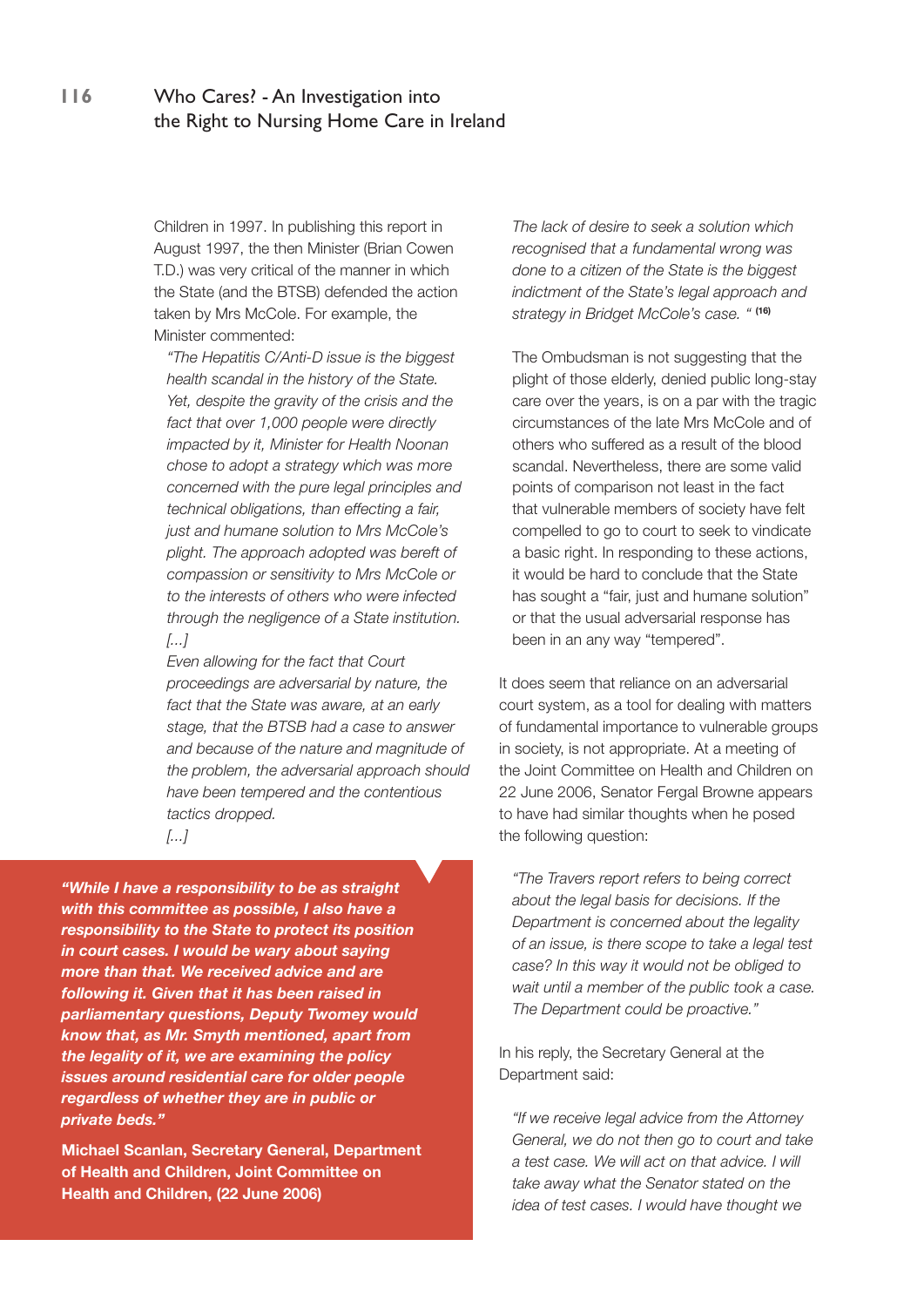*would only consider that if the Office of the Attorney General stated it was the correct course of action."*

Whether the Department had further thoughts on this suggestion is unknown.

In his recent decision, the Master of the High Court suggested that the procedures followed in public law litigation need to be reviewed urgently. The Master's comments arise primarily from a concern about the costs of such litigation - met mostly from the public purse and he makes some specific suggestions to secure *"cost effective and speedy trials [which] can only be regarded as contributing to the perception and reality of justice".* While the Master notes the need for a *"culture change on the part of both parties"*, he specifically proposes that *"the State should not be so insistent on proving that it is never wrong. "*

In the context of the litigation involving the right to nursing home care, the Department and the HSE argue that the financial cost of conceding the legal actions is prohibitive; that it is in the public interest to resist the actions because of the enormous cost implications. **(17)** In effect this would be an argument that, even if the law is on the side of the plaintiffs, we cannot now afford to admit this and pay the price. It would also be an argument that bad behaviour in the past, while perhaps not being rewarded, should be absolved.

In fact, we need to distinguish between acknowledging the existence of a right (for example, to be provided with nursing home care) and the separate matter of how best to compensate people who have been systematically, and over a period, denied their rights. If a question arises of compensating people whose rights have been disregarded, it is not necessarily always in the public interest that such people should be compensated fully and immediately. But it is most definitely in the public interest that rights should be recognised.

The issue of restitution for loss of rights is also a public interest matter but it involves a balancing of several public interest considerations as to how restitution can best be achieved and over what period.

#### Public Interest Guardian?

The constitutional role of the Attorney General (AG) is to *"be the adviser of the Government in matters of law and legal opinion"* (Article 30.1). In addition, the AG has a function conferred by statute law in the "assertion or protection of public rights" **(18)** sometimes referred to as the AG being the guardian of the public interest. In its Mission Statement in the past the AG's Office included the statement that the Attorney *"may exercise a role as representative of the public for assertion or defence of public rights other than in the context of criminal prosecutions"*. **(19)**

This public interest role of the AG is neither particularly well known nor understood though it is potentially, including in the context of this present investigation, of great significance.

*" There shall be vested in the Attorney-General [...] the administration and business generally of public services in connection with the representation of the Government of Saorstát Eireann and of the public in all legal proceedings for the enforcement of law, the punishment of offenders and the assertion or protection of public rights and all powers, duties and functions connected with the same respectively, together with the duty of advising the Executive Council and the several Ministers in matters of law and of legal opinion."*

**Ministers and Secretaries Act 1924, section 6(1)**

Indeed, the then Chief Justice in 1994 referred to the public interest role as of far greater importance than the role of adviser to the Government. In welcoming the appointment of a new AG (Mr. Eoghan Fitzsimons S.C.), Chief Justice Liam Hamilton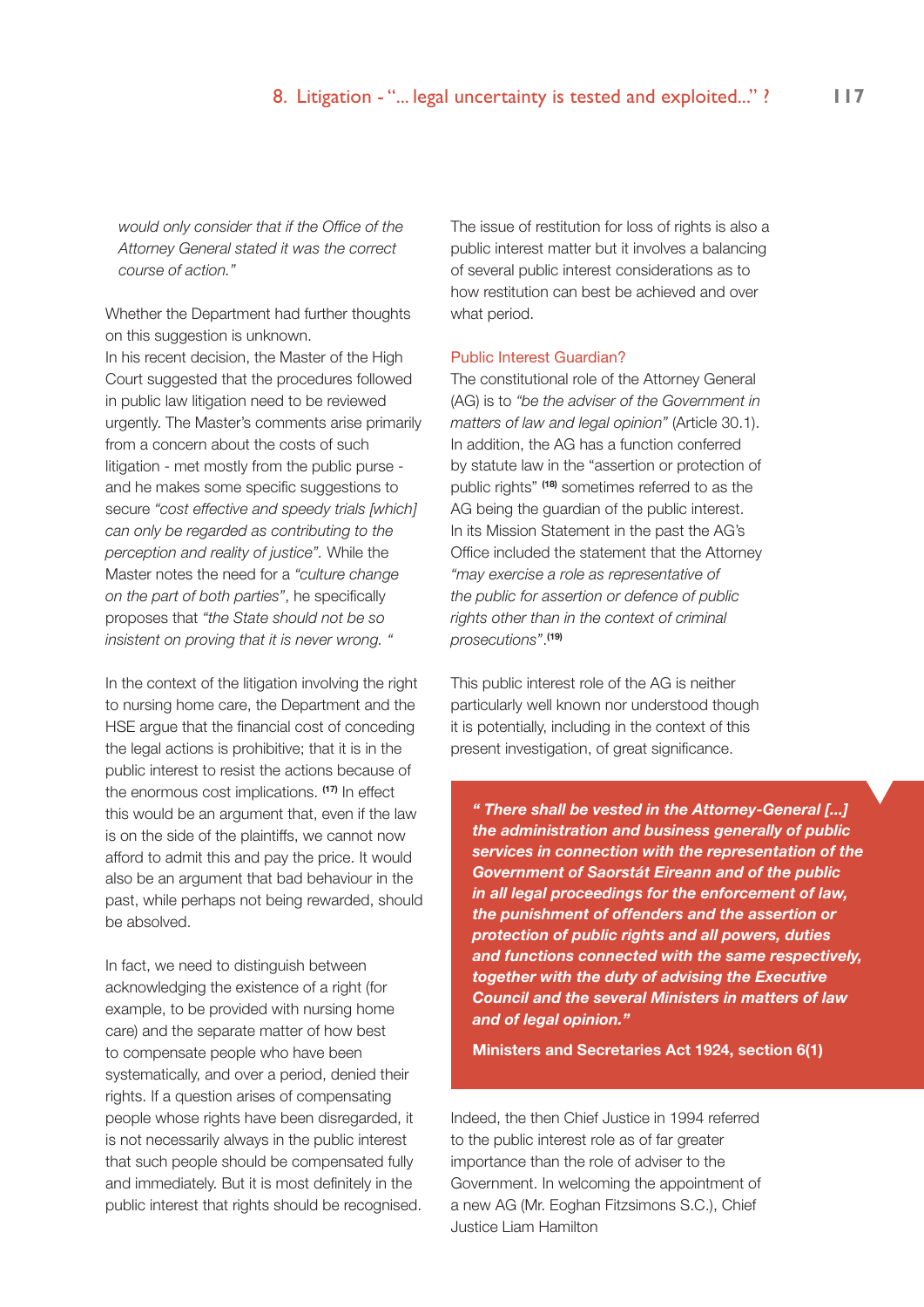*"referred to the Attorney General's responsibilities as legal adviser to the Government, but said these 'paled into insignificance' when compared with his role as 'guardian of the public interest, the person who appropriately involves the jurisdiction of the High Court to protect the Constitution and the rights of the citizen as outlined in the Constitution'. "* **(20)**

Former Ombudsman, Kevin Murphy, has raised very interesting questions regarding the possibilities of this public interest role of the Attorney General. While accepting that there is little guidance available on how this public interest role should operate, he suggests that there is scope for the AG to act in circumstances where the State itself, or one of its emanations, is acting illegally. As Kevin Murphy put it **(21)**:

*"The public have a fundamental right to be protected against the State acting illegally. It is the AG's responsibility to ensure that protection and, in a situation where a Minister or Government might refuse to stop breaching the law, there seems to be no barrier to the AG suing them at the instance of some members of the public."*

Mr. Murphy, writing in the aftermath of the Travers Report, instanced in particular "30 years of illegality" in the area of charging medical card holders for long-stay care.

It is clear, however, that the AG is in a difficult position in that the separate roles of legal adviser to the Government and guardian of the public interest will sometimes be in conflict. **(22)** This conflict has long been recognised. In 1995, the Oireachtas Select Committee on Finance and General Affairs produced a report on the Office of the Attorney General which, amongst other matters, drew attention to the inherent conflict between the two roles. The Select Committee put forward as a possible solution the creation of the new office of

Deputy Attorney General to which office might be delegated functions in situations of conflict of interest. Subsequently, this issue was considered in the 1996 *Report of the Constitution Review Group* (CRG) which, while it recognised the potential for conflict of interest, concluded that it did not require any particular action. The CRG Report estimated that the role of public interest guardian occupied, on average, just 5% of the AG's time and this appears to have been a factor in the approach adopted by the Group. The CRG did, however, propose that where the AG perceived a conflict of interest to have arisen this could be dealt with by assigning the particular matter to a small panel of lawyers. In the event, the public interest role of the AG has not been dealt with and the situation remains as provided for in the Ministers and Secretaries Act 1924.

In the case of the litigation considered in this chapter, the AG is responsible, ultimately, for the conduct of the State's defence of the actions. In this capacity, he may be aware of weaknesses in the State's defence or even, perhaps, of wilful disregard over many years for the statutory rights of those in need of longterm care. In this type of situation, the separate roles are quite clearly incompatible.

Nevertheless, the function of guardian of the public interest has great potential by whomever the role may be exercised. In the present context, it would allow for a speedier, cheaper and less traumatic means of resolving an issue of rights which is relevant to a significant proportion of the population. The existence of an active guardian of the public interest **(23)**  might also act as a deterrent to those within the State apparatus who are tempted to disregard the law - even where that temptation reflects what appears to be a good in itself, for example, the saving of scarce public resources.**(24)**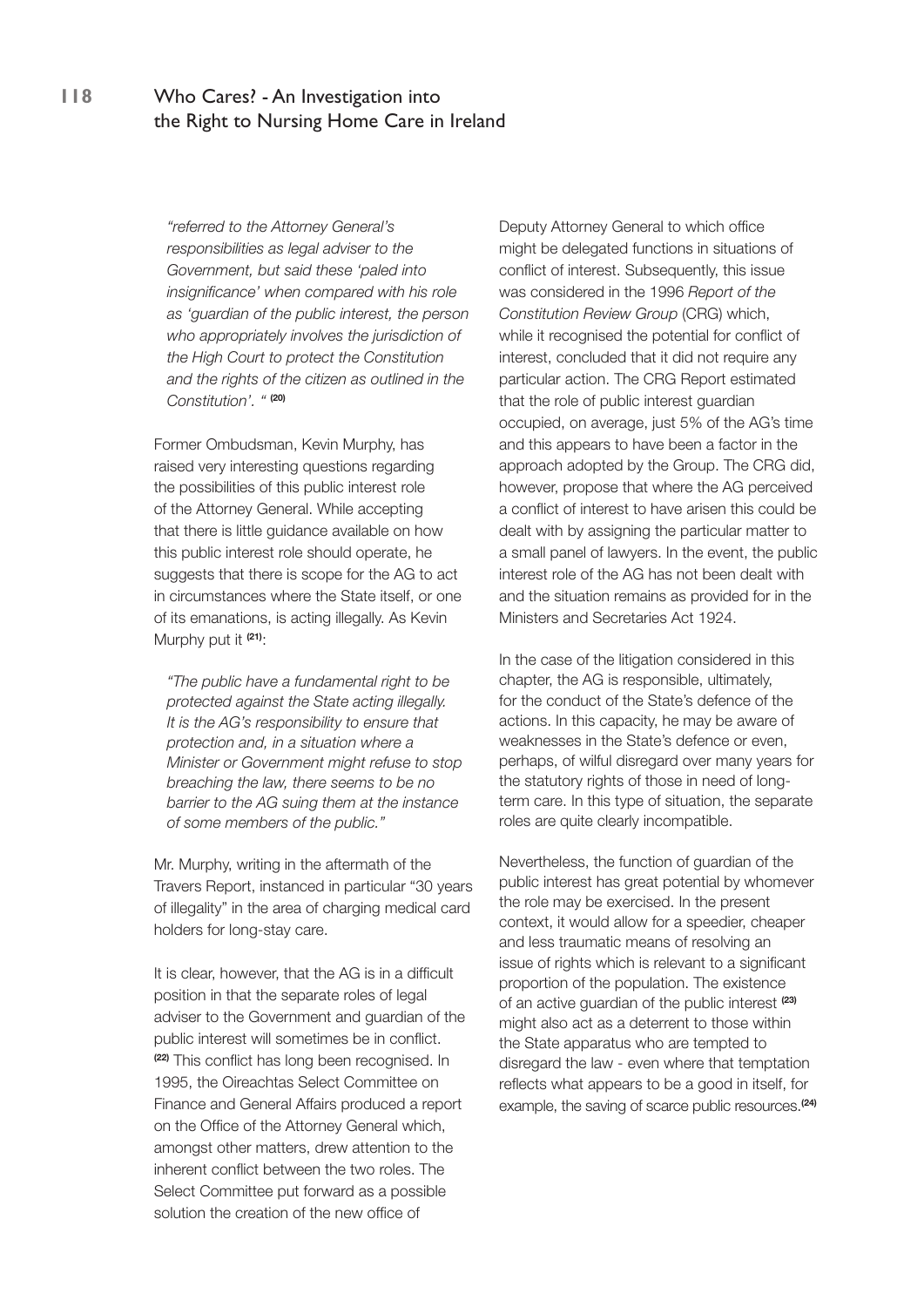#### **Notes**

**(1)** In the wake of the Supreme Court judgment in re: *Article 26 and the Health (Amendment Bill)* 2005 IR 105, the Health Repayment Scheme was launched in August 2006 under the Health (Repayment Scheme) Act 2006. This Scheme provided for the repayment of maintenance charges paid by people who were residents of public nursing homes or who occupied public (contract) beds in private nursing homes in the period up to December 2004. According to the HSE, to date "in excess of 21,300 claims have been processed with determinations costing €437m." (HSE submission to Ombudsman, 25 August 2010)

**(2)** But people placed by a health board in a so-called "contract bed" in a private nursing home are entitled to benefit under the Health Repayment Scheme.

**(3)** In her capacity as Information Commissioner, under the Freedom of Information Acts, the Ombudsman has frequently been before the Courts where her FOI decisions have been appealed. It is clear from the outcome of these appeals -where the Courts have upheld some appeals and dismissed others - that the status of the Ombudsman/ Information Commissioner has no bearing on the Courts' judgments.

**(4)** These actions are being dealt with in open court and some details are available through the website of the Courts Service http://www.courts.ie. In addition, there has been some media reporting on the preliminary stages of individual cases - no case has yet gone to hearing. Ombudsman staff have attended at a number of motion for discovery hearings in the Master's Court where the nature of the pleadings generally were disclosed. In addition, a certain level of general information has been emanating from Oireachtas debates and from some official reports.

**(5)** This decision, dated 7 July 2010, deals with three separate cases involving State parties as defendants: *1. Cromane Seafoods Limited & Anor v the Minister for Agriculture, Fisheries and Food & Ors; 2. Edward Kelly v Galway County Council & Ors; 3. Stephen MacKenzie v the Health Service Executive & Ors*

**(6)** *The Irish Times* reported on 3 October 2007 that 407 legal actions had been initiated, inclusive of those in private nursing home care. In its *Annual Report and Financial Statements 2009*, (p. 115) the HSE noted that proceedings "have been instituted in 306 cases, involving patients who spent time in private nursing homes." *The Irish Times* of 26 April 2010 reported that 340 sets of proceedings were

in place. In all likelihood, the vast majority of these cases concern people whose claims arise from having paid for private nursing home care and whose claims are not being granted under the Health Repayment Scheme.

**(7)** *In Re. Maud McInerney, A Ward of Court,* [1976 - 1977] ILRM 229

**(8)** In his 2001 report *Nursing Home Subventions*, the then Ombudsman took the view that the Health (In-Patient Services) Regulations 1993 were *ultra vires*. *"Unjust enrichment"* - profit or gain unjustly obtained. (Murdoch's Dictionary of Irish Law)

*"Misfeasance in public office"* - held by the High Court in Giles Kennedy v Law Society (204) 1 ILRM 178 as consisting of a purported exercise of some power or authority otherwise than in an honest attempt to perform the functions of his office resulting in loss to the claimant (Murdoch's Dictionary of Irish Law).

Some academic commentators have also suggested a potential restitution claim in the tort of misfeasance of public office. For example see Eoin O'Dell and Gerry Whyte in "Is this a Country for Old Men and Women - in Re Article 26 and the Health (Amendment) (No. 2) Bill 2004", 2005, *Dublin University Law Journal*, 27

**(9)** Information provided by a HSE official in August 2009 before the HSE decided not to provide information and documentation relating to the litigation.

**(10)** The Separation of Powers and Constitutional Egalitarianism after the Health (Amendment) (No. 2) Bill Reference Oran Doyle and Gerry Whyte in *Older People in Modern Ireland – Essays on Law and Policy*, Eoin O'Dell (ed.) 2006

**(11)** The Travers Report (para. 3.11 - 3.12) recounts another interesting example of the apparent aversion of the Department and of the health boards to having health service law clarified by the Courts. In 1978 the Registrar of Wards of Court informed the health boards that, on the direction of the President of the High Court, he would not be paying any in-patient charges for long-stay patients (who were Wards of Court) with incomes of less than £25 per week. This was a higher threshold than applied to patients generally. The Registrar suggested that the issue be referred to the Courts. *"In the event, the invitation of the Registrar to the health boards and to the Department to challenge in the Courts the views and actions of the Registrar was not taken up."*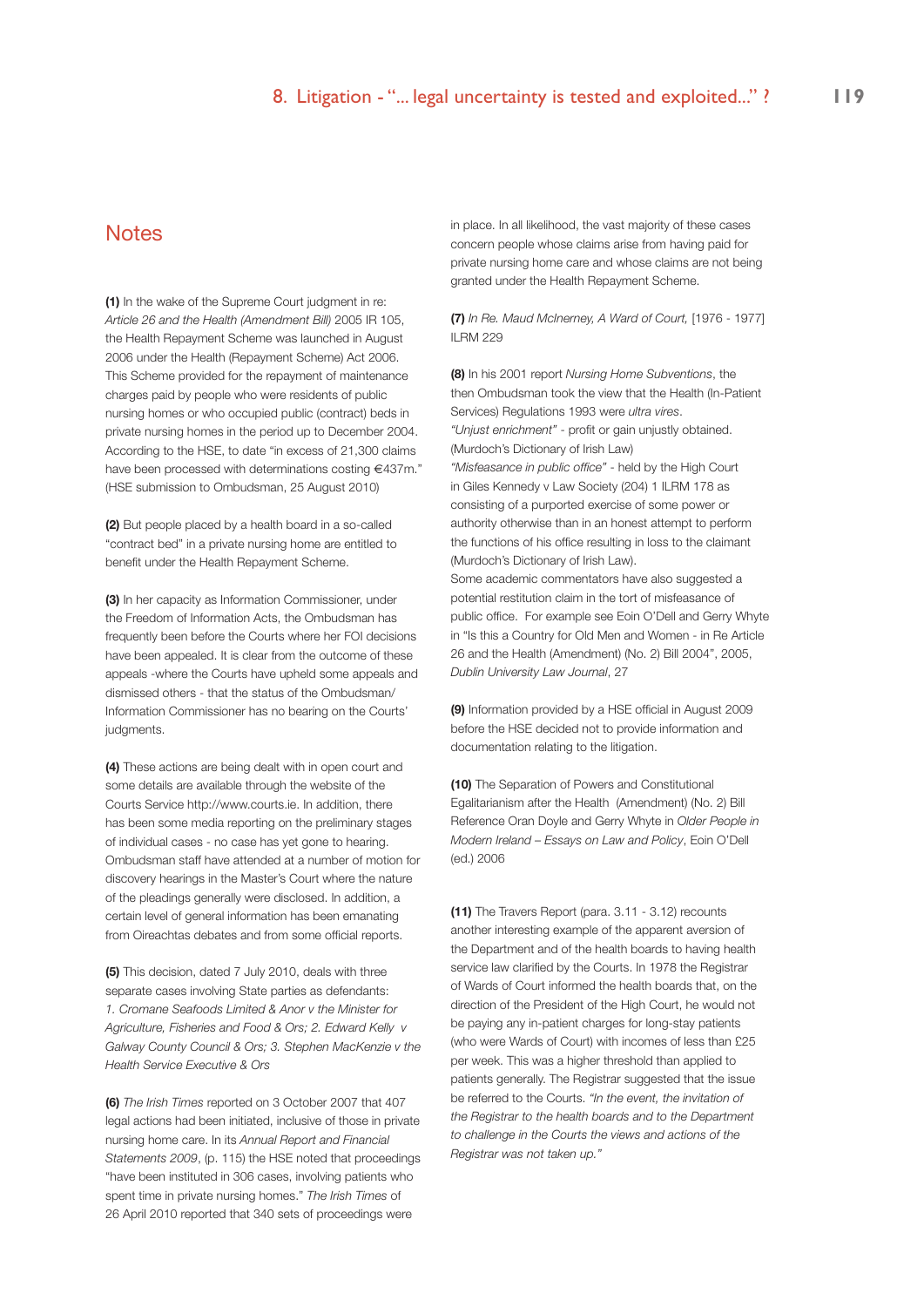**(12)** See Note 5 above.

**(13)** For example *Sinnott v Minister for Education* [2001] 2 IR 545, T.D. *v Minister for Education* [2001] 4 IR 259

**(14)** Mary Harney T.D., Minister for Health and Children, Dáil Éireann, Health (Amendment) Bill 2005 Second Stage debate, (3 March 2005)

**(15)** The action was settled in September 1996, shortly before her death, with a payment of £175,000 to Mrs McCole; it was subsequently reported that "her legal team's bill came to over £800,000, while BTSB lawyers earned £500,000" - *Irish Examiner*, (10 February 1998). The HSE points out that none of its predecessor health boards had any involvement in the McCole case.

**(16)** *"Report by the Minister for Health and Children, Mr Brian Cowen, on the legal strategy adopted by the defence in the case of the late Mrs Bridget McCole"*, as reported in *The Irish Times*, (2 August 1997)

**(17)** *"The financial arguments are equally stark. To imply that in-patient services were demand–led and uncapped for the population (with full and limited eligibility) since 1970 has enormous financial implications, not just for the Department of Health but for the entirety of Government spending. It is difficult, if not impossible, to attempt to quantify the scenario whereby all of those eligible would have to be provided with in–patient services on demand over the past forty years. This would require not just attempting to extrapolate data for the full quantum of services and patients affected over those years, but also estimating what unmet need existed and stripping out the effect of private health insurance over that period."* Department's Submission- Para 87

**(18)** Ministers and Secretaries Act 1924, section 6

**(19)** On the current website of the Attorney General, its Mission Statement makes no reference to the role as public interest guardian nor is there any easily identifiable reference to this role elsewhere on the website.

**(20)** Reported in the *Irish Times* of 16 November 1994

**(21)** "Fresh Look at Role of AG is Needed", *Irish Times*, (11 July 2005)

**(22)** For a detailed account of these issues, see Darren Lehane *"A Legal Janus: Resolving the Conflict Between the Attorney General's Functions as Guardian of the Public Interest and Legal Adviser to the Government"*, *Irish Student Law Review*, 2004 - Vol. 12. More recently, see Donncha O'Connell in *Village* Magazine, 8 June 2010.

**(23)** The Ombudsman is aware of a recent proposal from the Fine Gael party that a public interest function along these lines should be conferred on the Ombudsman. According to a footnote in its *New Politics* document *"Fine Gael will also examine whether some of the functions of the Attorney General, as they relate to his role as "guardian" of the public interest, should be transferred to the Ombudsman. We believe there is a potential conflict of interest between this function of the Attorney General and his other function as adviser to the Government".*  The comments in the final section of this chapter apply irrespective of who, in future, might exercise this public interest role.

**(24)** Another approach to this type of problem is suggested by Oran Doyle and Gerry Whyte, *op. cit*. They suggest that Irish law should recognise a *jus tertii "that would enable a civic minded citizen or a pressure group to take a case enforcing the legal rights of a vulnerable section of the population where it is difficult for any individual member of that group to pursue such litigation. ...".*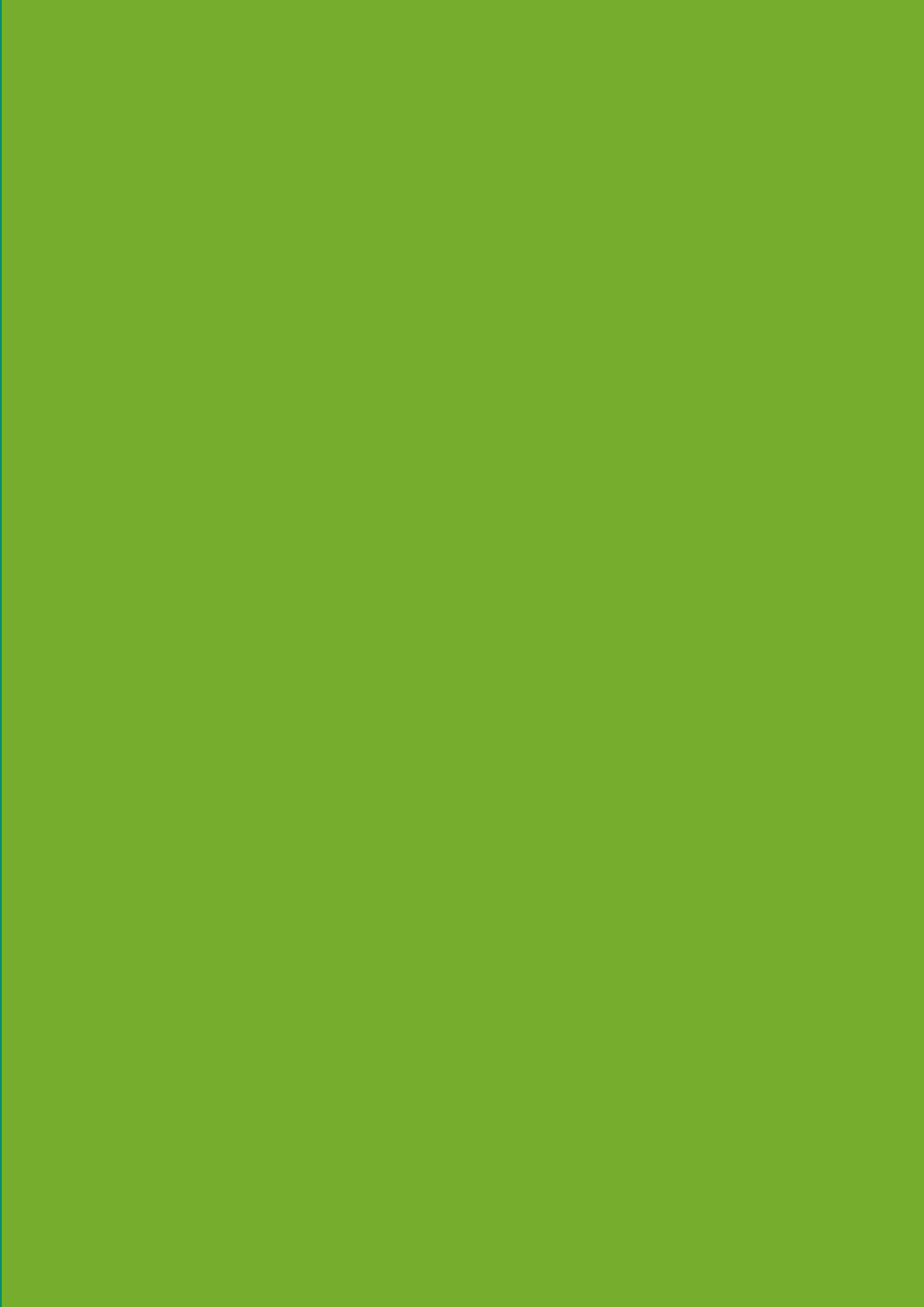**call into queston whenefold are present arrangements for**  $\mathbf{C}$  $\mathbf{C}$  **arrangements facilitate efficient,** call into quest**9. CONCLUSIONS AND** efficient, **asserted "governance flaws" or flaws in the way in which government operates**  erted "governance flaws" or fla<mark>m EFFI wIV C.TIONS. Just</mark> report,<br>the subject of extensive commet EFFI the COTIONS. Just report,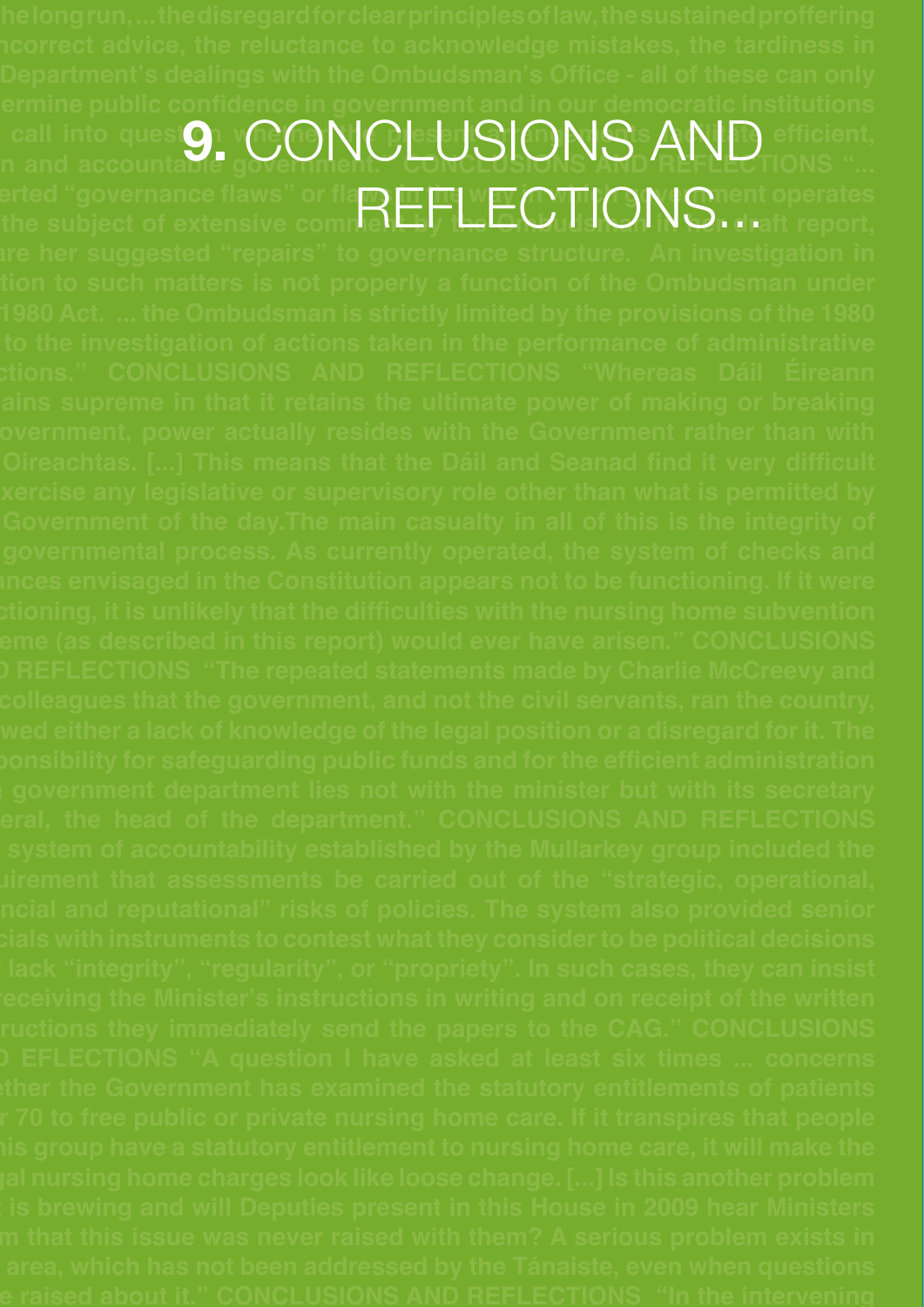# 9. Conclusions and Reflections...

# The conclusions of this investigation are easily stated :

- The Health Act 1970 has required the State **(1)** to provide nursing home care for those who need it.
- It is an open question as to whether that obligation continues in place notwithstanding recent amendments to the Health Act 1970.
- The State has failed consistently to meet this obligation over four decades.
- The State has failed over that same period, and despite repeated commitments (especially since 2001), to amend the law so as to bring actual practice and legal obligations into harmony.
- Very many people over these decades have been deprived of their legal entitlement **(2)**.
- Access to nursing home care over this period has been marked by confusion, uncertainty, misinformation, inconsistency and inequity.
- Very many people over this period have suffered significant adverse affect.
- This situation has been allowed continue with the full knowledge and consent of the responsible State agencies.
- Arising from these failures, the State is now facing several hundred legal actions from, or on behalf of, people seeking compensation for the costs incurred in having to avail of private nursing home care.
- These particular failures, which have been allowed continue for decades, point inevitably to wider failures in government.

At the administrative and institutional level, the continuation over such a long period of such unacceptable practices suggests inflexibility,

non-responsiveness and a reluctance to face reality. It also suggests, at times, a disregard for the law. As reflected in their failure to cooperate with the Ombudsman's investigation of these issues, the State agencies concerned have displayed intransigence, lack of transparency and accountability as well as a very poor sense of the public interest.

This unhappy state of affairs, as summarised above, has come about because of flaws in our system of government; flaws which allowed this situation to develop in the first place and flaws which, even after problems had been identified, have prevented matters being put to right. It is important to name these flaws in the hope that, once named, they might be addressed.

Ultimately, responsibility for changing the law is a matter for politicians and for the Oireachtas. But in our fused Executive/Legislature the reality is that the law is conceived, drafted and for all practical purposes determined by the Executive. This is acknowledged explicitly by the Department in its *Statement of Strategy 2009 - 2010*, where it defines its mandate as including: *"To provide a legislative and regulatory framework that helps protect the interests of service users ..."*. There seems over the past 40 years to have been an enormous reluctance to recast the law on health entitlement. This failure to act has had knockon consequences throughout the system. Continuing to act as if the law does not say what it actually says is not a solution.

The conduct of this investigation and the preparation of the Ombudsman's report for the Oireachtas have been marked by an unprecedented level of rancour and disagreement. The Department, in particular, has laid a multiplicity of charges against the Ombudsman regarding the manner in which the investigation has been conducted. Amongst its charges are: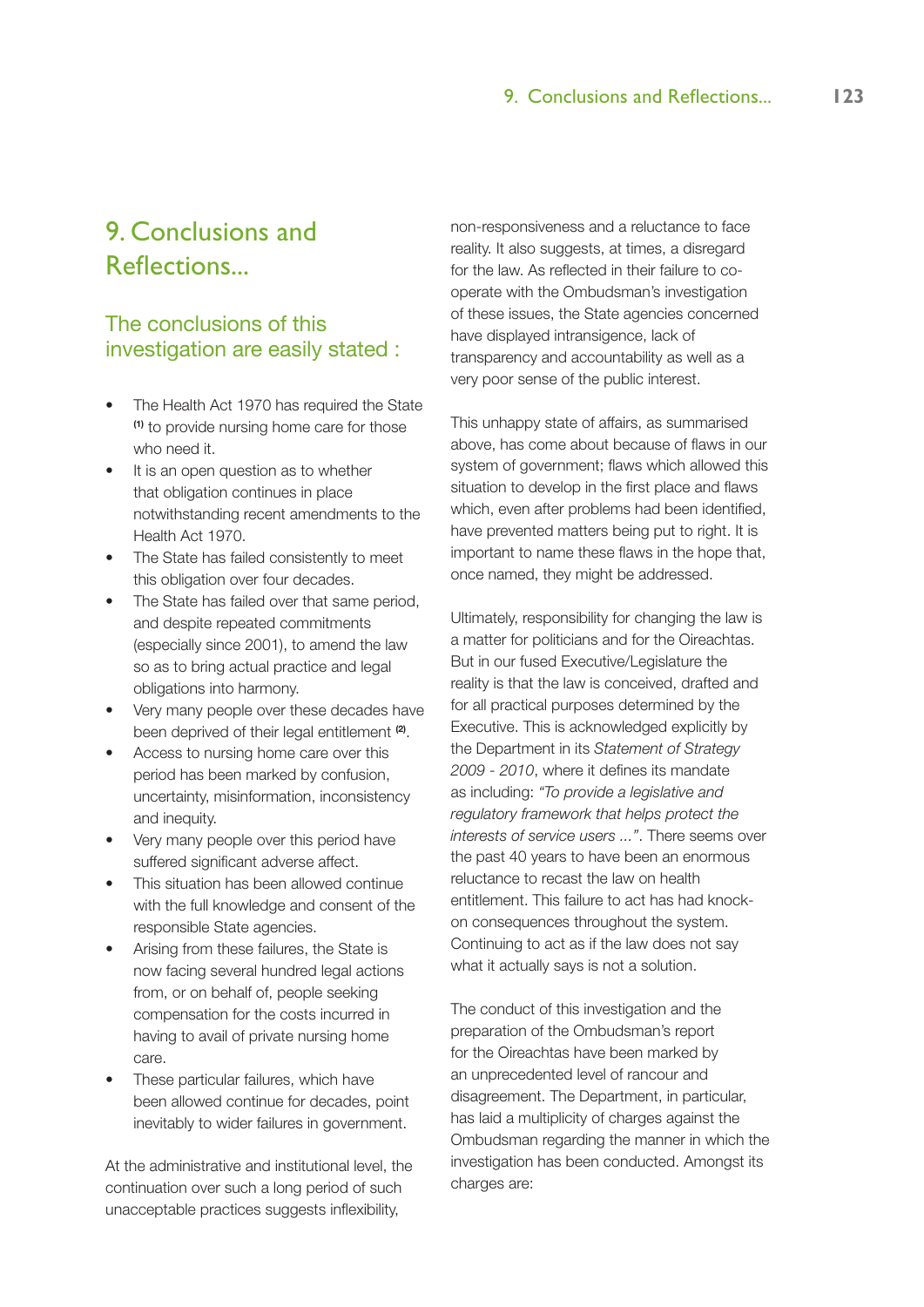- that the Ombudsman exceeded her jurisdiction in undertaking this investigation;
- that the Ombudsman failed to abide by fair procedures particularly in relation to the provision of a draft version of the investigation report;
- that the Ombudsman displayed prejudice and objective bias in the course of the investigation;
- that the Ombudsman displayed arrogance in purporting to interpret the law;
- that the Ombudsman has purported to deny the State bodies concerned their right to have the litigation (detailed in this report) determined by the Courts.

The Minister, acting on behalf of the Government, has informed the Ombudsman that the Government supports the submission of her Department in which these charges are made.

While the HSE, in general, has been more temperate, it has specifically charged the Ombudsman with attempting to influence the outcome of court proceedings. In effect, the Department and the HSE are saying that the Ombudsman undertook this investigation in bad faith.

This unprecedented opposition to an Ombudsman investigation appears to arise primarily - but not solely - from a deepseated concern that any acceptance of the validity of the report's analysis could have enormous financial implications for the State. At a time when the State's finances are in crisis, this concern is understandable. The Ombudsman, however, believes that it is not sensible to withhold the analysis because the consequences of accepting its validity may be crippling in financial terms. The question of what redress should be provided for those who have been affected adversely is one which needs to be considered in the light of the circumstances in which we now find ourselves

as a country. Facing up to this problem, difficult as it may be, is far more constructive than denying that the problem exists.

For the record, the Ombudsman's motivation in producing this report was five-fold:

- 1. To highlight the very significant difficulties faced over several decades by families seeking to make arrangements for longterm nursing home care for a family member.
- 2. To represent, in many instances through their own words, the distress and upset (including financial) of people who complained to the Ombudsman's Office over the years in relation to nursing home care.
- 3. To highlight the inadequacy and the tardiness of the State's responses to these problems.
- 4. To raise the issue of whether and, if so how, people adversely affected should have some recognition of having been failed by the State.
- 5. To raise wider questions of governance prompted by the practices highlighted in this report.

The Ombudsman's criticisms of the Department and of the HSE are undoubtedly serious. These criticisms are not being made lightly; nor are they being made gratuitously. Nor are they intended to capitalise on the current popular mood which seeks to find fault with public bodies, especially in the health service, almost as a matter of principle. Nor are these criticisms directed against the majority of workers in the public health service who undoubtedly do their very best in difficult circumstances. The Ombudsman recognises that, of all policy areas, that of health care is particularly susceptible to ideological dispute, to interest group pressures, industrial relations difficulties and financial constraints.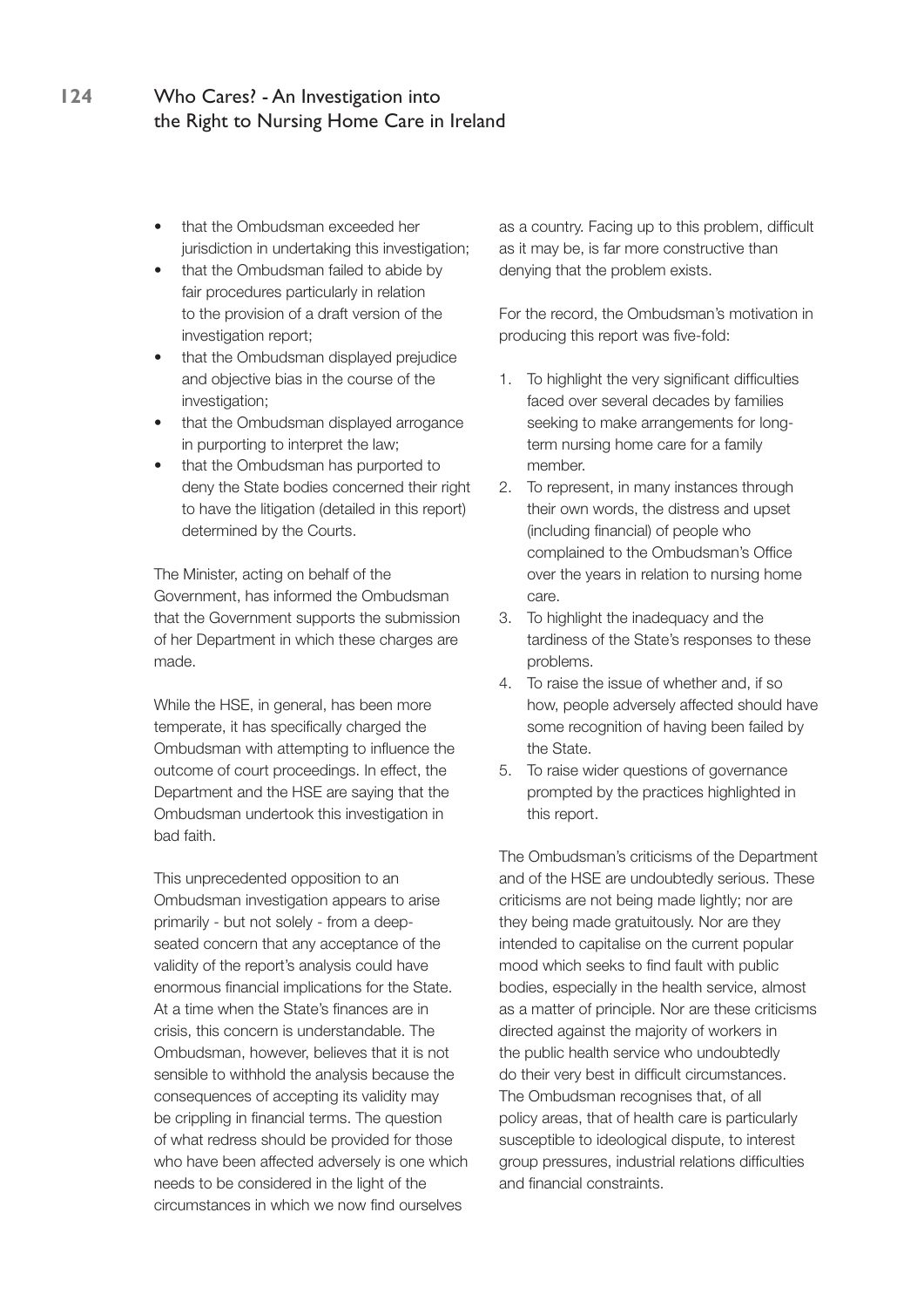In fact, this investigation represents the culmination of years of Ombudsman engagement with the issue of nursing home care for older people. While the content and conclusions of the investigation are undoubtedly informed by this engagement, the Ombudsman is satisfied that the investigation has been conducted fairly and reasonably. The Ombudsman has no desire to prolong the ill feeling which has characterised the exchanges with the Department and the HSE in the course of the investigation. Rather, she hopes that attention can now focus on the issues raised in the report. In particular, the Ombudsman hopes that within the Oireachtas there will be some reflection on what must be done to improve governance and to recognise the adverse consequences for those families which have been disadvantaged as a consequence of the practices dealt with in this report.

# Dysfunctional Goverment?

The Ombudsman's report *Nursing Home Subventions,* presented to the Dáil and Seanad almost ten years ago, dealt with complaints of a slightly different flavour **(3)** but which, ultimately, have to do with the same fundamental problem. In fact, the equivalent chapter of that report **(4)** could, with only minor contextual amendments, be reproduced in full here. In that chapter, the then Ombudsman, Kevin Murphy, attempted to situate the immediate complaint issues in the wider context of a dysfunctional system of government. He identified, in particular, deficits in three sets of relationships which, in his view, contribute significantly to this dysfunction. These relationships are:

**The relationship between the Oireachtas and the Executive** - the Constitutional model whereby the Legislature makes the laws and the Executive implements them has become a fiction; in fact, it is the Executive (Government) *"which decides policy;* 

*which proposes legislation and ensures its passage through the Oireachtas and, subsequently, in its executive capacity ensures that the laws are implemented."* Parliament is relatively powerless and not in a position to exercise the role (including that of calling the Executive to account) envisaged in the Constitution.

**Relationships within the Executive** 

- in the past, there was a clear division of functions as between the political (Ministerial) side and the official side. The integrity of the governmental process depended, to a large extent, on the official side being seen to be non-political; the tension inevitably generated by this division was regarded as necessary and healthy. *"Good government,* as Professor Séamus Ó Cinnéide put it*, depended on a certain distance and balance between the two sides".* This distance and balance no longer applies and, again to quote Professor Ó Cinnéide, this change is part of *"an unspoken revolution in our system of governance".* **(5)** Again, another key element in the overall model of government has been discarded or, at the very least, diluted considerably.

*"In the long run, ... the disregard for clear principles of law, the sustained proffering of incorrect advice, the reluctance to acknowledge mistakes, the tardiness in the Department's dealings with the Ombudsman's Office - all of these can only undermine public confidence in government and in our democratic institutions and call into question whether the present arrangements facilitate efficient, open and accountable government."*

*Nursing Home Subventions***- Report of the Ombudsman to the Dáil and Seanad, (January 2001), (p. 62)**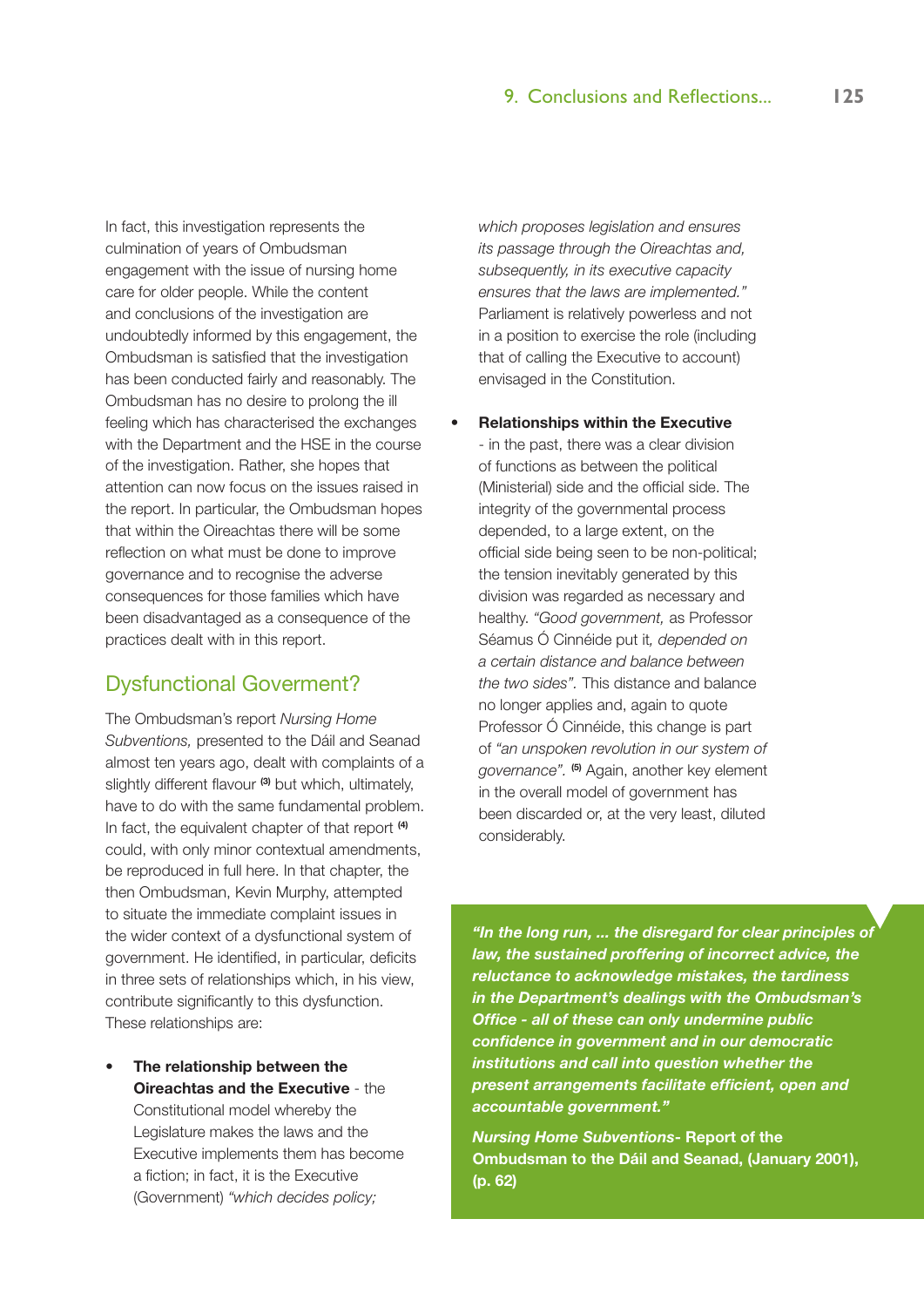*"A question I have asked at least six times ... concerns whether the Government has examined the statutory entitlements of patients over 70 to free public or private nursing home care. If it transpires that people in this group have a statutory entitlement to nursing home care, it will make the illegal nursing home charges look like loose change. [...] Is this another problem that is brewing and will Deputies present in this House in 2009 hear Ministers claim that this issue was never raised with them? A serious problem exists in this area, which has not been addressed by the Tánaiste, even when questions were raised about it."*

**Liam Twomey T.D., Dáil Éireann, (1 June 2006)**

**• Relationship between Department and Health Boards** - similar to the relationships within the Executive, the relationship between the Department and the health boards is most effective where the latter are prepared to keep a certain distance from the former and to exercise, as necessary, their status as independent, statutory bodies. But the health boards, for the greater part, failed to act independently; to *"a large extent, health boards appear to act in relation to the Department as if* 

*"... asserted "governance flaws" or flaws in the way in which government operates are the subject of extensive comment by the Ombudsman in her draft report, as are her suggested "repairs" to governance structure. An investigation in relation to such matters is not properly a function of the Ombudsman under the 1980 Act. ... the Ombudsman is strictly limited by the provisions of the 1980 Act to the investigation of actions taken in the performance of administrative functions."*

**Submission of Department of Health and Children - response to Ombudsman draft report (23 August 2010)**

*they are satellites rather than independent bodies [...] The majority of the health boards were prepared to continue with a scheme, about which they increasingly had doubts, for as long as the Department told them they should."*

These observations of the then Ombudsman are, perhaps, even more pertinent now than when made almost ten years ago.

### Oireachtas and the Executive

It is probable that this relationship has deteriorated rather than improved in the meantime. Reading Oireachtas Debates relating to health matters over the past ten years or so, one is struck by the extent to which Ministers appear to distrust the Dáil or Seanad as a forum in which to engage in anything like genuine debate on health issues. Very frequently, Ministerial contributions constitute set pieces or stock answers which have seen duty on many earlier occasions. A promise may be made, and repeated year in and year out, with no actual delivery on the promise. **(6)** Vital information may be withheld from the Dáil or Seanad even though it may be in circulation within the civil service or the wider public service. For example, legal advice concerning the illegal charging of patients for in-patient services was withheld from the Dáil and Seanad, and from the Committee on Health and Children, notwithstanding that it was in circulation within the health boards, the Department and, presumably, the Department of Finance. That advice was also made available to Mr. John Travers for the purposes of his report. All of this appears to have been based on a narrow legalism to do with the operation of legal privilege. Behaviour of this kind does little to suggest that the Executive actually displays the kind of respect for the Legislature, the representatives of the people, which is implicitly provided for in the Constitution.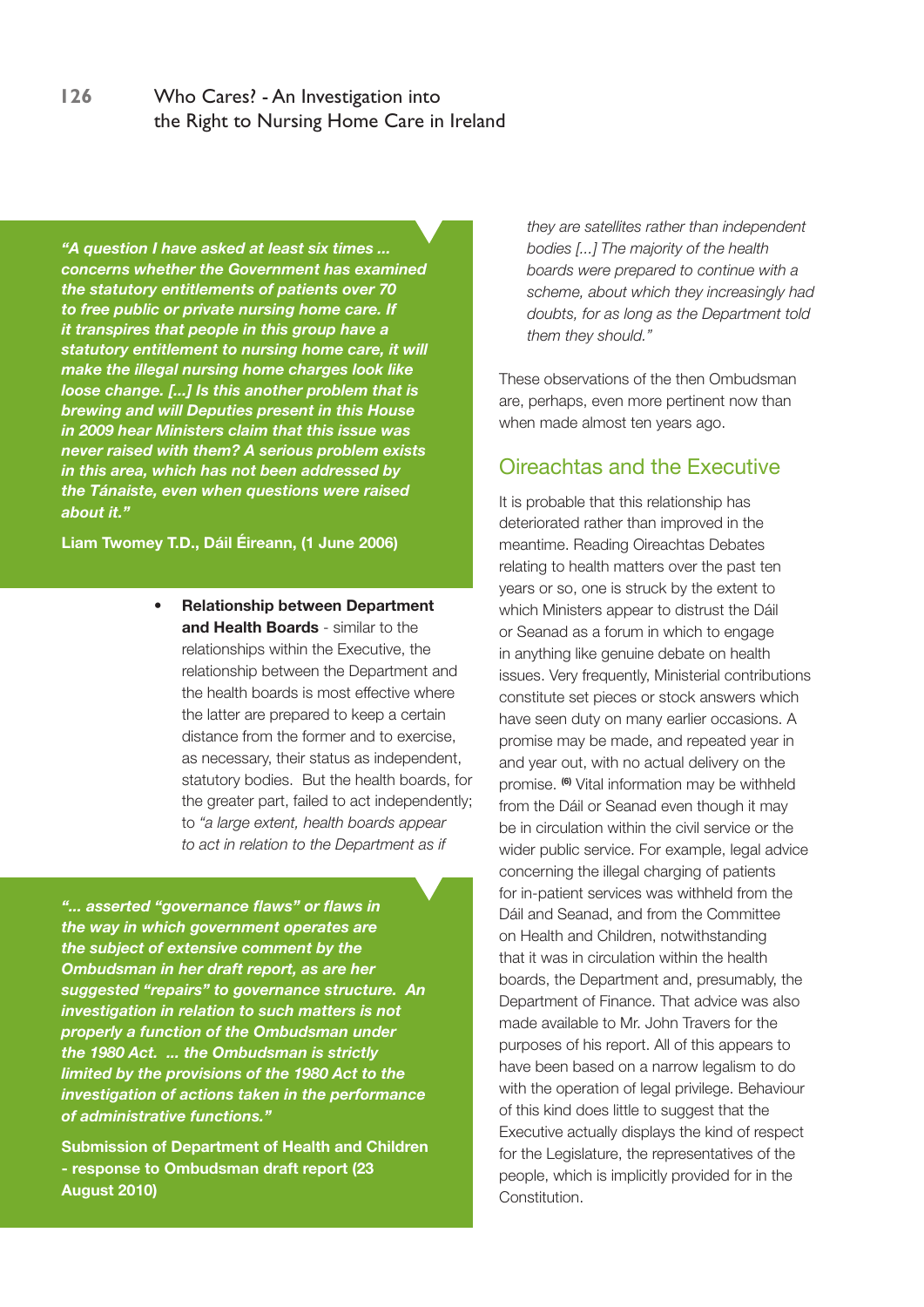On the specific issues at the heart of the litigation dealt with in Chapter 8, Opposition members have attempted to have these issues debated and have sought detailed information regarding the extent of the problem and regarding the position being adopted by the State. For the most part, these efforts have been unsuccessful. It is astonishing, and says much about the status of Parliament, that a Minister, or a Secretary General in the case of a Committee hearing, can quite blithely refuse such information on the grounds that disclosure might be detrimental to the conduct of the litigation.

It would be naive to pretend that this unhappy state of affairs is entirely the fault of the Executive of the day. All Governments in recent times have, to a greater or lesser extent, contributed to the present situation.

There are dangers inherent in allowing a system of government to proceed on the basis of what is a fiction. There are perhaps parallels here with what has been happening in the financial world in the US and Europe (including Ireland) in recent times. The governance systems for the large financial institutions appear to have been based on a fiction in which boards of directors purported to act in the interests of shareholders; in reality, boards and senior executives had learned to act in their own interests. This was facilitated by the fact that shareholders constituted large and widely dispersed groups often unable to act collectively or, quite simply, beset with inertia. In this scenario, the senior executives of financial institutions learned to regard shareholders as nuisances to be tolerated rather than an integral part of the governance arrangements on which the integrity of the financial system depended. **(7)** Is it the same in Ireland in the case of the Executive and the Legislature? Does the Executive regard the Legislature as a nuisance to be tolerated rather than a vital cog in the overall machinery of government? The

*"Whereas Dáil Éireann remains supreme in that it retains the ultimate power of making or breaking a Government, power actually resides with the Government rather than with the Oireachtas. [...] This means that the Dáil and Seanad find it very difficult to exercise any legislative or supervisory role other than what is permitted by the Government of the day. The main casualty in all of this is the integrity of the governmental process. As currently operated, the system of checks and balances envisaged in the Constitution appears not to be functioning. If it were functioning, it is unlikely that the difficulties with the nursing home subvention scheme (as described in this report) would ever have arisen."* 

*Nursing Home Subventions***- Report of the Ombudsman to the Dáil and Seanad, (January 2001), (p. 65)**

Ombudsman is not aware of any independent observer in recent decades who has expressed the view that the relationship between Executive and the Legislature is healthy and productive. In fact, most observers take the view that the opposite is the case.

*"However, the Dáil does have a constitutional responsibility, within the ambit of domestic policymaking, to hold the Executive to account. The dominance of parties has made this increasingly difficult, especially when free votes, even on matters of conscience, are few and party whips dominate.* 

#### *[...]*

*In the grand scheme of things, there should be a separation of powers, members would vote according to conscience, and the rights of the citizen would be protected against arbitrary action by an arrogant Executive. But that was designed for Virginian gentlemen like George Washington and Thomas Jefferson. Slave owners they might be, but nobody would order them how to vote."*

**Maurice Hayes,** *Irish Independent* **(1 November 2010)**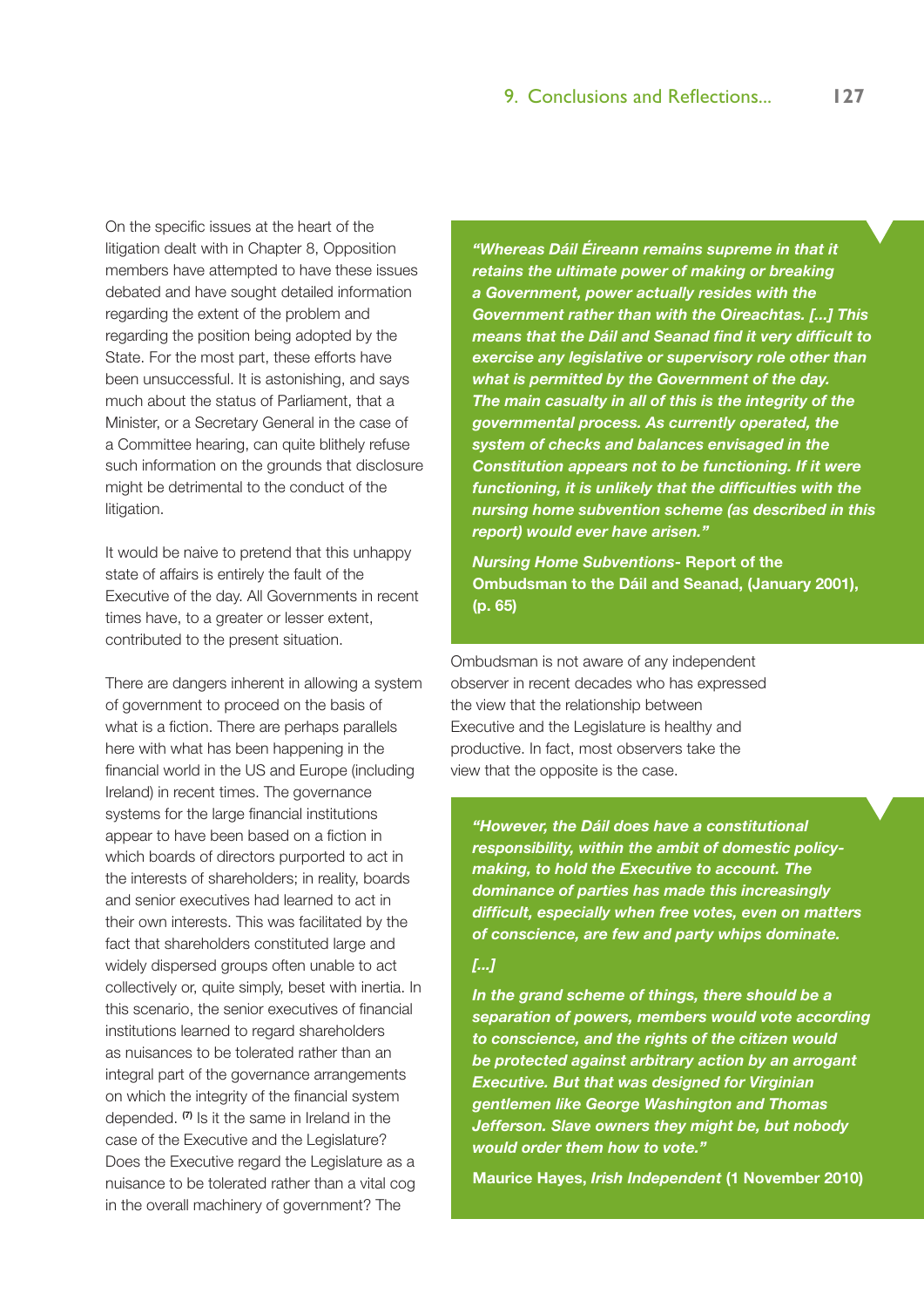*"In the intervening nine years [since publication of Nursing Home Subventions], unfortunately, the scale of the problem has increased rather than decreased. I do think, and again I say this with genuine deference to all the members of the Dáil and Seanad, that the situation is now so serious that it cannot continue to be ignored. It seems to me that a properly functioning parliament is even more necessary at times like these when, in effect, we have a national emergency on hands."* 

**Emily O'Reilly, Ombudsman - address to the Institute of Public Administration and Chartered Institute of Public Finance and Accounting Conference on Good Governance, (9 March 2010)**

> It is indisputably the case that our governmental arrangements are undermined significantly by virtue of having an Executive which is too powerful and a Legislature which is too weak.

### Relationships within the **Executive**

What is at issue here is the balance which should exist between the political (Ministerial) side and the non-political (civil service) side. Clearly, this is a difficult balance to achieve and maintain. Inevitably, it involves some level of healthy tension between the two sides. As Accounting Officer, a Secretary General should

*"The repeated statements made by Charlie McCreevy and his colleagues that the government, and not the civil servants, ran the country, showed either a lack of knowledge of the legal position or a disregard for it. The responsibility for safeguarding public funds and for the efficient administration of a government department lies not with the minister but with its secretary general, the head of the department."*

**- Ed Walsh "Our system of governance assures a deficit of talent",** *Irish Times* **(6 July 2010)**

be in a position to exercise considerable control within his or her Department and, it would appear, is intended to act as a counter-weight to the more political inclinations of the Minister of the day.**(8)**

There is a view that in previous decades a reasonable balance was maintained and that this was helped considerably by the insistence of strong senior civil servants that a certain distance be maintained from the Minister of the day. The question must be asked whether in more recent times this balance has suffered and whether, in fact, senior civil servants have maintained a sufficient distance from the political side. The fact that Ministers now bring their own advisers with them into Departments, and the fact that Ministers operate substantial constituency offices staffed by their Departments, must have a bearing on the political/administrative balance. In the recent past, relationships within the Department came under intense scrutiny in a very public way. The focus of this scrutiny was on whether or not the then Minister had been briefed by his Secretary General on a legal issue and whether, subsequently, the successor Minister was given accurate information on events relating to the state of knowledge, within the Department, concerning that legal issue. The legal issue was that the health boards had, for decades, been charging medical card holders for in-patient services despite having been warned by several different legal advisers that the practice was illegal. The situation within the Department appears to have been complicated by the fact that the Minister had brought in a number of external advisers and there appeared to be some confusion regarding internal channels of communication as a consequence. **(9)**

One of the key conclusions of this present report is that a significant problem, regarding the right of older people to be provided with long-term nursing home care, has remained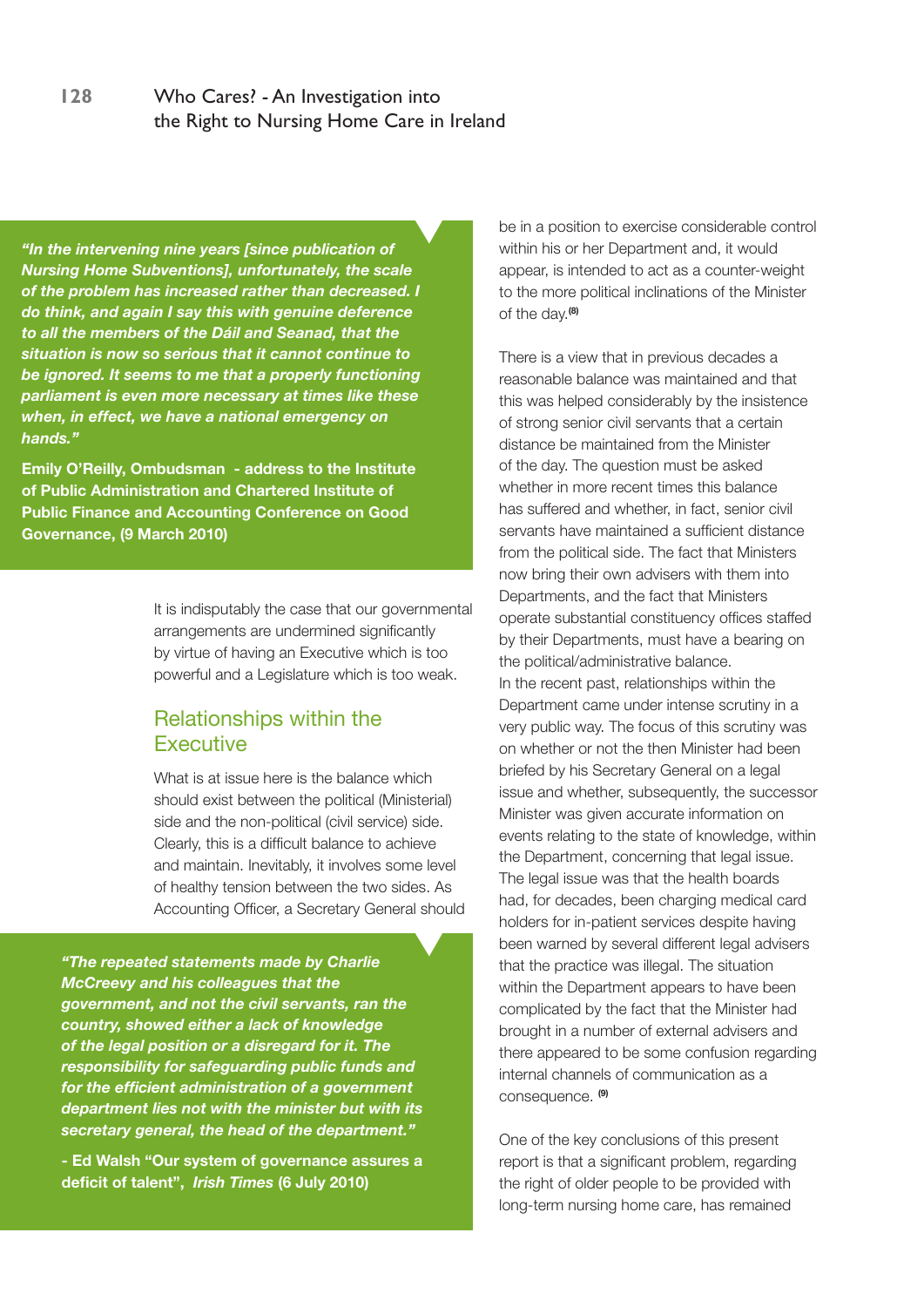unresolved for many years. Leaving to one side the plight of those families whose rights were not being vindicated, this issue has constituted a high level risk **(10)** in the sense that there was the prospect always of litigation and of the State being exposed to considerable costs in compensation - as has happened already with the Health Repayment Scheme. Indeed, even if the Courts were to find ultimately that there is not an enforceable right to long-stay nursing home care, the fact that litigation was a likelihood was a risk to be avoided. The Executive, in the form of the Department, has failed to deal with the problem and the question must be asked: why? In the absence of hard information, one can only speculate as to the reasons for this failure. In fact, we know almost nothing of whatever discussions may have taken place, or whatever proposals may have been made, within the Department in relation to this problem. It may be the case that within the Department there has long been an awareness of this risk but that the legislative measures needed to deal with it were politically unpalatable. If this were to be the case, it would suggest a worrying level of dysfunction within the Department.

The question of balance may also arise in the manner in which the NHSS is being promoted by the Department (and the HSE) as the "Fair Deal" Scheme. The Department's information material on the NHSS refers to it as the "Fair Deal" Scheme and amongst the public generally this is the title by which it is known. There has been a very successful marketing campaign to "sell" the NHSS under the "Fair Deal" label. The term itself, presumably, is intended to echo the "Fair Deal" reform programme of US President Truman from the late 1940s. In the USA, where the Executive is openly political, it is not unusual to promote official schemes in a political fashion. This has not been the case in Ireland where it is not usual to promote State schemes using the language of marketing and political spin.

*"The Government does indeed "run the country", but not without some constraints. The system of accountability established by the Mullarkey group included the requirement that assessments be carried out of the "strategic, operational, financial and reputational" risks of policies. The system also provided senior officials with instruments to contest what they consider to be political decisions that lack "integrity", "regularity", or "propriety". In such cases, they can insist on receiving the Minister's instructions in writing and on receipt of the written instructions they immediately send the papers to the CAG."*

**- Eddie Molloy "Seven things the public service needs to do",** *Irish Times* **(9 April 2010)**

Thus, for example, the Civil Legal Aid Scheme is not promoted as "Justice for All" nor is Child Benefit promoted as "Cherish the Child". In so far as there may be some "spin" involved with the "Fair Deal" slogan, one might reasonably ask if it is intended to distract attention from some related difficult issues. For example, while people generally may now be aware that there is a new set of arrangements in place under which the State will subsidise

#### *"The Department [of Health & Children] categorises its principal customers and stakeholders into three broad groups:*

- *• the Minister, the Ministers of State and the Oireachtas;*
- *• the HSE and other health sector agencies;*
- *• the public (as health service users, taxpayers and citizens).*

*However, in reality, the strong perception exists amongst the Department's staff, its agencies and its stakeholders that the Department's actions demonstrate that it pays most attention to two groups of customers: pre-eminently to the Ministers and the Oireachtas, but also to the professional representative bodies. This disparity ... is a source of real frustration to many of the Department's staff, customers and stakeholders."* 

*Second Report of the Organisation Review Programme***, Department of the Taoiseach, 2010**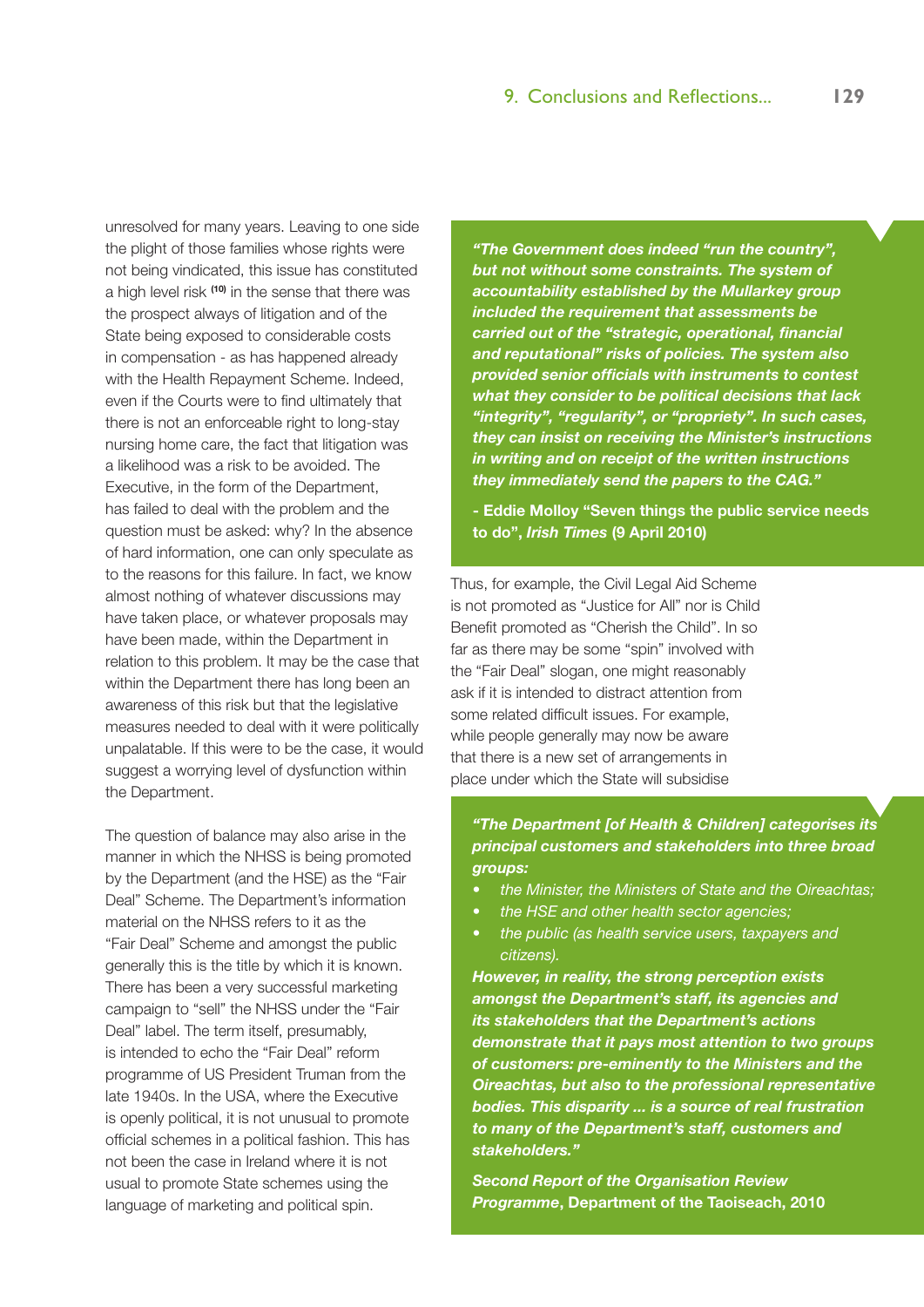older people needing long-term nursing home care, very few appear to be aware that one of the consequences of the NHSS Act (as the Department sees it) has been to remove the obligation on the State to provide such care. The "Fair Deal" marketing emphasises the former and omits the latter.

The comments above have no bearing on the making of law by the Oireachtas. Rather, the question being raised is whether senior civil servants should participate in the promotion of a statutory scheme in a style which could be seen as both partial and politically motivated. If senior civil servants were to be perceived as acting politically this would tend to undermine the model on which our government is based. If it is no longer realistic to expect senior civil servants to behave in the formal, correct and rather austere fashion which characterised the civil service of decades back, then it might be better to acknowledge this and to change the model. In some other countries it is relatively usual that the senior people in a government Department come and go with the Minister of the day.

The Department has been the subject of review recently under the Organisational Review Programme (ORP), a public service modernisation initiative, under the auspices of the Department of the Taoiseach. The ORP is predicated on the view that, while the Irish public service has been in reform mode for some time now, it *"needs to move to the next point on the reform trajectory and become more outward focused, especially in adopting integrated or system wide responses to new challenges and needs"*.  **(11)** In its report on the Department **(12)**, and under the heading *"Serving the democratic process"*, the ORP draws attention to the very significant demands placed on the Department in dealing with what it characterises as *"political work (for example, Parliamentary Questions, TD's representations, Dáil and Seanad adjournment* 

*debates, questions on the Order of Business, speeches, serving Oireachtas Committees, etc.)*." The report goes on to observe that the *"overwhelming priority attached to serving Ministers, Ministers of State and the Oireachtas results in very significant resources within the Department being devoted to this work"*; the report then observes that *"[m]any staff, agencies and stakeholders believe that the Department should strike a better balance between its servicing of the democratic process and the needs of its other customers and stakeholders."* The report notes that other organisations which have achieved such a better balance have *"fundamentally changed their organisational structures so as to explicitly orientate their focus towards serving the needs of their customers and, as well as this [have] aligned their staff, their processes and their procedures accordingly"*.

The ORP report does not address directly the extent to which the Department's "political work" is designed to support the actions of its Minister and Ministers of State - as opposed to constituting a neutral service to the Oireachtas and its members. Nevertheless, the report conveys a clear message that the Department has got the balance wrong and that the extent of the "political work" undermines the wider functions of the Department. In fairness to the Department, and as the ORP report acknowledges, the health area is fraught *"with significant strategic, policy and management challenges"*. Politically, the health portfolio has long been regarded as something of a "poisoned chalice". Nevertheless, it seems clear that the Department is focused inwards to an excessive extent and that more needs to be done to achieve a healthier balance between the political (Ministerial) side and the nonpolitical (civil service) side.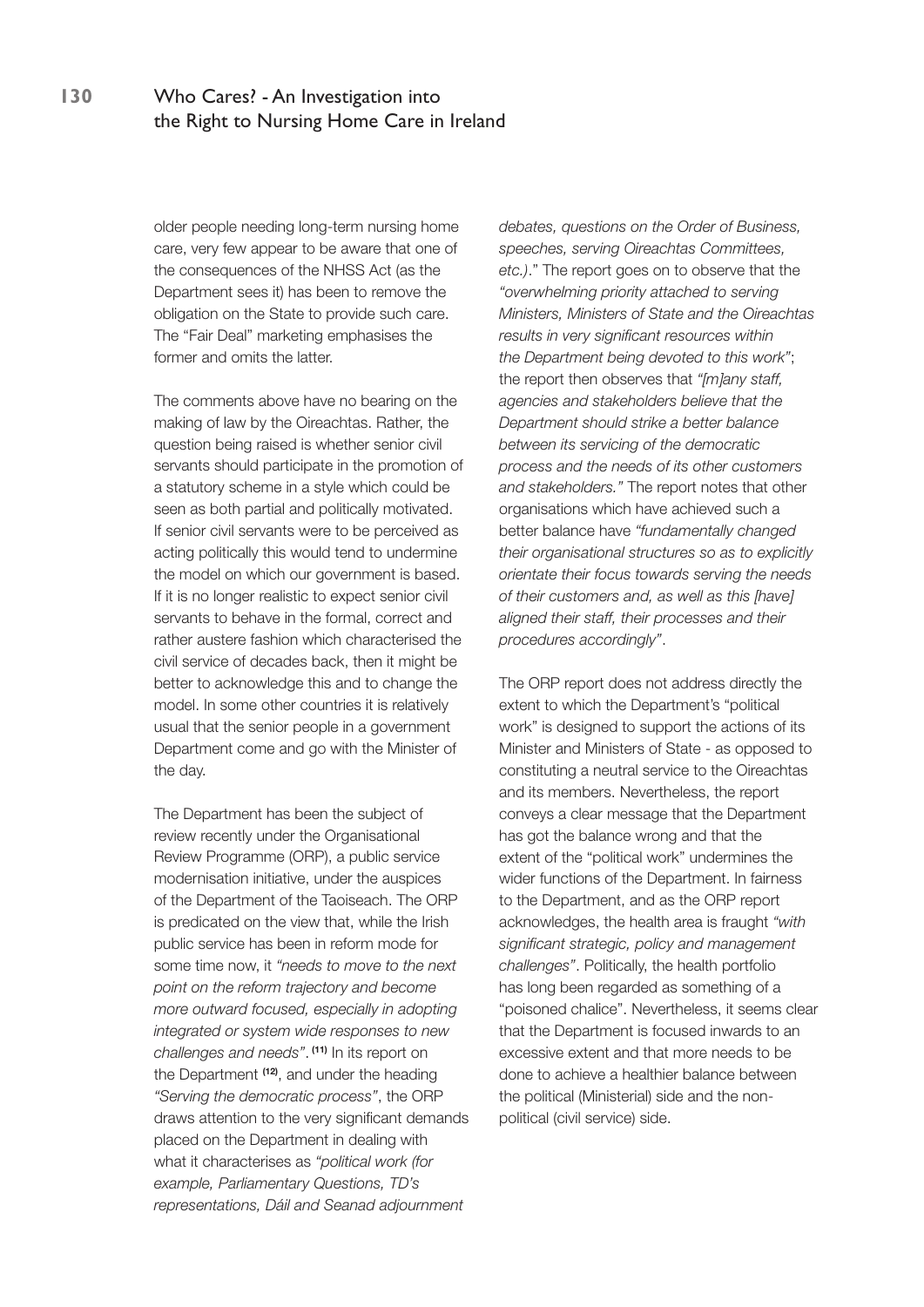# Relationship between the Department and Health Boards (HSE)

The establishment of the HSE, the definition of its functions and powers, and the nature of its relationship with the Minister and the Department, are provided for in the Health Act 2004. The general expectation with the establishment of the HSE was that, while it would bring greater coherence and consistency to health service delivery and give better value for money, it would also operate at arms length from the political system. There was an expectation that the HSE would be independent in the manner in which it delivered services and in the choices it would make as between services (subject to statutory obligations); and all of this would be within the context that overall health policy would continue to be set by the Minister and the Government. In fact, in terms of the relationship between the HSE and the Minister/ Department, the situation is not always clearcut. The Department acknowledges this to be the case. In its recently published Action Plan in response to the ORP report, the Department notes the extent to which it and the HSE must work together; however, it also notes *"a need to delineate better the Department's distinctive roles and functions, to communicate how they differ from those of the HSE and other agencies within the health sector, and to ensure that in future we focus more on the delivery of those distinctive functions."* **(13)**

It is unfortunate, almost six years after the HSE's establishment, that there should continue to be confusion regarding the respective roles of the HSE and of the Department. It has been suggested by some commentators (see opposite), despite the many years of consultation and preparation, that the establishment of the HSE ultimately was rushed and that the legislation underpinning it is inadequate. In particular, it is argued that

the division of responsibility between the Minister and the HSE, as between policy and operations, is confused and uncertain. Yet while the Health Act 2004 is generally nonspecific in how it deals with the respective roles of the HSE and the Minister, it does provide that the Minister may direct the HSE to take certain actions and the HSE is required to implement these actions. **(14)** It seems the Minister rarely invokes this power to direct but that the existence of the right to issue directions conditions the relationship between the HSE and the Department to the extent that the Department sees it as the role of the HSE "to implement and to operationalise the policy" of the Department. **(15)**

The extent of the confusion regarding the respective roles of the Department and of the HSE is reflected in the recently-published ORP report on the Department:

*"The way the Health Act 2004 was dealt with by the Oireachtas is an example of how not to enact legislation. The Oireachtas did not properly consider or debate the legislation which became the Health Act 2004. In the Dáil, there were two days of Committee Stage discussions. This is the stage during which legislation should be minutely examined and amended if necessary. There were 169 amendments discussed at Committee Stage. At Report Stage, there were a total of 151 amendments due for discussion. When Amendment No. 12 had been reached, the process was guillotined. The majority of the amendments were being proposed by the Government. Opposition deputies complained that they had only received some of these amendments the night before and some on the day of the Report Stage. It is hardly surprising that poor quality legislation is passed when practices such as these are allowed to continue."*

**Ita Mangan, in** *Older People in Modern Ireland - Essays on Law and Policy***, Eoin O'Dell (ed)**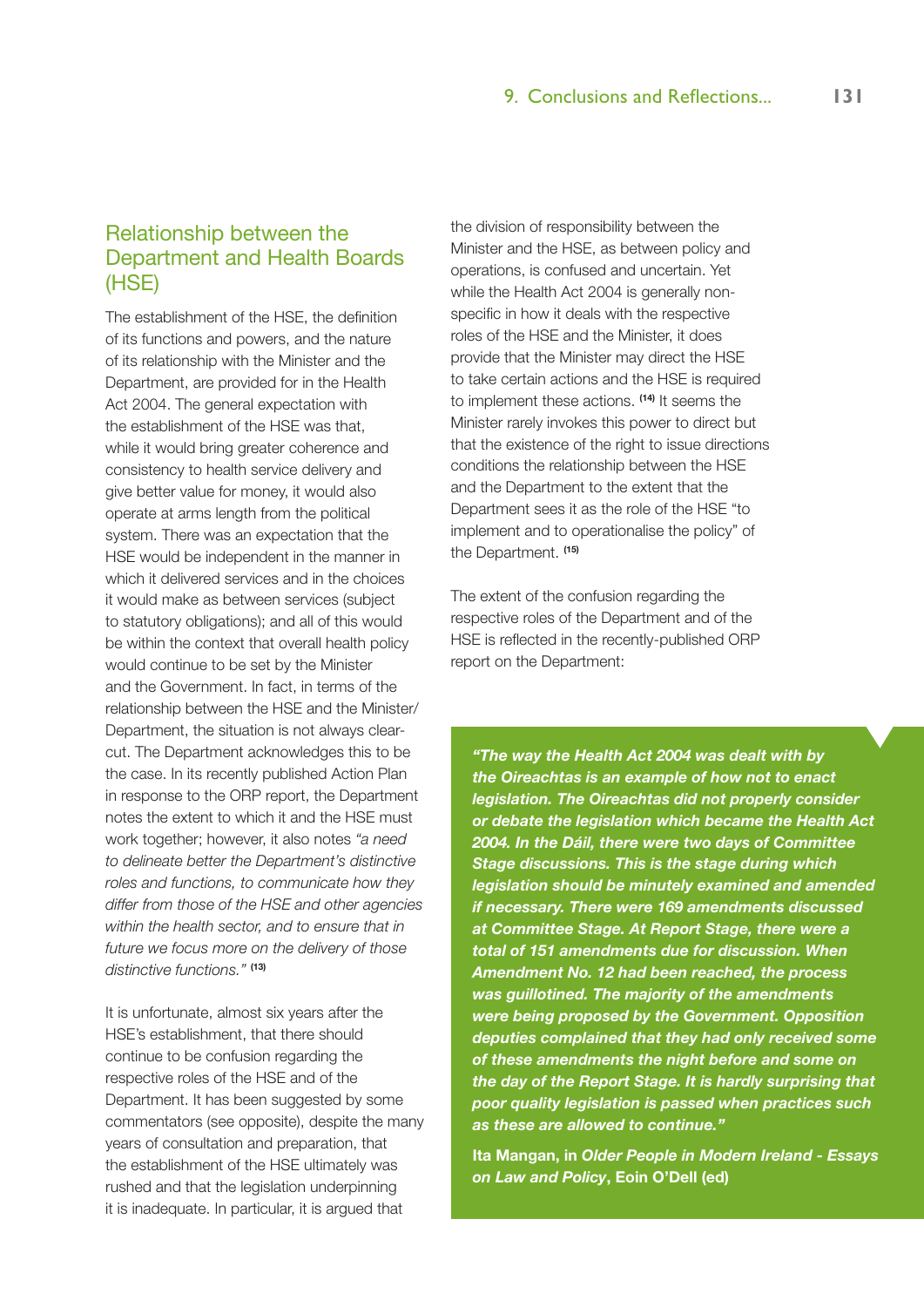*"The Department's staff, its agencies and its stakeholders expressed the strong view that, as a priority, the Department must do a lot more to fully clarify the respective roles and responsibilities of the Department and of the HSE. The high level definition is clear enough: the Department is responsible for policy, and the HSE is responsible for delivery. However, in practice there are significant tensions between both organisations around this boundary line, and a central question that needs to be answered is 'where does policy stop and the operational begin?'. Staff at all levels in the Department and in the HSE want the ambiguity around the detail of these organisation's respective roles and responsibilities to be fully clarified."* **(16)**

The experience of the Ombudsman arising from this investigation is that the HSE has not brought any fresh thinking to the issue of its obligations to provide nursing home care for older people. Insofar as there are legal obligations regarding provision of nursing home care, those obligations are placed, in law, on the shoulders of the HSE (health boards). The Ombudsman accepts that, in the past, health boards (HSE) did not have the resources to meet the demand for long-stay care imposed by section 52 of the Health Act 1970. The HSE itself now says that, because of the requirement to operate within resources, it did not have the capacity to meet this demand. What one could reasonably expect the health boards (HSE) to have done was to inform the Department that it was unable to meet its statutory obligations within the resources allocated and to explain to the public why it was not able to meet its obligations. While we do not know what the health boards (HSE) may have said to the Department, we do know that they never acknowledged publicly that older people had the right to long-stay care and they never explained publicly the reasons why these rights were not being honoured. In this sense, the failure of the health boards (HSE) has been one

of a lack of transparency in failing to explain its dilemma publicly.

Many of the problems in the health area stem from having a legislative framework for entitlement which requires provision at a level which, for whatever reason (resources or structures or both), the State has frequently failed to honour. The rights of those who need long-stay nursing home care is a prime example of this situation. One can understand the difficulties facing HSE managers attempting to meet statutory obligations without, in some cases, having the requisite resources and structures to do so. However, adopting the approach that the law does not create rights for the public is wrong and counterproductive. It would be much more productive, and certainly more likely to produce a reasonable and legally correct outcome, were the HSE to acknowledge its difficulty and put the finding of a solution into the public and political domains. This approach would require the exercise by the HSE of a degree of independence which the health boards, in the past, certainly did not display.

Historically, the relationship between the health boards and the Department was one in which the former had learned generally not to act without the permission of the latter. At several points over the long history of the illegal charging of long-stay patients, and in the related area of the operation of the nursing home subvention scheme, various health boards had strong legal advice that their actions were illegal. For the most part, the health boards failed to act on this advice until they were "allowed" to do so by the Department; this, as we know, did not happen in several instances until very late in the day. Had the health boards sufficient courage to act in their own right in relation to their own legal obligations then much of the chaos described in this report would have been avoided. It would have been far more productive, and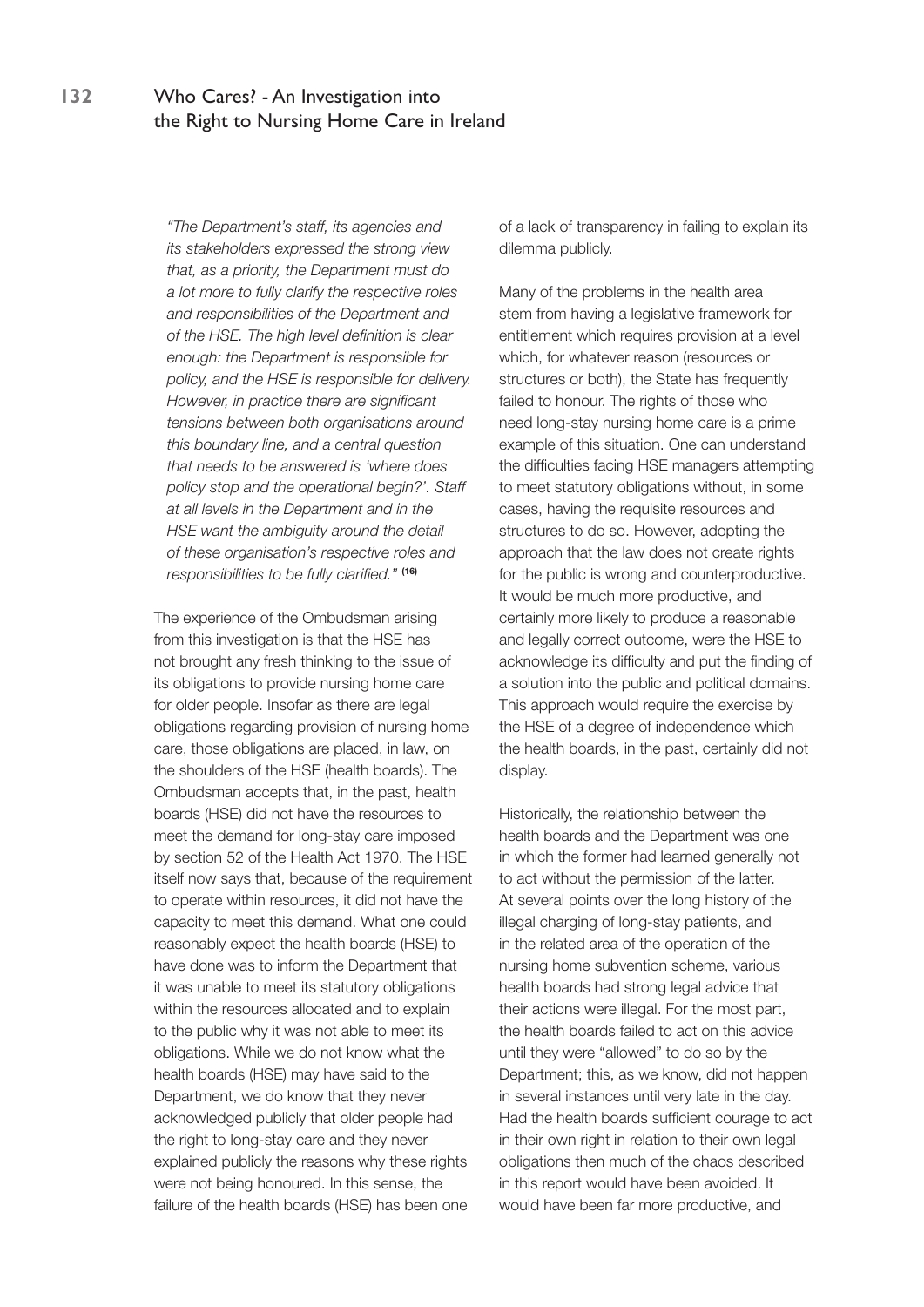possibly have led to a resolution of the problem many years ago, had the health boards (HSE) acknowledged that, while they were obliged to provide nursing home care, they did not have sufficient funding to meet their obligations.

There is some evidence in recent times that the HSE is willing to act independently and with greater transparency. On the independence front, though the particular example may seem perverse, there was the recent episode in which the HSE refused to provide the Minister for Children and Youth Affairs with the details of children who had died while in the care of the HSE. **(17)** On the transparency front, the current HSE practice of publishing monthly Performance Reports on its website is a decided step forward. In this regard, also, the HSE is currently quite open in saying that the necessity to curtail services in some parts of the country (in particular, in the West) is a direct consequence of budget overruns and the non-availability of additional funding. Had this type of direct and transparent approach been adopted in relation to the nursing home issue in the past, in all likelihood the legal issues would have been identified and dealt with years ago.

#### Findings and Proposals

Arising from this investigation, the Ombudsman proposes actions on two fronts: (a) in the specific context of those whose right to longstay care has not been met and who have incurred costs as a result, and (b) action to make it less likely in future that issues regarding the rights of defined groups will remain unresolved for long periods.

#### Specific Issue

In the normal course, an Ombudsman investigation includes findings or conclusions and (where relevant) recommendations to the public body concerned that redress be provided to the parties adversely affected. In the present case the Ombudsman finds, in relation to the type of complaints dealt with

in this investigation, that the health boards (HSE) failed to fulfil their obligations to older people under section 52 of the Health Act 1970 and that this failure came about with the full knowledge and agreement of the Department. As a result of these failures, very many older people (and their families) suffered significant adverse affect over several decades. The Ombudsman finds that these failures of the health boards (HSE) and of the Department constitute (to use the language of the Ombudsman Act) actions *"based on an undesirable administrative practice"*  and also actions *"contrary to fair or sound administration".* 

These findings are at a level of generality as this investigation is an "own initiative" one rather than one linked to specific, named complainants.

The Ombudsman takes the view that the HSE and the Department should acknowledge formally that the State, in the case of older people needing long-term nursing home care, has not been meeting its obligations under section 52 of the Health Act 1970. This acknowledgment could be in the form of a public statement from the two bodies and could be made on a "without prejudice" basis.

There is no satisfactory solution to the issue of whether there should be financial redress for those who have been adversely affected by the State's failure to provide long-stay care. The financial consequences for the State, in meeting a recommendation to compensate all those adversely affected, would be enormous, potentially running to several billion euro. In present circumstances, it appears this is not a cost which the State can meet. Nor is it likely that the State will be in a position to meet this type of charge for many years to come. On the other hand, not to recommend financial redress, might be seen as condoning maladministration and allowing bad practice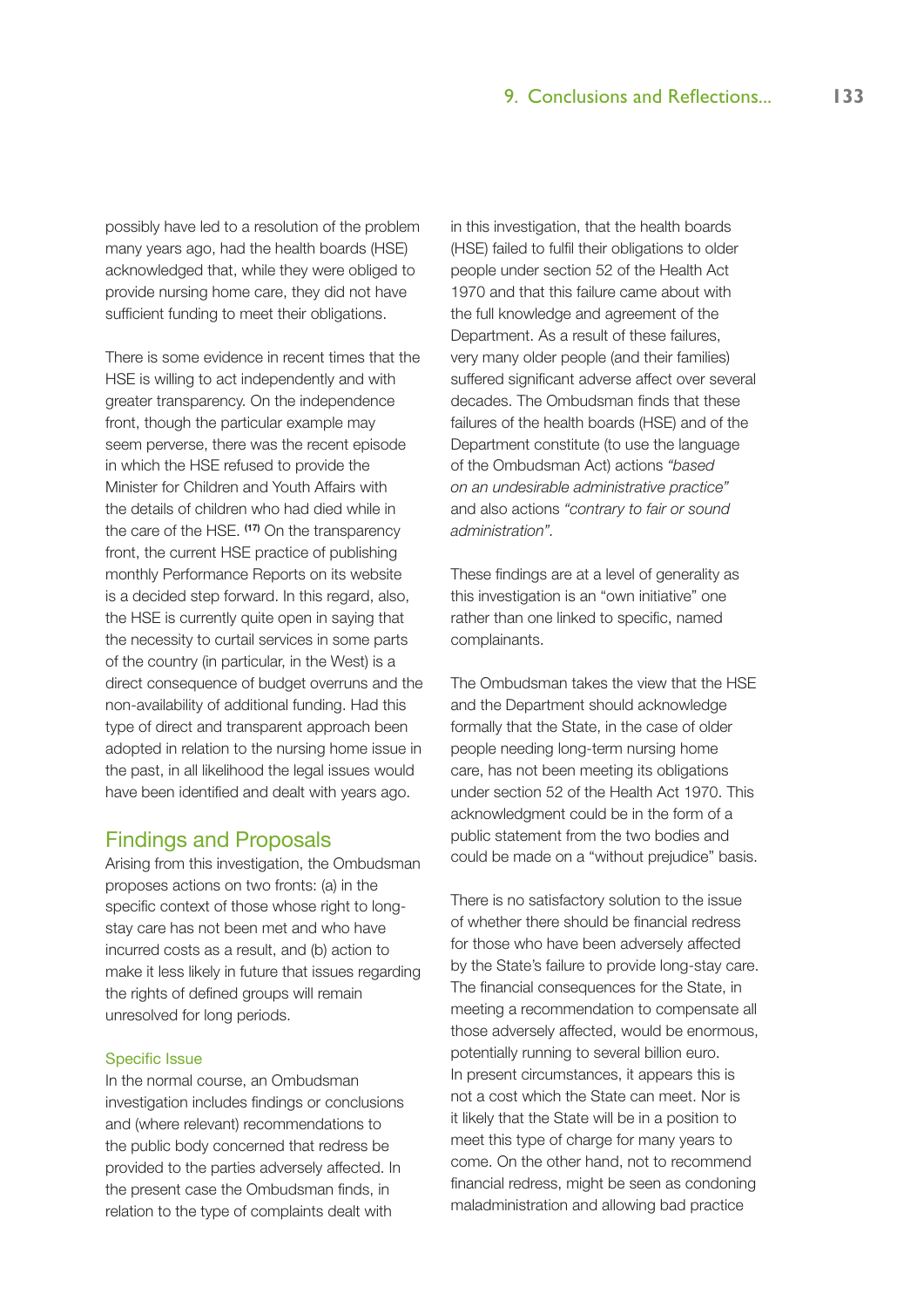to go unchecked. It would also mean that individual people and their families are being left with nowhere to turn and with a financial burden to bear which, as the Ombudsman understands the law, should have been borne by the State.

With considerable reluctance, the Ombudsman takes the view that in present circumstances the public interest is best served in not recommending any specific redress in the sense of financial compensation for those affected adversely. At the same time, where financial redress is not being recommended, it is even more important that the State recognises and acknowledges its failures in not providing long-stay care to all of those who needed such care.

The Ombudsman suggests that some thought be given within the Department to devising some limited scheme under which families which have suffered serious financial hardship might be assisted. In making this suggestion, the Ombudsman appreciates that any such scheme would be fraught with difficulties and might well require legislative underpinning. One possibility in this regard is that the existing Supplementary Welfare Allowance scheme might provide the statutory mechanism for the making of one-off payments, based on exceptional need, for such people affected adversely by the State's failure to provide nursing home care for a family member. In any event, the Ombudsman recognises that such a scheme, providing limited redress, could not displace the existing right of an affected person to take legal action to seek compensation. However, the Ombudsman believes that the vast majority of affected persons would welcome a solution which avoids the necessity to go to court.

#### Wider Issue

The more general proposal is intended to prevent situations, such as described in this report, coming about in the future; or, where they do come about, the intention is that they would be dealt with at the earliest possible stage. A key element in this proposal is that, in future, measures to deal with such instances should be conducted with full transparency and in the public domain. The Ombudsman proposes the creation of an independent group whose function would be to advise Government on how best to handle legal actions, or threatened legal actions, which involve numbers of people and which arise from a contended failure of a State agency to meet statutory obligations particularly in instances where those claimed to be affected belong to a vulnerable group in society. Past examples of situations where such an approach might have been helpful include: the army deafness claims, the contaminated blood claims, education rights of autistic children, provision of secure care for children and the right of older people to longstay nursing home care.

This proposal is based on the premise that the State should react to such situations, not simply in legalistic terms, but in terms which have regard both to legal rights (including human rights), to the State's finances and the overall public interest. The proposal envisages that, while ultimate legal responsibility for dealing with such claims will continue to rest with the State (and its relevant agency), the direction of the State's response should have regard to the advice of this group. Amongst the options for this group would be that of stating a case to the High Court, perhaps at an early stage, in order to get legal clarity where that is needed. The overall thrust of this proposal is that the State's response to situations of this kind should be speedy, be made at an early stage, and be based on considerations of fairness and the public good rather than, as tends to happen at present, being defensive, combative and legalistic.

Some thought might be given to the possibility of such a group acting as adviser to the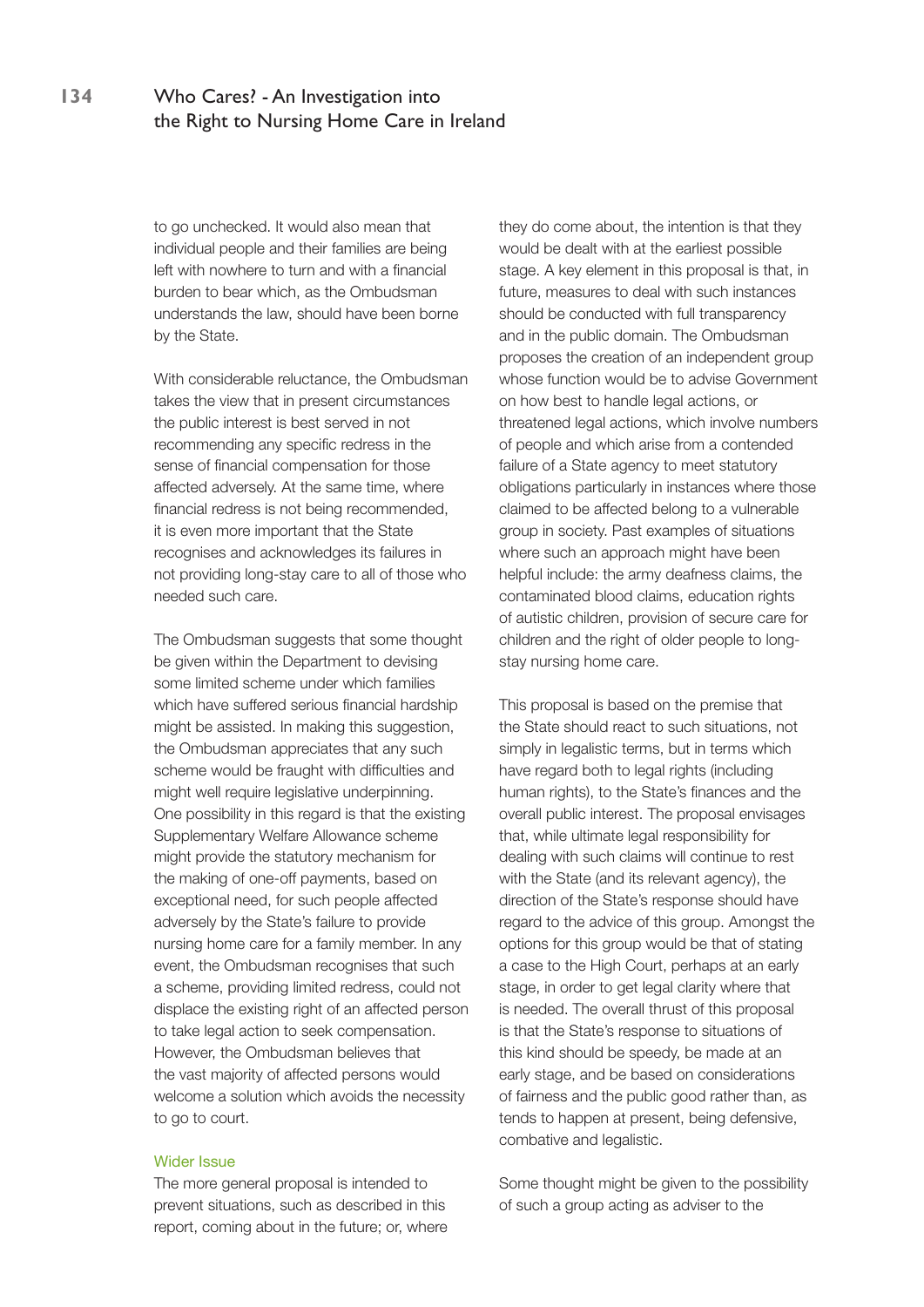Attorney General in fulfilling the role of guardian of the public interest or, alternatively, that this group would replace the Attorney General in fulfilling that role. In any case, there is certainly considerable scope for improving our governmental mechanisms with a view to ensuring that, where these major issues arise, they will be handled always with a view to securing the public interest.